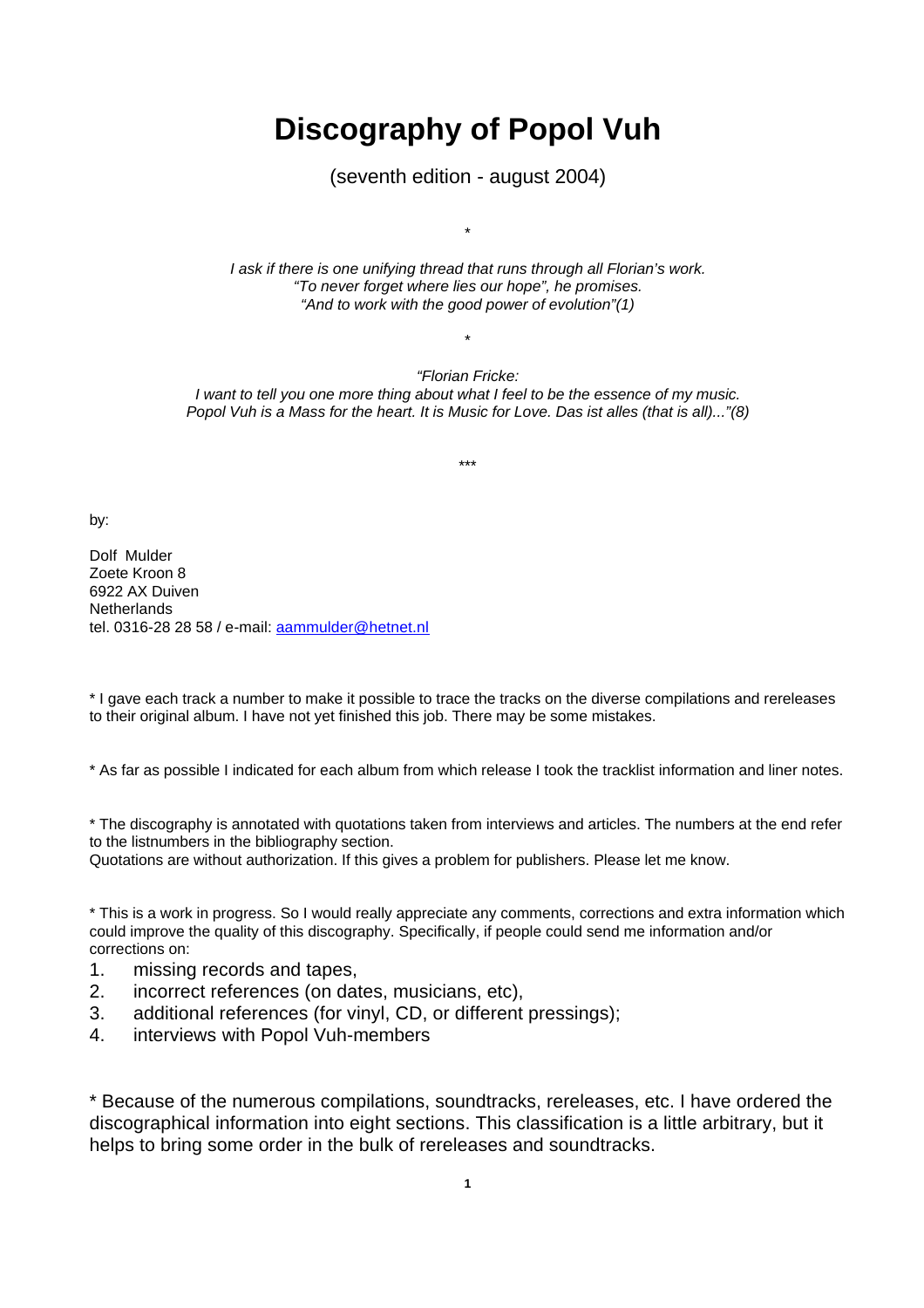| * Many thanks for additional information: Michal Greupner |                       | acrux@venco.com.pl                        |
|-----------------------------------------------------------|-----------------------|-------------------------------------------|
|                                                           | Tomasz Galka          | T.Galka@ien.com.pl                        |
|                                                           | Hatsuki Nishio        |                                           |
|                                                           | <b>Wojciech Czern</b> | obuh@inetia.pl                            |
|                                                           |                       | Bruno Stucchi BRUNO STUCCHI@it.sudler.com |

Special thanks for David Goodine (Canada) who was a great help in finding what Popol Vuh music is actually used in the films by Werner Herzog! A research that is not finished yet:

David Goodine dogan1960@hotmail.com

Duiven, august 2004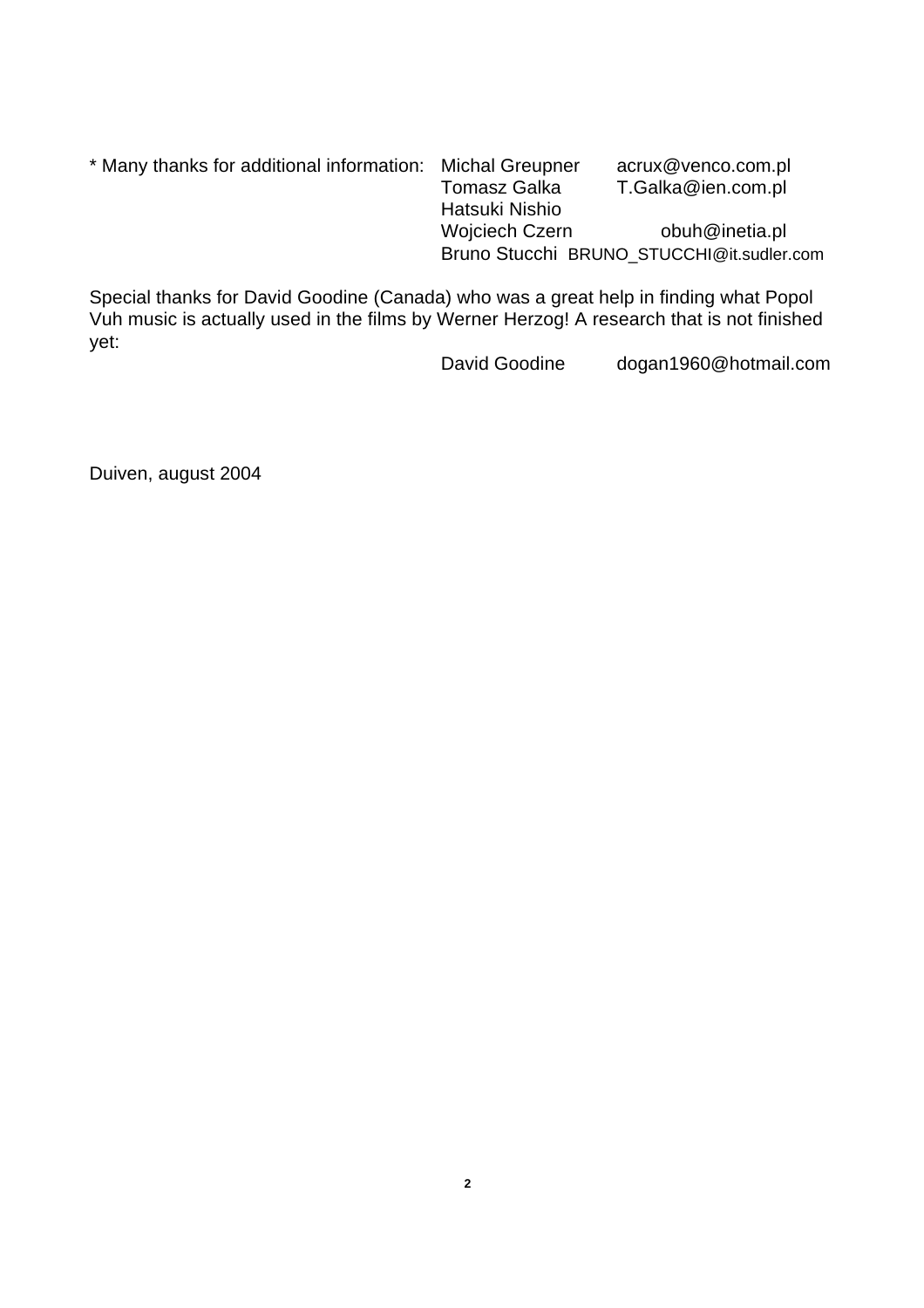# **CONTENTS**

- A. Original releases, recordings
- B. 2 in 1 rereleases
- C. Compilations, 'Best of'-albums, soundtrack-compilations
- D. Popol Vuh on compilations together with other artists
	- D.1 Popol Vuh on lp- and cd-compilations together with other artists
	- D.2 Popol Vuh on video compilations with other artists
	- D.3. Popol Vuh on bootlegs of other artists
- E. Announced / mentioned, but never released ...
- F. Popol Vuh covered by ....
	- F.1. Popol Vuh covered by
	- F.2. Popol Vuh sampled, etc. by
- G. Diverse
- H. Video / Film
	- H.1. Films by Florian Fricke
	- H.2 Films by Werner Herzog
	- H.3. Films by others
- I. Biography, interviews, articles on Popol Vuh
- J. Other releases by (former) Popol Vuh members
- K. Remarks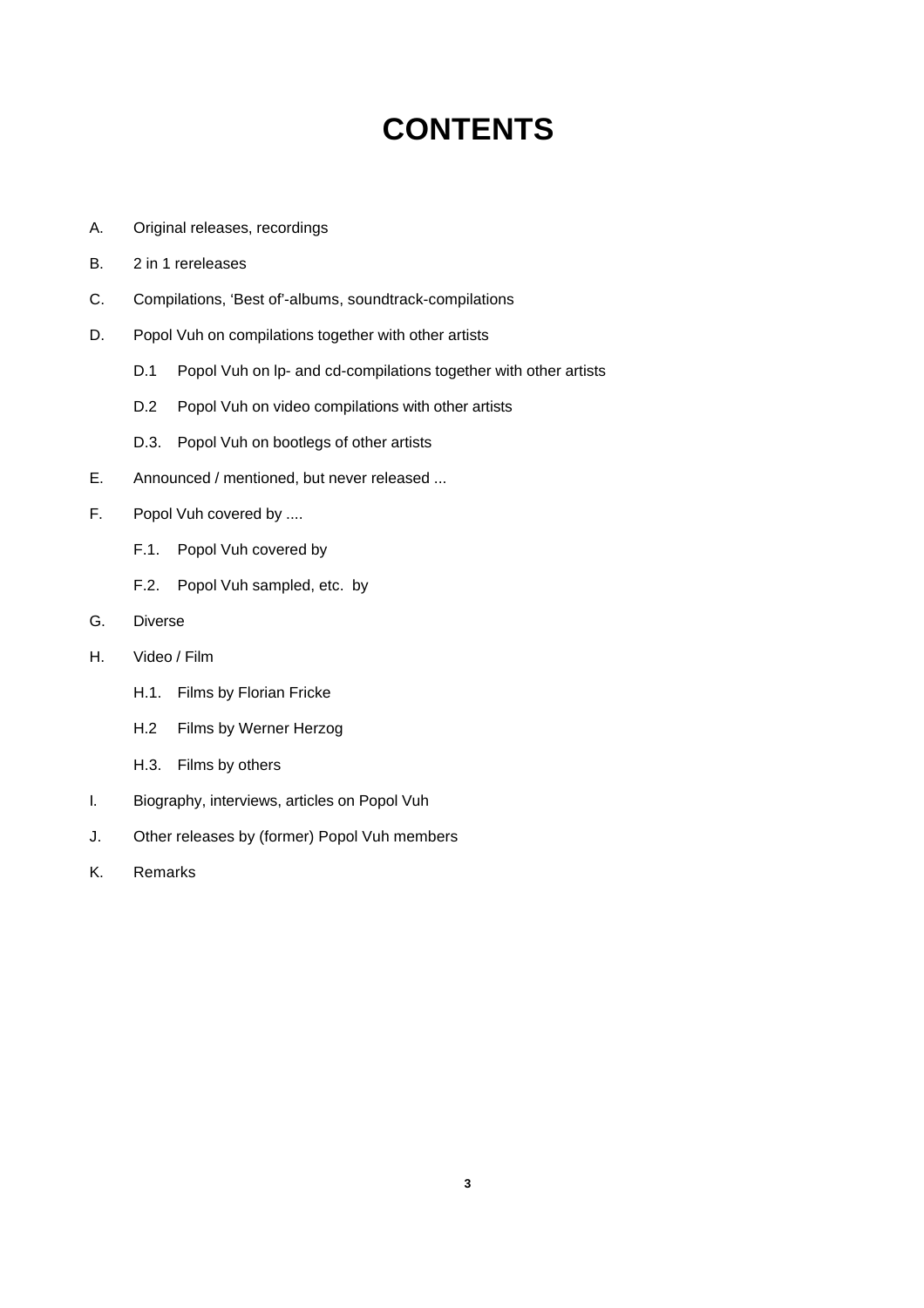# **A. ORIGINAL RELEASES**

# **I AFFENSTUNDE**

| 1.1           | $\sim$ | LP: Dee Jay 2054 - 1970 - Germany                                                               |
|---------------|--------|-------------------------------------------------------------------------------------------------|
| 1.2           | $\sim$ | LP: Liberty LBS 83 460 I - 1970 - Germany                                                       |
| 1.3           | $\sim$ | LP: Innovative Communication IC 58 159 (France: WE 341) - 1970/1980 - Germany                   |
| $\mathsf{I}4$ | $\sim$ | CD: MSI - 1993                                                                                  |
| 1.5           | $\sim$ | CD: Bell BLR 84 706 - 1996                                                                      |
| 1.6           | $\sim$ | CD: Spalax SPA 14205 - 1995 - France                                                            |
|               |        | (There are 5 tracks on this one. (1) in two pieces: Ich mache einen Spiegel - 3:32 (1a) & Dream |
|               |        | Part $4 - 5:12(1b)$                                                                             |
| 1.7           | $\sim$ | CD: Nexus-King KICP2804 - Japan - 1995                                                          |
| 1.8           | ۰      | CD: Bell BLR 84 706 - 1991 - Germany (& side 1 from: In Den Garten Pharaos)                     |

**I.9** - CD: SPV 08570102 - 2004 - D (released: 03.05.04)

**Track list from Liberty LBS 83 460 I - 1970 - lp - Germany:**

1

\*

\*

|  | Ich mache einen Spiegel |
|--|-------------------------|
|  |                         |

| 1. Dream Part 4<br>2. Dream Part 5<br>3. Dream Part 49 |  | 8:40<br>4:50<br>7:35 | 2)<br>(3) |
|--------------------------------------------------------|--|----------------------|-----------|
| 2<br>Affenstunde                                       |  | 18:57                |           |
| $\ast$                                                 |  |                      |           |

# **Extra track on SPV 08570102 - 2004 - cd - Germany:**

Train Throuhg Time  $10:30$  (157)

## **Liner notes from Liberty LBS 83 460 I - 1970 - lp - Germany:**

Popol Vuh members: Florian Fricke: Moog Synthesizer; Holger Trülzsch: percussion; Frank Fiedler: synthesizer - mixdown\*\* Bettina und Steffen: cover design\* Waltraud, Gerd, Johanna+, Jochen+ Gratful thanks to Gottliebe songs composed amd all arranged by Popol Vuh published by Phoenix

\*with the help from our friends Heinz Lukasz + Heinz H.Hoier \*\* thanks to Messrs. Endrulat and Löper Produced by: Bettina Fricke and Gerhard Augustin Recorded at Bavaria Music Studio in München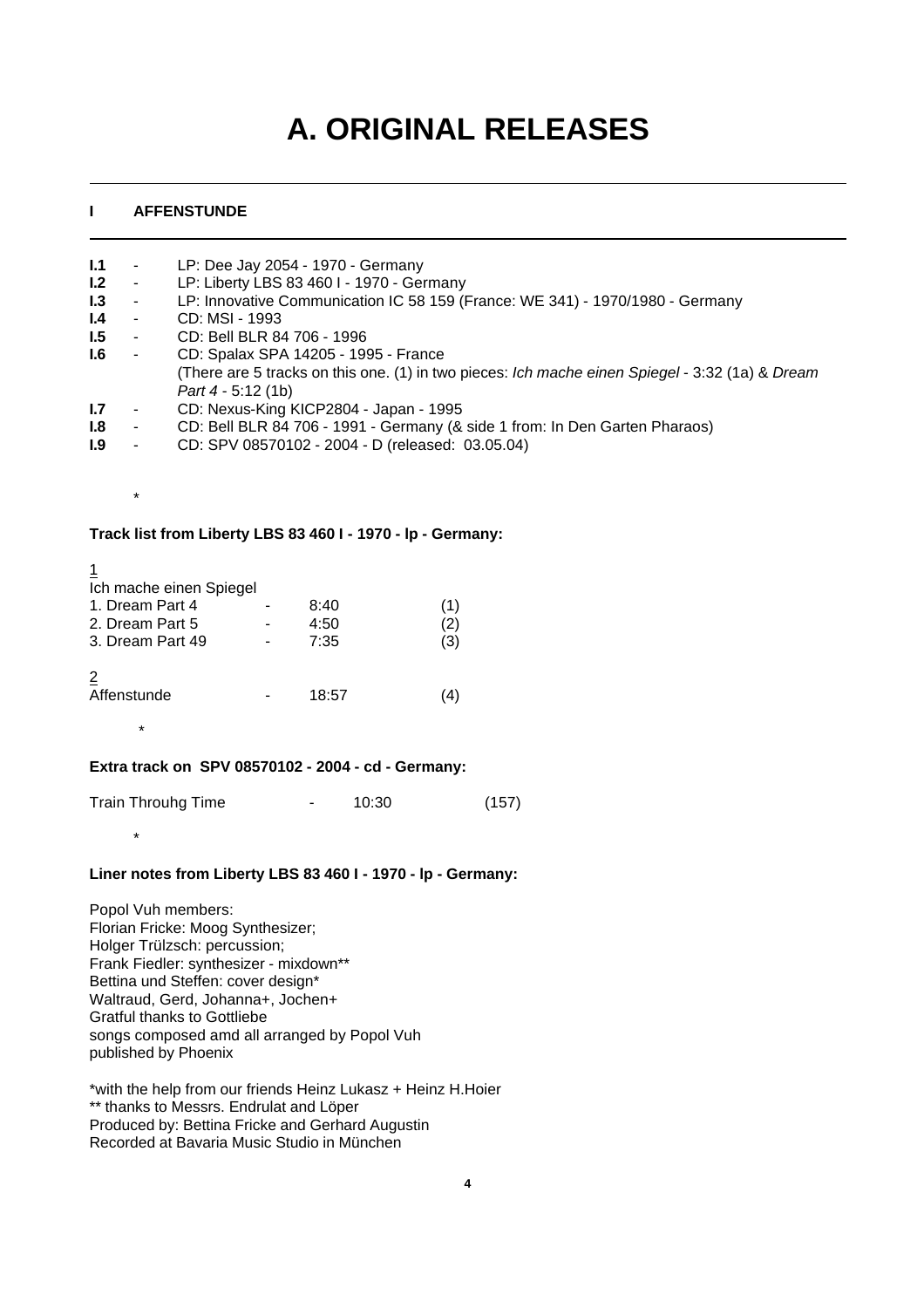## **Liner notes from Innovative Communication IC 58 159 (France: WE 341) - 1970/1980 - Germany:**

Up to today, this album is a collectors'item, as in 1970 it has been sold in quite a limited edition. Floating music on records was new in 1970, and AFFENSTUNDE - along with others - created this kind of music: it was one of the initial reocrds. For just this reason the expert's eye is keen to have it. Also, the beautiful music: free of hectic, with unusual sounds and an interesting mixture of accords from most diferent music cultures. What else can I tell you about the music of POPOL VUH except especially AFFENSTUNDE for me represents a kind of corner-stone for a new music. A music which has found its audience during the last ten years. By the way, in 1975 I have bought from Florian the Big Moog he is playing here. It is still the focus of my equipment.

#### Klaus Schulze, summer '80

\*

\*

#### **From: Till Koppers Blick auf Klaus Schulzes Big Moog (www.till-koppers.de):**

Klaus bought his big Moog modular synthesizer on December the 22nd 1975 from the german musician Florian Fricke (Popul Vuh). Fricke's Moog can be heard also on Tangerine Dream's Zeit DoLP or CD (recorded 1972) during the first movement.

\*

#### **1993:**

Keyboards: Kommen wir jetzt zur ersten Popol Vuh-Platte, auf der du den Moog eingesetzt hast, die 1970 entstandenene LP 'Affenstunde'.

FF: Die 'Affenstunde' war damals so überraschend neu, dass sie auch gleich ein entsprechendes Echo gefunden hat. Sie ist in einer Zeit entstanden, in der man - nach all den repetitiven Klischees wie dem Schlager in Deutschland und dem Rock und pop in den USA - das Bedürfnis nach neuen Klängen hatte. Die 'Affenstunde' wurde wie in einem Live-Prozess hergestellt, also ohne verschiedene Takes anzufertigen, die dann einander zugeordnet wurden. Es wurde alles in einem Zug gespielt und aufgenommen. Neu war die Klangwelt, die den Hörer in einem anderen Raum versetzte, als das die bisherige Musik volbringen konnte. Die Platte wurde zwar kein Welterfolg aber sie hat eine ganz bestimmte Gruppe von Menschen in der ganzen Welt ausserordentlich angesprochen. Allein der Titel ' Affenstunde' war schon exotisch, weil man assoziieren musste, was damit gemeint war: die Erhebung des Menschen vom Tier, von sich selbst zu wissen und Fantasie zu entwickeln.(7)

#### **1996:**

GA: Did the title AFFENSTUNDE have a double meaning for you? Like a first step for the band's genesis of the book "Popol Vuh"?

FF: Yes, it had a double meaning. Each title has to be open for associations. That is a creative offer. What I, myself, really understand from AFFENSTUNDE, is that it is the moment when the human being becomes a human being, where man becomes man. When a human being becomes a human being and is no longer an ape any longer. So that is my double meaning for AFFENSTUNDE, that is the moment where the human being of a monkey turns into the human being of a human kind. GA: I have thought that AFFENSTUNDE could have been a kind of 'trip\_music' for you, and you were

inspired by your own drug experience. Is this right, or how do you feel about that? FF: We were all, in one way or another, involved in some sort of excitement, which you may call drugs, whether it was taking LSD, or smoking hashish, grass or marijuana \_ minor experiences. But you know

that the way electronic instruments could be used in those days offered such fantastic opportunities to express oneself. There's no doubt about it that my music has delighted a lot of people who were into drugs or smoking or taking trips or whatever, that was part of our musical culture in those days. And my music was especially geared towards this clientele. I did not make music for classical music lovers, but for people that were into contemporary, new music. But I did not make the music because of that. (8)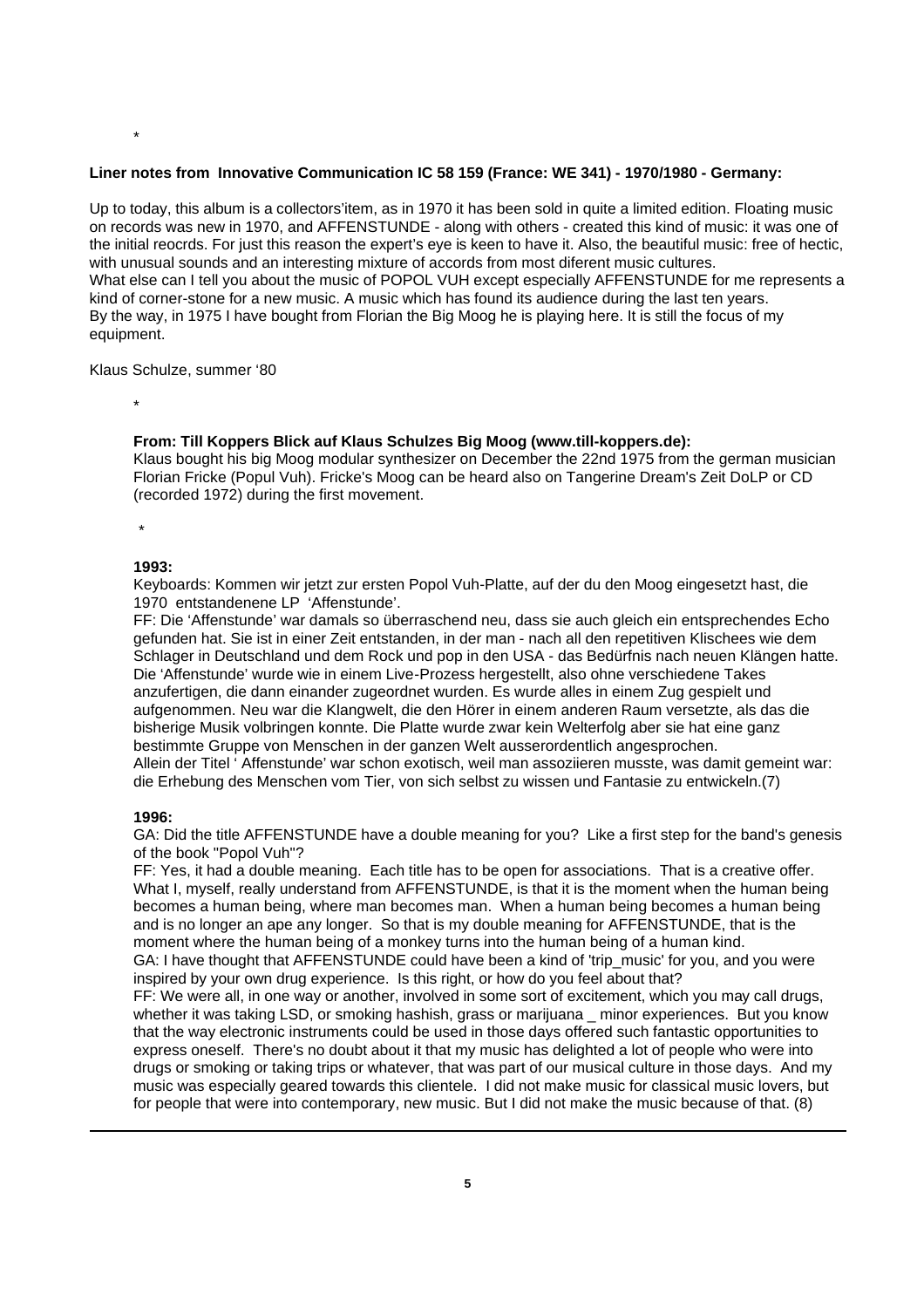#### **II IN DEN GARTEN PHARAOS**

**II.1** - LP: Pilz 20 21276-9 - 1972 - Germany

| II.2 | $\sim$                                                                      | LP: Barclay PDU PLDSQ 6009 - 1971                                               |
|------|-----------------------------------------------------------------------------|---------------------------------------------------------------------------------|
| II.3 |                                                                             | - LP: PDU SQ 6009 / PMA 609 - Italy - 1971                                      |
|      |                                                                             |                                                                                 |
| II.4 | $\sim 100$                                                                  | LP: Pilz/Pop Import 20 21276-9 - Germany                                        |
| II.5 | $\sim$                                                                      | CD: BMG ARIS 884 327 [plus outtakes from 'Aguirre' and 'Spirit of Peace']       |
| II.6 | $\mathcal{L}=\mathcal{L}^{\mathcal{L}}$ , where $\mathcal{L}^{\mathcal{L}}$ | CD: Spalax SPA 14875 - 1995 - (digipack)                                        |
| II.7 | $\sim$ $-$                                                                  | LP: Think Progressive TP 012                                                    |
|      |                                                                             | [Limitiertes Reissue als 180g-Pressung im Original-Klappcover] - 1998 - Germany |
| II.8 | <b>Harry Corp.</b>                                                          | CD: King-Nexus KICP2728 - Japan - 1994                                          |
| II.9 |                                                                             | CD: ZYX OHR 70024-2 - 1999                                                      |
|      | $\ast$                                                                      |                                                                                 |
|      |                                                                             |                                                                                 |
|      |                                                                             | Track list from Pilz 20 21276-9 - 1972 - Ip - Germany:                          |
|      |                                                                             |                                                                                 |
|      |                                                                             | In den Garten Pharaos - 17:37<br>(6)                                            |
|      |                                                                             | (Moog-synthesizer, Konga, türkische Percussion, Fender-piano)                   |

<u>2</u><br>Vuh 19:48 (7) (Cymbal, Orgel Stiftskirche Baumburg(Altenmarkt) türk.Perc. Moog-synthesizer)

## **Liner notes from Liberty LBS 83 460 I - 1970 - lp - Germany:**

Popol Vuh F.Fricke - Moog-synthesizer, Orgel, Fender piano Holger Trülzsch - Afrikanische, türkische Percussion Frank Fiedler - Moog-synthesizer-mixdown Produktion: Popol Vuh/Bettina Regie im Studio (Trixi-München): Gertig

\*

\*

## **1972**:

Holger leest op het ogenblik voornamelijk Nietzsche en zo nu en dan komt hij samen met Florian om samen met hem muziek te maken. Florian speelt dan op de Moog en Holger speelt op tabla. Uren kunnen ze samen spelen. Hemelse geluiden, romantiese onderwater muziek. Ze hebben samen ongeveer dezelfde ervaringen gehad. Allebei zijn ze eens in het water gevallen en bijna verdronken. Dat gevoel van het onder water zinken, dat uiten ze in huneindeloze sessies. Ze treden niet op maar ze hebben wel een elpee gemaakt die Affenstune heet. Als je de hoes open slaat dan zie je een foto van zo'n doodstil bergmeer. De muziek begint met een plons alsof je in het water springt. Ik heb al eens in deze krant geschreven over de plaat die ik voortdurend op de achtergrond hoorde spelen toen ik in München was. Ze hebben de naam Popol Vuuh. Hun eerste plaat kwam uit bij Liberty en hun tweede plaat komt uit bij BASF op een nieuw label. Hun tweede plaat begint ook weer met water, maar op kant twee gaan ze te keer op een gignaties kerkorgel.

HT: "Als we ons goed voelen maken we een tape van wat we doen. Maar ik speel niet zo veel, soms maar een keer per jaar. Florian is meer in mystiek gednteresseerd en in Boeda. Ik ben daar niet zo voor. Ik houd niet van theologie, leven na de dood. Het doodt de fantasie en de geest. Ik leef meer in het nu." (23)

**1981:**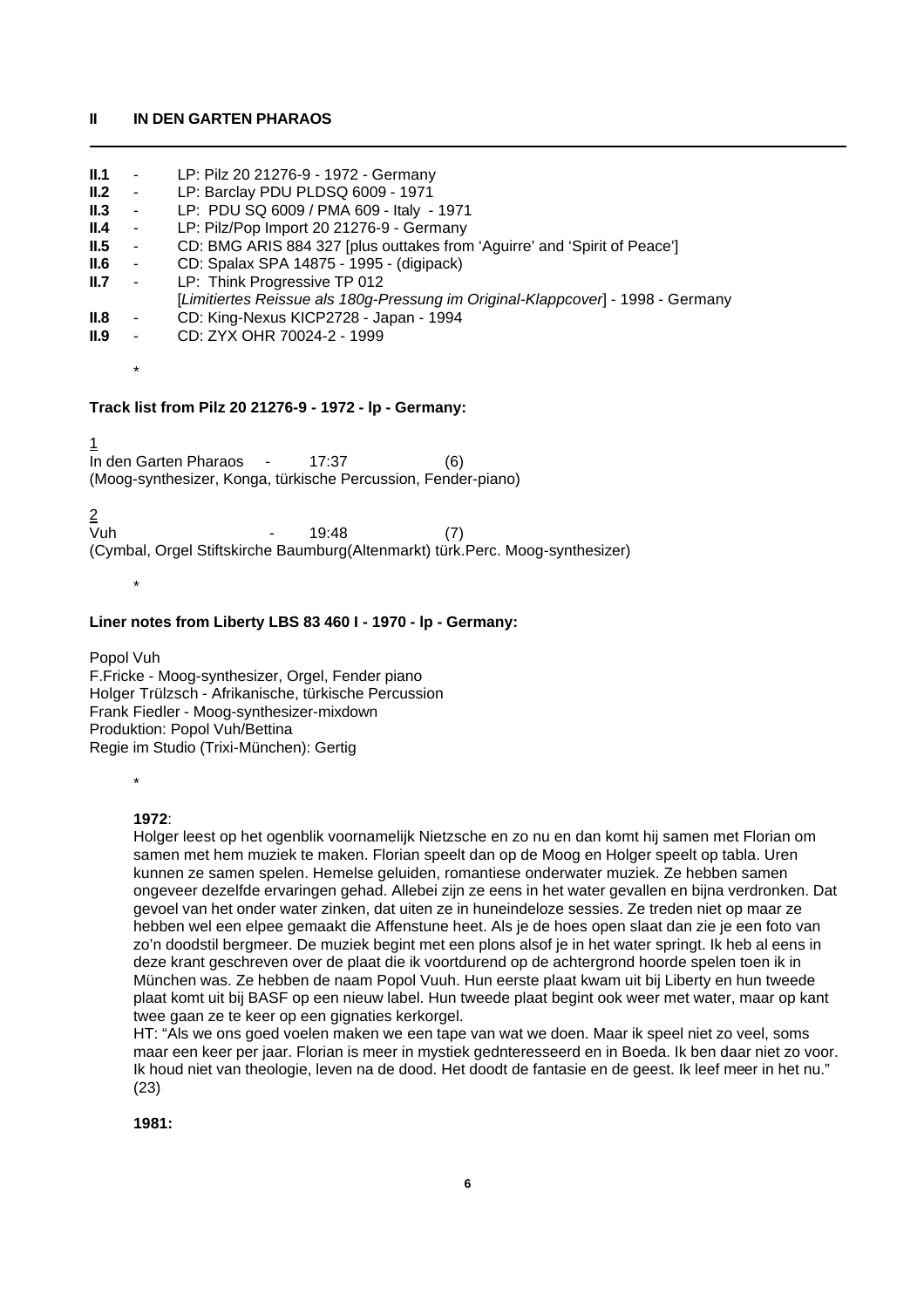F: "I found a certain womanvoice on the synthesizer on the second LP and after that I was no longer interested. I'm a conservative artist, not interested in just pressing buttons, so I went back to the piano. Sometimes the power would vary so you couldn't always get the same sound on the synthesizer. It's too dependent on the machinery. It's nothing human. The piano is more direct. People said I should continue because I could make money, but for me at that time electronics were over."(1)

#### **1993:**

Keyboards: ein Jahr später kam dann die nächste LP 'In den Gärten des Pharao'. Gab es da schon Unterschiede in der Arbeitsweise im Vergleich zur ersten?

F: Die Beschäftigung mit der 'Affenstunde' hat einen bestimmten Teil der Möglichkeiten des Moog hervorgebracht. Aber da gab es noch einen anderen Teil, der noch nicht getan war. Ich kannte gewisse Klänge, die ich in meiner Vorstellung schon hattte, noch nicht. Beim 'Pharao' habe ich die menschliche Stimme gesucht und ausgelotet. So ist der 'Pharao' anders als 'Affenstunde' ein sehr lyrisches, gesanglich-elektronisches Stück geworden, mit modernen Chorälen und der imitation einer Sopranstimme.

Danach war dann allerdings das, was ich nur von diesem instrument ersehnt hatte, in mir befriedigt und acuh erschöpft, und ich habe aufgehört, auf dem Moog zu spielen. Klaus Schulze hat ihn dann von mir übernommen.(7)

#### **1995**:

EP: That first record you made, you used a huge Moog synthesizer. Was that record designed for that instrument? Was the Moog bought first, then you thought - make a Moog Sound record? GA: I should tell you the story. Before I came to United Artists in Germany I was working with UA in America and live in San Francisco, and I had worked with David Brown from Santana, on a Moog Synthesizer. So I came to Germany and I was specifically looking for someone in Germany that would have that kind of instrument. There were two people: Eberhard Schoener and Florian Fricke, who also happened to be direct neighbours out in the country. House to house! The only two people in Germany who had this very expensive instrument! A Moog Synthesizer was 65,000 Marks at the time. So I had this idea of doing an album. There was another guy - Walter Carlos...

FF: [He did it] just before. This was a record of Bach [for the synthesizer]...

GA: We wanted to make an album, to create new sounds. Because I envisioned the possibilities of that instrument on a long run. I knew that it would eventually take its place alongside other instruments, by the ability to create certain technical sounds, which until that time were not possible. That's where he (Florian) came in. We were introduced by another filmmaker who brought us together. Florian was in the process of doing this album, and it was extremely hard to find a company [to release it]. Not even my own company, when it was finished, wanted to go for it. We had to go through some strange changes! We took it to EMI in Cologne...we went to another company in Hamburg, where the artists weren't allowed to come in the office! 'You guys have to stay outside, I just want to talk to your manager'. Until today this is his most legendary album, of all the albums he did, just because it was so new, so different. It was done for the purpose of making a Moog Synthesizer [record]. At thebeginning people did not accept it. Today we have had at least 55 different releases, in different countries and different labels. And other people have sampled this!

FF: It was a fantastic journey to learn this Moog synthesizer. I didn't have any papers - there was no manual for how to run that machine! He was angry [?]...Robert Moog who invented the Moog. It was a strange beautiful journey.

EP: So you were improvising on this mysterious instrument, for which you had no manual to operate...you were discovering sounds for yourself on that machine.

FF: We have made, day and night, music! I was always playing. I was working almost around the clock. Whenever I didn't sleep, I was just experimenting, trying to find...Frank Fiedler was a very important man, especially at this time, he was there from the beginning. Later I come back to my old roots, back to the piano. I was learning piano music at high school. I was a good Mozart player. (10)

#### **1996**:

GA: There are two songs in IN DEN GARTEN PHAROAS. Please tell me what idea did you have before making these tunes, and were these tunes improvised in the studio?

FF: One is a song that was recorded live in a church, "Vuh." And the A-side, "In Den Garten Pharaos," Frank Fiedler and I, who had already worked on the AFFENSTUNDE album, created this song actually in our home studio and later went into another studio to do the mastering for it. The last part of the song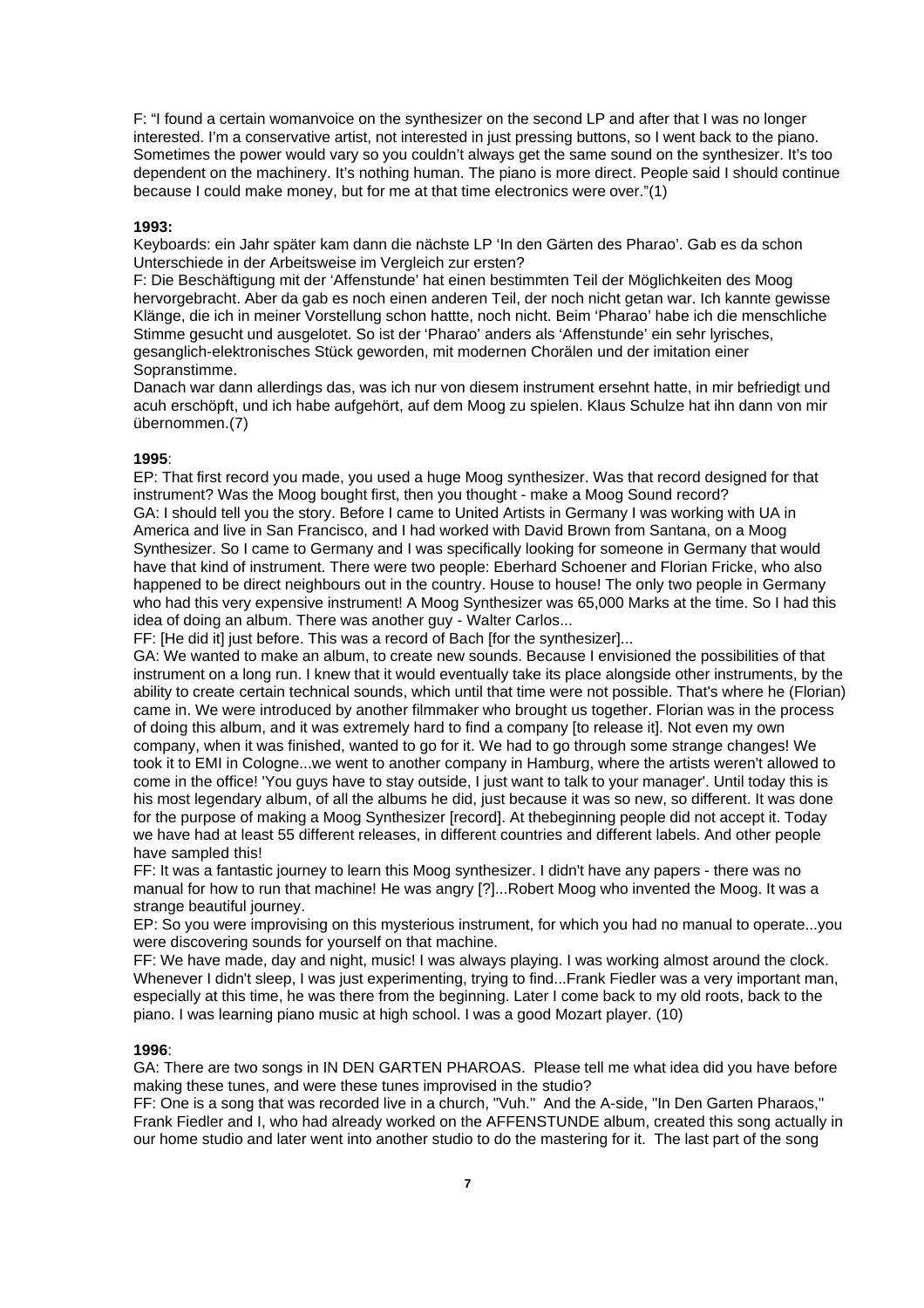was recorded in the studio actually, like most of our music has been recorded in studios, this was the Fender piano in the end. (8)

# **III HOSIANNA MANTRA**

| III.1      | $\sim 10^{-1}$  | LP: Cosmic Music/Ohr/Barclay 840.061 - 1973 - France                                            |
|------------|-----------------|-------------------------------------------------------------------------------------------------|
| III.2      | $\sim 100$      | LP: Pilz 20 29143-1 - 1973 - Germany                                                            |
| III.3      | $\sim 10^{-11}$ | LP: Pilz/Pop Import 20 29143-1 - 19 - Germany                                                   |
| III.4      | $\sim$ $ \sim$  | LP: PDU Pld.SQ 5094 / PMA 594 / P8A 30094 - 1972 - Italy (quad.lp; lp; 8-track?)                |
| III.5      | $\sim$ $-$      | LP:Celestial Harmonies CEL 004 - 1981 -                                                         |
|            |                 | (also on cass & cd; remasterd by Bob Cubbage and Allen Landau; released with different cover) - |
|            |                 | USA & Germany                                                                                   |
| $III.6 -$  |                 | CS: Celestial Harmonies CEL 13004 - 1992                                                        |
| $III.7 -$  |                 | CD: MSI - 1993                                                                                  |
| $III.8 -$  |                 | CD: Spalax SPA 14209 - France                                                                   |
| $III.9 -$  |                 | LP: Spalax - Germany - 1994                                                                     |
| $III.10 -$ |                 | CD: King-Nexus KICP2729 - Japan - 1994                                                          |
| $III.11 -$ |                 | CD: Zyx OHR - Switzerland? - 1994                                                               |
| $III.12 -$ |                 | LP: Think Progressive TPLP 1.803.023 (180 gr vinyl) - 1997 - Germany                            |
| $III.13 -$ |                 | CD: Galaxis 9018 - USA (bonus track "In den Garten Pharaos")                                    |
| .          |                 |                                                                                                 |

**III.14** - CD: ZYX OHR 70022-2 - 1999

\*

\*

# **Track list from Pilz 20 29143-1 - lp -1973 - Germany:**

| (Hosianna - Mantra)  |  |       |      |
|----------------------|--|-------|------|
| Ah!                  |  | 4:43  | (8)  |
| Kyrie                |  | 5:20  | (9)  |
| Hosianna-Mantra      |  | 10:15 | (10) |
| $\overline{2}$       |  |       |      |
| (Das V. Buch Mose)   |  |       |      |
| Abschied             |  | 3:10  | (11) |
| Segnung              |  | 6:00  | (12) |
| Andacht              |  | 0:40  | (13) |
| Nicht hoch im Himmel |  | 6:17  | (14) |
| Andacht              |  | 0:35  | 15)  |
|                      |  |       |      |

# **Track list from Celestial Harmonies CEL 004 - 1981:**

| Ah!                  | 4:43  | (8)  |
|----------------------|-------|------|
| Kyrie                | 5:20  | (9)  |
| Hosianna Mantra      | 10:15 | (10) |
| $\overline{2}$       |       |      |
| Departure            | 3:10  | (11) |
| <b>Blessing</b>      | 6:00  | (12) |
| Devotion I           | 0:40  | (13) |
| Not high in Heaven - | 6:17  | (14) |
| Devotion II          | 0:35  | (15) |
|                      |       |      |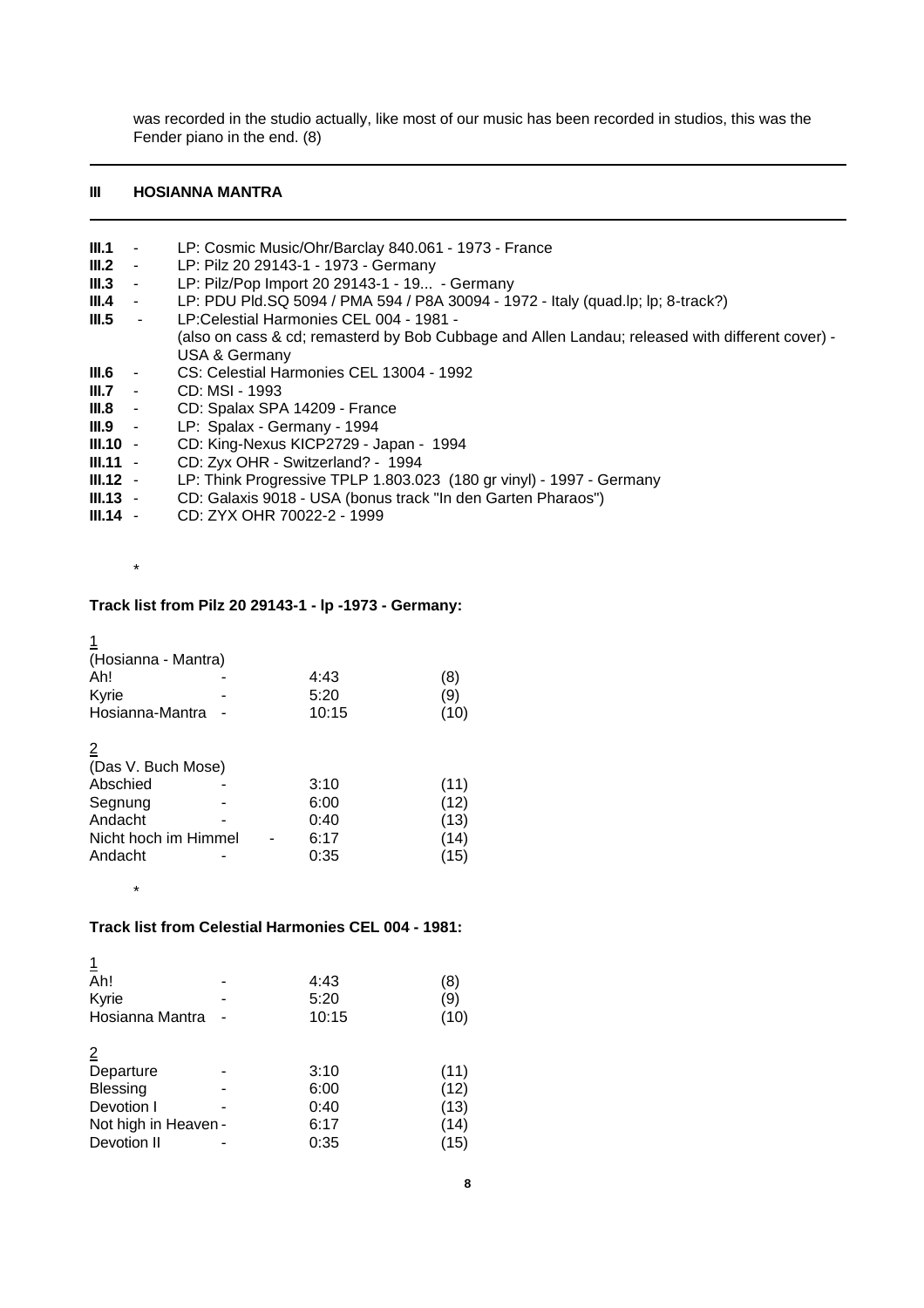#### **Liner notes from Pilz 20 29143-1 - lp -1973 - Germany:**

Popol Vuh - piano, cembalo Conny Veit - E & 12 string guitar Robert Eliscu - oboe Djong Yun - sopran Klaus Wiese - tamboura Gast: Fritz Sonnleitner - violin

Sämtliche Kompositionen und Texte: Popol Vuh (Texte nach einer Übersetzung von Martin Buber)

Mixdown: Peter Kramper Recording Engineers: Wolfgang Löper, Hans Endrulat Assistent: Toni Heudorf Photography: Bettina Fricke Cover Design: Ingo Trauer, Richard J. Rudow

\*

\*

#### **1993:**

Keyboards: Was kam dann, nachdem du dich von der elektronik abgewandt hattest? F: Nach dem beiden elektronischen Platten habe ich sofort mit herkömmlichen, akustischen Instrumenten wie Klavier, Gitarre, Oboe und Gesang die Platte 'Hosianna Mantra' aufgenommen. Was die musikalische Form und Gestaltung anbelangt, so gab es keinen Unterschied. Auch bei 'Hosianna Mantra' habe ich ein tiefes seeliches Schwingen angestrebt und verwirklicht. 'Hosianna Mantra' wurde so etwas wie ein Wegbereiter für die heutige New Age-Musik

[...]

F: Hosianna Mantra wurde in den Bereich von Religion gebracht - wohl auch deshalb, weil die Texte aus der Bibel stammten. Trotzdem war mir das Image nicht recht, religiöse Musik zu machen, weil ich immer nur versucht habe, Musik für den Menschen, für dessen herz und dessen Seele zu machen. Wenn das religiös ist, dann meinetwegen, aber mit irgendwelchen kirchlicher Gebundenheiten hatte ich wirklich nie etwas im Hut (7).

#### **1996:**

GA: It is said that HOSIANNA MANTRA is a musical Mass.

FF: Yes, in a way it was a Mass, a church Mass. But not for church! A conscious reflection upon religious origin is included in this music, but not in particular to any religious groups.

GA: In HOSIANNA MANTRA there are some new personnel, such as Conny Veit and Djong Yun. How did you meet them, and how did you come to play with them? Let's first talk about Conny Veit. How did you meet him?

FF: Actually, most of the musicians have always sort of found their way to me to play with me. I met Conny Veit at United Artists, my record label at the time, in the office of somebody I knew there (actually GA himself).

GA: But this is how Conny started playing with you, he came to your house and you guys just sat down and played?

FF: Yes, and he has did this every day. And that is how we actually prepared for almost half a year to records the album HOSIANNA MANTRA.

GA: And then Djong Yun, how did she come into the picture?

FF: Djong Yun came to Munich; she is the daughter of a famous composer. She got the melodies, she was listening to what we were playing and she heard the melodies and started singing with us. Yeah, we called it rehearsal! [laughs]

GA: Did you, Conny Veit and Djong Yun ever perform as a band, publicly?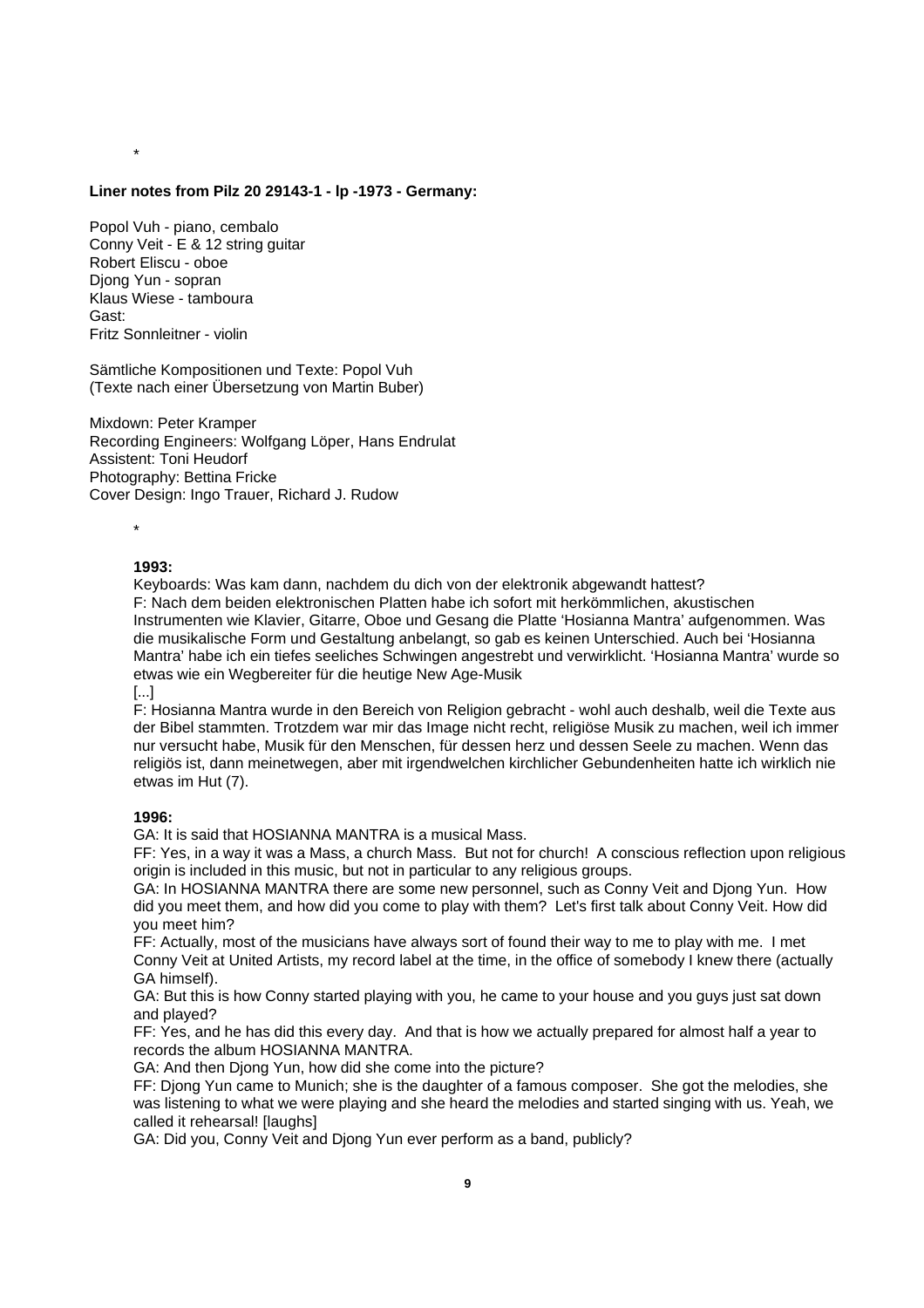FF: Yes we did, actually, in Lieberkosen and Munich.

GA: Tell us, what was the theme and how did you get the ideas of recording HOSIANNA MANTRA? And then can you tell us something about the artwork?

FF: In creativity there are not always reasons. Some of the things are just flying straight through the window. But at that time I was especially interesting in using first the words, and then making music to the words, in other words there were existing lyrics that I wanted to add music to. I wanted to convey the depth of meaning contained in a word, and then transform this into musical sounds, a from of musical expression. That is one way of composing music for me. I don't always do it, but on and off I keep having an interest in composing in such way.

# GA: The name HOSIANNA MANTRA, where does it come from?

FF: HOSIANNA MANTRA is actually a combination of two different cultures, two different languages, two different lives. It has a dual meaning, "Hosianna" which is a religious Christian word, and "Mantra" from the Indian religion of Hinduism. Behind all of that I was convinced that basically all religions are the same. You always find it in your own heart. And the music of HOSIANNA MANTRA is really touching your heart. It is made to touch your heart. That is why you can call it a Mass. A Mass for your own heart. GA: Can you remember any episodes in making the album HOSIANNA MANTRA?

FF: I do remember when you ask me about episodes. One of the episodes was that Djong Yun was combing her hair more than she was taking time to rehearse our music. It was much more important to her personally to be pretty and beautiful for all of us. To look the way she felt comfortable in order to sing comfortably. We had absolutely nothing against that because she had very beautiful hair. Her hair is as beautiful as her voice. She was really a very nice, comfortable part of the group. Her behavior and everything was very soothing. But in general this production was no different from all the other productions. We'd go prepared into the studio having a certain amount of ideas and music available, and then improvise in addition to what we had already constructed. I've always looked for the fact that whenever we make music, or we were producing music, that whoever is part of the group playing, is responsible for their own playing within that formation. Groupies were not allowed. [laughs] GA: How did you really get to meet Djong Yun, the very first time? Have you heard about her from other friends?

FF: In those days I was living in Munich in Halachein. Musicians from other towns and cities that came to town came to Munich, by recommendation or desire or whatever, came by my house, and we were just jamming. One day Djong Yun came there. I was playing with Andy Fix, the guitar player, and he was talking about this incredible girl from Berlin, this singer from Berlin, and he said that I had to meet her. That she was fantastic. I was working with Esther Ofarim in those days, but it didn't work out because she refused to sing Christian lyrics, being Jewish I guess, so she didn't want to interpret this kind of song. Which I did understand. In those days there was not this competitive feeling among musicians, and the contacts were loose and open. People were just visiting each other for the sake of music, and not to discuss their recording contracts. In a certain way we were all hippies in those days.

GA: I feel that this album HOSIANNA MANTRA is one of the greatest albums that German rock has produced in the '70s. What, in your opinion, does this album mean to you, and what position does this album take in the career of Popol Vuh for you?

FF: When HOSIANNA MANTRA was released we had a great feedback from the press and the public. There were these voices that said HOSIANNA MANTRA was certainly the most beautiful record that had been made until that day. Personally, I still consider this music as incredibly beautiful. But very rarely do I listen to music that I have made in the past. I'm always living with the music that I'm now realizing, or producing, or making, whatever. So I don't really dwell in the past, and I don't think too much of the past, I think more about tomorrow, the future, and what's happening right now. (8)

# **IV SELIGPREISUNG**

| IV.1 |  | LP: Kosmische Musik 58009 - 1974 - Germany |  |  |  |  |
|------|--|--------------------------------------------|--|--|--|--|
|------|--|--------------------------------------------|--|--|--|--|

- **IV.2** LP: Cosmic Music/Ohr/Barclay 840.102 1974 France
- **IV.3** LP: PDU Pld SQ 5082 1974 Italy (quadrophonic pressing)
- **IV.4** LP: Pop Import KM 58009 1981 Germany<br>**IV.5** CD: MSI 1993
- **IV.5** CD: MSI 1993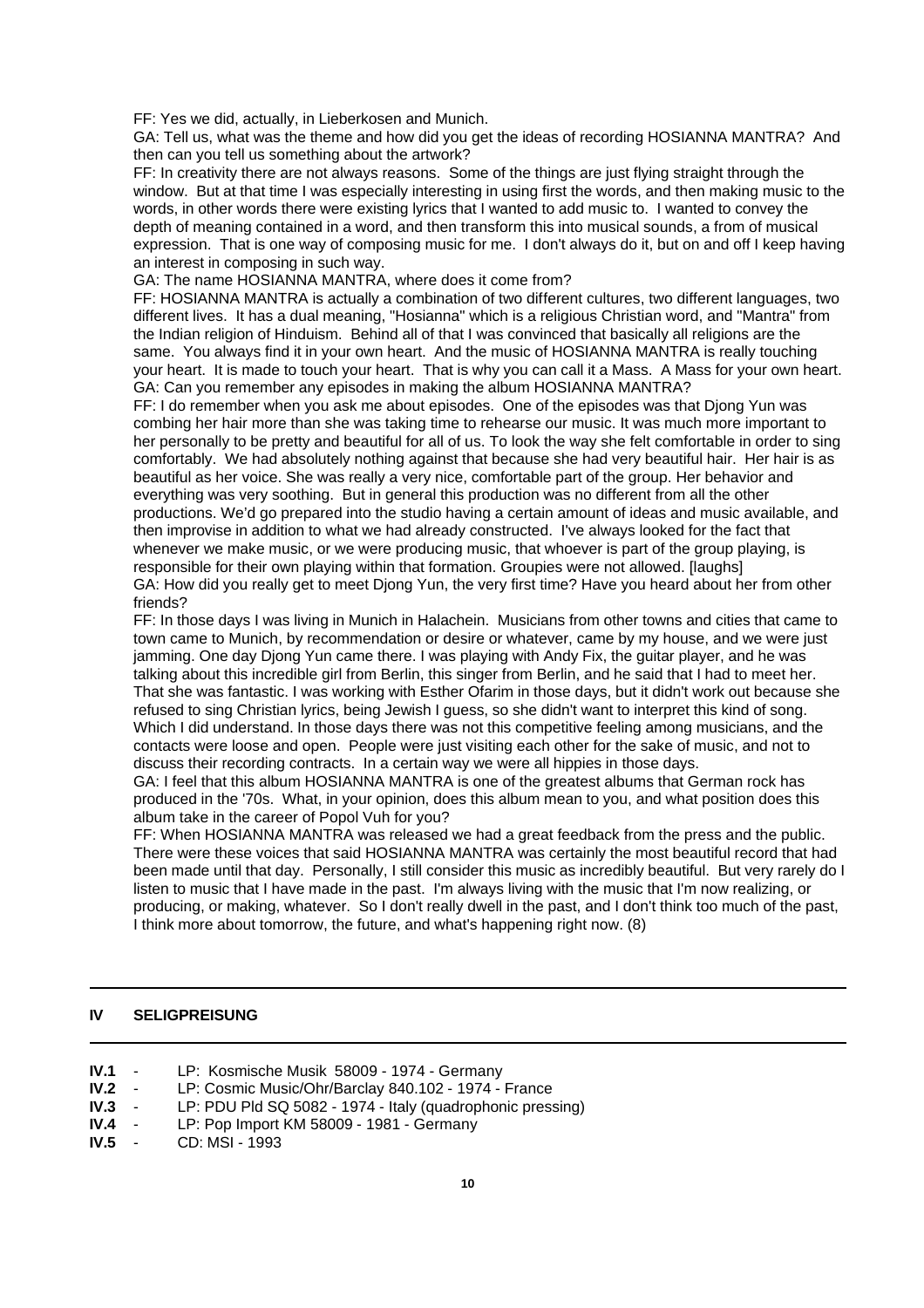| $\sim 100$        | CD: Spalax SPA 14217 - 1996                             |
|-------------------|---------------------------------------------------------|
| <b>Contractor</b> | CD: Spalax - France - 1994                              |
| $\sim 100$        | CD: Spalax - Germany - 1994                             |
| $\sim$ $-$        | LP: Think Progressive TP 048 - (180 gr vinyl) - Germany |
| $IV.10 -$         | CD: ZYX OHR 70025-2 - 1999                              |
|                   |                                                         |

# **Track list from Kosmische Musik 58009 - 1974 - lp - Germany:**

| <u>1</u>                                                     |          |                          |        |           |      |
|--------------------------------------------------------------|----------|--------------------------|--------|-----------|------|
| 'Selig sind, die da hungern; selig sind, die da dürsten      |          |                          |        |           |      |
| nach Gerechtigkeit; Ja, sie sollen satt werden'              |          | $5:59 -$                 |        | FF        | (16) |
| Tanz der Chassidim                                           |          | 3:12                     | $\sim$ | <b>FF</b> | (17) |
| 'Selig sind, die da hier weinen; Ja, sie sollen später       |          |                          |        |           |      |
| lachen                                                       | 5:07     | $\overline{\phantom{a}}$ | FF     | (18)      |      |
|                                                              |          |                          |        |           |      |
| $\overline{2}$                                               |          |                          |        |           |      |
| 'Selig sind, die da willig arm sind; Ja, ihrer ist das       |          |                          |        |           |      |
| Himmelreich'                                                 | $3:10 -$ |                          | FF     | (19)      |      |
| 'Selig sind, die da Leid klagen; Ja, sie sollen getröstet    |          |                          |        |           |      |
| werden'                                                      | $3:39 -$ |                          | FF     | (20)      |      |
| 'Selig sind, die Sanftmütigen; Ja, sie werden einst          |          |                          |        |           |      |
| die Erde erben'                                              | 2:30     |                          | FF     | (21)      |      |
| 'Selig sind, die da reinen Herzens sind; Ja, sie sollen Gott |          |                          |        |           |      |
| schauen'                                                     | 2:33     | $\sim$                   | FF     | (22)      |      |
| 'Ja, sie sollen Gottes Kinder heißen; Agnus dei, Agnus dei'  |          |                          |        |           |      |
|                                                              | 2:39     |                          | FF     | (23)      |      |
|                                                              |          |                          |        |           |      |

# **Liner notes from Kosmische Musik 58009 - 1974 - lp - Germany:**

Popol Vuh:

\*

\*

Florian Fricke - piano, cembalo, vocal Daniel Fichelscher - E-guitar\*, drums, konga Conny Veit\*\* - E-guitar, 12 string guitar Klaus Wiese - tamboura Robert Eliscu - oboe

Alle Titel sind komponiert und arrangiert von: Florian Fricke Produziert von: Reinhardt Langowski\*\*\*/Popol Vuh Die LP wurde aufgenommen: Baumburg/Altenmarkt und Stommeln Köln Tonmeister: Dieter Dierks Assistant: Heiner Photos: Bettina/Kranz Cover-design: Ingo Trauer/Richard J.Rudow

- \* Bei 'Tanz der Chassidim', 'Selig sind, die da hier weinen' 'Selig sind, die Sanftmütigen' 'Selig sind, die da willig arm sind'
- \*\* Als Gast mit freundlichter Unterstützung von WEA
- \*\*\* Für Rolf-Ulrich Kaiser und Gille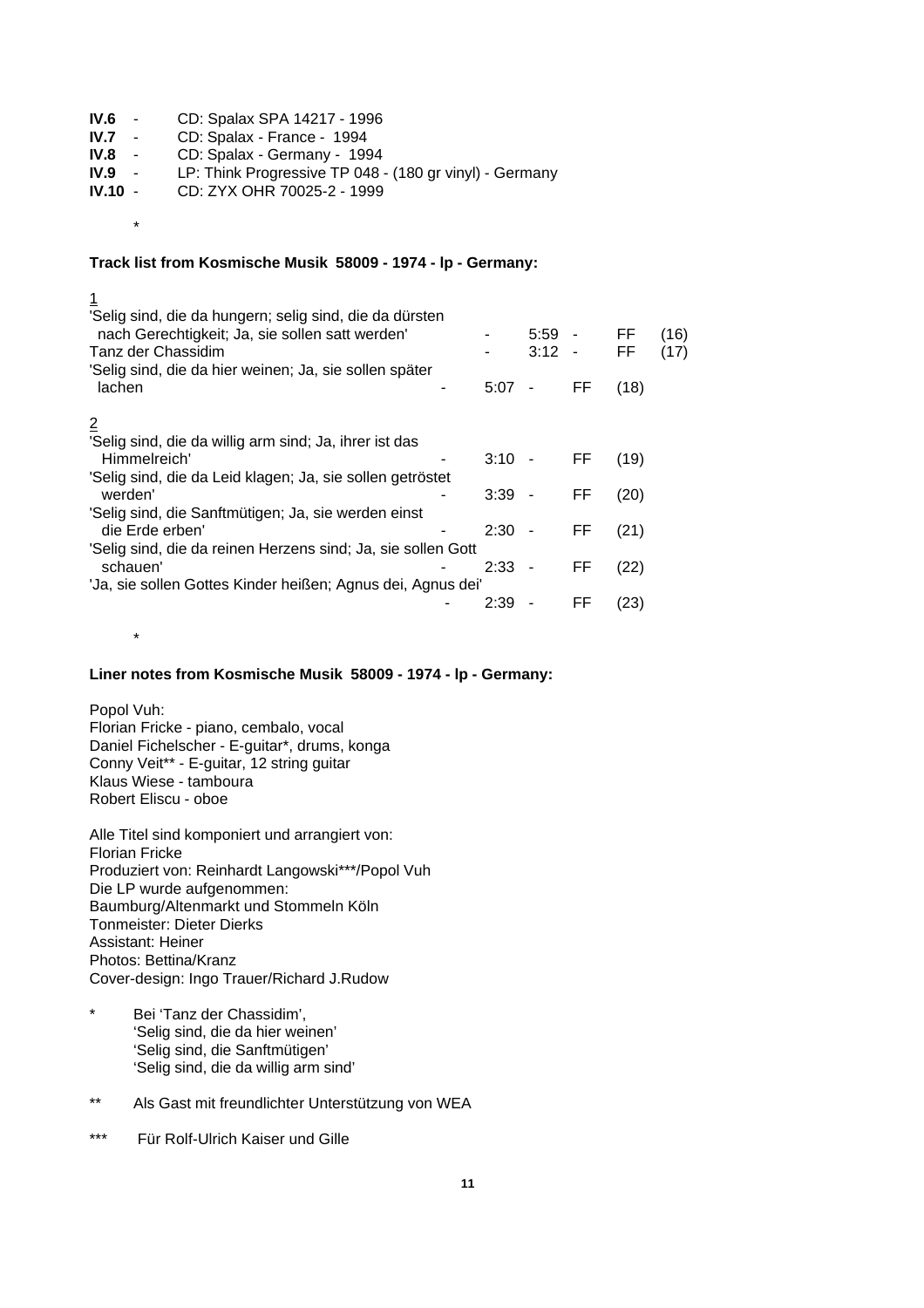The cosmic music producers

\*

**Note**: I'm told this one is sometimes released as 'Seligpreisungen' (DM).

#### **1996:**

\*

\*

\*

GA: Why did Djong Yun not join SELIGPREISUNG? FF: She was in America, and only returned for the record following SELIGPREISUNG, EINSJAEGER & SIEBENJAEGER. So actually it was because she was in America in the days when we made SELIGPREISUNG. I do regret that today, because I think I haven't really done a good service with my own voice to my record. So it would have been nice if Djong Yun had been there.(8)

# **V EINSJAGER & SIEBENJAGER**

| V.1      | $\sim$          | LP: Kosmische .Musik 58.017 - 1975 - Germany         |
|----------|-----------------|------------------------------------------------------|
| $V.2 -$  |                 | LP: Cosmic Music/Ohr/Barclay 840.081 - 1975 - France |
| V.3      | $\sim 100$      | LP: PDU Pld.SQ 6013 - Italy - 1974                   |
| V.4      | $\sim$ $-$      | LP: Kosm.Mus/Pop Import 58.017 - 1975/ - Germany     |
| V.5      | $\sim$ $\sim$   | CD: MSI - 1993                                       |
| V.6      | $\sim 10$       | LP: Spalax SPA 14118 - 1997 - france                 |
| V.7      | $\sim$ 10 $\pm$ | CD: Spalax SPA 14218                                 |
| V.8      | $\sim 100$      | CD: Spalax - France - 1994                           |
| V.9      | $\sim$ $-$      | CD: King-Nexus KICP2735 - Japan - 1994               |
| $V.10 -$ |                 | CD: IMS - Germany - 1996                             |
| V.11     | $\sim$          | CD: ZYX Music OHR 70026-2 - 1999                     |
| $V.12 -$ |                 | CD: Phantom -                                        |
| V.13     |                 | CD: SPV 08570152 - 2004 - D (release date: 03.05.04) |
|          |                 |                                                      |

# **Track list from Kosm.Mus/Pop Import 58.017 - 1975/.. - Germany:**

| Kleiner Krieger                   | 1:05      | DF | (24) |
|-----------------------------------|-----------|----|------|
| King Minos                        | 4:30<br>۰ | FF | (25) |
| Morgengruß                        | 2:55      | DF | (26) |
| Würfelspiel                       | 3:00<br>۰ | FF | (27) |
| <b>Gutes Land</b>                 | 5:13      | FF | (28) |
| Einsjäger & Siebenjäger - 19:30 - |           | FF | 29   |
|                                   |           |    |      |

## **Extra tracks from SPV 08570152 - 2004 - Germany:**

King Minos II - 1:55<br>Wo bist Du? - $-5:42$ 

**Liner notes from: Kosm.Mus/Pop Import 58.017 - 1975/.. - Germany:**

F.Fricke - piano, spinett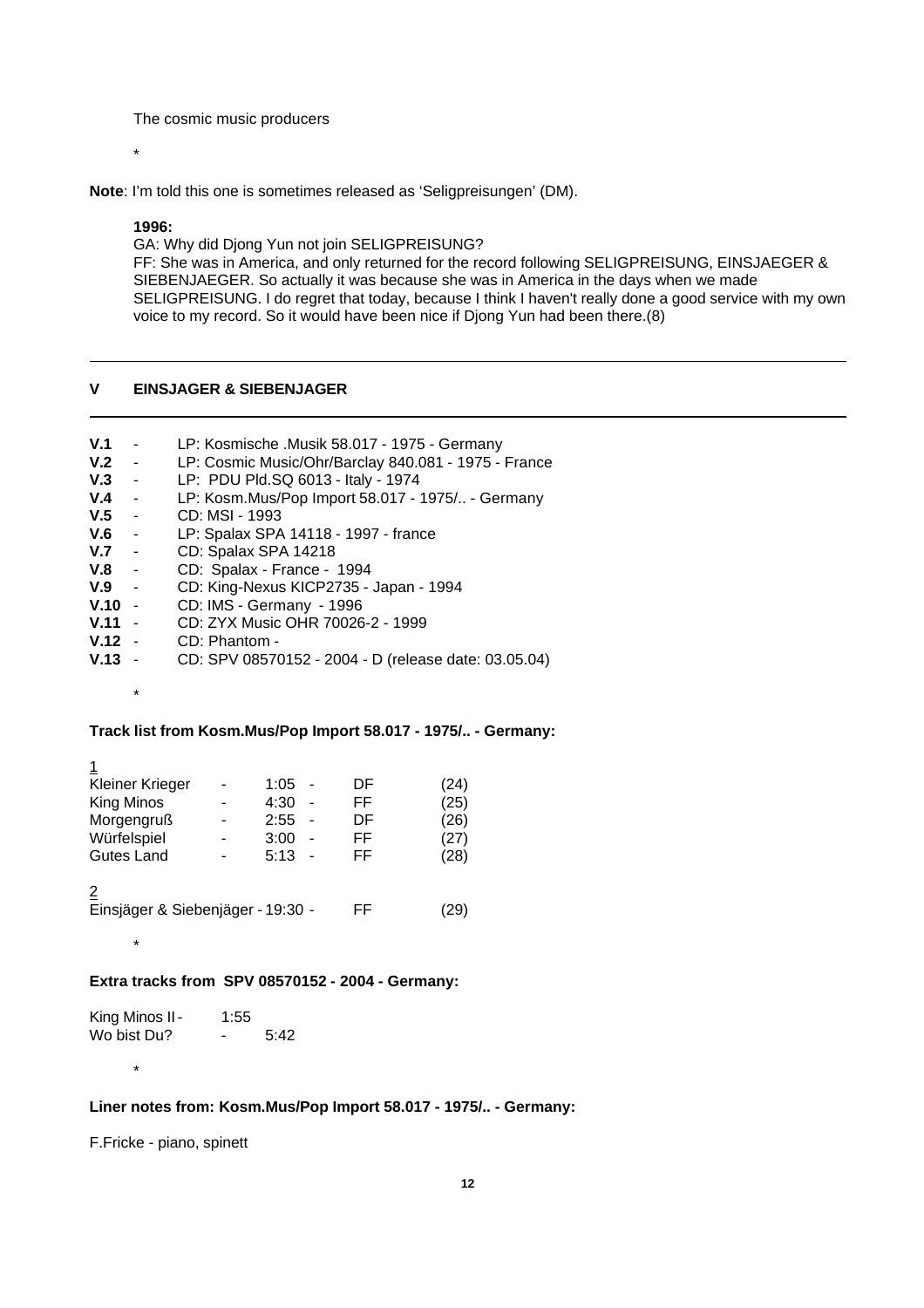D.Fichelscher - E & A guitar, percussion Djong Yun - vocal & Olaf Kübler - flute

Alle Texte von Salomo, bearbeitet von Florian Fricke Produced for Cosmic Couriers by Popol Vuh at Bavaria Tonstudio, München, may 1974 Engineer: H.Meier. Mixdown: Popol Vuh Photo: Betina

\*

# **1996:**

GA: Can you tell us the concept, or the theme, the basic ideas of the albums EINSJAEGER & SIEBENJAEGER, DAS HOHELIED SALOMOS and LETZTE TAGE, LETZTE NACHTE? FF: EINSJAEGER & SIEBENJAEGER is finishing, or closing of the cycle. DAS HOHELIED SALOMOS is the beginning of a new cycle. In addition to the guitar player Conny Veit, I invited Danny Fichelscher, the drummer and guitar player with Amon Düül, to play with me. And that was the beginning of an extremely fruitful collaboration. We have practically made music since then without interruption, we have been playing together since then. For example, the A-side of EINSJAEGER & SIEBENJAEGER was really played and recorded in the first try, in one piece in the studio, and that was it. We didn't change anything at all. Actually I was giving in so much on this album to the style of Danny Fichelscher, the music of Danny Fichelscher, that we have sort of stuck to this formula for the following seven years. GA: I have a feeling that EINSJAEGER & SIEBENJAEGER and DAS HOHELIED SALOMOS were recorded in the same studio, and at the same time.

FF: No, they were not recorded at the same time. Quite to the contrary. I think we made DAS HOHELIED SALOMOS one year later, after EINSJAEGER & SIEBENJAEGER. In between there were studio dates and recording dates and tours. There were a lot of things happening. So it was not really at the same time.

GA: You often change a melody that you used before, and you us it again in a different tune. But the melodies in EINSJAEGER seem to appear for the very first time there.

FF: This is what you could say about Mozart as well, because this is the individual style of an artist, that you identify the artist with a certain melody, sound, feeling or whatever it is. You are right insofar as that we have been using these melodies as sort of a trademark in the different works that we created. And we have been playing this in various ways, different ways. And sometimes we even like these new, different versions. Compared to the other albums, SELIGPREISUNG and HOSIANNA MANTRA, we felt that this music, with Danny and Djong in EINSJAEGER was a more contemporary, modern sound and music. But whatever we were doing in those days was really hermeneutic music. It's one way of jubilation; it's our expression of jubilation.(8)

# **VI DAS HOHELIED SALOMOS**

| VI.1         |                 | LP: United Artists S 297811 - 1975 - Germany         |
|--------------|-----------------|------------------------------------------------------|
| VI.2         | $\sim$ $-$      | CS: United Artists UA MC 0572 D - 1975 - Germany     |
| VI.3         | $\sim$          | LP: United Artist UAS 29 781 - 1975 - France & Italy |
| VI.4         | $\sim 100$      | LP: United Artist 27085-1 - 1975 - Spain             |
| VI.5         | $\sim 10^{-10}$ | LP: WEA 58423 - 1982 - Germany                       |
| VI.6         | $\sim 10^{-11}$ | CD: MSI - 1993                                       |
| VI.7         | $\sim$          | CD: Spalax SPA 14211 - 1996                          |
| VI.8         | $\sim 100$      | LP: PDU - Italy - 1975                               |
| VI.9         | $\sim 10^{-11}$ | CD: Spalax - France - 1994                           |
| <b>VI.10</b> | $\blacksquare$  | CD: Spalax - Germany - 1994                          |

**VI.11** - CD: King-Nexus KICP2742 - Japan - 1994 (or: KICP-2842 ?)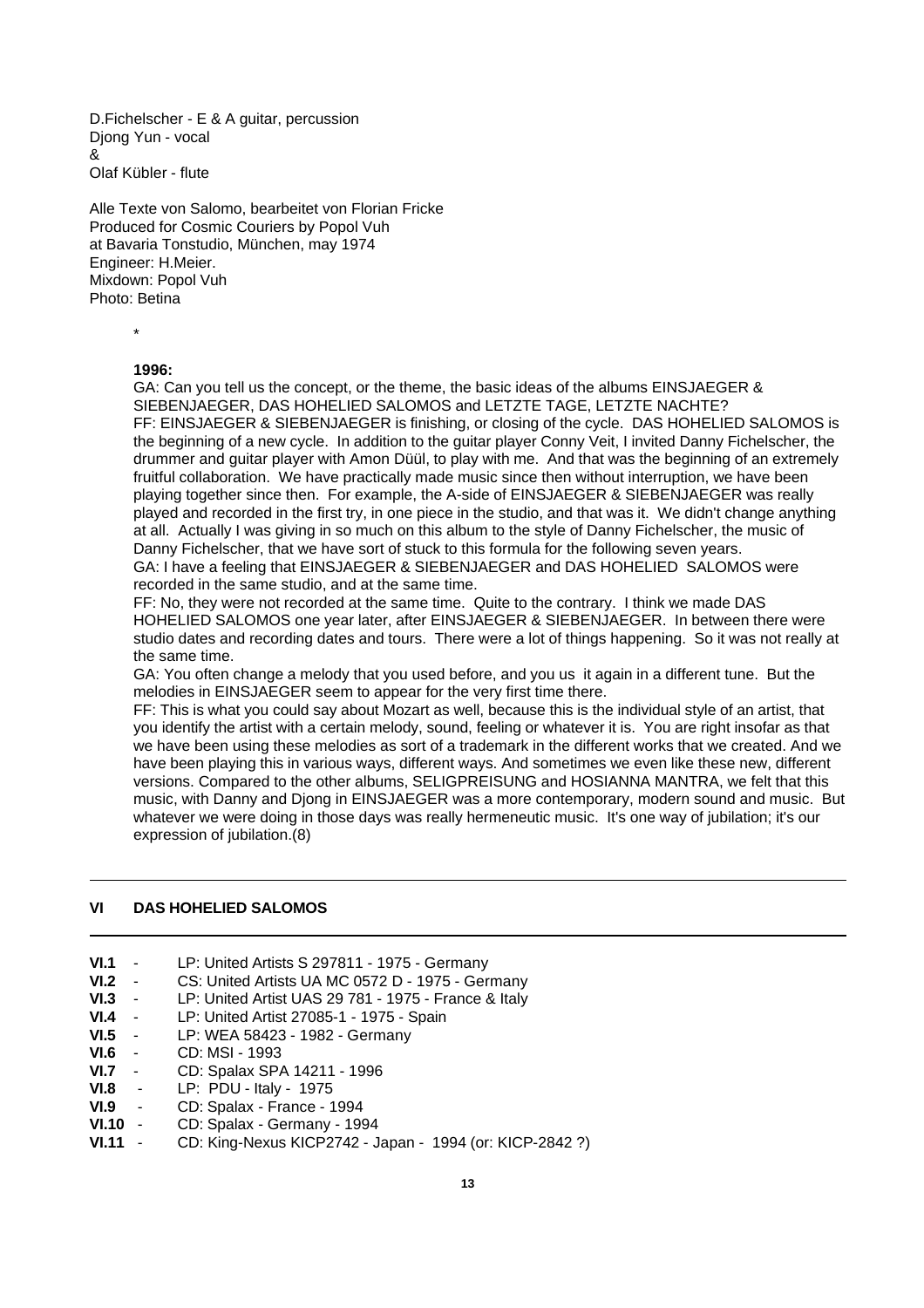**VI.12** - CD: United Artists - Japan

**VI.13 -** CD: Phantom

#### \* **Track list from United Artists S 297811 - 1975 - Germany:**

| Steh auf, zieh mich dir nach<br>Du Schönste der Weiber<br>In den Nächten auf den Gassen I<br>Du Sohn Davids I<br>In den Nächten auf den Gassen II | 4:40<br>4:32<br>3:01 | $\blacksquare$<br>1:36<br>$\qquad \qquad \blacksquare$<br>3:47 | FF<br>DF/FF(31)<br>FF | FF<br>FF | (30)<br>(33) | (32)<br>34) |
|---------------------------------------------------------------------------------------------------------------------------------------------------|----------------------|----------------------------------------------------------------|-----------------------|----------|--------------|-------------|
| Der Winter ist vorbei<br>Ja, deine Liebe ist süsser als Wein<br>Du Sohn Davids II<br>Du tränke mich mit deinen Küssen -                           | 3:45<br>4:45<br>5:28 | 3:37                                                           | FF<br>FF<br>FF/D      | DF       | (35)<br>(37) | (36)        |

## **Liner notes from United Artists S 297811 - 1975 - Germany:**

F.Fricke - piano D.Fichelscher - E & A guitar, percussion Djong Yun - vocals & Alois Gromer - sitar Shana Kumar - tabla

All Lyrics by King Salomo, arranged by Florian Fricke Produced by Florian Fricke & Reinhard Langowski Arranged by Florian Fricke Electronics: Florian Fricke, Frank Fiedler, Robert Wedel Engineer: Klaus Meier, Wolfgang Löper Assistance: Libuse Tomas, Hardy Bank Mixdown: Florian Fricke, Reinhard Langowski Recorded at Bavaria Tonstudio München, febr. 1975 Art Direction & Design: Ulli Eichberger

\*

\*

**1996:**

GA: Please tell us, is DAS HOHELIED SALOMOS your homage to the Old Testament, or is it dedicated to Djong Yun? FF: DAS HOHELIED SALOMOS was taken from the Bible, yes. It's a mystic love song. The whole album was dedicated to love, that's all.(8)

## **VII AGUIRRE: Music from the Film 'Aguirre'**

- **VII.1** LP: Cosmic Music/Ohr/Barclay 840.103 1976 France
- **VII.2** LP: Barclay PLDSQ 6040 France
- **VII.3** LP: PDU Pld.6040 1975 Italy (quadrophonic)<br>**VII.4** LP: Ohr/KK 2021275-8 1975 Germany
- **VII.4** LP: Ohr/KK 2021275-8 1975 Germany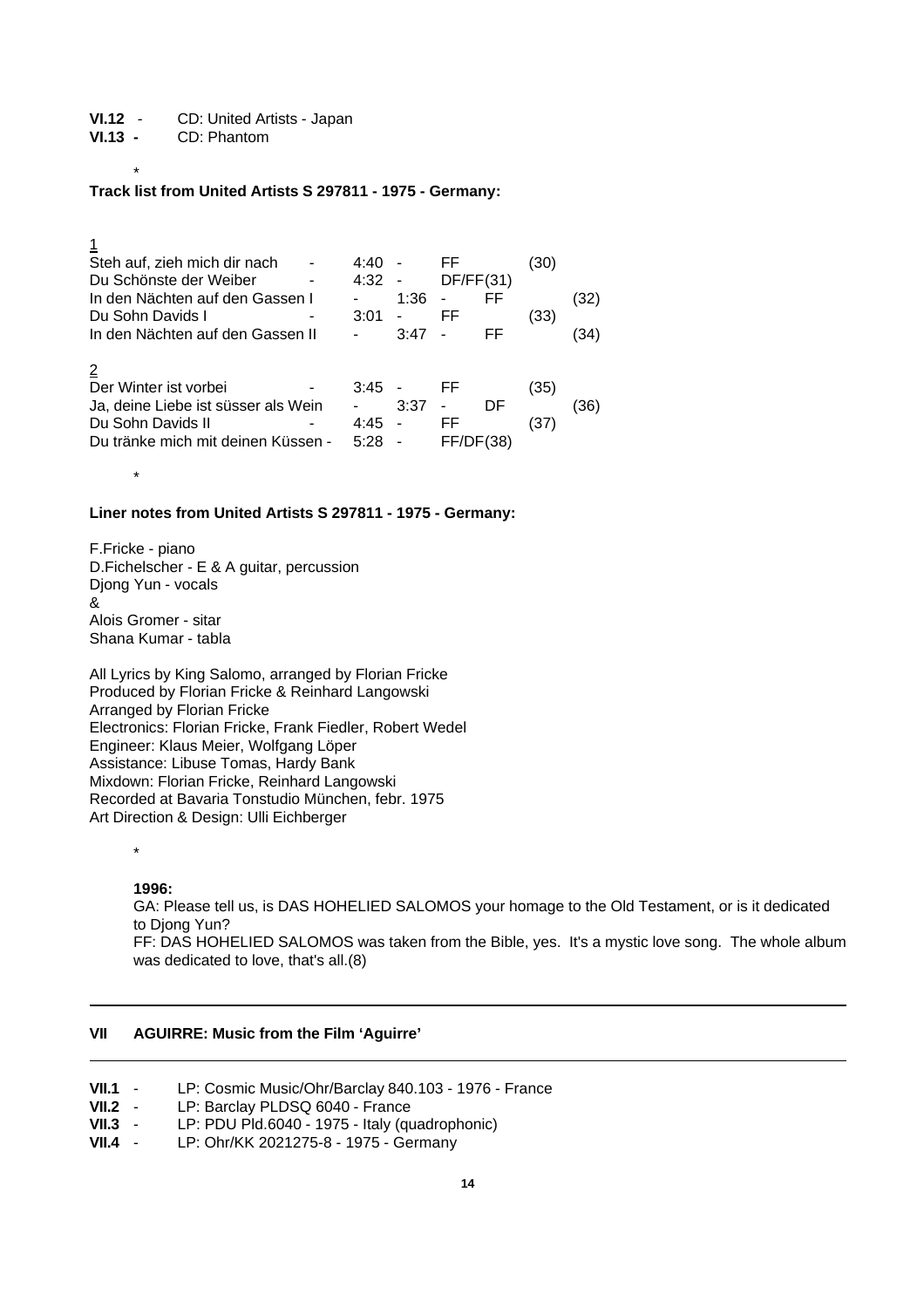| $VII.5 -$  | LP: PDU 6040 - Italy - 1975                                              |
|------------|--------------------------------------------------------------------------|
| $VII.6 -$  | LP: Kosmische Kuriere KK 20 21275-8 - 1982                               |
| $VII.7 -$  | CD: MSI - 1993                                                           |
| $VII.8 -$  | LP: THINK PROGRESSIVE TP 019 - [180 gram vinyl edition] - 1997 - Germany |
| $VII.9 -$  | CD: Spalax SPA 14219                                                     |
| VII.10 -   | CD: Tempel - Italy                                                       |
| $VII.11 -$ | CD: KICP-2842 2300 Y - Japan                                             |
| $VII.12 -$ | CD: SPV 08570142 - 2004 - D (release date: 03.05.04)                     |
|            |                                                                          |

\*

\*

\*

\*

**Note**: considering rereleases VII.7-VII.11 I'm not sure about tracklisting:: 39-43 or 39-42 & 77-83-64. (DM)

# **Track list from Cosmic Music/Ohr/Barclay 840.103 - 1976 - France:**

| Aguirre I              |   | 7:15 |   | FF |    | (39) |    |
|------------------------|---|------|---|----|----|------|----|
| Morgengruss II         |   | 2:55 | ۰ | DF |    | (40) |    |
| Aguirre II             |   | 6:15 | ÷ | FF |    | (41) |    |
| Agnus Dei              | - | 3:03 | ÷ | FF |    | (42) |    |
| 2<br>Vergegenwärtigung |   |      |   |    | FF |      | 43 |

## **Extra track from: SPV 08570142 - 2004 - Germany:**

Aguirre III - 7:16

# **Liner notes from Cosmic Music/Ohr/Barclay 840.103 - 1976 - France:**

Florian Fricke - piano, spinet Daniel Fichelscher - E & A guitar, percussion Djong Yun - vocal

Produced by Popol Vuh for Ohr Musik Recorded at Bavaria Tonstudio, Munich Arranged by Florian Fricke

\*

## **1979:**

Werner Herzog: [...] "I've always worked very hard to select the music, but, in doing so, I've usually wrked very closely with my friend Florian Fricke. For example, to create the music that is used in the opening of AGUIRRE we used a very strange instrument which we called a 'choir-organ'. This instrument has inside it three dozen different tapes running parallel to each other in loops. The first of these tapes has the pitch in fifths, and the next has the whole scale. All these tapes are running at the same time, and there is a keyboard on which you can play them like on a organ so that, when you push one particular key, a certain loop will go on forever and sound just like a human choir but yet, at the same time, very artificial and really quite eerie" (24).

**1993:**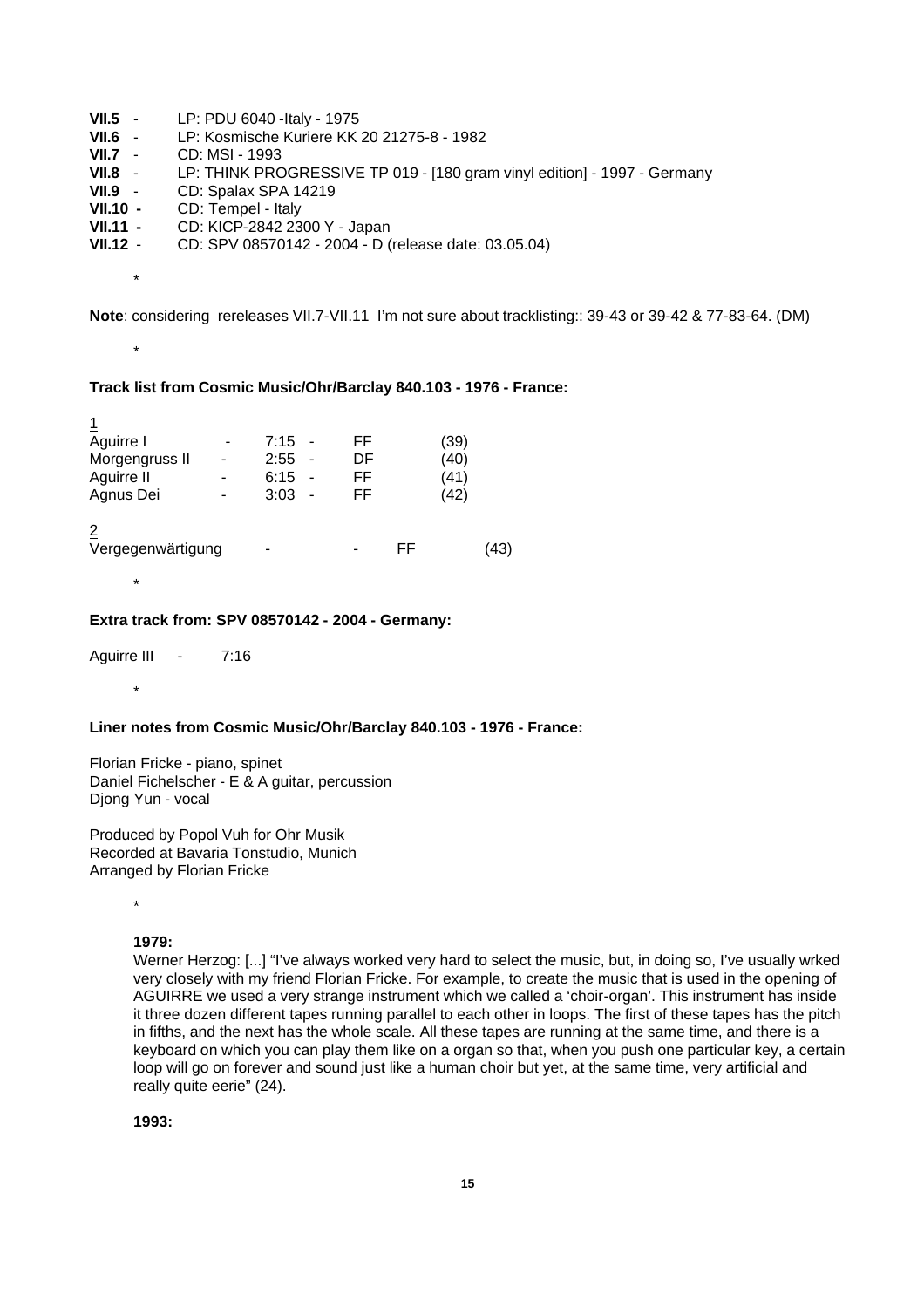Keyboards: schon recht früh, nämlich so ab 1972, begann dann deine Zusammenarbeit, mit dem Filmemacher Werner Herzog, eine Kollaboration, die den Namen Popol Vuh auch über den Kreis der blossen Musikkonsumenten weit hinaus bekannt machte. Von 'Aguirre, der Zorn Gottes' über 'Herz aus Glas', 'Nosferatu' bis ' Fitzcarraldo' und 'Cobra Verde' hast du die Musik für Herzogs Filme geliefert. Wie begann eigentlich eure Zusammenarbeit?

F: Das hat - wie eigentlich alles im Leben - einen ganz normalen und unmystischen Anfnag. Herzog war damals für die Synchronisation von 'Aguirre' in Rom und suchte eine passende Musik bei Ennio Morricone und fand sie nicht. Eine gemeinsame Bekannte machte Herzog auf mich aufmerksam. Er rief mich später in München an, und zwei Tage später war ich in Rom und habe mir den Film angesehen. Zurück in München habe ich dann eine Musik dazu angefertigt, die Werner Herzog auf Anhieb gefiel. Seitdem gibt es die Zusammenarbeit. So einfach war das. (7)

## **1996:**

GA: Around the period of IN DEN GARTEN PHAROAS, did you write the type of tune of AGUIRRE, and the album, why was it released in 1976, but the film was made in 1972?

FF: Don't ask me about those confusing facts about my musical record career. I'm not a part of that. The music industry has created these unfortunate circumstances. And if I would start talking about this in detail, I would have to mention names and persons and people, so I'm trying to avoid that. Insofar that some of these are not even living in our country anymore.(8)

### **1996:**

"Lemmings did, however, introduce a couple of important new players to the group's complex sound tapestry: Alois Gromer (an old boyfriend of Renate's) on sitar, and an American ex-GI and jazz keyboard player called Jimmy Jackson, whose contribution to Lemmings and the three Amon Duul-related records that followed involved him playing an extraordinary church organ that would become a crucial component in defining the group's sound. 'It was a large, ancient Mellotron-type instrument that had been designed by some crazy instrument builder,' Renate explains. 'For every key on the keyboard he had made a tape of that note which had been sung by a real choir. It wasn't sampled or anything.' Chris adds: 'He devised a system where he took about 150 matches and stuck them in the parts of the keyboard that didn't work. He painted these with different colours so he knew which keys he could play. It was the first such instrument in the world and Florian Fricke of Popol Vuh used it for his soundtrack music to [Werner] Herzog's Aguirre: Wrath Of God. It's in a museum now.'"(17)

# **VIIa AGUIRRE**

**VIIa.1** - LP: KK/Pop Import 20 21275-8 - 1975/1982 - Germany (with PDU label on the disc) \*

# **Track list from KK/Pop Import 20 21275-8 - 1975/1982 - Germany:**

| <u>1</u>          |   |    |    |              |  |
|-------------------|---|----|----|--------------|--|
| Aguirre I         | ۰ | FF |    | (39)         |  |
| Morgengruss II    |   | DF |    | (40)         |  |
| Aguirre II        | - | FF |    | (41)         |  |
| Agnus Dei         | - | FF |    | (42)         |  |
| $\overline{2}$    |   |    |    |              |  |
| Vergegenwärtigung |   | -  | FF | (77, 83, 64) |  |

## **VIIb AGUIRRE**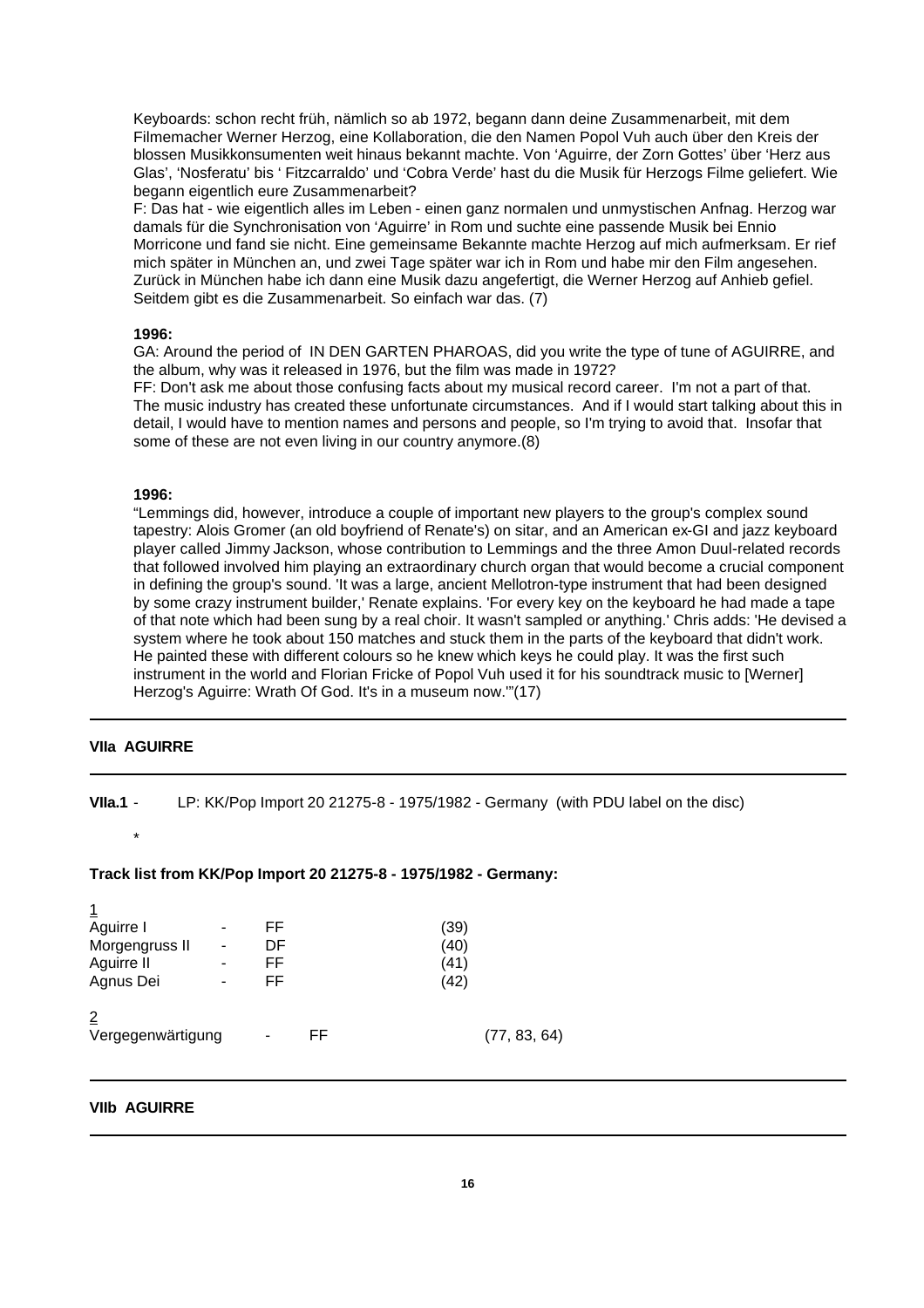# **VIIb.1** - CD: Spalax SPA 14974

\*

\*

| Aguirre I               |    | 7:23 |      |       | (39) Morgengruss II | 2:57 |      |
|-------------------------|----|------|------|-------|---------------------|------|------|
| (40) Aguirre II         |    |      | 6:16 |       | (41) Agnus Dei      |      | 3:02 |
| (42) Vergegen wärtigung |    |      | -    | 14:43 |                     |      |      |
| Spirit of Peace, part 1 |    | 3:34 |      | (124) |                     |      |      |
| Spirit of Peace, part 2 | ۰. | 7:27 |      | (102) |                     |      |      |
| Spirit of Peace, part 3 |    | 9:45 |      | (125) |                     |      |      |
|                         |    |      |      |       |                     |      |      |

[Artist: POPOL VUH Title: Aguirre Label: SPALAX (FRANCE) Format: CD Catalog Number: SPA 14974 New edition of this soundtrack album, replacing the now deleted Spalax 542219. That version only contained the title track to this soundtrack; this version (theoretically complete?) adds the 4 missing tracks from the supposedly newly found master tapes [as detailed in Audion #35, this is still not the original album!] . Plus the same three "bonus" versions of "Spirit Of Peace" to round things out. "From ultra spacy music coming from another worlds, to cosmic krautrock with super acoustic guitars, flutes, delicate rhythms including tabla and more..." ]

# **VIIc AGUIRRE**

**VIIc.1** - CD: ZYX / OHR 70023-2 - cd - 1999

## **Tracklist from ZYX / OHR 70023-2 - cd - 1999:**

| Aguirre I              | FF  | (39)         |
|------------------------|-----|--------------|
| Morgengruss II         | DF  | (40)         |
| Aguirre II             | FF  | (41)         |
| Agnus Dei              | FF. | (42)         |
| Vergegenwärtigung      | FF  | (77, 83, 64) |
| Spirit of Peace I*     | FF  | (124)        |
| Spirit of Peace II*    | FF  | (102)        |
| Spirit of Peace III* - | FF. | (125)        |
|                        |     |              |

\*

# **Liner notes from ZYX /OHR 70023-2 - cd - 1999:**

Florian Fricke: Piano, Spinett Daniel Fichelscher: E & A Guitar, Percussion Djong Yun: Vocal

Originally released in 1976 Produced by Popol Vuh For Ohr Musik Recorded at Bavari Tonstudio, Munich Arranged by Florian Fricke

\* Previously unreleased

\*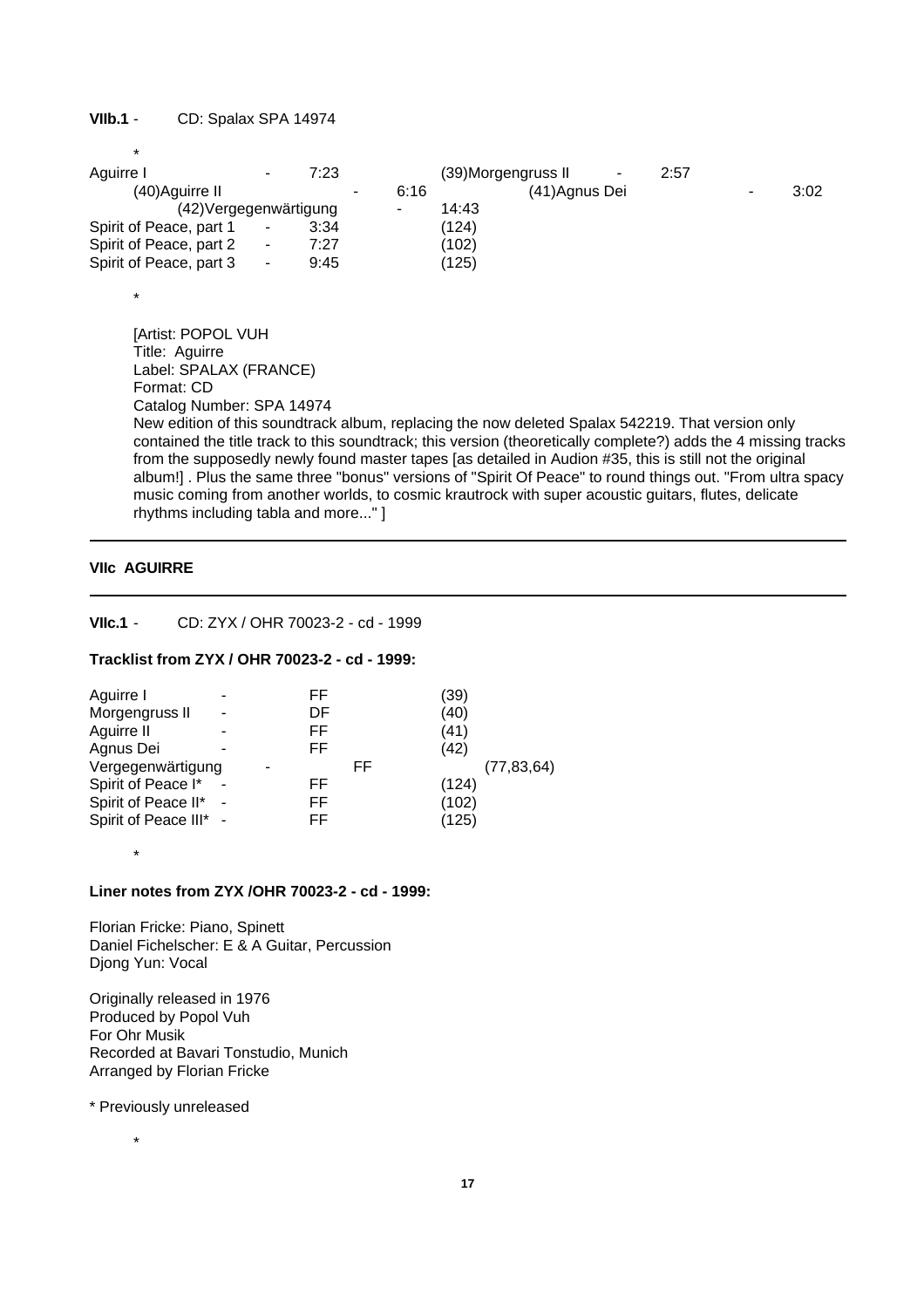#### **Bio from ZYX /OHR 70023-2 - cd - 1999:**

Florian Fricke was born by Lake Constance in 1944. From 1959 til;l 1963 he studied music in Freiburg and Munich, where he was a pupil of Rudolph Hindemith, Paul Hindemith's brother. At the age of 19 he gave up studying, "just so that I could live", as he said. At the age of 25 he became acquainted with the Moog synthesizer, which led to the founding of Popol Vuh. Foreign travels took, hium, among others, to Africa and to the Curds on the euphrates, to India and Nepal. And in the eastern Himalaya he studied Tibetan communal singing. He once described his hobbies as the epics and myths of the various people as well as archeology. In 1978 Fricke founded the 'Working group for creative singing' and became a member ofthe society for breathing therapy. He holds lectures all over the world on his work in this field.

Since 1972 Florian Fricke has been working with the director Werner herzog, whose films acquired increased intensity thanks to Fricke's musical trademark. The film director's "audio interpreter"composed the sound-tracks to the films 'Aguirre, dre Zorn Gottes" (Aguirre, the wrath of God), 'herz aus Glas' (Heart of Glass), 'Nosferatu', and 'Fitzcarraldo' and 'Cobra Verde'. The independent nature of his music has continually proved to be a great asset to Herzog's films, which often have a somnambulistic character. And this independence could already be seen in the fact that the soundtrack to the film 'Nosferatu'in 1978 ws not marketed under the film title but as 'Brüder des Schattens - Söhne des Lichts' (Brothers of the Shadows - Sons of Light). Manfred Gillig-Degrave

## **VIId AGUIRRE**

| VIId.1 -<br>VIId.2 -<br>$V$ lld.3 -                                                                                                                                                      | LP: Nexus K22p-425 - 1984 - lp - Japan<br>CD: King K 32 Y 2114 - 1987 - Japan<br>CD: King-Nexus KICP 2842 - 1999 - Japan |                                                                                                                       |
|------------------------------------------------------------------------------------------------------------------------------------------------------------------------------------------|--------------------------------------------------------------------------------------------------------------------------|-----------------------------------------------------------------------------------------------------------------------|
| *                                                                                                                                                                                        |                                                                                                                          |                                                                                                                       |
| Lacrimae di rei<br>Panflöte<br>Andacht<br>Vuh<br>Andacht<br>In den Garten Pharaos<br>Kleiner Krieger<br>Morgengruss<br>Die Umkehr<br>Auf dem Weg<br>Gutes Land pt.2<br><b>King Minos</b> |                                                                                                                          | (first part of 39)<br>(second part 39)<br>(13)<br>(7)<br>(14)<br>(6)<br>(24)<br>(26)<br>(64)<br>(83)<br>(28?)<br>(25) |
| *                                                                                                                                                                                        |                                                                                                                          |                                                                                                                       |

**Note**: tracks from 'In den Garten Pharaos', 'Hosianna Mantra', 'Einsjäger und Siebenjäger', 'Nosferatu', 'Nacht der Seele', .... (DM)

## **VIII LETZTE TAGE, LETZTE NÄCHTE**

| VIII.1 - | LP: United Artist UAS 299161 - 1976 - Germany                  |
|----------|----------------------------------------------------------------|
| VIII.2   | LP: United Artists UAL 2450 - 1975 - Italy (distr. by Ricordi) |
| - ---- - |                                                                |

- **VIII.3** LP: United Artists UAS 29916 1976 Italy
- **VIII.4** CD: MSI 1993
- **VIII.5** LP: Think Progressive TP 013 [Limitiertes Reissue als 180g-Pressung im Originalcover] 1997 Germany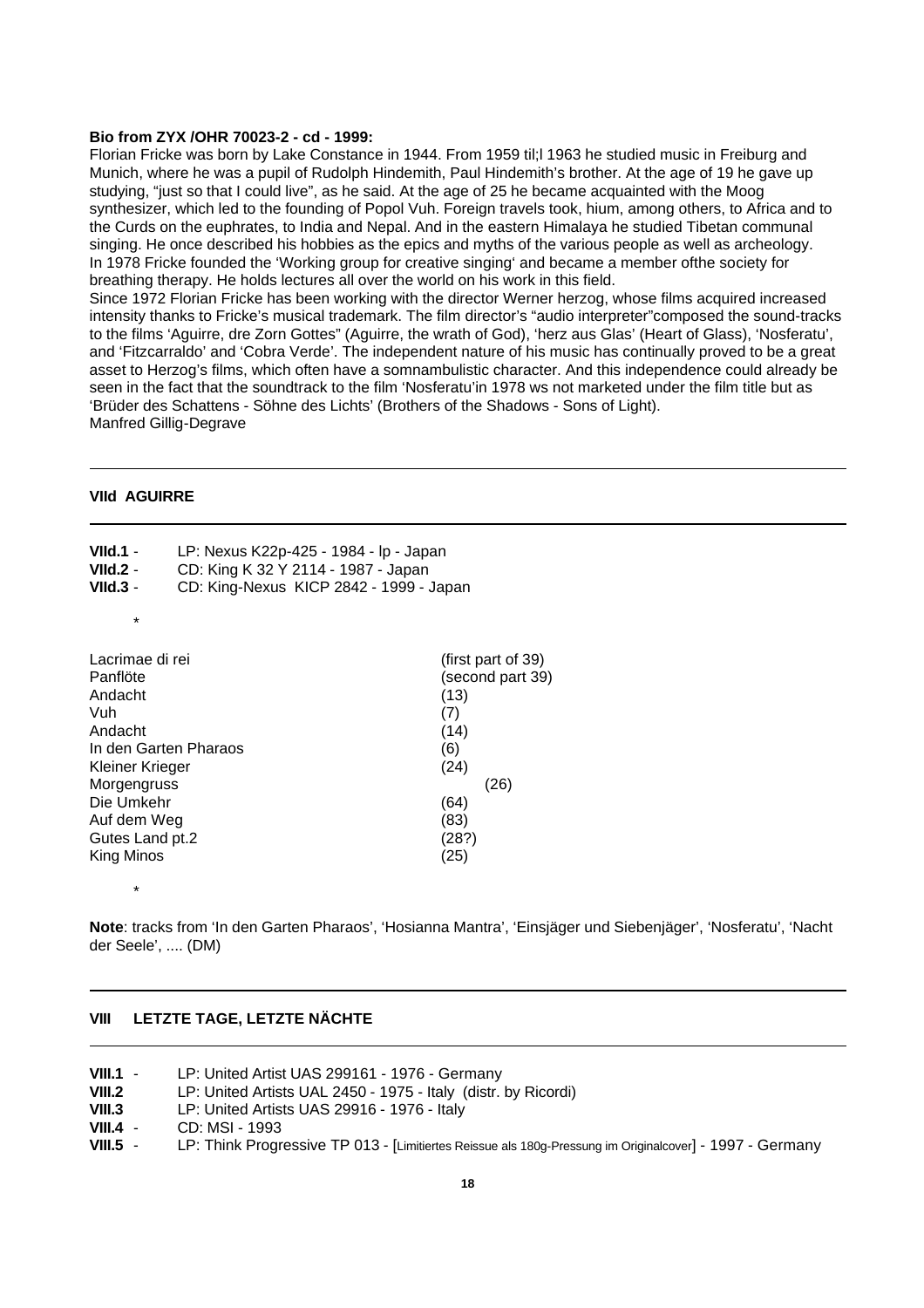| $VIII.6 -$      | CD: Spalax SPA 14213                 |
|-----------------|--------------------------------------|
| $VIII.7 -$      | CD: Spalax - France - 1994           |
| $VIII.8 -$      | CD: Spalax - Germany - 1993          |
| $VIII.9 -$      | CD: King-Nexus KICP2741 - Japan 1994 |
| <b>VIII.10-</b> | CD: Phantom                          |
|                 |                                      |

# **Track list from United Artist UAS 299161 - 1976 - Germany:**

1 Der grosse Krieger - 3:15 - DF (44)<br>Oh wie nah ist der Weg hinab- 4:36 - FF (45) Oh wie nah ist der Weg hinab- 4:36 - FF<br>Oh wie weit ist der Weg hinauf 4:30 - FF/FF Oh wie weit ist der Weg hinauf 4:30 - FF/FF (46)<br>In deine Hände - 3:00 - FF (47) In deine Hände  $\overline{ }$  - 3:00 - FF  $(47)$  $\frac{2}{\text{Kyrie}}$  $-$  4:38 - FF/Bearb.FF(48) Haram dei raram dei haram dei ra 1:30 - FF/FF (49)<br>Dort ist der Weg - 4:30 - DF/FF(50) - 4:30 - DF/FF(50)<br>e Nächte - 4:20 - DF/FF(51) Letzte Tage - Letzte Nächte - 4:20 -\*

F.Fricke - piano D.Fichelscher - gitarre D.Yun - Gesang A.Gromer - sitar Ted de Jong - tamboura

\*

\*

Produced by Popol Vuh

# **IX YOGA**

\*

| IX.1 -         |         | LP: PDU Pld.SQ 6066 - 1976 - Italy              |
|----------------|---------|-------------------------------------------------|
| IX.2 -         |         | CD: High Tide 9119 - 1993 - Italy               |
| $IX.3 -$       |         | CD: MSI - 1993                                  |
| IX.4 -         |         | CD: Spalax SPA 14207 - 1996                     |
| IX.5 -         |         | CD: Spalax - France - 1994                      |
| IX.6 -         |         | CD: Spalax - Germany - 1994                     |
|                | $\star$ |                                                 |
|                |         | Track list from PDU Pld.SQ 6066 - 1976 - Italy: |
|                |         |                                                 |
| $\overline{A}$ |         |                                                 |

| Yoga 1                   | ۰. | 22:10 | ٠. | Popol Vuh - | (52) |
|--------------------------|----|-------|----|-------------|------|
| $\overline{2}$<br>Yoga 2 |    | 18:30 | ۰. | Popol Vuh - | (53) |

**Liner notes from PDU Pld.SQ 6066 - 1976 - Italy:**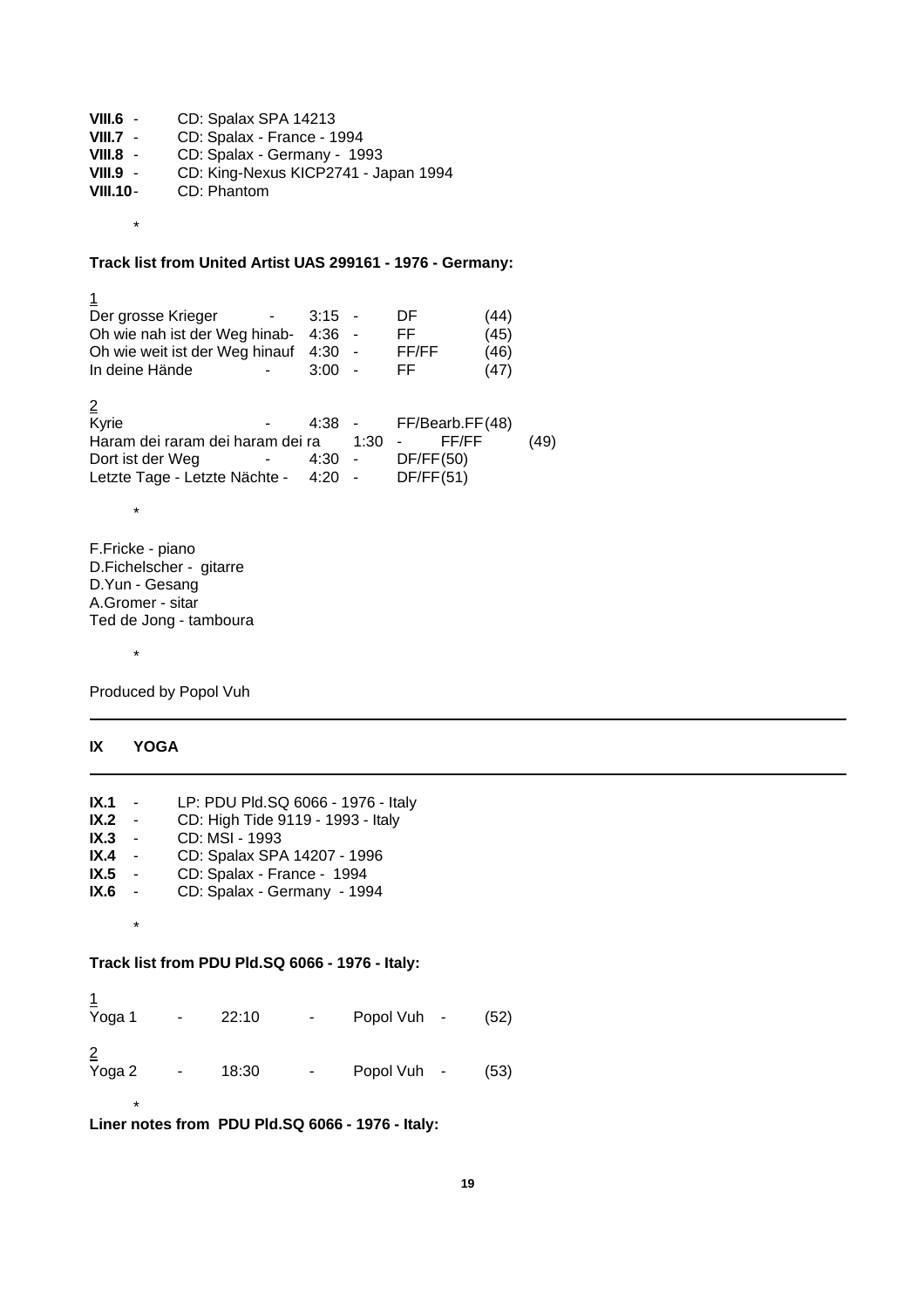This record is dedicated to the followers of Yoga Recorded at Bavaria Tonstudio, Munich Produced by Florian Fricke with Indian musicians All music by Popol Vuh Produced for Ohr Musik GmbH.

#### **1996:**

\*

GA: Tell me something; are you actually playing on the album YOGA? FF: This is part of the same chapter. YOGA is an unauthorized release. Some Indian musicians visited me in my studio, and somebody else took the tapes and sold them under the name of Popol Vuh, but it had nothing to do with Popol Vuh, really. I'm playing harmonium, and organ. I think it was released in Italy. (8)

\*

**Note:** US radio-producer John Diliberto writes somewhere on Al Gromer Khan: "Many artists cite Germany's 1970s electronic scene as an influence. Munich-based Al Gromer Khan was actually there, recording the album *Yoga* with Popol Vuh. He is a trained sitarist who doesn't let virtuosity get in the way of carefully designed, ambient ragas on his album, *Mahogany* Nights. His music is always a fusion of east and west explored on albums such as *Kama Sutra* and *Divan I Khas*".

# **X HERZ AUS GLASS**

- **X.1** LP: Brain 0060.079 1977 Germany
- **X.2** LP: Egg 900.536 1977 France (**COEUR DE VERRE**)
- **X.3** LP: Egg 17.1410 1977 Spain
- **X.4** LP: King-Egg GP706 Japan 1979 (**COEUR DE VERRE**)
- **X.5** CD: Hightone 1993
- **X.6** CD: MSI 1993 (**COEUR DE VERRE**)
- **X.7** CD: Spalax SPA 14214 1996 (**COEUR DE VERRE**)
- **X.8** CD: Milan 1993
- **X.9** CD: King-Nexus KICP2844 Japan 1999 (**COEUR DE VERRE**)
- **X.10** CD: Phantom
	- \*

\*

## **Track list from Brain 0060.079 - 1977 - Germany:**

| Engel der Gegenwart<br>Blätter aus dem Buch der Kühnheit<br>Das Lied von den hohen Bergen-               | 8:15<br>4:17<br>4:08 | FF<br>FF<br>FF   | (54)<br>(55)<br>(56)         |
|----------------------------------------------------------------------------------------------------------|----------------------|------------------|------------------------------|
| Hüter der Schwelle<br>Der Ruf<br>Singet, denn der Gesang vertreibt die Wölfe - 4:30 - FF<br>Gemeinschaft | 3:45<br>4:41<br>3:47 | FF.<br>DF<br>FF. | (57)<br>(58)<br>(59)<br>(60) |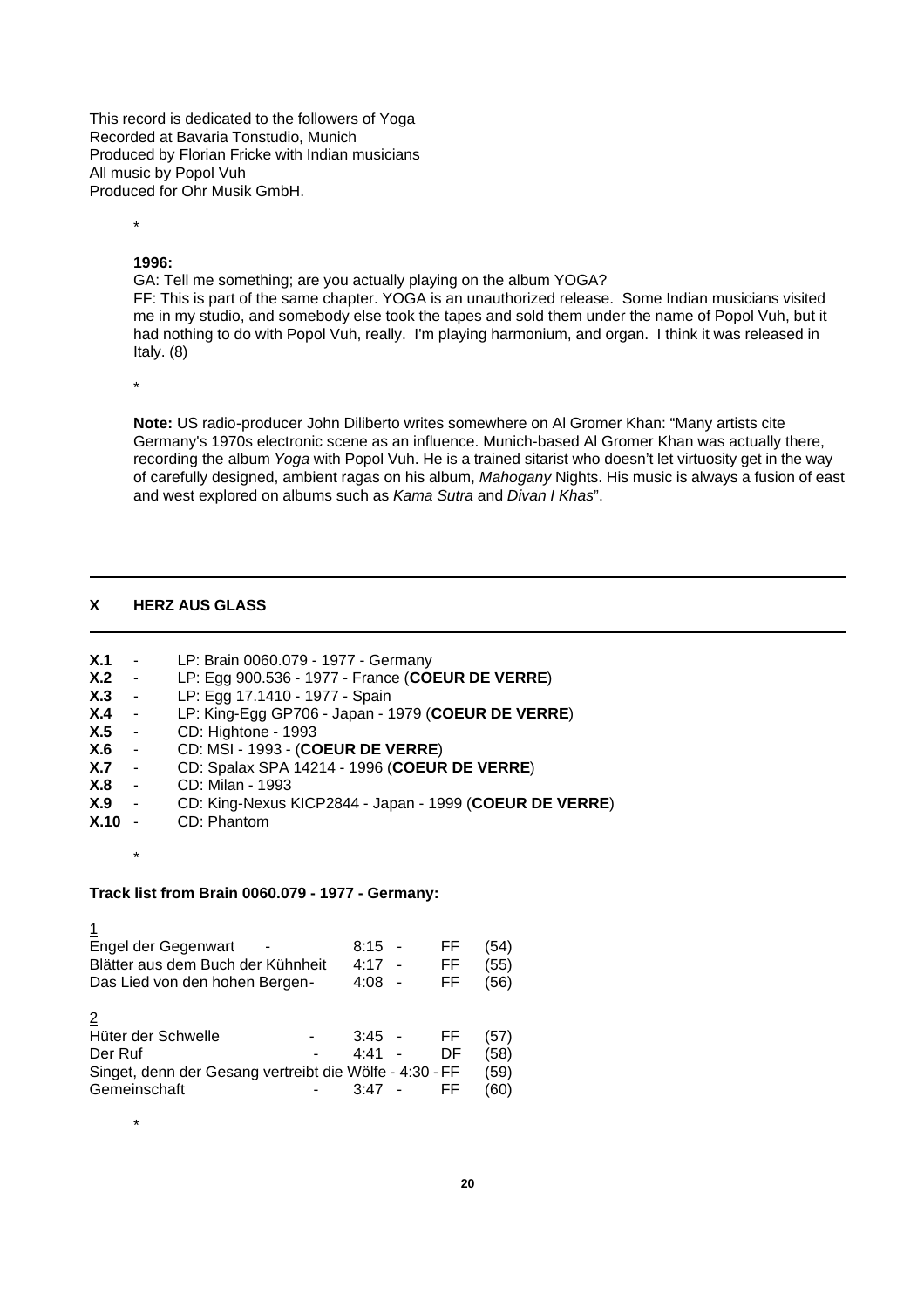#### **Liner notes from Brain 0060.079 - 1977 - Germany:**

All guitars and percussion by Daniel Fichelscher Piano by Florian Fricke Flutes by Mattias von Tippelskirch Sitar by Al Gromer

Produced by Florian Fricke and Renate Knaup Licensed by Barclay/Egg Produced at Bavaria Studio, Munich Engineer: Hardy Bank, Frank Fiedler, Robert Wedel Produced by: Florian Fricke & Renate Knaup 1977 - F.Fricke Productions

\*

## **1996:**

GA: I saw the film "Herz aus Glas" ('Coeur de Verre') and I found that not very much of your music was used. In the album with the same name of the film, COEUR DE VERRE, is Popol Vuh's original album to be the soundtrack for the movie?

FF: It was different. Sometimes they're produced for Werner Herzog's work. Sometimes he came to my house and he asked please open your box, where I have my tapes from my productions. When we are listening to music, sometimes he lifts his finger and says this part of your music would be great music for a film. Sometimes we have done in a very short day and night, time in studio at the end of production from his movies, chosen the music like this. The special music for COEUR DE VERRE ("Herz aus Glas") is Popol Vuh, but sometimes he needs music from Richard Wagner. But Richard Wagner never made film music for Werner Herzog.. (8)

# **XI BRÜDER DES SCHATTENS, SÖHNE DES LICHTS**

|         | <b>XI.1</b> - LP: Brain 0060.167 - Germany - 1978  |
|---------|----------------------------------------------------|
|         | XI.2 - LP: Teichiku SUX 168 - Japan - 1979         |
|         | <b>XI.3</b> - CD: MSI - 1993                       |
|         | $XI.4$ - CD: Spalax SPA 14208 - Switzerland - 1992 |
| $\star$ |                                                    |
|         |                                                    |

## **Tracklist from Brain 0060.167 - 1978 - Germany:**

| Brüder des Schatttens, Söhne des Lichts                     | $\sim$       | 17:10 -                              |           | FF/FF |      | (61) |
|-------------------------------------------------------------|--------------|--------------------------------------|-----------|-------|------|------|
| Höre, der du wagst<br>Das Schloss des Irrtums<br>Die Umkehr | 5:20<br>6:10 | $5:30 -$<br>$\sim$ $-$<br>- FF/FF/DF | FF/DF(63) | FF/FF | (64) | (62) |

# **Liner notes from: Brain 0060.167 - 1978 - Germany:**

Florian Fricke - piano Daniel Fichelscher - acoustic + el. guitar Alois Gromer - sitar Bob Eliscu - oboe Ted de Jong - tamboura

\*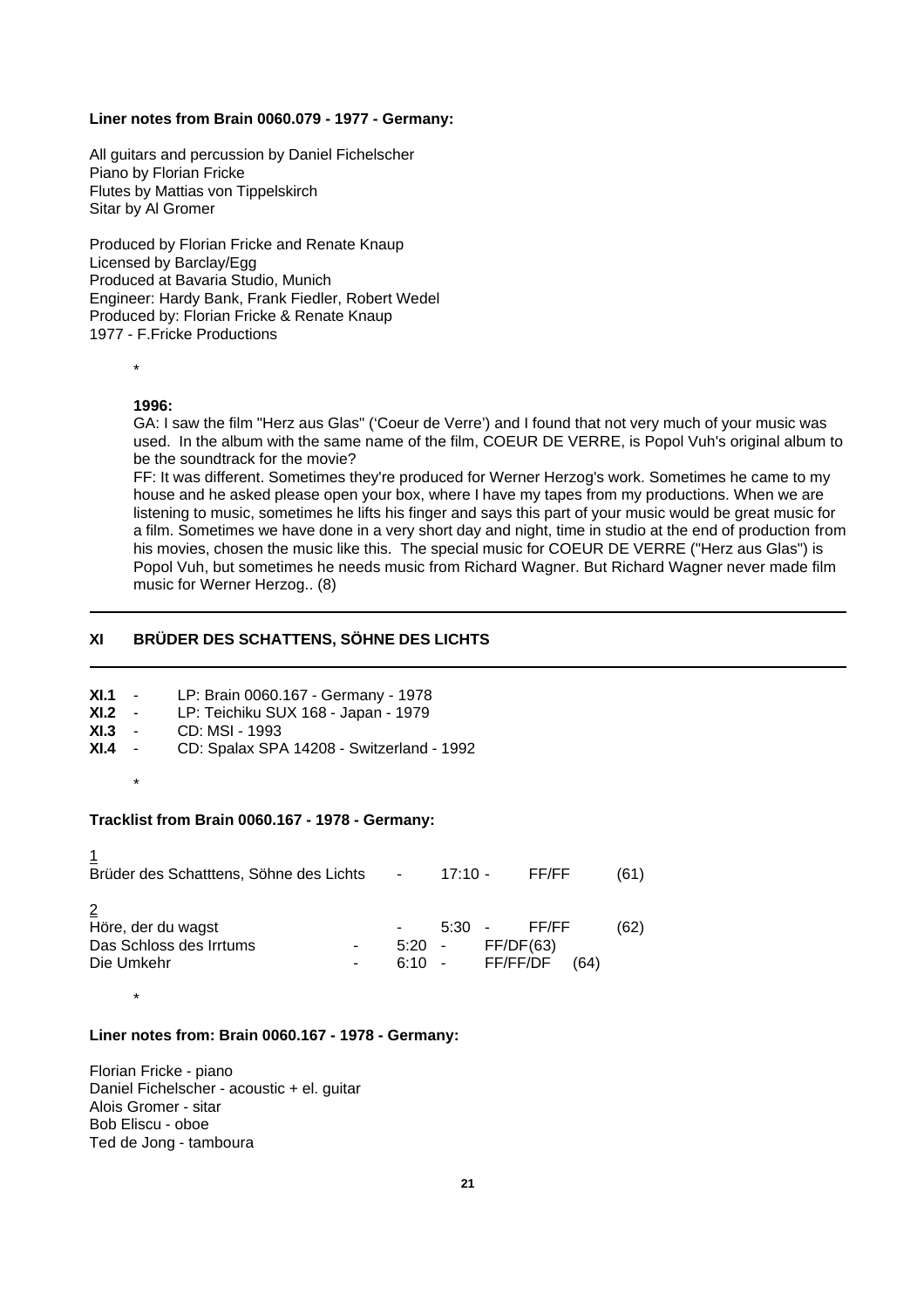## und ein Münchner Kirchenchor

Recording engineer: Rudolf Wohlschläger Assistant engineer: Peter Eichenseher Recorded at: Bavaria Musik Studios München - August 1978 Produced by: Gerhard Augustin for Gammarock Musik Prod. GmbH. All songs published by: Gammarock Musik Verlag GEMA 78

Popol Vuh contact: Gammarock Musick GMBH Herzog-Rudolf-Strasse 3 8000 München 22

# **XIa NOSFERATU (BRUDER DES SCHATTENS, SOHNE DES LICHTS) (Original Soundtrack of Werner Herzogs..)**

| $X$ la.1 -    | LP: Brain 0060.167 - 1978 - Germany (different cover as XI)                        |
|---------------|------------------------------------------------------------------------------------|
| XIa.2 -       | LP: PDU Pld M 7005 - Italy - 1978 ('Nosferatu - The Vampyre - original soundtrack) |
| $X$ la. $3 -$ | CD: KICP-2843 - Japan (XIa or XII?)                                                |
| $\star$       |                                                                                    |
|               |                                                                                    |

# **Tracklist from Brain 0060.167 - 1978 - Germany:**

| Brüder des Schatttens, Söhne des Lichts -                   |          | $17:10 -$                   |           | FF/FF |      | (61) |
|-------------------------------------------------------------|----------|-----------------------------|-----------|-------|------|------|
| Höre, der du wagst<br>Das Schloss des Irrtums<br>Die Umkehr | $5:20 -$ | $5:30 -$<br>6:10 - FF/FF/DF | FF/DF(63) | FF/FF | (64) | (62) |

#### **Liner notes from: Brain 0060.167 - 1978 - Germany:**

Florian Fricke - piano Daniel Fichelscher - acoustic + el. guitar Alois Gromer - sitar Bob Eliscu - oboe Ted de Jong - tamboura und ein Münchner Kirchenchor

\*

Recording engineer: Rudolf Wohlschläger Assistant engineer: Peter Eichenseher Recorded at: Bavaria Musik Studios München - August 1978 Produced by: Gerhard Augustin for Gammarock Musik Prod. GmbH. All songs published by: Gammarock Musik Verlag GEMA 78

Popol Vuh contact: Gammarock Musick GMBH Herzog-Rudolf-Strasse 3 8000 München 22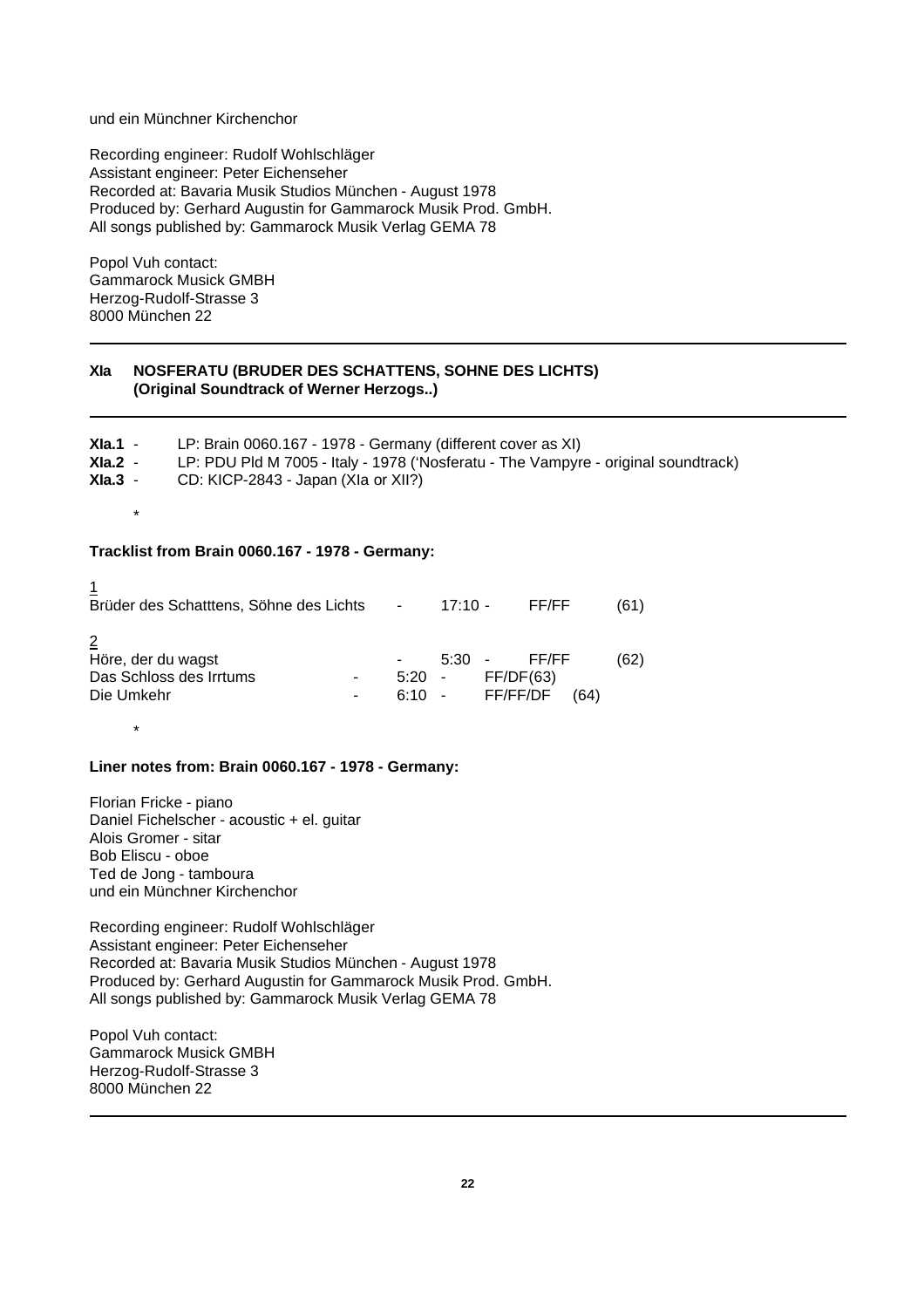| XII | <b>NOSFERATU - Fantôme de la nuit (Original Soundtrack of Werner Herzog's Nosferatu - On the way to</b> |
|-----|---------------------------------------------------------------------------------------------------------|
|     | a little way)                                                                                           |

| XII.1<br>$\sim$ | LP: Egg 900.573 - 1978 - France |
|-----------------|---------------------------------|
| XII.2           | CD: Spalax SPA 14212 - 1997     |
| XII.3<br>$\sim$ | CD: Phantom                     |

\*

## **Tracklist from Egg 900.573 - lp - 1978:**

| Mantra I                                   |                | 6:14<br>$\sim$ |                | FF              | (65) |
|--------------------------------------------|----------------|----------------|----------------|-----------------|------|
| Morning Sun Rays                           |                | 3:20           | $\blacksquare$ | DF              | (66) |
| Venus Principle                            |                | 4:39           |                | AG              | (67) |
| Mantra II - Choir                          |                | $5:22 -$       |                | FF              | (68) |
|                                            |                |                |                |                 |      |
| $\overline{2}$                             |                |                |                |                 |      |
| On the way                                 |                | 4:49           |                | FF              | (69) |
| Through Pains to Heaven II                 |                | $3:37 -$       |                | FF/DF/T.de Jong | (70) |
| To a little way                            |                | $2:32 -$       |                | FF/DF/T.de Jong | (71) |
| Zwiesprache der Rohrflöte mit der Sängerin | $\blacksquare$ | $3:42 -$       |                | FF              | (72) |
| Die Nacht der Himmel                       |                | $4:03 -$       |                | FF              | (73) |
| Der Ruf der Rohrflöte                      |                | 3:21           |                | FF              | (74) |

\*

# **Liner notes: Egg 900.573 - lp - 1978:**

Produced by Gerhard Augustin 1978 Gammarock Musik GMBH Distribution C.P.F. Barclay

\*

# **Tracklist from: Spalax 14212 -cd:**

|                                              | 6:18 |      | (65) |
|----------------------------------------------|------|------|------|
|                                              | 3:21 |      | (66) |
|                                              | 4:45 |      | (67) |
|                                              | 5:23 |      | (68) |
|                                              | 4:50 |      | (73) |
|                                              | 3:21 | - FF | (74) |
|                                              | 2:36 |      | 71)  |
|                                              | 3:51 |      | (70) |
|                                              | 4:05 |      | (69) |
| Zwiesprache der Rohrflöte mit der Sängerin - | 3:20 |      | (72) |
|                                              |      |      |      |

\*

#### **1996:**

GA: Now we come to a question about the French Egg release of NOSFERATU. This is a compilation of already -released materials, and unreleased old materials, with new songs. Did you choose the tracks? FF: It actually was Part Two of the original soundtrack. The actual film music, the way it was composed for this movie, is on the record BRUDER DES SCHATTENS, SOHNE DES LICHTS. And when Werner was already almost finished with his film, he came to me and asked, 'Florian, do you have music to be afraid by?' And I thought no, no, no, no. But I remembered some electronic pieces in my big, big, big,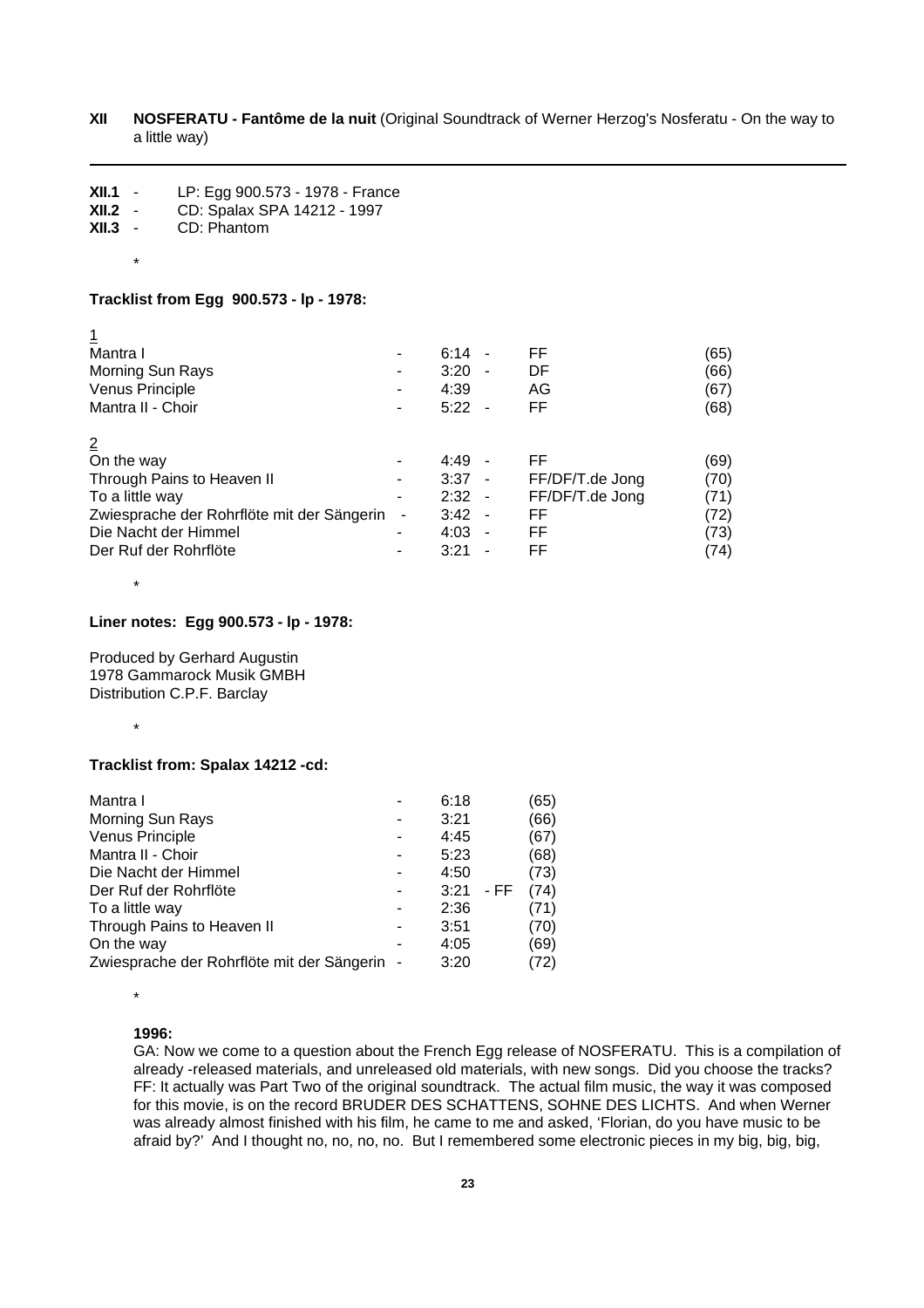box of old material from the early years, and in this box I found 'angst music.' And so we made a second record, besides BRUDER DES SCHATTENS we made 'music to be afraid by,' NOSFERATU, part two, released by a French company. (8)

# **NOSFERATU**

- LP: Spalax SPA 541112 (FRANCE) [Vinyl version of what was the 11th P. Vuh album. A Herzog soundtrack from 1978. Rerelease of the lp on Egg or on Brain?]
- LP: Spalax SPA 14112

## **XIII DIE NACHT DER SEELE (tantric songs)**

- **XIII.1** LP: Brain 0060.242 1979 Germany **XIII.2** - LP: PDU Pld A 7014 - 1979 - Italy **XIII.3** - CD: MSI - 1993 **XIII.4** - CD: Spalax SPA 14204<br>**XIII.5** - LP: Egg - France - 197 LP: Egg - France - 1979
- **XIII.6** LP: Celestial Harmony 1981 (different sleeve)
- **XIII.7** CD: Spalax Germany 1993<sup>'</sup><br>**XIII.8** CD: Spalax France 1994
- **XIII.8** CD: Spalax France 1994

#### \*

\*

#### **Tracklist from Brain 0060.242 - 1979 - Germany:**

| <u>1</u>                                       |      |                          |           |      |      |
|------------------------------------------------|------|--------------------------|-----------|------|------|
| Mantram der Erdberührung I                     | 2:20 |                          | FF/FF     | (75) |      |
| Engel der Luft                                 | 2:40 | $\blacksquare$           | FF/FF     | (76) |      |
| Mit Händen, mit Füßen                          | 2:50 | $\blacksquare$           | FF/FF     | (77) |      |
| Wo bist du, der Du überwunden hast? - FF/Morya |      |                          |           |      |      |
| (Gesegnet du, bei deiner Ankunft)              |      | 6:00                     | FF/FF     |      | (78) |
| Mantram der Erdberührung II                    | 2:20 | $\overline{\phantom{0}}$ | FF/FF     | (79) |      |
|                                                |      |                          |           |      |      |
| $\overline{2}$                                 |      |                          |           |      |      |
| Im Reich der Schatten                          | 2:30 |                          | DF/FF(80) |      |      |
| Wanderer durch die Nacht                       |      | 4:00                     | FF        |      | (81) |
| Mantram der Herzberührung I                    | 2:50 | $\blacksquare$           | FF/FF     | (82) |      |
| Auf dem Weg                                    | 2:55 | $\blacksquare$           | FF/FF     | (83) |      |
| Mantram der Herzberührung II                   | 1:20 | $\blacksquare$           | FF/FF     | (84) |      |
| In der Halle des Lernens                       | 4:20 |                          | FF/FF     | (85) |      |
|                                                |      |                          |           |      |      |

#### **Liner notes from Brain 0060.242 - 1979 - Germany:**

Musicians: Florian Fricke - piano, vocals Daniel Fichelscher - guitars, percussion Djong Yun - vocal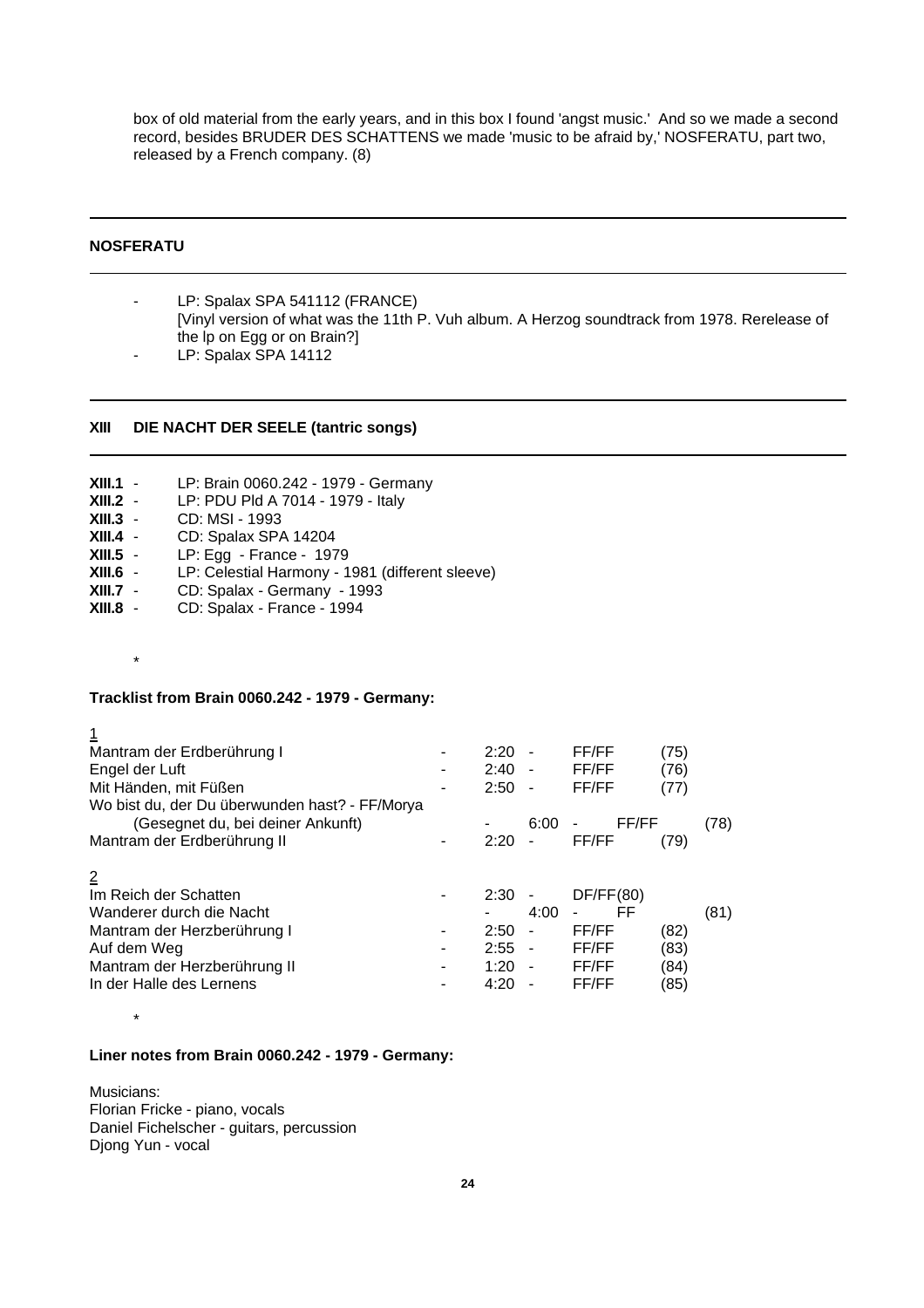Renate Knaup - vocal Susan Goetting - oboe Alois Gromer - sitar

Sound engineers: Hans Keller, Rudolf Wohlschläger, Eberhard Panne, Robert Wedel

Recorded at: Bavaria Tonstudios München 8/79 Panne & Paulsen Studio Frankfurt/Main 3/79 from March 15th 1979 - August 1st 1979

Produced by: Florian Fricke for Gammarock Music GMBH Executive Producer: Gerhard Augustin

All songs published by: Gammarock Musik 1979 und Albatrfoss 1979 copyright 79

Popol Vuh contact: Gammarock Musik GmbH Herzog-Rudolg-Strasse 3, 8 München 22 / Germany

\*

\*

\*

**Note**: On the Spalax 1992 re-issue of ''Die Nacht der Seele/Tantric Songs' they reprised ''Mantram der Herzberührung I'' again on track 10 (DM).

## **XIV SEI STILL, WISSE ICH BIN - Szenische Gesänge**

| $XIV.1 -$ | LP: Innovative Communication KS 80007 - 1981 - Germany |
|-----------|--------------------------------------------------------|
| $XIV.2 -$ | LP: Racket Records RRK 15029 - Germany - 1985          |
| $XIV.3 -$ | $LP:$ Italy                                            |
| $XIV.4 -$ | CD: MSI - 1993 - cd                                    |
| $XIV.5 -$ | CD: Spalax SPA 14210 - Switzerland - 1992              |
| - XIV.6   | CD: Spalax - France - 1994                             |
|           |                                                        |

# **Tracklist from Innovative Communication KS 80007 - 1981 - Germany:**

| Wehe Khorazin                        | 6:21 |      | 86)  |      |
|--------------------------------------|------|------|------|------|
| Und als ER sah es geht dem Ende zu - | 7:10 |      | 87   |      |
| Garten der Gemeinschaft              | 4:45 |      | (88) |      |
| $\overline{2}$                       |      |      |      |      |
| Gemeinsam aßen sie das Brot          | 3:00 |      | '89) |      |
| Laß los                              | 6:44 |      | (90) |      |
| Gemeinsam tranken sie den Wein       |      | 4:00 |      | (91) |
| als lebten die Engel auf Erden       | 2.15 |      |      |      |

**25**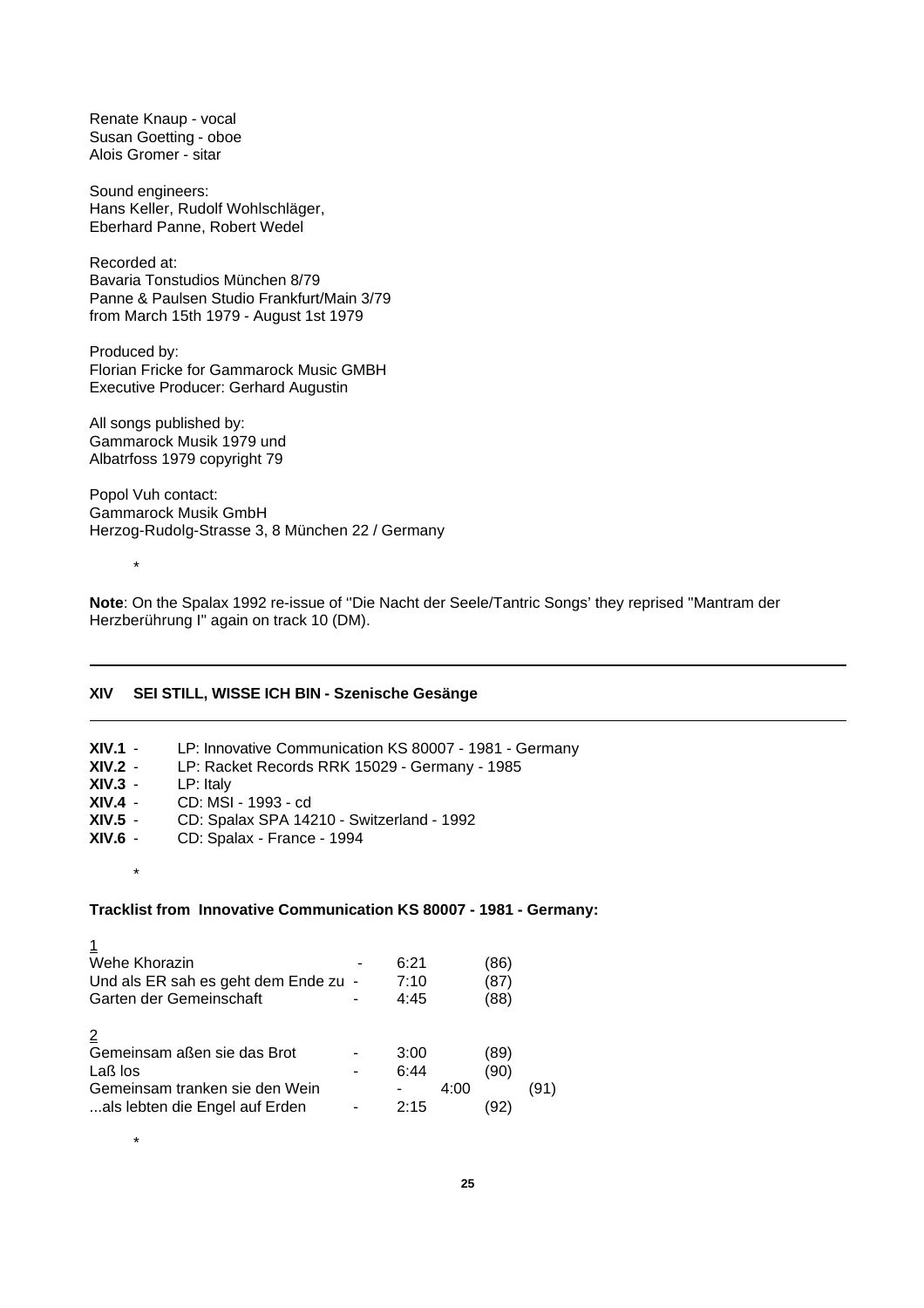#### **Liner notes from Innovative Communication KS 80007 - 1981 - Germany:**

Florian Fricke - piano, vocal Renate Knaup - vocal Daniel Fichelscher - guitar, drums

Guest: Chris Karrer - sopransaxophone Chorensemble der Bayerischen Staatsoper

Published by Albatros Musikverlag Edition modern

Coverphotos: Thomas Lindner

Produced by IC - Klaus Schulze Prod.

Und als ER sah es geht dem Ende zu, sonerte ER die Betroffene aus im Garten der Gemeinschaft zu leben.

Gemeinsam assen sie das Brot Gemeinsam tranken sie den Wein als lebten die Engel auf Erden. (aus den Schriftrollen vom Toten Meer)

\*

## **198?:**

Florian has himself been making films. 'Sei Still, wisse Ich bin' was made last year in Israel. It was shot around the Dead Sea and in the Palestinian mountains. The main role is taken by former model Verushka, who plays a man. The premiere was in Munich on May 16th, three days before we met, and reaction to the film was good. It will be shown on German television shortly, and may even be shown in this country at the Findhorn community's Autumn festival.

The music for 'Sei still' is closer to the type Florian ideally like to do. He believes that the human voice is the greatest instrument there is: it contains more emotion and feeling than any other. His greatest joy, he says, is improvising at the piano and singing from the heart. He feels closer to God, or rather his idea of God, than at any other time now. At moments like this he feels he is 'playing with the angels'. His music has always been religious and believes in a 'new age' when Man will be at one with nature and himself. He believes not in the 'cosmic', but in 'earth', in natural beauty and harmony. Now is a time to be optimistic. You only have to listen to tracks like 'Garten der Gemeinschaft' and 'Lass los' to see this and also waht he means by 'playing and singing with the angels'

Renate Knaup is one of Florian's favourite singers, but for 'Sei still' he felt her voice was too powerful, so he wrote the music in such a way that she couldn't sing in her normal voice: she had to sing "like a child, like Heidi" (2).

# **XV AGAPE AGAPE LOVE LOVE**

- **XV.1** LP: Uniton U 015 1983 Norway
- **XV.2** LP: Base U 015 Italy
- **XV.3** CD: MSI 1993
- **XV.4** CD: Spalax SPA 14215 1996
- **XV.5** CD: Spalax France 1992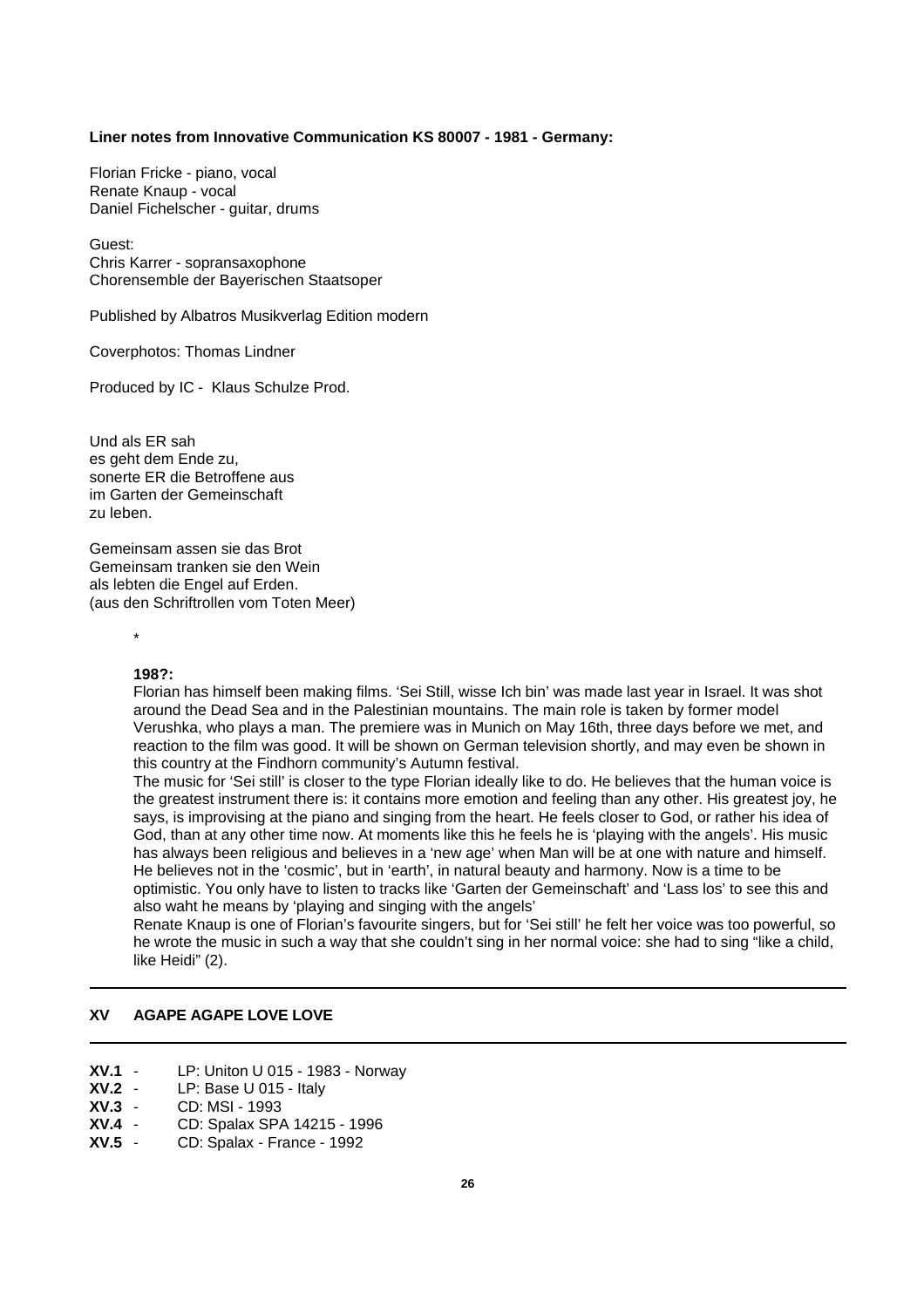\*

\*

 $\overline{a}$ 

# **Tracklist from Uniton U 015 - 1983 - Norway:**

| Hand in Hand                         |                              | 3:00 |                          | FF | (93)  |
|--------------------------------------|------------------------------|------|--------------------------|----|-------|
| They danced, they laughed, as of old | $\overline{\phantom{a}}$     | 4:53 | ۰                        | DF | (94)  |
| Love, Life, Death                    |                              | 1:27 | ۰                        | FF | (95)  |
| The Christ is near                   | -                            | 3:50 | $\overline{\phantom{0}}$ | FF | (96   |
| Love-Love                            | $\qquad \qquad \blacksquare$ | 5:24 |                          | FF | (97)  |
|                                      |                              |      |                          |    |       |
| Behold, the Drover summonds          |                              | 5:55 |                          | FF | '98)  |
| Agape-Agape                          |                              | 4:56 | ۰                        | FF | (99   |
| Why do I still sleep                 | -                            | 8:00 |                          | FF | (100) |
|                                      |                              |      |                          |    |       |

## **Liner notes from Uniton U 015 - 1983 - Norway:**

Popol Vuh: Florian Fricke - piano, vocal, perc. Daniel Fichelscher - guitars, vocal, perc. Conny Veit - guitar Renate Knaup - vocal

co-worker: Frank Fielder, Jan Lorck-Schierning, Nina

All songs composed by Florian Fricke, except 'They danced, they laughed, as of old'(Daniel Fichelscher) Published by Uniton Music Recording and mixing: Stefan Massimo Jauch, Peter Kramper, Angie Melitoupulos Bavaria Musikstudio, Munich, June-October 1982 Produced by Florian Fricke/Popol Vuh c & p 1983 Uniton Records, Etterstadsletta 3, Oslo 6, Norway Cover Design: Bengt Olsson

AGAPE - AGAPE LOVE - LOVE

Behold, the drover summons: why do I still sleep? Behold, the drover summons: Agape, Agape hand in hand. Behold the drover summons: Ha Ram Sam Sam Ha Ram Sam Sam Gully Gully, Gully Gully Gully Ram Sam Sam Agape, Agape love, love why do I still sleep?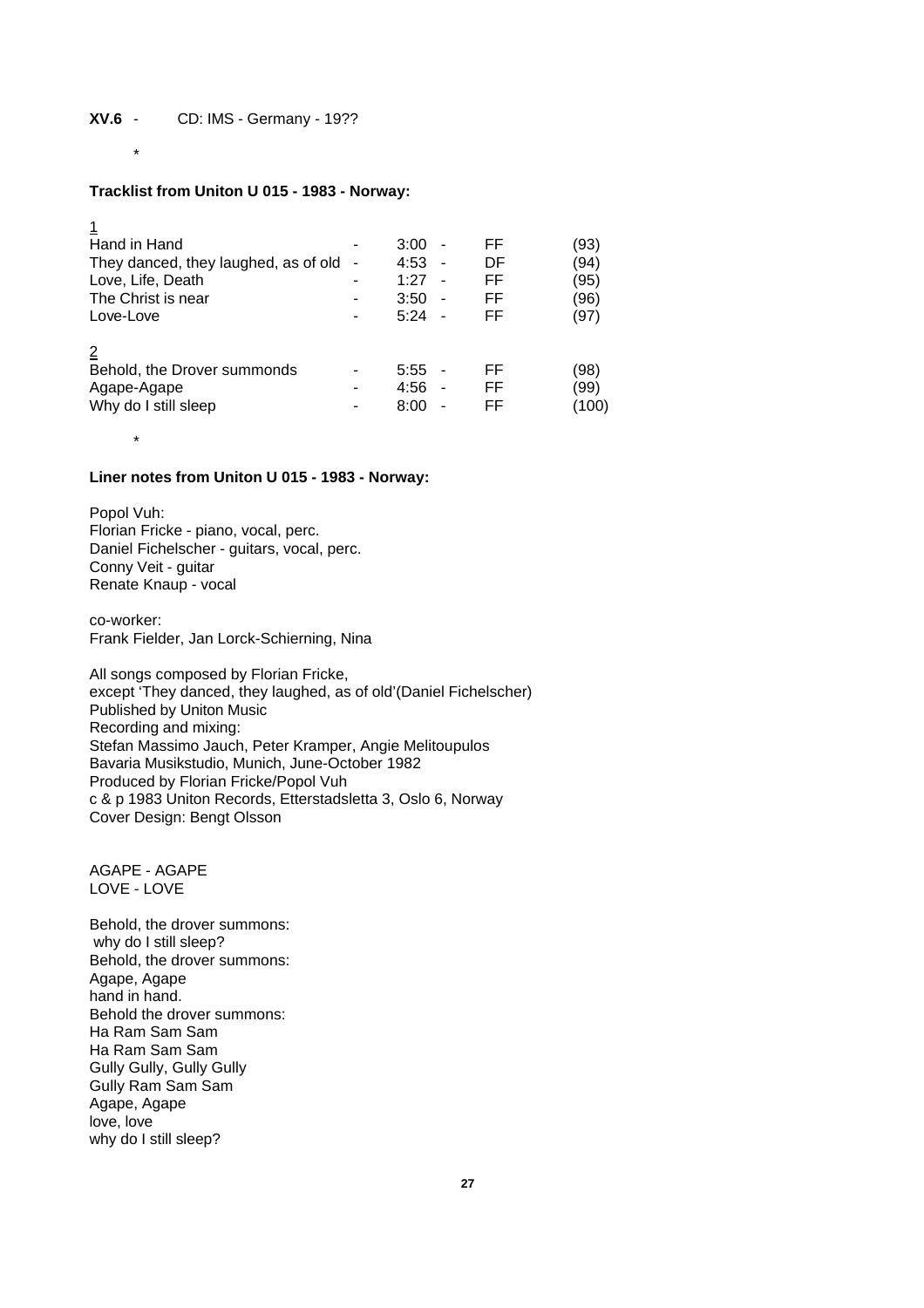#### **XVI SPIRIT OF PEACE**

| $XVI.1 -$      | LP: Cicada 001 - 1985 - Norway    |
|----------------|-----------------------------------|
| $XVI.2 -$      | CS: Cicada C-001-4                |
| $XIV.3 -$      | LP: Base KS 80 034 - 1981 - Italy |
| $XIV.4 -$      | CD: MSI - 1993                    |
| XIV.5 -        | CD: Spalax SPA 14216              |
| XIV.6 -        | CD: Spalax - Germany - 1993       |
| <b>XIV.7</b> - | CD: Spalax - France - 1994        |
|                |                                   |
| *              |                                   |

## **Track list from Cicada 001 - 1985 - Norway:**

| We know about the need*<br><b>Spirit of Peace</b><br>٠<br>Song of Earth<br>$\overline{\phantom{a}}$ | 4:20<br>7:00<br>$\overline{\phantom{a}}$<br>8:07<br>$\overline{a}$ | FF.<br>FF<br>FF. | (101)<br>(102)<br>(103) |
|-----------------------------------------------------------------------------------------------------|--------------------------------------------------------------------|------------------|-------------------------|
| 2<br>Take the Tention High<br>$\qquad \qquad \blacksquare$                                          | $17:27 -$                                                          | FF/DF(104)       |                         |

# **Liner notes from Cicada 001 - 1985 - Norway:**

\*Music of Werner Herzog film about Reinhold Messner: "Gasherbrun - die leuchtende berg".

Words: **YEHUNG** HAND IN HAND

\*

 $\overline{1}$ 

Popol Vuh: Florian Fricke - piano, vocal Renate Aschauer-Knaup - vocal Daniel Fichelscher - acoustic guitars

guests: Conny Veit - el.guitar Bernd Wippich - el.guitar

All songs composed by Florian Fricke, except 'Take the Tention High'by Fricke/Fichelscher Recorded at Quadrat Studio, München, March-June 1985 Recorded and mixed by Bernd Wippich Produced by Florian Fricke/Popol Vuh Published by Autobahn Musikverlag, München. Cover concept by F. Fricke. Cover design by Tormod Opedal and Erik Wollo.

## **XVII COBRA VERDE**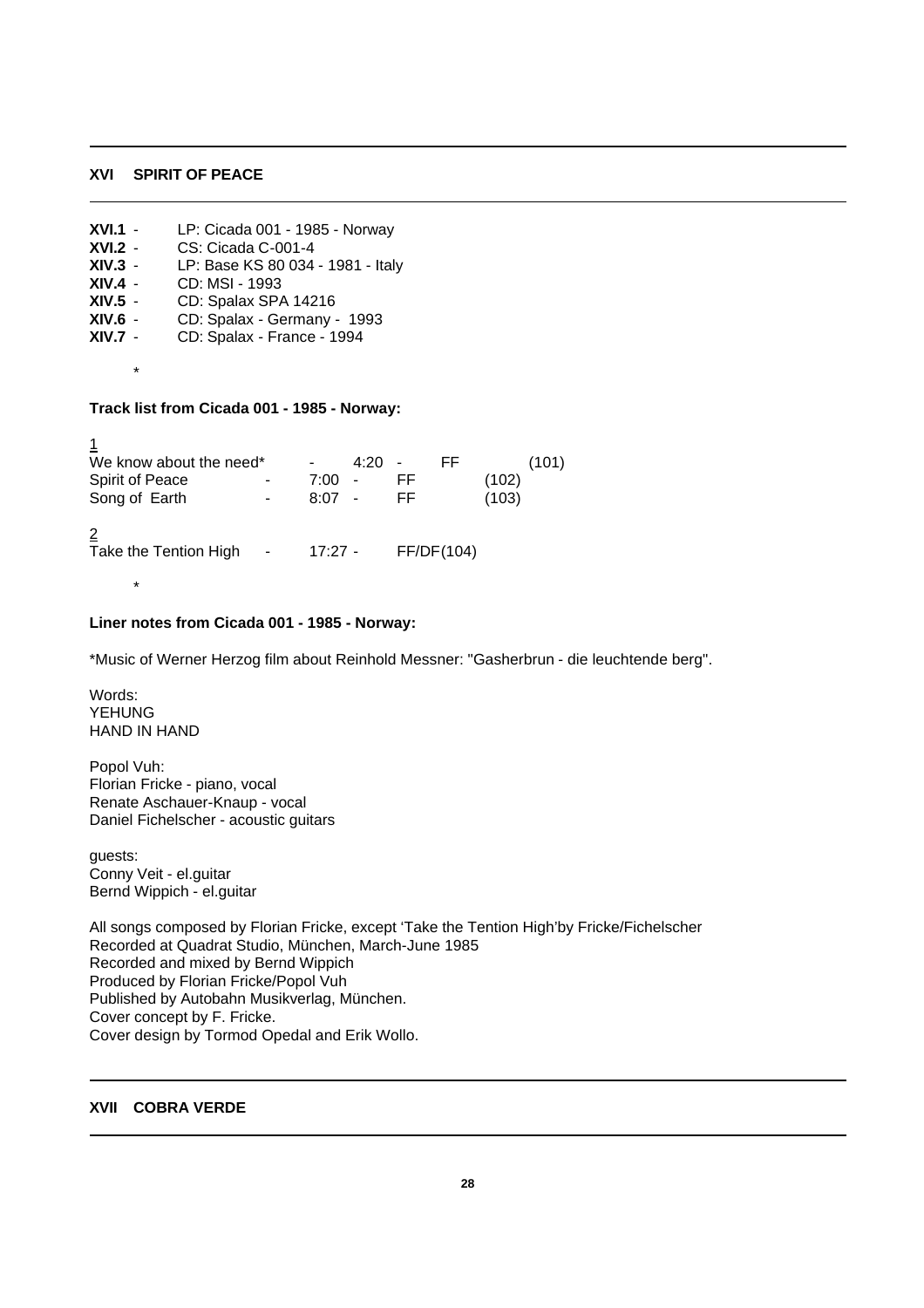| $XVII.1 -$ | LP: Milan A 353 - 1987 - France |
|------------|---------------------------------|
| $XVII.2 -$ | CD: Milan CD 353 -              |
| $XVII.3 -$ | CD: BMG ARIS 881 309 - 1991     |
|            |                                 |

#### **Tracklist from Milan A 353 - 1987 - France:**

| Der Tod des Cobra Verde                              | -              | 4:40 |       | (105) |
|------------------------------------------------------|----------------|------|-------|-------|
| Nachts: Schnee                                       | 1:45           |      | (106) |       |
| Der Marktplatz                                       | 2:30           |      | (107) |       |
| Eine andere Welt                                     | 5:00           |      | (108) |       |
| Grab der Mutter                                      | 4:35           |      | (109) |       |
|                                                      |                |      |       |       |
|                                                      |                |      |       |       |
| Die singenden Mädchen von Ho, Zia Vi                 | 6:45           |      | (110) |       |
| Sieh nicht überm Meer ist's                          | $\blacksquare$ | 4:35 |       | (111) |
| Ha'mut, bis dass die Nacht mit Ruh' und Stille kommt | $\overline{a}$ | 9:40 |       | (112) |
|                                                      |                |      |       |       |

### **Liner notes from Milan A 353 - 1987 - France:**

Komponiert von Florian Fricke, gespielt von Popol Vuh mit den singenden Mädchen von Zigi Cultural troupe Ho, Ziavi

Popol Vuh: Florioan Fricke - piano, synklavier, vocal Daniel Fichelscher - guitar, percussion, vocal Renate Aschauer-Knaup - vocal

Gäste:

\*

Kristen Ritter ( in: Der Tod des Cobra Verde) Irmgard Hecker (in: Sieh nicht Úberm Meer ist's) Chor der Bauerischen Staatsoper

Aufgenommen: september 1987 (Union-Studios, München). Sound programming synklavier, recording and digital mastering by Ralph Graf (Union-Studios). Produziert von: Florian Fricke. Published: Autobahn Musik-Verlag, München. Text und Musik: Florian Fricke, mit ausnahme: "Die singenden Mädchen von Ho, Zigi Cultural troupe Ziavi

# **XVIII FOR YOU AND ME**

\*

| XVIII.1<br>$\sim 100$<br>XVIII.2<br>$\sim$ 100 $\mu$<br>XVIII.3<br>$\sim$ 100 $\mu$<br>XVIII.4<br>$\sim 100$<br>XVIII.5<br>$\sim$<br>XVIII.6<br>$\sim 100$ | CD: Milan 262 061 - 1991 - France<br>CD: Milan 35615-2 - 1991-<br>LP: Milan A 808 - 1991 - France<br>CS: Milan35615 - 4 - 1991 -<br>CD: Milan CH 808 - Switzerland<br>CD: RCA 35615 - USA |
|------------------------------------------------------------------------------------------------------------------------------------------------------------|-------------------------------------------------------------------------------------------------------------------------------------------------------------------------------------------|
|------------------------------------------------------------------------------------------------------------------------------------------------------------|-------------------------------------------------------------------------------------------------------------------------------------------------------------------------------------------|

**Tracklist from Milan 262 061 - 1991 - France:**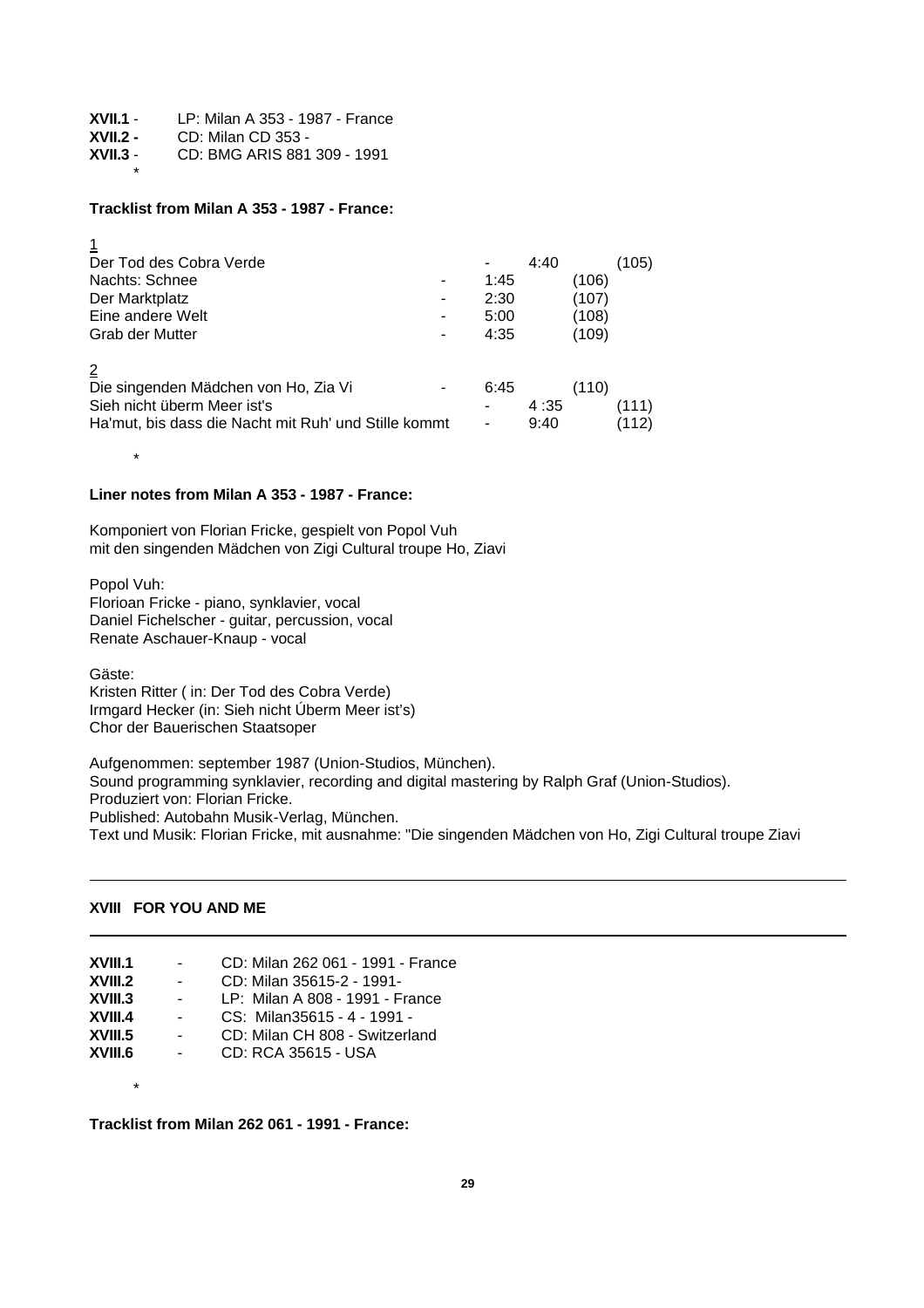| For you and me                  | ۰                        | $5:20 -$                         | FF/Arr.by Guido Hieronymus & PV | (113) |
|---------------------------------|--------------------------|----------------------------------|---------------------------------|-------|
| Wind of the Stars in their Eyes | -                        | 3:10<br>$\overline{\phantom{a}}$ | Anne-Marie                      |       |
| O'Farell/Arr.by GH & PV         |                          |                                  |                                 | (114) |
| Little Bazaari                  | ٠                        | $7:45 -$                         | FF/Arr.by GH & PV               | (115) |
| Compassion                      | ۰                        | $5:00 -$                         | FF/Arr.by PV & GH               | (116) |
| When love is calling you        | ٠                        | $4:15 -$                         | DF/FF                           | (117) |
| In your Eyes                    | ٠                        | $0:55 -$                         | GH                              | (118) |
| OM Mani Padme Hum 1             | ۰                        | $1:10 -$                         | FF & GH                         | (119) |
| OM Mani Padme Hum 2             | -                        | $2:47 -$                         | FF                              | (120) |
| OM Mani Padme Hum 3             | $\overline{\phantom{a}}$ | $4:33 -$                         | FF.                             | (121) |
| OM Mani Padme Hum 4             | ٠                        | $5:18 -$                         | FF.                             | (122) |
| For You                         | ۰                        | 2:05<br>$\blacksquare$           | FF/Arr.by GH & PV               | (123) |

\*

## **Liner notes from Milan 262 061 - 1991 - France:**

Popol Vuh Florian Fricke - piano Renate Knaup-Aschauer - vocal Daniel Fichelscher - guitar

Guests: Guido Hieronymus - keyboards, guitar Anne-Marie O'Farell - Irish Harp

Produced: Popol Vuh for Milan Records

Executive Producers: Florian Fricke and Frand Fiedler

Recorded at G/H - New African Studio/Munich and Sound-Fabrik (Munich). January-april 1991 Sound supervision: Guido Hieronymus and Frank Fiedler

#### Remarks about: "**For You and Me**"

Music: concern first, compassion, then elevation, off and on.

We have it difficult to realize that we are as human beings both - tangibly - individuals and yet an entity intimely intricated, as a human kind, whatever the colour of our skin. While policy and religons are bound to generate barriers and dirisions unceasingly (then) it is all the more the distinctive vocation of art to intervene as a unifying factor of cohesion, as it is - only outwardly omnipotent - potential.

Music - namelyt: popular music - most particularly has devoted itself to merging the stylistic trends from the most various cultures, ... bringing about what we already know nowadays under the concept of 'World music'. While working at 'For you and Me' it was thus not only an attractive, enjoyable, but also a - set against this background a judicious and relevant duty to reconcile seemingly discrepant contributions, associating for instance an antique Irish theme with modern western electronic ('Wind of the Stars in their Eyes'), or setting a musical motif from the Himalyan mountains against the spirit of African music ('For You and Me'). Music is likely to express compassion. The production of 'For You and Me' began on january 17th, the very day

when war broke out.

The music of 'Little Bazaar', ancestral Popol Vuh music, arranged with the typical string-players' music peculiar tot the oriental coffee houses, is a dedication to the pain of the innocent.

Nevertheless: it is just when the spirit of destruction is at its utmost that it is all the more indispensable tot dedicate oneself tot the spirit of Peace:

"When Love ealls (on) you,

Turn back and follow her".

\*

The cylcus 'OM Mani Padme Hum'appeals to the tiny precious in us: the conscience: ours innermost, set against the world (Florian Fricke)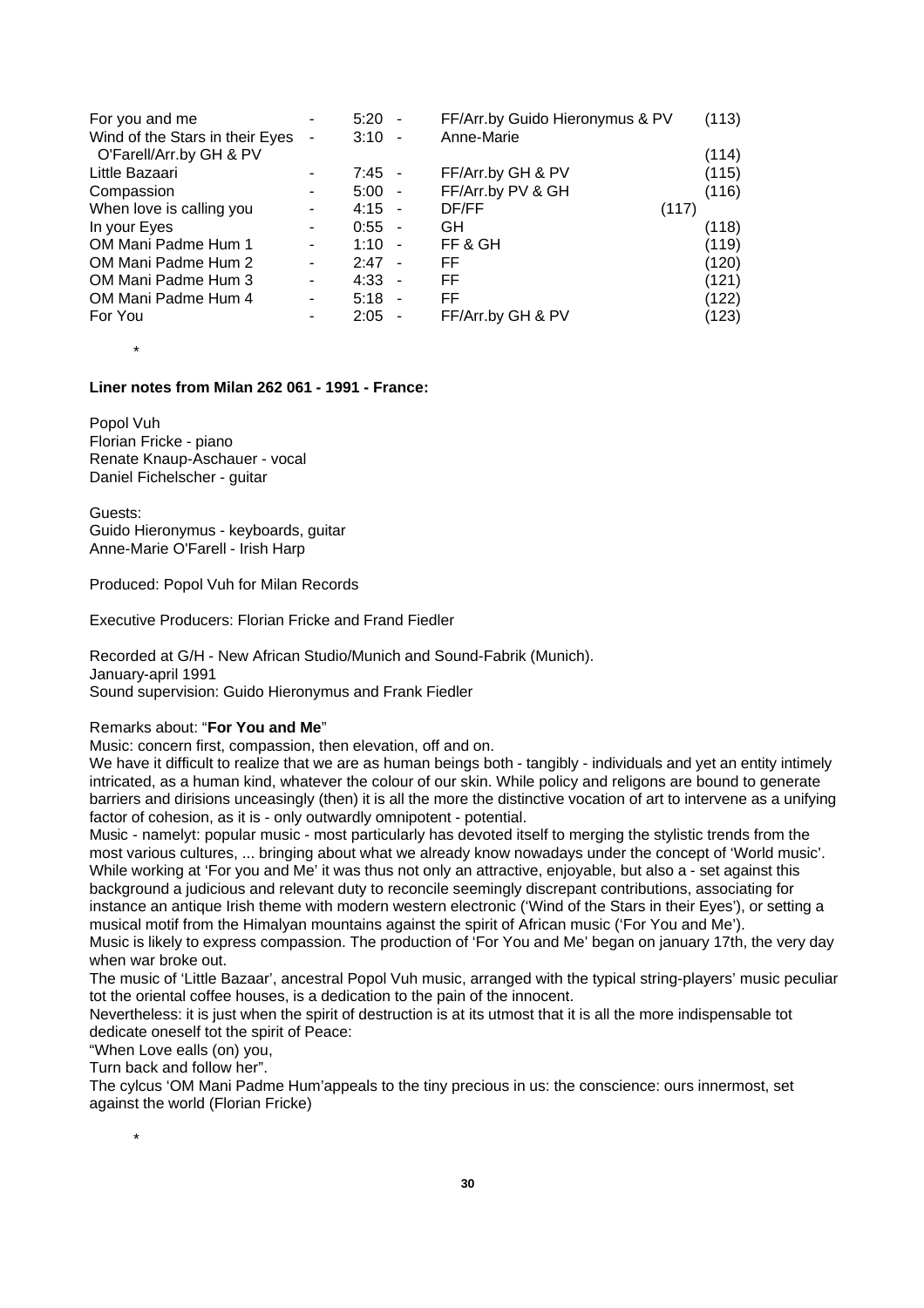## **1993:**

Keyboards: Ende '91 hast du die Fangemeinde wiederum überrascht, als du die CD 'For you and me' rausgebracht hast. Darauf sind die mit Abstand poppigsten Aufnahmen, die es von popol Vuh je gegeben hat. Und man höre und staune - da kommt auch nach langer Abstinenz wieder Elektronik zum Vorschein.

F: Die Aufnahmen entstanden zwischen januar und April 1991. Und wenn man sich erinnert, war damals der Krieg im Irak, und wir an der Aufnahmen Beteiligten ware nalle sehr betroffen während der Produktion.

Und die Frage kam uaf: wie kann man Betroffenheit umsetzen im etwas, was dann nicht in blosser Niedergeschlagenheit endet, sodnern aufbauend wirkt. Wir haben dann verschiedene Elemente aussereuropäischer Musik mit der typischen Popol Vuh-Musik plus Elektronik gemischt. Dahinter stand die Idee, dass die Kriege im wesentlichen dadurch entstehen, dass sich die verschiedenen Kulturen nicht verstehen, die eine Kultur nicht die Eigenheiten der anderen akzeptiert. In den USA z.B. entstand damals, ein neues Feindbild von der ganzen islamisch-arabischer Kultur. und Musik, wie jede kulturelle Tätigkeit, hat die Möglichkeit, politisch zu wirken. Voraussetzung ist, dass sich der Musicmacher als ein Mitbetroffener in dieser Welt versteht.

Keyboards: Von der Ideologie zurück zur musikalichen Praxis. Wie wurde dieser ideologischen Überbau musikalisch umgesetzt?

F: Ich liebe afrikanische Rhyhtmen, ich liebe den einfachen Gesang von jemanden, der die Last auf einen Berg trägt, und ich liebe die uralte, auf Atlantis hinweisende Musik der irischen Harfe. und so habe ich bei 'For you and me' versucht, Innen und Aussen zu verbinden, die Idee und die Struktur dieser Verbindung. In der instrumentierung haben wir typische Momente z.B. von arabischer Tanzmusik verwendet. Wir haben ein irisches Thema mit elektronischer Musik konfrontiert, oder wir haben bei einem Stück afrikanische Elemente und Rhythmen hinzugenommen.

Keyboards: Damit meinst du wohl das Titelstück 'For you and me'.

F: Genau. Der Titel allein sagt schon, dass irgend etwas Verbindliches auch für das 'You' enthalten ist. Was nichts anders heisst, als das man dieses Lied mitsingen kann. Das ist sicher etwas Neues an der popol Vuh-Musik: Sie ist für den Hörer singbar geworden.

Keyboards: Auf 'For you and me' ist Elektronik mit Akustik gemischt. Ist das die Art, wie Elektronik für dich wieder interessant geworden ist?

F: Zunächst mal ist nicht Elektronik im lasten Sinne hinzugekommen, sondern elektronisch gesteuerte Sample-Sounds, die wiederum von normalen, akustischen Instrumenten abstammen. Da ist also nicht die typisch elektronische Kälte. Es ist vielmehr einfach das heute übliche Arbeitsverfahren bei der Musikproduktion.

Keyboards: Bei 'For you and me' hast du zum ersten mal mit dem Arrangeur, Gitaristen, Keyboarder und Studiobesitzer Guido Hieronymous zusammengeareitet?

F: Ja, er hat wesentlichen Anteil an der Entstehung der Musik. Guido hat meine Ideen und Vorstellungen vortrefflich umgesetzt, er ist für die Balance zwischen Akustik und Elektronik verantwortlich.

K: die beiden anderen, Daniel Fichelscher und Renate Knaup sind ja schon seit langem mit Popol Vuh verbunden.

F: Daniel ist als Gitarist and percussion-mann seit rund 8 Jahren dabei, und Renate war die absolute Amon Düül-Sängerin. Schon während die Amon-Düül-Zei war Renate öfter als Gast mit im Studio, sie half mir bei der Aufnahmen am Mischpult. Später dann, als es Amon Düül nicht mehr gab, bot sie sich förmlich als Sängerin für Popol Vuh an.

K: Ein Mann, nämlich Frank Fiedler ist von Anfang an mit Popol Vuh verbunden, schon damals, als ihr im alten Pfarrhof von Peterskirchen so etwas wie eine Musikkommune wart, und jetzt - bei 'For you and me' als Mitproduzent.

F;Frank Fiedler ist immer dabei nicht als Musiker, sondern als jemand der - ich möchte jetzt nicht sagen: "wie Goethe und Eckermann" - über gewisse aussermusikalische Fragen, die bei der Musikproduktion oft genau so wichtig sind, mit mir reden kann und mir dann im Studio auch manchmal hilft, da er wesentlich mehr von Technik versteht als ich.(7)

# **XIX POPOL VUH / FLORIAN FRICKE SPIELT MOZART**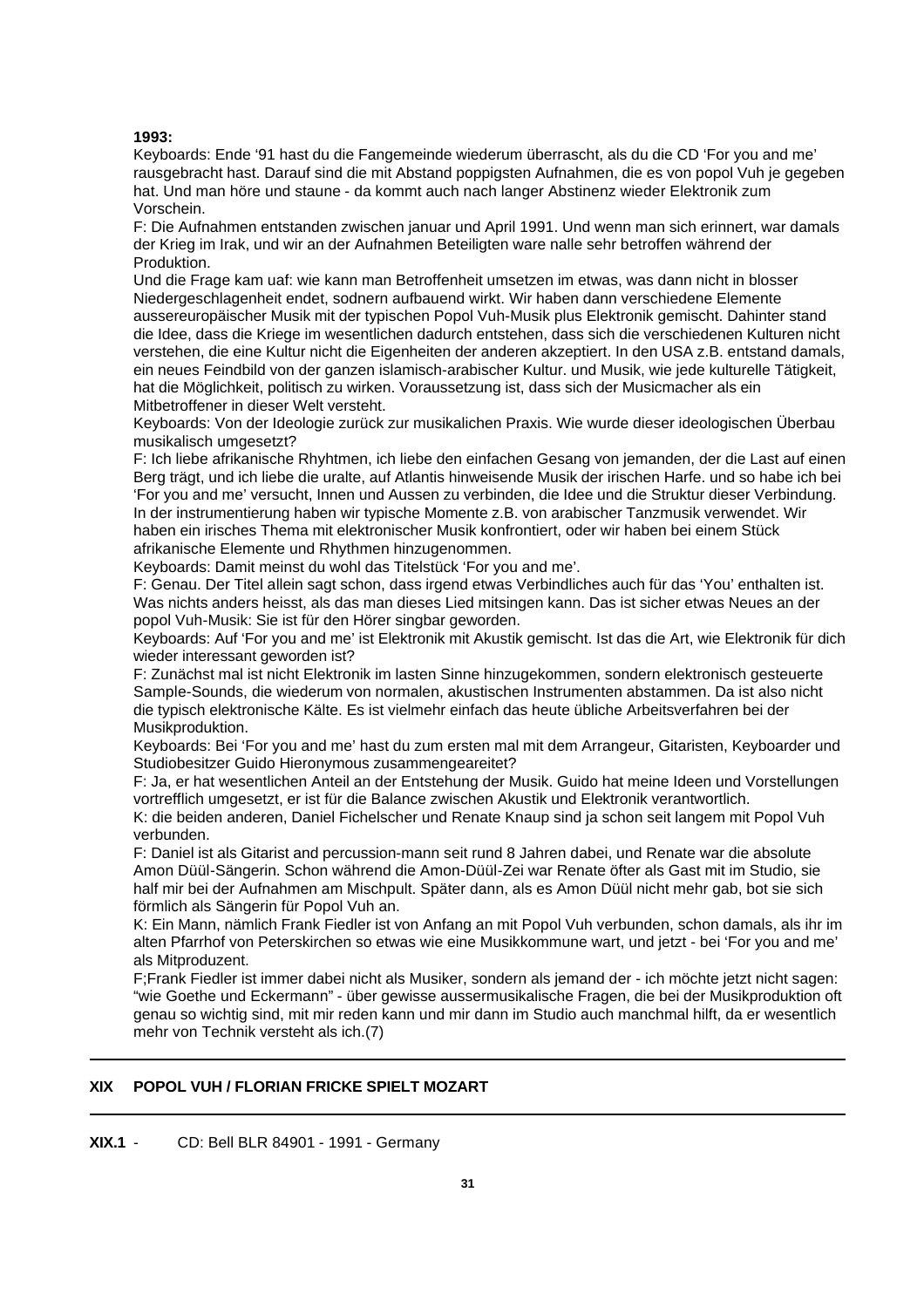**XIX.2** - CD: Media 7 Tide - France - 1993

- **XIX.3** CD: High Tide Italy 19??
	- \*

#### **Track list from Bell BLR 84901 - 1991 - Germany:**

| Sonate C-dur KV 330  |      |
|----------------------|------|
| - Allegro Moderato   | 6:58 |
| - Andante Cantabile  | 7:08 |
| - Allegretto         | 4:15 |
| Rondo F-dur KV 494   | 7:34 |
| Adagio H-moll KV 540 | 7:04 |
| Sonate B-dur KV 570  |      |
| - Allegro            | 4:39 |
| - Adagio             | 9:32 |
| - Allegretto         | 3:09 |
|                      |      |

#### **Liner notes from Bell BLR 84901 - 1991 - Germany:**

Florian Fricke - klavier

\*

Aufgenommen in der Soundfabrik, München vom 24-27 juli 1991

Toningenieur: Peter Lübke Supervisor u.Produzent: Frank Fiedler Exekutiv-produzent: Gerhard Augustin CD-Mastering: TACET Musikproduktion Portraitzeichner: Sascha Schwartz Cover-Gestaltung: Studio 23

Bösendorfer Konzertflügel, Pianohaus Hirsch München

Alle Titel digital aufgenommen.

\*

#### **1993:**

Keyboards: Das Überraschungsmoment scheint ja auch für deine Arbeit recht wichtig zu sein. Vor knapp zwei Jahren lernten die eingefleischten Popol Vuh-fans eine ganz andere Seite an dir kennen, als du die CD 'Florian Fricke plays Mozart' mit richtigen klassischen, notengetreuen Interpretationen am Klavier herausgebracht hat.

F: Das war natürlich nichts Neues für mich, da ich ja schon als Jugendlicher klassisches Klavier studiert habe. Nachdem ich angefangen hatte selbst zu komponieren, habe ich mich mit Klassik nicht mehr beschäftigt. Doch irgendwie ist diese Liebe für die Klassiek - vor allem für Mozart - unterschwellig immer in mir gewesen, auch wenn ich sie zeitweilig beiseite gedrängt habe. In den letzten 5 jahren habe ich mehr oder weiniger als Hobby immer Klavier gespielt und mich mit Mozarts Klaviersonaten beschäftigt. Mir slebst und meiner eigenen Seele tut Mozart wohl.

Es war dann so, dass verschiedene Leute diese Beschäftigung mit Mozart mitgekriegt haben und mich ermutigten, eine Platte mit Einspielungen der Mozartschen Klavier-Sonaten voranzutreiben. Dem habe ich mich mit grossen Freude gestellt.

Ich habe diese CD als Mozartverehrer eingespielt, mit meinem eigenen Geschmack interpretiert, und ich möchte behaupten, dass sie auch ausgesprochenen Mozart-kenner aufhörchen lässt.

Keyboards: Möchtest du dich mit dieser CD als moderner Klassik-Interpret der Öffentlichkeit empfehlen? F: Nein, durchaus nicht. Ich möchte das nicht zur Profession werden lassen. Es ist einfach nur eine weitere Facette meines Anspruchs an Musik. Ich kann auch nicht ganz von der hand weisen, dass meine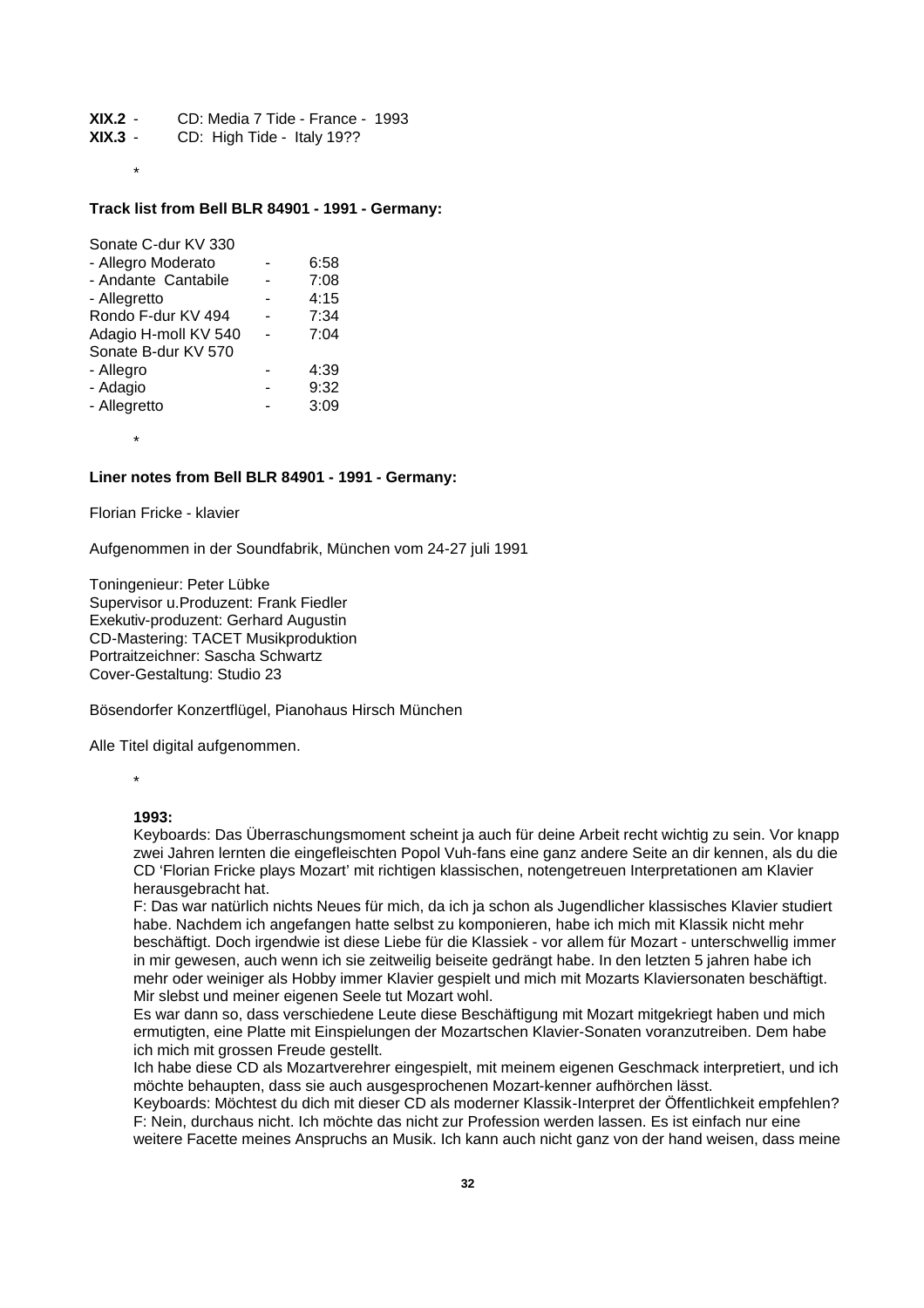Beschäftigungen im Pop-Bereich, oder dem, was man so nennte, mit der Ausrichtung auf Rhythmus, auf Swing, auf Groove, durchaus auch einen Einfluss auf die Art hatte, wie ich Mozart interpretiert habe. Ich denke, dass ich wesentlich rhythmischer gespielt habe, als das normalerweise klassische Pianisten tun.

# **XX CITY RAGA**

**XX.1** - CD: Milan 35685-2 UPC - 1995

**XX.3** - CD: Milan/BMG 35685 - France -1995

**XX.2** - CS: Milan35685 - 1995

| XX.4<br>CD: BMG - Holland<br>XX.5<br>CD: RIGU - USA |   |                                 |      |      |       |       |
|-----------------------------------------------------|---|---------------------------------|------|------|-------|-------|
| $\star$                                             |   |                                 |      |      |       |       |
| Tracklist from Milan/BMG 35685 - France -1995:      |   |                                 |      |      |       |       |
| <b>Wanted Maya</b>                                  |   | (Fricke/Hieronymus/Maya)        |      | 7:00 |       | (124) |
| <b>Tears of Concrete</b>                            |   | (Fricke/Hieronymus/Maya)        |      | 5:30 |       | (125) |
| Last Village                                        |   | (Fricke/Hieronymus)             | 7:10 |      | (126) |       |
| City Raga                                           |   | (Fricke/Hieronymus/Maya)        |      | 8:10 |       | (127) |
| Morning Raga                                        |   | (Fichelscher/Fricke/Hieronymus) |      | 5:40 |       | (128) |
| <b>Running Deep</b>                                 |   | (Fricke/Hieronymus)             | 6:00 |      | (129) |       |
| City Raga (Mystic House Mix)                        | ۰ | (Fricke/Hieronymus/Maya)        |      | 6:41 |       | (130) |

#### **Liner notes from Milan/BMG 35685 - France -1995:**

Guido Hieronymus: Keyboards & engineering, electric guitar Maya Rose (Yukatan): Voice Daniel Fichelscher: Acoustic Guitar Florian Fricke: Piano Children Choir from Kathmandu: Choir

Produced by Florian Fricke / Frank Fiedler Product & soundconsulting: Johannes Fricke and Gerhard Augustin Digitally recorded at New African Studio Munich - june to september 1994 Productmanagement: Hubert Haas Front cover photos: George Obremski and Will Crocker

\*

\*

## **1996:**

GA: Would you please tell us something about Maya Rose and Guido Hieronymus, who have played on recent Popol Vuh albums? What kind of background do they have, and what were they doing before they joined Popol Vuh? First Maya Rose, the singer.

FF: Maya lived in Yucatan in Mexico, and at different occasions she sent me some tapes where she was singing freely. I had listened to them and I had put it to the side, because in those days I was working with Renate, the Amon Düül singer, on the record FOR YOU AND ME. After many years I listened to these recordings again and I found the voice for an idea that I was working on which became the album CITY RAGA. To be precise, my son Johannes, he actually gave me this tip to do this kind of record. He said that this voice would please everybody.

GA: So this is how you met Maya, on tape. Did you ever see her personally?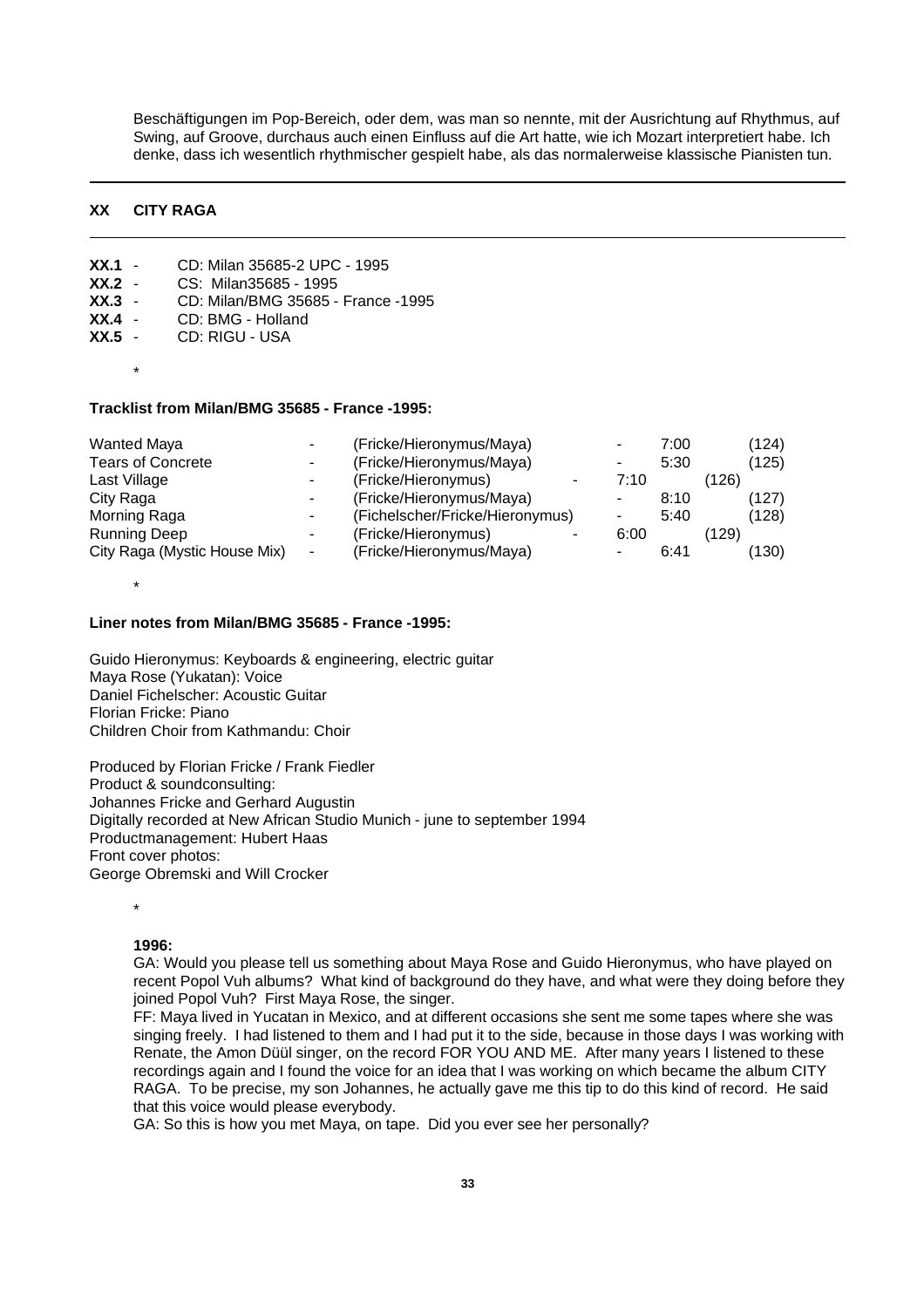FF: Yes, many years before in Köln. She was a member of the Breathing Therapy Society group, but moved to Yucatan and stayed in touch with me by sending these strange, wonderful cassettes, with her voice on there. When my son was hearing this voice he felt that it was really special. GA: Guido Hieronymus, who has played on all the recent Popol Vuh Albums, what kind of background does he have?

FF: Guido is a bit younger than Frank and I are. He has studied music at the Conservatory in Munich. He is producing and playing with many different musicians in Munich, in the music scene. And when we started to work together, it was not clear from the beginning that Guido would eventually become a member of Popol Vuh. But by working with him over the last couple of years we have come to a point that Guido is very important to Popol Vuh. We are friends, we have a great understanding. GA: Your work on CITY RAGA seems to be very different from your previous works. Do you feel that this is a drastic change, or a natural extension from your previous work?

FF: I have answered this question before; I always find new styles, different forms of playing, that I'm incorporating into the music of Popol Vuh. The essence of my music remains the same. The forms are changing, but the essence remains the same.(8)

#### **CITY RAGA MYSTIC HOUSE MIX** (single)

- CDS: Milan - 1994 \* City Raga (127) City Raga - Mystic House Mix (131) Morning Raga (128)

Guido Hieronymus: Keyboards, electric Guitar Maya Rose (Yukatan): Voice Daniel Fichelscher: Acoustic Guitar Florian Fricke: Piano

Produced by Florian Fricke / Frank Fiedler

#### **CITY RAGA INSIDE JOY MIX** (single)

12"<sup>\*</sup> Milan

#### **CITY RAGA** (single)

- 12": Milan 4321242601- 1994

\*

\*

City Raga Morning Raga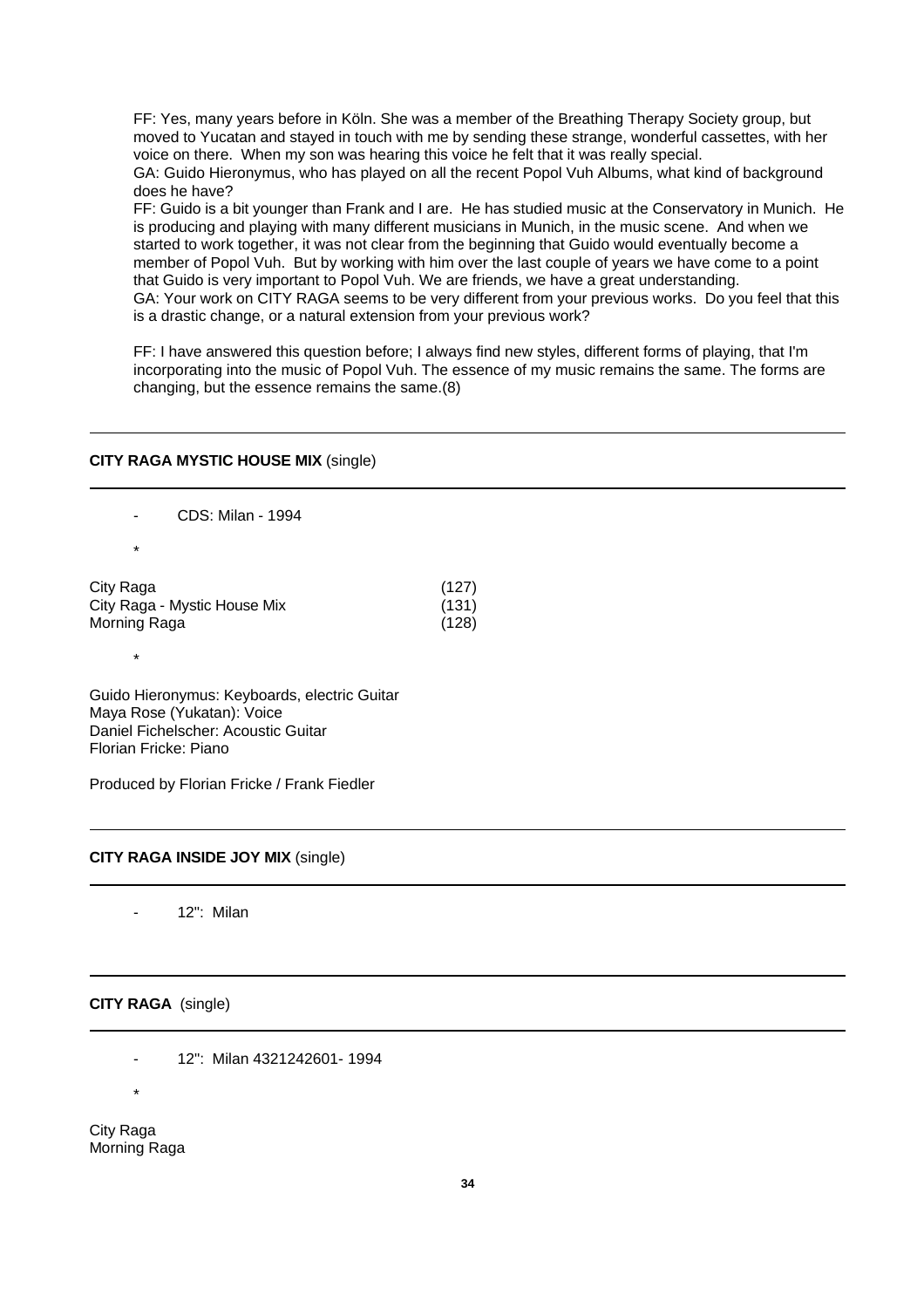## **XXI SHEPHERD'S SYMPHONY**

- **XXI.1** CD: Mystic Records MYS 114 Great-Brittain 1997<br>**XXI.2** CD: Voiceprint Japan VPJ 041 Japan 1997
- **XXI.2** CD: Voiceprint Japan VPJ 041 Japan 1997<br>**XXI.3** CD: Resurgence Records RJS4176-1998
- **XXI.3** CD: Resurgence Records RJS4176-1998<br>**XXI.4** CD: SPV D 2004
- **XXI.4** CD: SPV D 2004
	- \*

## **Tracklist from Mystic Records MYS 114 - Great-Brittain - 1997:**

| Shepherds Of The Future (Die Hirten der Zukunft)                          | $\sim$ | $6:08$ (132) |            |  |
|---------------------------------------------------------------------------|--------|--------------|------------|--|
| Short Visit To The Great Sorcerer (Kurzer Besuch Beim Grossen Zauberer) - |        |              | 6:00(133)  |  |
| Wild Vine                                                                 |        | $8:29$ (134) |            |  |
| Shepherd's Dream (Der Traum Des Schaefers)                                |        |              | 4:17 (135) |  |
| Eternal Love                                                              |        | 8:18 (136)   |            |  |
| Dance Of The Menads (Tanz Der Menaden)                                    | $\sim$ | 6:24(137)    |            |  |
| Yes                                                                       | $\sim$ | 5:02         | (138)      |  |

## **Liner notes from Mystic Records MYS 114 - Great-Brittain - 1997:**

Popol Vuh are Florian Fricke, Frank Fiedler, Guido Hieronymus

All tracks composed by Florian Fricke and Guido Hieronymus except track 7 by Guido Hieronymus All songs published by Gammarock Musik (Gema No.078911) Album arranged and produced by Popol Vuh. Recorded at Afro Sound Studios, Munich, Germany, March 1997. Engineered by Guido Hieronymus. Sound consultant Johannes Fricke. Executive producer Gerhard Augustin. Project co-ordination Don McKay and Robert Barrs-James

# **XXII MESSA DI ORFEO**

\*

**XXII.1** - CD: Spalax SPA 14562 - 1999<br>**XXII.2** - CD: King-Nexus KKCP 188 - Ja

**XXII.2** - CD: King-Nexus KKCP 188 - Japan - 1999

## **Tracklist from Spalax SPA 14562 - 1999:**

| Deep In The Ocean Of Love | ÷                        | F.F  | 2:50  | (139) |
|---------------------------|--------------------------|------|-------|-------|
| Strofa 1                  | ۰                        | F.F. | 3:37  | (140) |
| Nascita Dell' Ape         | ۰                        | F.F. | 7:18  | (141) |
| Strofa 2                  | $\overline{\phantom{0}}$ | F.F. | 3:45  | (142) |
| Dall' Origine Al Divenire | ٠                        | F.F. | 2:15  | (143) |
| Strofa <sub>3</sub>       | -                        | F.F. | 4:05  | (144) |
| Strofa 4                  | -                        | F.F. | 3:49  | (145) |
| Primo Movimento           | ۰                        | F.F. | 13:41 | (146) |
| Strofa 5                  | ۰                        | F.F. | 3:48  | (147) |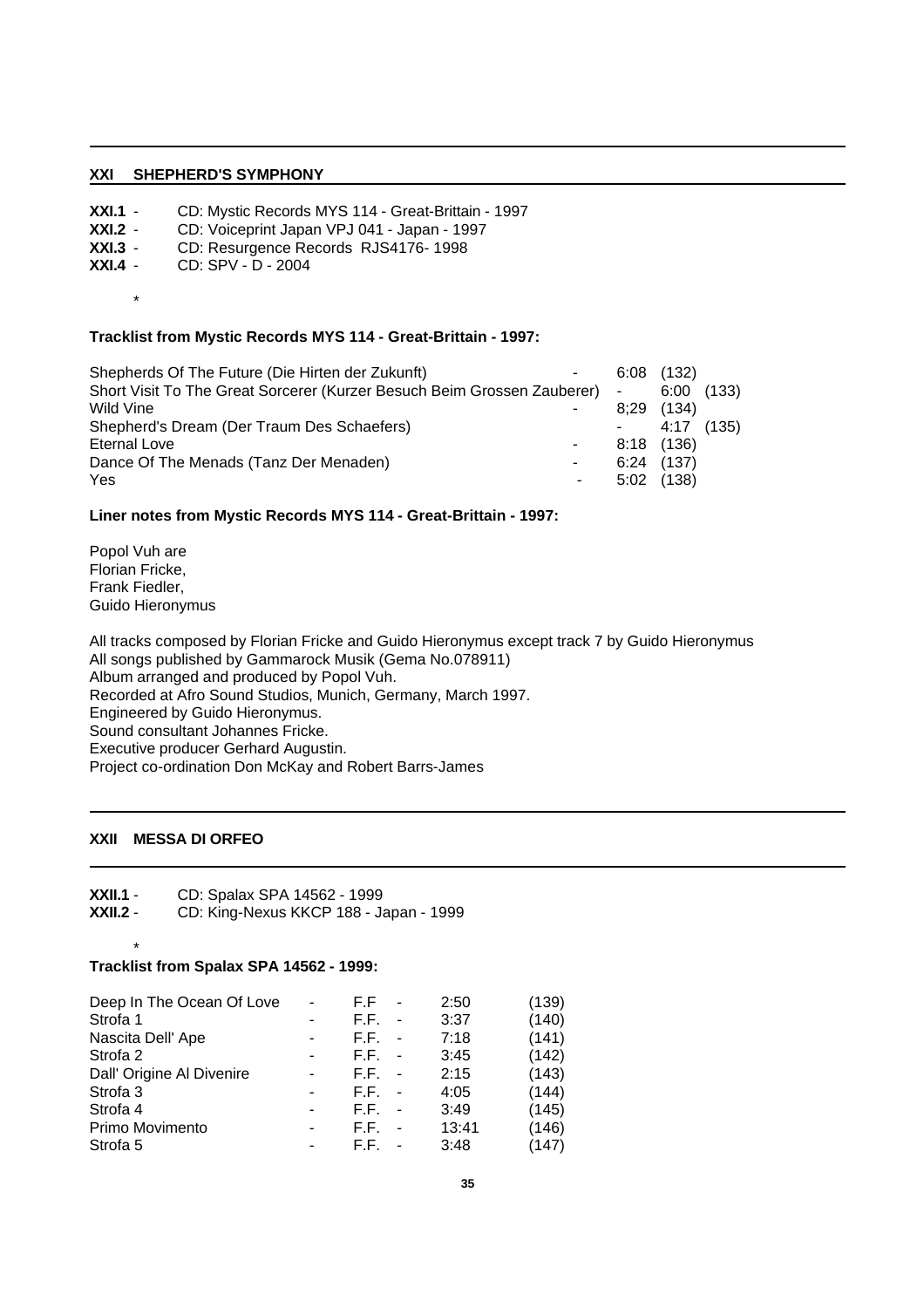#### **Liner notes from Spalax SPA 14562 - 1999:**

Messa di Orfeo - Popol Vuh at Time Zones Festival 98

audio-video- light-installation choir-recitation-voice-keyboards

\*

music composed by Florian Fricke video production by Frank Fiedler POPOL VUH Team 98:Florian Fricke (keyboards)Frank Fiedler (video)Guillermina De Gennaro (recitation)Maya Rose (voice)Johannes Fricke (artist assistance) Performed in the Labyrinth of Molfetta (Bari), Apulia 20 September 98Directed by Florian Fricke. Produced by Popol Vuh and Time Zones

Live recording Popol Vuh. Studio recording Tom Tom-Studio (Bari)

\*

[" Messa Di Orfeo is a brand new album by POPOL VUH. It has been based on major events which were

first

happening in Italy and which will be also produced in Germany. Most of the recording was done live in Bari (Italy) with about one hundred musicians. Additional recordings were done in Munchen (Germany). Messa Di Orfeo is released under a standard jewel box configuration, but with a full color 16 pages booklet. With this CD, POPOL VUH adds another major work to its constant search for the fusion of mysticism and music."]

["A brand new album by Popol Vuh. It has been based on major events which were first happening in Italy and which will be also produced in Germany. Most of the recordings were done live in Bari, Italy with about one hundred musicians. Additional recordings were done in Munchen, Germany. With this CD, Popol Vuh adds another major work to its constant search for the fusion of mysticism and music." Recorded live at the Time Zones Festival, 9/20/98, featuring "audio-video-light-installation-choir-recitation-v oice-keyboards". Not that distant from their mid-70s work and a

return to form after some of their more beat-oriented works in the 90s. to appeal to both new younger listeners and existing fans".]

\*

\*

**Note**: The vocal work in the Strofa's resembles very much to 'Gruppenseufzen zur Versöhnung der Erde mit dem Menschen' on Fricke's "Die Erde und ich sind eins"(DM)

## **XXIII FUTURE SOUND EXPERIENCE**

| XXIII.1 | $\sim$ | CD: edition of 500 - 1993        |
|---------|--------|----------------------------------|
| XXIII.2 | $\sim$ | CD: Mystic Records MYSCD151-2002 |
| XXIII.3 | $\sim$ | CD: Zomba Records                |
| XXIII.4 | $\sim$ | CD: FIS - 2002 - Japan           |

#### **Tracklist from Mystic Records MYSCD151- 2002:**

Gutes Land - 9:05 (148)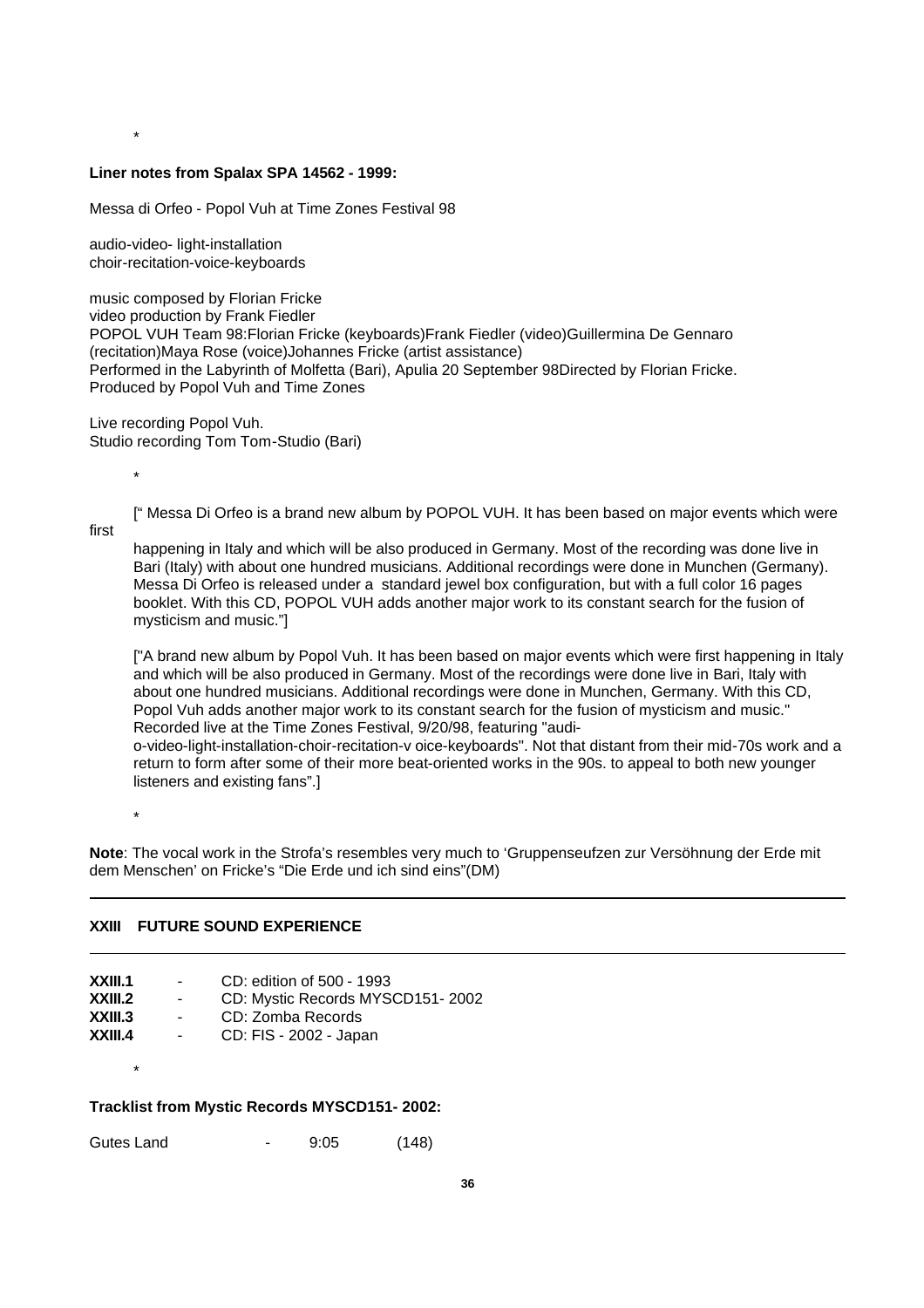| Kleiner Krieger*    | 9:41  |      | (149) |       |
|---------------------|-------|------|-------|-------|
| Morgengruss         |       | 9:47 |       | (150) |
| Hungern and Dürsten | 8:35  |      | (151) |       |
| Liedklagen          | 5:45  |      | (152) |       |
| <b>Reines Herz</b>  | 5:12  |      | (153) |       |
| Weinen und Lachen   |       | 8:07 |       | (154  |
| Tanz                | 12:00 |      | (155) |       |

# **Liner notes from Mystic Records MYSCD151- 2002:**

POPOL VUH Florian Fricke, Holger Trulzsch. Frank Fiedler, Bettina Fricke, Gerhard Augustin,

Music written and composed by Florian Fricke and Popol Vuh except \* Florian Fricke & D.Fichelscher Recorded at Gamag Sound Studios, Múnchen, Germany, 1993 Cover and design by Zlatko Pejovic Arranged and produced by Gerhard Augustin All songs published by Edition Cublaikan Gema, Germany , p & c 1992

\*

#### **Press information by Mystic Records:**

"POPOL VUH

PRESS RELEASE

SHOCK DEATH OF INSPIRATIONAL GERMAN ROCK LEGEND

FLORIAN FRICKE, the innovative German composer who created the mythical Kraut rock band POPOL VUH died on December 29th at his home following the result of a stroke suffered just before Christmas. Florian and his band Popol Vuh (the name was taken from that of the sacred book of the ancient Mayan Quiche Indians) first came to prominence during the early seventies when Florian recorded the first ever experimental album built around the MOOG SYNTHESIZER entitled 'Affenstunde' (The Hour Of The Monkeys).

Since that time in 1970, Florian Fricke and Popol Vuh have released in excess of thirty albums (not including compilations) including the recent 'SHEPHERDS SYMPHONY' on Mystic Records, a wonderful, mystical adventure based around the music of the lost South American Indian tribes.

Florian was of course renowned as the composer of the soundtracks to the legendary WERNER HERZOG movies that starred the late KLAUS KINSKI including such classics as 'Aguirre', 'Nosferatu', 'Cobra Verde' and 'Fitzcarraldo'.

The transcendental, visionary music of Florian Fricke will survive him for generations to come. The Kraut Rock movement, those who appreciate New Age music, anyone who likes great music have lost a true legend. Ironically, the latest Popol Vuh release 'FUTURE SOUND EXPERIENCE' is released by Mystic Records on January 15th.

For further details please contact Mystic Records.

The name Popol Vuh, derives from the book of knowledge, the POPOL VUH, the sacred book of the ancient Quiche Maya Indians. The musical entity of Popol Vuh was founded in 1969 when Florian Fricke, Frank Friedler, Holger Trulzsch, Brettina Fricke and Gerhard Augustin recorded their first electronic album with a Moog 111 synth.

NEW! Future Sound Experience was recorded in 1993, but was given a very limited release making this a re-release with a difference! Not only has this album been re-mastered for CD release, but it has also had some new links recorded to make the album one flowing river of music. The joy of Future Sound Experience is that it seems to take the listener on an experimental journey through time ..... back to an age of peace, contentment and happiness ..... and if perhaps you feel such a time did not exist, then close your eyes and let Popol Vuh convince you otherwise. "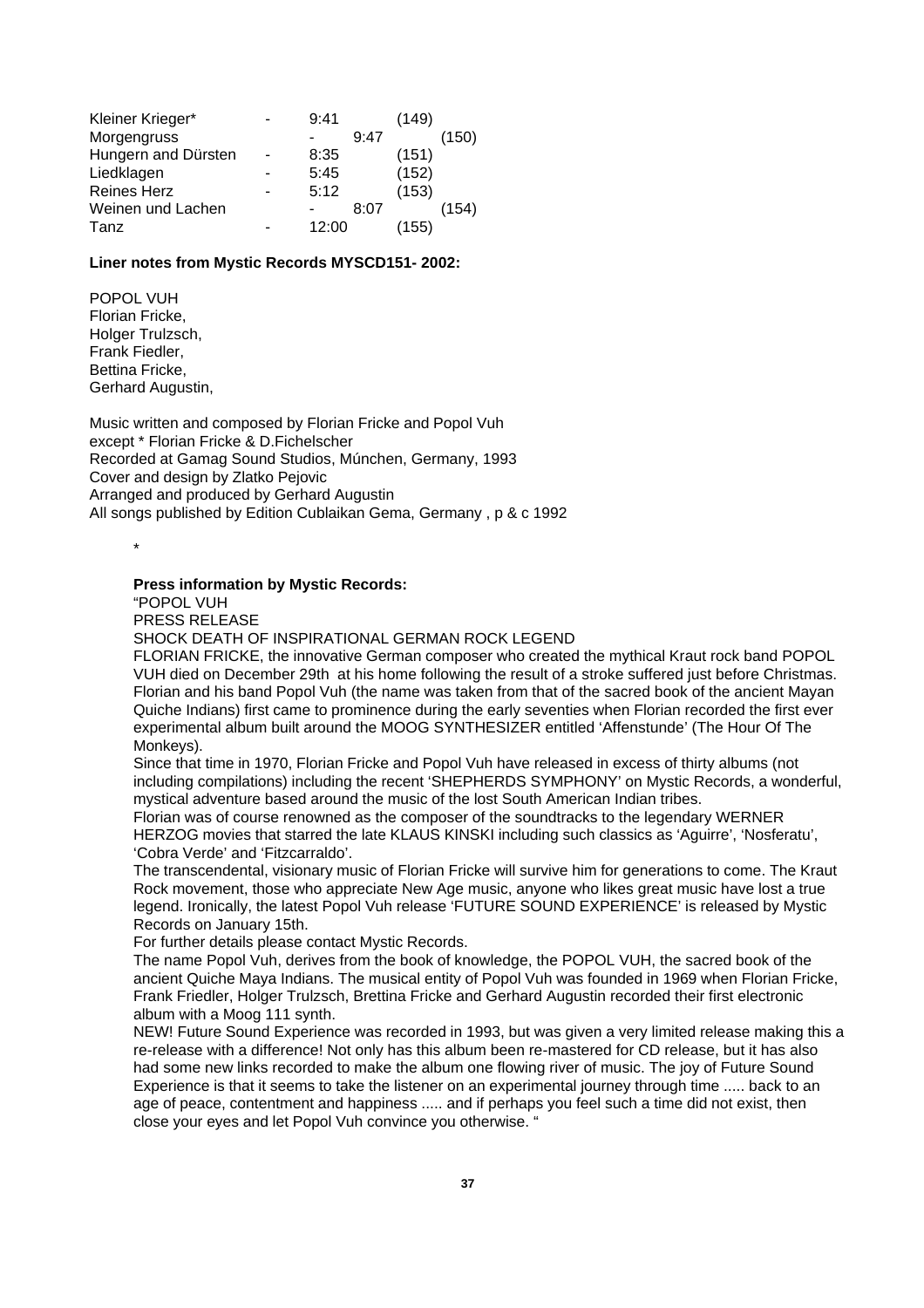Note: A collage of existing tracks taken from all over Popol Vuh's recording career, all layered together without any regard for style, mood, or even musical pitches. I don't mean sequenced together - I mean tracks literally overlayed on top of each other, making a horrid cacophony of what was memorable and trancendental music. But no, that wasn't enough to sully the music. Someone (no actual producer is listed) has overlayed a single loop of an acoustic guitar phrase, that repeats, and repeats, and repeats, again without regard to the underlying mood of the music underneath.

\*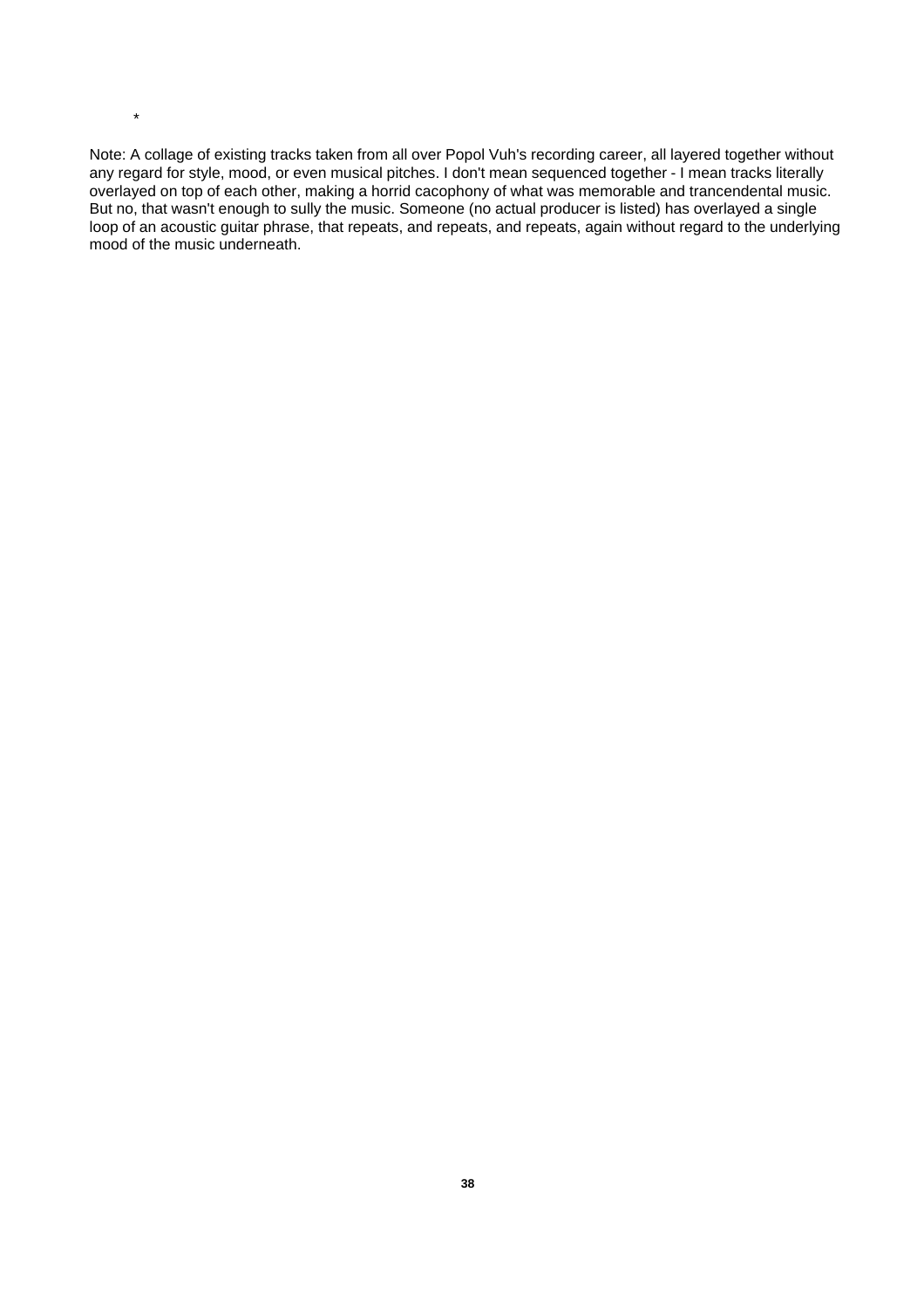# **B. Rereleases: 2 in 1**

| <b>DISCOVER COSMIC</b>                                                                                                                           | (III, V)             |
|--------------------------------------------------------------------------------------------------------------------------------------------------|----------------------|
| - 2LP: Cosmic Music/Ohr/ 940.119/120 - 1975 - France<br>- LP: OHR - lp - germany - 1976                                                          |                      |
| <b>HOSIANNA MANTRA / IN DEN GARTEN PHARAOS</b>                                                                                                   | (II, III)            |
| - CD: Galaxis CD 9018 - cd (only with titletrack from 'Pharoas'. 'Vuh' is not included)<br>- 2LP: In den Garten Pharaos + Hosianna Mantra - 1972 |                      |
| <b>HOSIANNA MANTRA / SPIRIT OF PEACE(bonus 3 part suite)</b>                                                                                     | (III, 123, 101, 124) |
| - CD: High Tide 9126 - 1994 - Italy                                                                                                              |                      |
| <b>SELIGPREISUNG / DAS HOHELIED SALOMOS</b>                                                                                                      | (IV, VI)             |
| - CD: High Tide 9121-2 - 1993 - Austria                                                                                                          |                      |
| THE TWO SOUNDTRACKS OF WERNER HERZOG'S 'NOSFERATU'                                                                                               | (XI, XII)            |
| - High Tide - Italy - 1992 (Brüder des Schattens & On the way to a little way)                                                                   |                      |
| EINSJAGER & SIEBENJAGER / LETZTE TAGE, LETZTE NACHTE                                                                                             | (V, VIII)            |
| - CD: High Tide TIDE 9129-2 - 1994 - Austria                                                                                                     |                      |
| <b>EINSJAGER &amp; SIEBENJAGER / DAS HOHELIED SALOMOS</b>                                                                                        | (V, VI)              |
| - CD: High Tide - Italy - 19??                                                                                                                   |                      |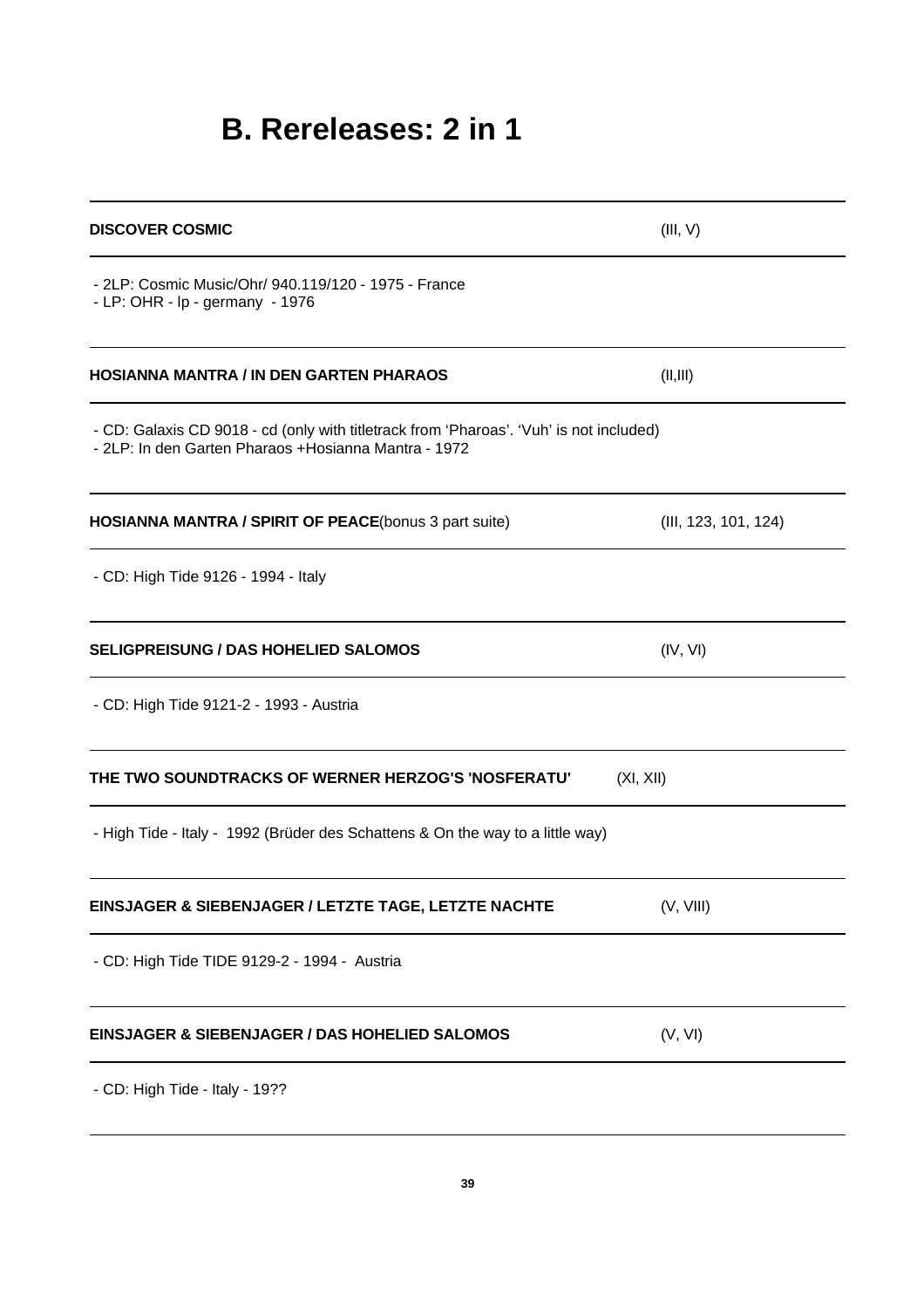# **IN THE GARDENS OF PHARAO / AGUIRRE** ( ,II )

- 2LP: Celestial Harmonies 008/009 - In the Gardens of Pharaos / Aguirre (comp.) - Germany -1983

- CD: Celestial Harmonies 13008-2 - 1992

- CD: Celestial Harmonies CEL-14008 - In the Gardens of Pharaos / Aguirre (comp.) - 1990

- CS: Celestial Harmonies MC-14008 -
- CD: Spalax Aguirre (identical to Celestial Harmonies comp.) 1992
- CD: High Tide 9117 1993 Italy
- CD: Naxos Deutschland

\*

 $\overline{1}$ 

# **Tracklist taken from Celestial Harmonies 008/009 - In the Gardens of Pharaos / Aguirre (comp.) - Germany - 1983- 2lp:**

| In the Gardens of Pharao- (digital remix by Ulrich Kraus)                                |       | (6)            |      |
|------------------------------------------------------------------------------------------|-------|----------------|------|
| $\overline{2}$<br>Vuh - (digital remix by Ulrich Kraus)                                  |       | (7)            |      |
| $\overline{3}$<br>Aguirre - (digital remix by Bob Cubbage)                               |       |                | (39) |
| Spirit of Peace:<br>Part I<br>Part II<br>Part III<br>(digital recording by Ulrich Kraus) | (125) | (124)<br>(102) |      |

#### **Liner notes taken from Celestial Harmonies 008/009 - In the Gardens of Pharaos / Aguirre (comp.) - Germany - 1983- 2lp:**

Recorded 1972-1982 All compositions by Florian Fricke Side 1-3: Produced by Florian Fricke (Performed by Popol Vuh) Side 4: Produced by Eckart Rahn (Performed by Florian Fricke) Front cover photography: Edward Steichen (Courtesy of Aperture) Back Cover Photography: Bettina Fricke Design: Johanna Shierds

# **Tracklist from: Celestial Harmonies - cd:**

| 1. Aguirre<br>2. In the Gardens of Pharao<br>3. Vuh                                  | 6:17<br>19:51 | 17:34 | (39)<br>(7) |  |
|--------------------------------------------------------------------------------------|---------------|-------|-------------|--|
| Tracklist from: Naxos Deutschland - cd:<br>1. Aguirre<br>2. In the Gardens of Pharao | 6:17          | 17:39 | (39)        |  |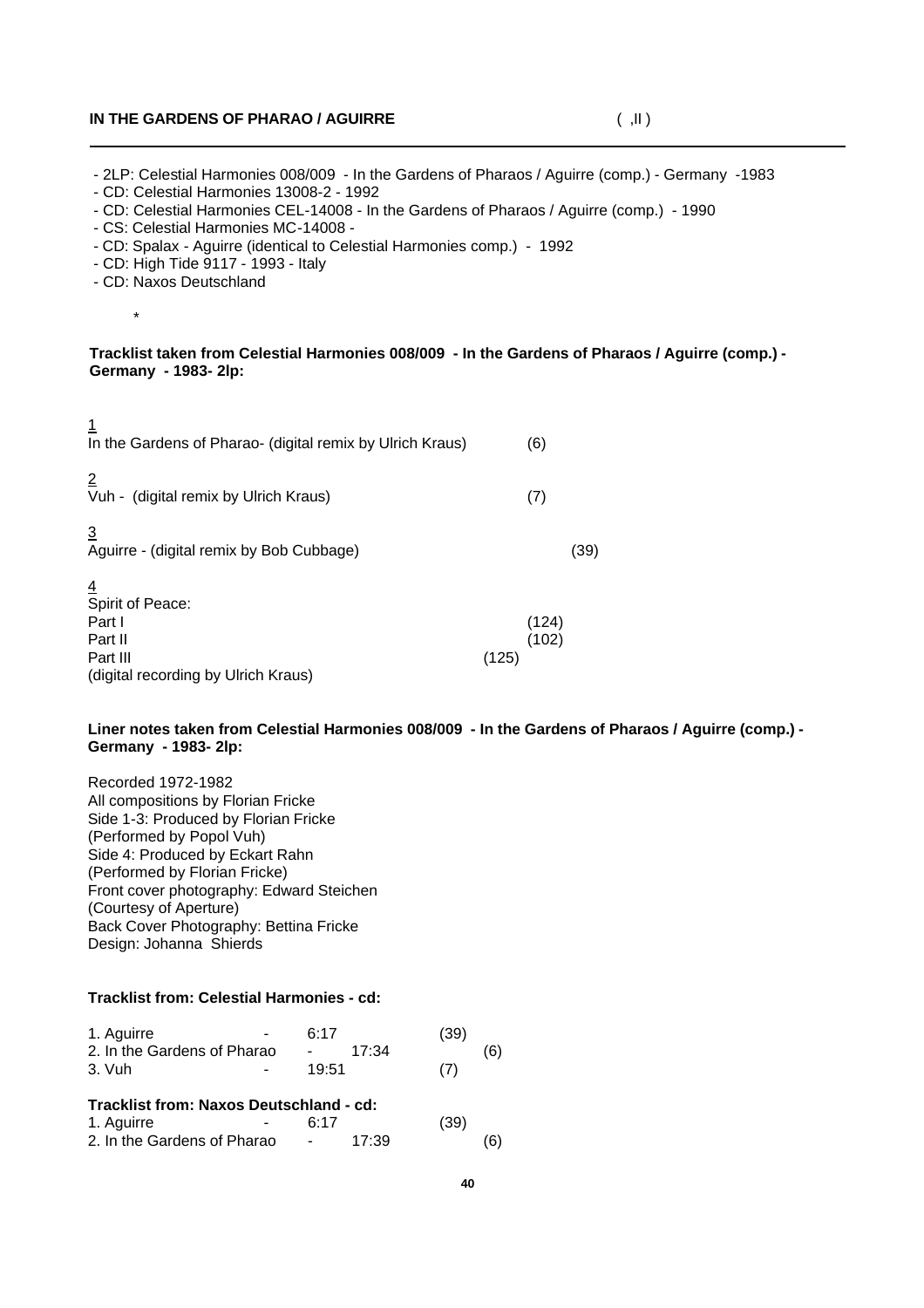| 3. Vuh             | 19:58 | (7) |
|--------------------|-------|-----|
| 4. Spirit of Peace | 20:46 |     |

| AFFENSTUNDE / NACHT DER SEELE                      | (I, XIII) |
|----------------------------------------------------|-----------|
| - CD: High Tide TIDE 9108-2 - 1992 - Austria       |           |
| SEI STILL, WISSE ICH BIN / AGAPE, AGAPE, LOVE LOVE | (XIV, XV) |

- CD: High Tide 9128 - 1994 - Italy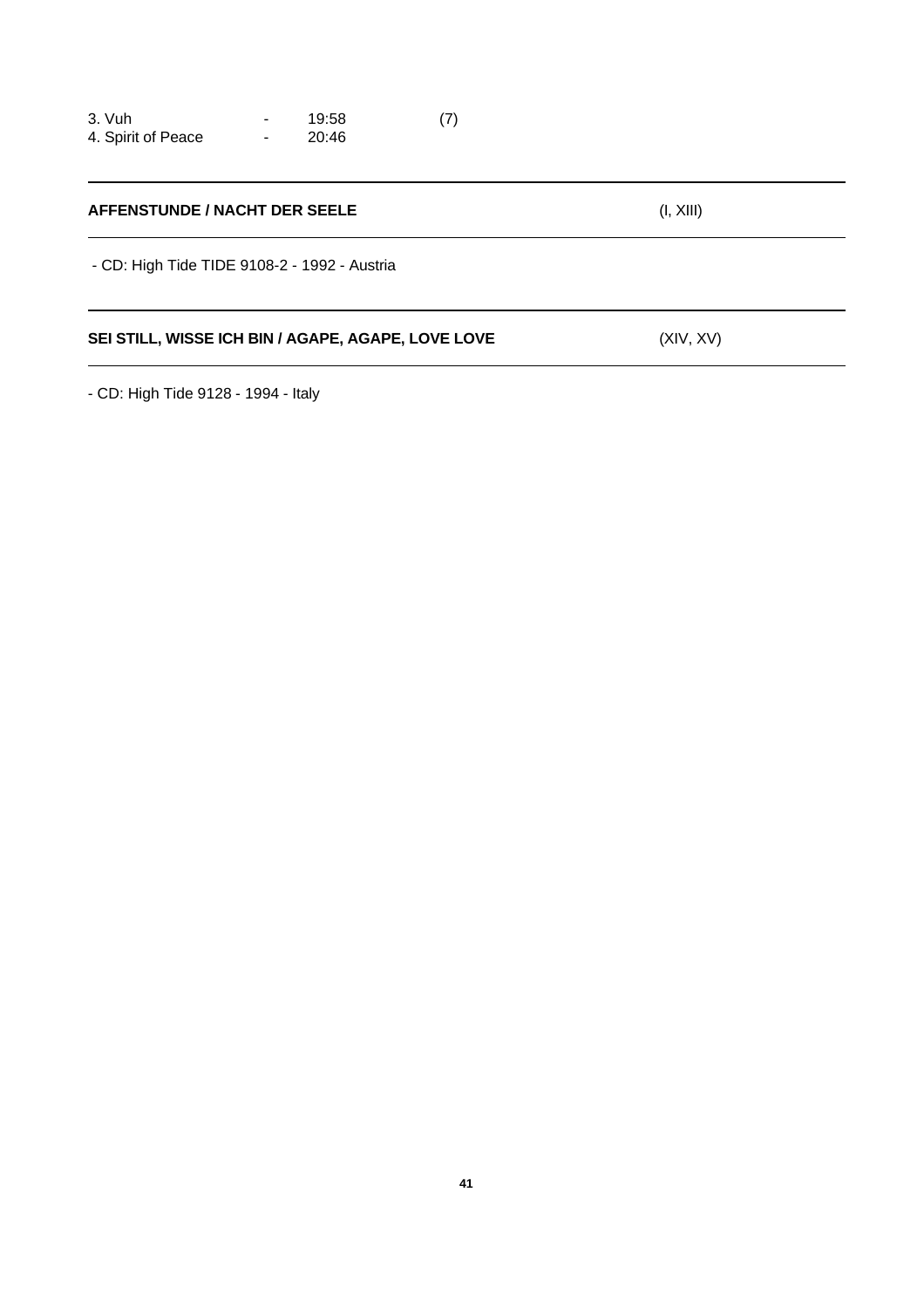# **C. Best of, compilations,**,**soundtrackcompilations**

# **PERLENKLÄNGE**

- LP: PDU Pld SQ 6073 - 1976 - Comp. - Italy

- CD: ZYX / OHR 70027 1999 Germany
	- \*

 $\overline{1}$ 

| Aguirre 1                                                   | (Fricke).                    | ۰        | 6:15 |      | (39)      |            |
|-------------------------------------------------------------|------------------------------|----------|------|------|-----------|------------|
| In Den Garten Pharaos                                       | (Popol Vuh) (extract) - 5:00 |          |      |      | part of 6 |            |
| Vuh                                                         | (Popol Vuh) (extract)- 4:05  |          |      |      |           | part of 7) |
| Abschied                                                    | (Popol Vuh) -                |          | 3:15 |      | (11)      |            |
| $\overline{2}$                                              |                              |          |      |      |           |            |
| Segnung                                                     | (Popol Vuh) -                |          | 6:00 |      | (12)      |            |
| Morgengruss                                                 | (Fichelscher)                |          |      | 2:55 |           | (26)       |
| Würfelspiel                                                 | (Fricke)                     | ۰        | 3:00 |      | (27)      |            |
| Tanz Des Chassidim                                          |                              | (Fricke) |      | 3:12 |           | (17)       |
| Selig Sind, Die Da Hier Weinen, In Sie Sollen Später Lachen |                              | (Fricke) | ۰    | 5:07 |           | (18)       |
|                                                             |                              |          |      |      |           |            |

\*

\*

A Product of The Cosmic Couriers Ohr Musik Production GmbH, Köln, Berlin

> [A best-of collection taken from the band's prime OHR/Pilz era, with tracks from 'In Den Garten Pharaos', 'Hosianna Mantra', 'Seligreisung', 'Einsjäger & Siebenjäger' & 'Aguirre'. Nothing exclusive as far as we can tell, but a good intro to the band's most desirable albums for the uninitiated. "I have called the music of Popol Vuh the Sound of Pearls." --Rolf-Ulrich Kaiser/Cosmic Couriers. ]

# **TANTRIC SONGS**

\*

- LP: Celestial Harmonies CEL 006 - 1981 - Germany & USA

#### 1

| Mantra of the Touching of the Heart<br>Mantra of the Touching of the Earth<br>Angel of the Air, pt.1<br>Angel of the Air, pt.2<br>In the Realm of Shadow<br>Wanderer through the Night<br>Listen he who ventures | - | 1:50<br>2:14<br>2:39<br>2:53<br>2:12<br>-DF<br>4:09<br>5:56 | (82<br>(75)<br>76)<br>(80<br>(81)<br>(62) |
|------------------------------------------------------------------------------------------------------------------------------------------------------------------------------------------------------------------|---|-------------------------------------------------------------|-------------------------------------------|
| Brothers of Darkness - Sons of light                                                                                                                                                                             |   | 16:42                                                       | '611                                      |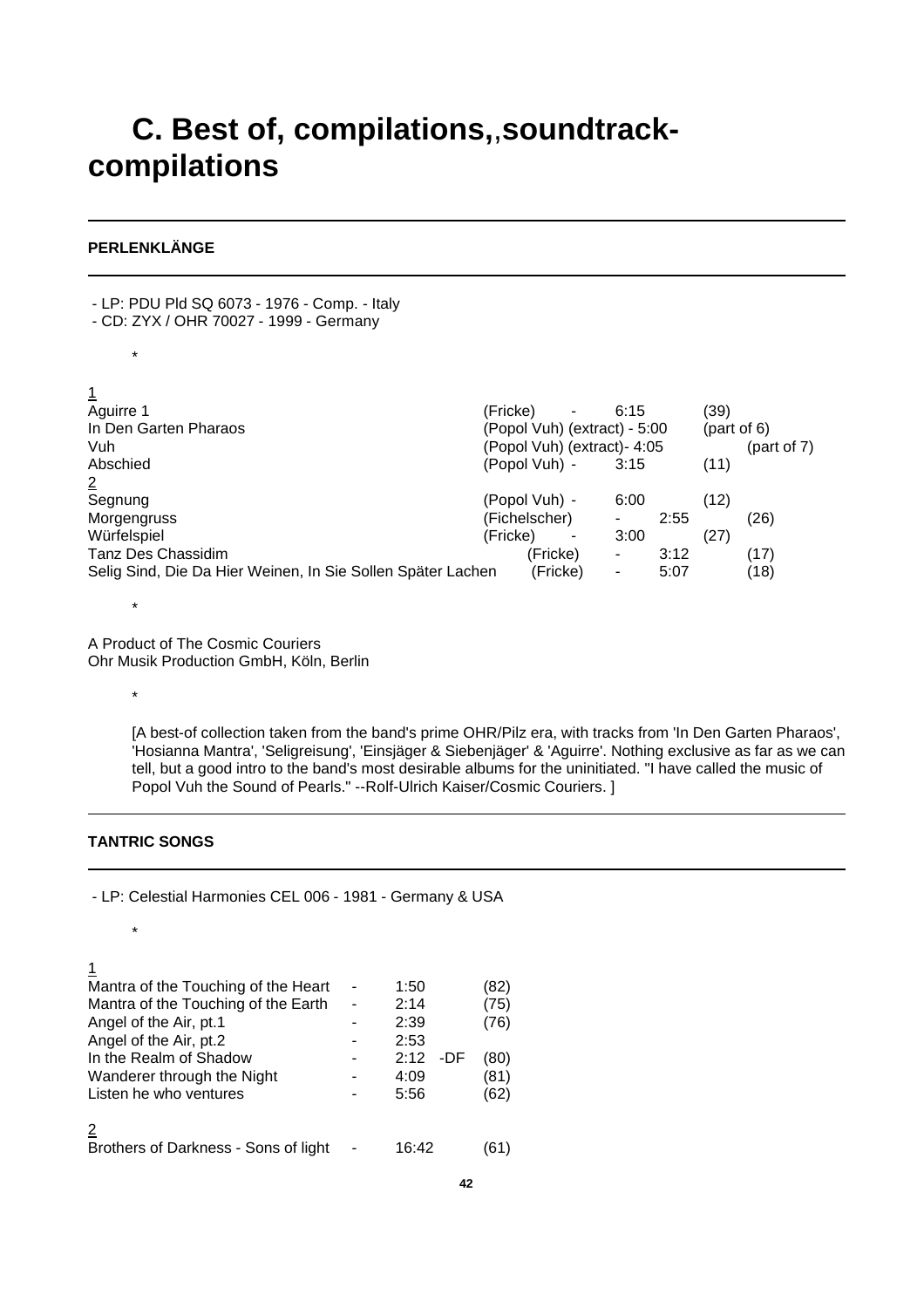F.Fricke - piano, vocals D.Fichelscher - guitar, percussion S.Goetting - oboe, enlish horn B.Eliscu - oboe Al Gromer - sitar Ted de Jong - tambura

# **FITZCARRALDO** (Original Motion Picture Soundtrack)

- LP: Zyx Pop Import 20.021 1982 Germany
- LP: Polydor PDH-I-6363 1982 USA
- CD: High Tide-9112 Italy
- 1992

\*

- CD: Spalax SPA 14876 1996
	- (First CD issue of the original soundtrack to the Herzog masterpiece (not to be confused with soundtrack compilation also issued under this name). Cosmic Popol Vuh tracks, mixed in with opera, classical and traditional musics...)

- CD: Phantom

\*

\*

# 1

| Wehe Khorazin - Popol Vuh - 5:34 - F.Fricke              | (86) |
|----------------------------------------------------------|------|
| Scene from 'Ernani' - 6:41 - G. Verdi                    |      |
| Engel der Luft - Popol Vuh - 2:37 - F.Fricke             | (76) |
| Ridi Pagliacci - E.Caruso - 3:07 - Leoncavallo           |      |
| O Paradiso - E.Caruso - 3:35 - Meyerbeer                 |      |
| Kind mit Geige - 0:57 - Traditional                      |      |
| Im Garten der Gemeinschaft - Popol Vuh - 2:23 - F.Fricke | (88) |
| 2                                                        |      |

| Blasmusik - 0:40 - Traditional                                |      |
|---------------------------------------------------------------|------|
| Tod und Verklärung(excerpt) - 2:51 - R.Strauss                |      |
| Musik aus Burundi - 1:52 - Tradtional                         |      |
| Il Sogno - 2:37 - J.Massenet                                  |      |
| Quartett - 3:55 - G.Verdi                                     |      |
| Oh Mimi, tu piu non torni - E.Caruso - 3:00 - Puccini         |      |
| Als lebten die Engel auf Erden - Popol Vuh - 2:10 - F. Fricke | (92) |
| A te o cara, amor talora - 5:45 - Bellini                     |      |
|                                                               |      |

Executive soundtrack producer: Gerhard Augustin

# **MUSIC FROM WERNER HERZOG FILMS**

# - LP: ZYX 20.017 - 1982 - Germany

<sup>-</sup> LP: PDU Pld A 7028 - 1982 - Italy

<sup>-</sup> LP: Barclay BA-253 200.413 - 1982 - France ('Musique des films de Werner Herzog')

<sup>-</sup> LP: Polydor L28B 1076 - 1983 - Japan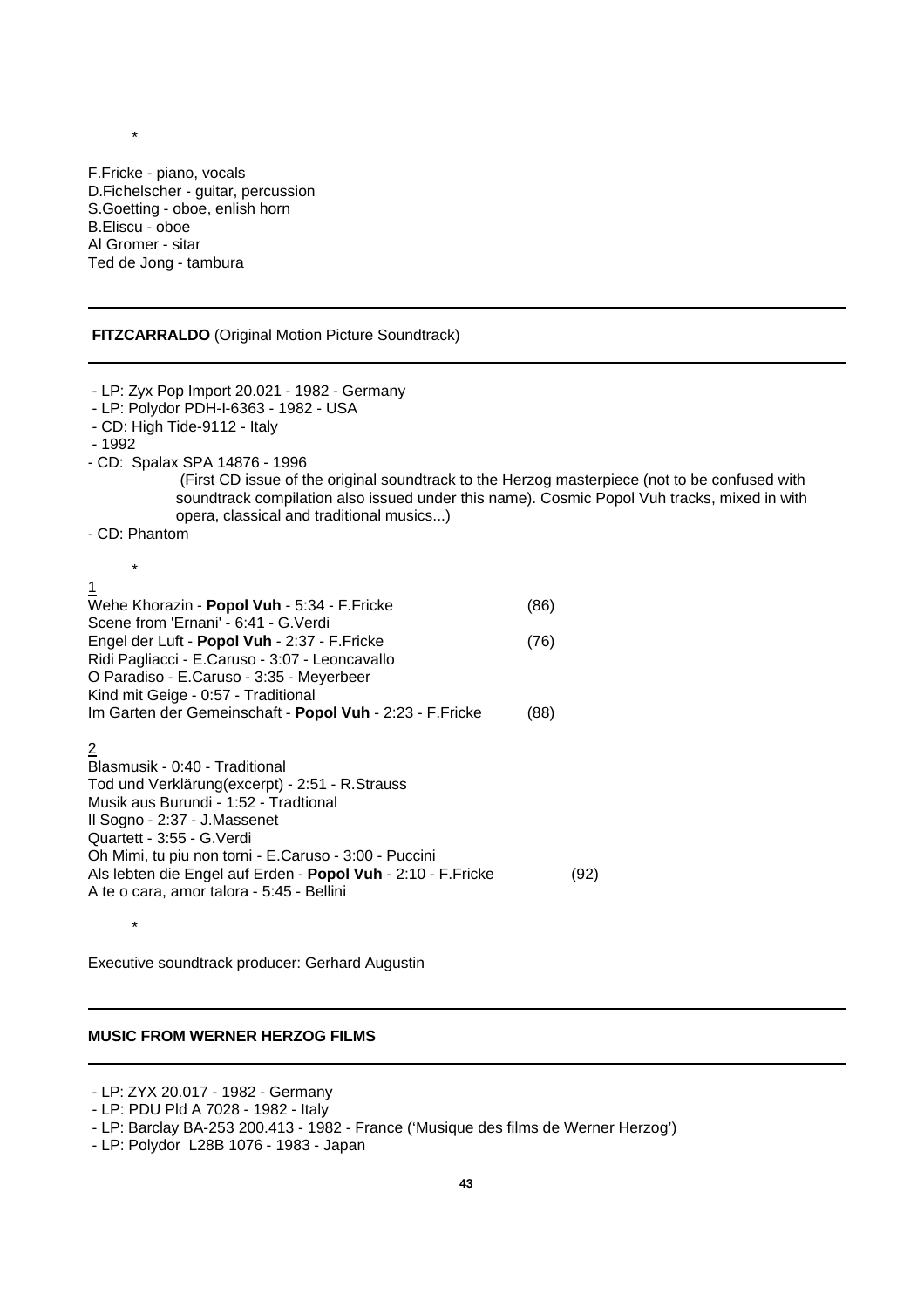#### **Track list from ZYX 20.017 - 1982 - Germany:**

| I  |  |
|----|--|
| ۰, |  |
|    |  |
|    |  |

\*

| Engel der Luft (Fitzcaraldo)                       |                | $2:40 -$ |           | FF                  | (76)               |
|----------------------------------------------------|----------------|----------|-----------|---------------------|--------------------|
| Wehe Khorazin (Fitzcaraldo)                        | -              | $5:30 -$ |           | FF                  | (86)               |
| Im Garten der Gemeinschaft (Fitzcaraldo)           |                | $4:45 -$ |           | FF                  | (88)               |
| als lebten die Engel auf Erden (Fitzcaraldo)       |                | $2:15 -$ |           | FF                  | (92)               |
| Lacrimé di rei (Aguirre)                           |                | $6:15 -$ |           | FF                  | (first part of 39) |
|                                                    |                |          |           |                     |                    |
| Höre, der du wagst (Nosferatu)                     |                | $1.45 -$ |           | - FF                | (62)               |
| Brüder des Schattens, Söhne des Lichts (Nosferatu) |                |          | $16:30 -$ | FF                  | (61)               |
| Die Umkehr (Herz aus Glas)                         | $\blacksquare$ | $1:15 -$ |           | FF/DF(64) (excerpt) |                    |

\*

# **Liner notes from ZYX 20.017 - 1982 - Germany:**

Musicians: Florian Fricke - piano + vocals Daniel Fichlescher - guitar + percussions Conny Veit - guitar Renate Knaup - vocals Djong Yun - vocals Susan Goetting - english horn Bob Eliscu - oboe Al Gromer - sitar Chor Ensemble der Bayerischen Staatsoper München

Produced by: Florian Fricke / POPOL VUH

\*

\*

Re-mastering by: Peter leopold / COCNORDE STUDIO München executive producer: Gerhard Augustin

**Note**: 'Die Umkehr' is mistakenly listed as taken from the 'Herz aus Glass'-soundtrack. In full lenght this track can be heard on 'Brüder des Schattens, S öhne des Lichts' (see: XI) and 'Nosferatu (see: XIa) (DM).

# **NOSFERATU: THE VAMPIRE** (compilation)

- LP: King-Nexus K22P 471 - 1984 - Japan

- CD: King-Nexus KICP 2843 - 1999 - Japan

Bruder des Schattens, Söhne des Lichts (61) Höre, der du wagst (62) Im Reich der Schatten, pt.1, pt.2, pt.3 NAAM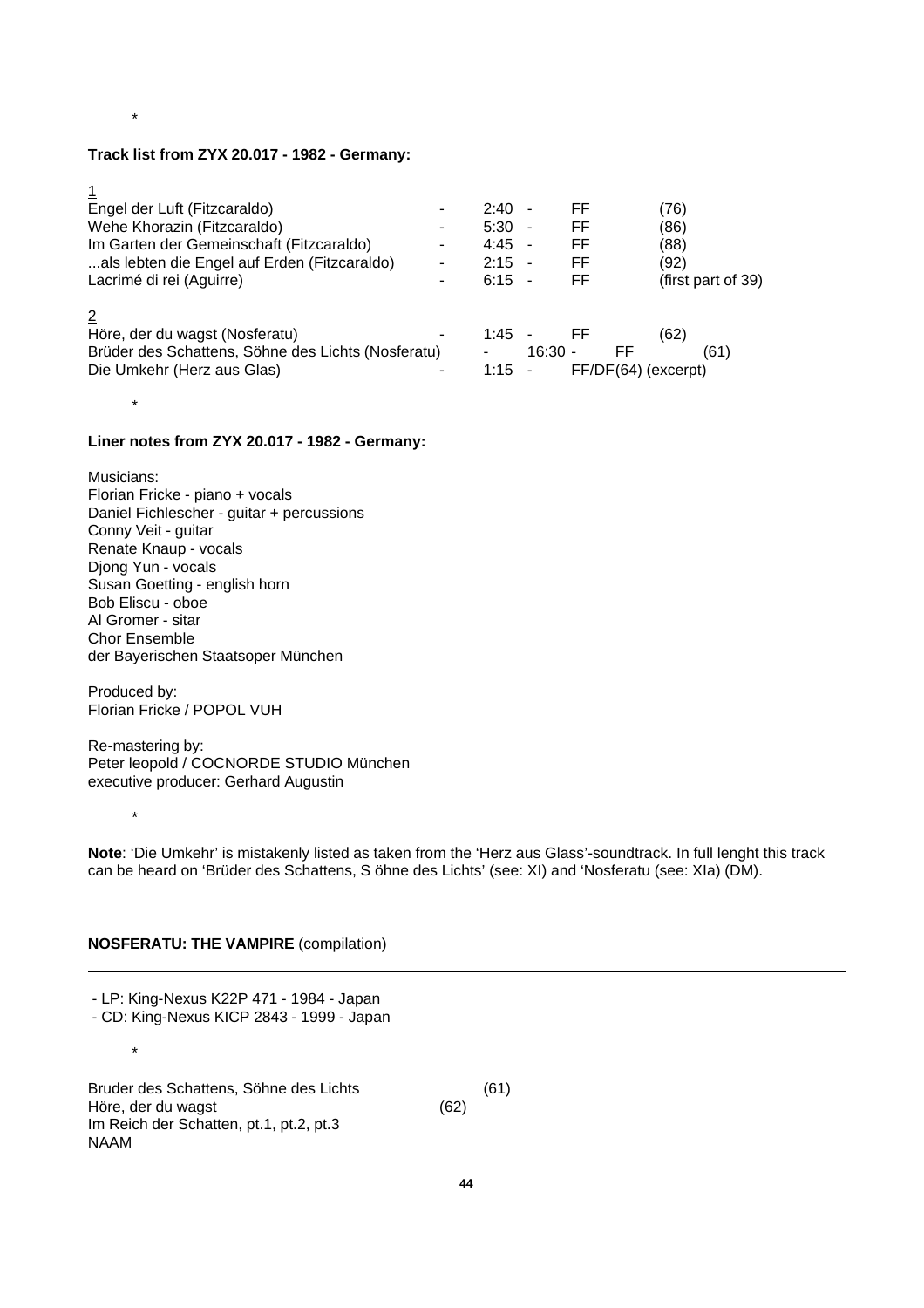| Christe Eleison                    |      |
|------------------------------------|------|
| Agnus Dei                          | (42) |
| Im Haus des Lernens                | (85) |
| Wo bist du, der du überwunden hast | (78) |

**Note**: tracks taken from 'Nosferatu', 'Nacht der Seele', ....(DM)

#### **TANTRIC SONGS - HOSIANNA MANTRA**

\*

- CD: Celestial Harmonies 13006-2 -1991 - LP: Celestial Harmonies 13006 - CS: Celestial Harmonies 13006 - 1992 - LP: Kuckuck 13006 - - CS: Kuckuck 13006-4 - - CD: Kuckuck 13006-2 - - CD: Spalax 14215 - 1992 - CD: Naxos Deutschland \* Mantra Of The Touching Of The Heart - FF - 2:16 (82)<br>Mantra Of The Touching Of The Earth - FF - 1:49 (75) Mantra Of The Touching Of The Earth - FF - 1:49 (75)<br>Angel Of The Air, Part One - FF - 2:39 (76) Angel Of The Air, Part One - FF - 2:39 (76) Angel Of The Air, Part Two **-** FF - 2:56 In The Realm Of Shadow - DF - 2:13 (80) Wanderer Through The Night - FF - 4:09 (82)<br>
I Isten He Who Ventures - FF - 5:58 (62) Listen He Who Ventures **-** FF - 5:58 (62) Brothers Of Darkness - Sons Of Light - FF - 16:42 (61) Ah! - FF - 4:46 (8) Kyrie - FF - 5:25 (9) Hosianna Mantra - FF - 10:17 (10) Departure - FF - 3:13 (11)<br>Blessing - FF - 6:09 (12) Blessing - FF - 6:09 (12) Devotion I - FF - 0:45 (13) Not High In Heaven **-** FF - 6:23 (14)<br>Devotion II - FF - 0:45 (15) Devotion II - FF - 0:45 (15)

Florian Fricke: Piano, Harpsichord, Vocals Diong Yun: Vocals Daniel Fichelscher: Guitars, Percussion Al Gromer: Sitar Robert Eliscu: Oboe Ted de Jong: Tambura Klaus Wiese: Tambura Conny Veit: Guitar Susan Goetting: Oboe, English Horn Fritz Sonnleiter: Violin

\*

\*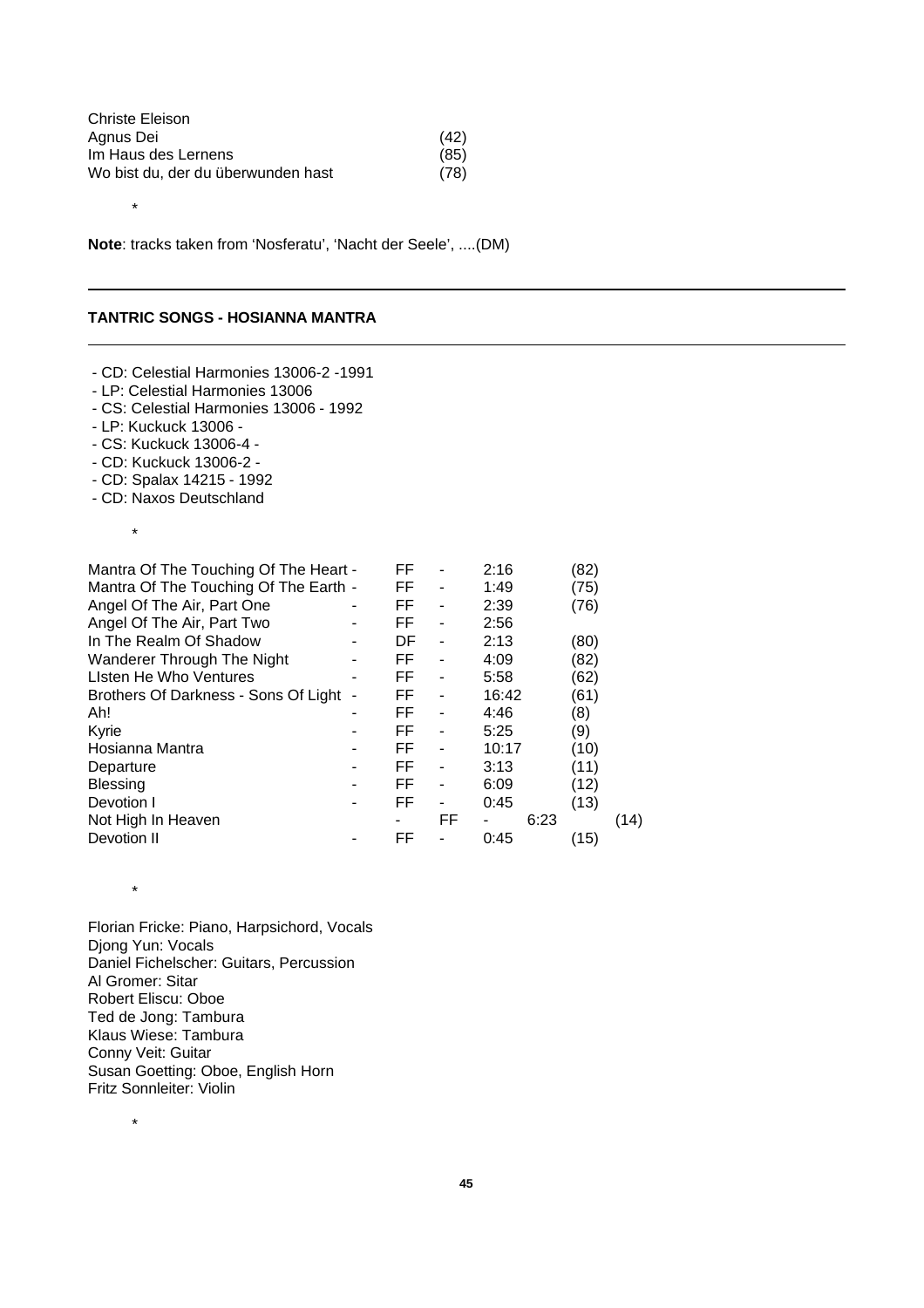Peter Kramper-Mixing Ulrich Kraus-Remastering Victor Kalin-Artwork Johanna Shields-Design Wolfgang Loper-Engineer Rudolf Wohlschlager-Engineer

\*

[A meditational feast halfway between religious/classical trance music and Germanic space music of the time, this reissue of 1972's Hosianna Mantra and 1979's Die Nact der Seele - Tantric Songs on Celestial Harmonies includes some of the most beautiful music Popol Vuh ever recorded. Though the electronics had been forsaken, the music is still quite evocative -- "Mantra of the Touching of the Earth" and "Angel of the Air" (both from Tantric Songs) present slow-moving piano passages, punctuated by sitar and tambura. Hosianna Mantra includes much beautiful work by Fricke on piano and harpsichord, Conny Veit on electric guitar, and Djong Yun reciting Biblical passages on "Kyrie," "Blessing" and the title track. Most of the best new age music was recorded before the term was even coined, and these two albums easily hit that mark. -- Jenna Woolford, All-Music Guide]

# **GESANG DER GESÄNGE (POPOL VUH 1971-1974)**

- CD: Cicada CACD 01 - 1988

- CD: High Tide 9130 - Italy

\*

\*

| Lacrime di re                    |                              | ۰        | 6:18           | $\blacksquare$ | FF |      | (first part of $39$ ) |
|----------------------------------|------------------------------|----------|----------------|----------------|----|------|-----------------------|
| Andacht                          | -                            | 0:48     | $\overline{a}$ | FF             |    |      | (13)                  |
| Gesegnet du, bei deiner Ankunft- |                              | 2:10     | $\blacksquare$ | FF             |    |      | (second part of 12)   |
| Vuh                              | ۰                            | 2:46     | $\sim$         | FF             |    |      | (part of 7)           |
| Schilfmeer                       | ۰                            | 5:00     | $\overline{a}$ | FF             |    |      | (end of 6)            |
| Sehr nah                         | $\overline{\phantom{a}}$     | 1:17     | $\blacksquare$ | FF             |    |      | (part of $65$ )       |
| Nicht hoch im Himmel             |                              | 6:17     | $\blacksquare$ | FF             |    |      | (14)                  |
| Der Weingarten Salomos           | $\overline{\phantom{a}}$     | 1:24     | $\sim$         | FF.            |    |      |                       |
| Deine Liebe ist süsser als Wein  | $\qquad \qquad \blacksquare$ | $3:34 -$ |                | DF/FF          |    | (36) |                       |
| Du Schönste der Weiber           | -                            | $4:37 -$ |                | DF/FF          |    | (31) |                       |
| Zieh' mich dir nach              | ۰                            | $3:15 -$ |                | FF/DF          |    | (30) |                       |
| Kleiner Krieger                  | -                            | 1:02     | $\sim$         | DF             |    |      | (24)                  |
| King Minos                       | $\blacksquare$               | 2:48     | $\sim$         | FF/DF          |    | (25) |                       |
| In der Halle Salomos             |                              | 4:14     |                | FF             |    |      | (85)                  |

Florian Fricke: piano, electronics Daniel Fichelscher: guitar, percussion Conny Veit: guitar Diong Yun: gesang Al Gromer: sitar Holger Trültzsch: percussion

\* Produziert von Florian Fricke Aufgenommen: Bavaria Tonstudio (München) Digital remastering: Ralph Graf (Union Tonstudios, München)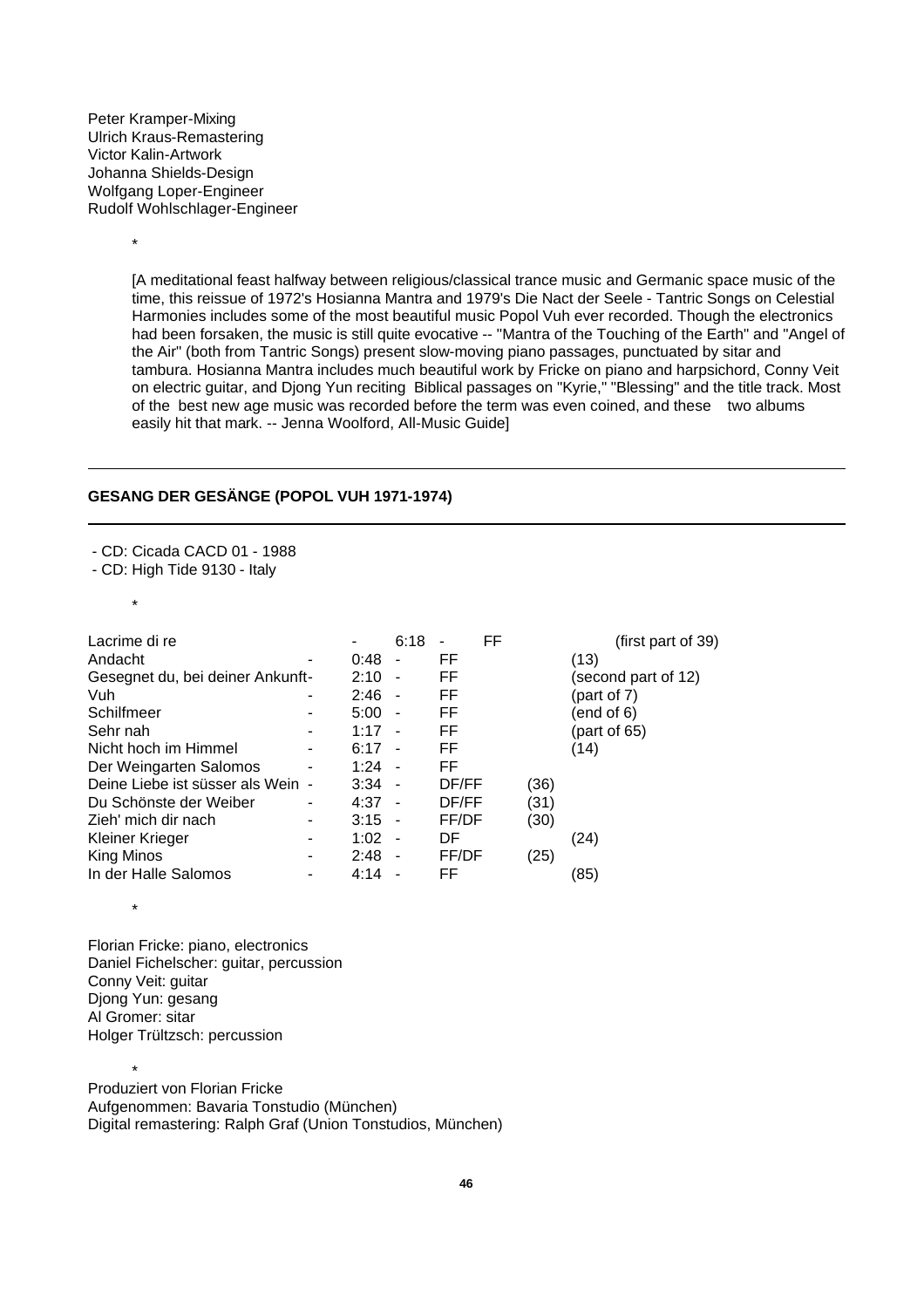["After the recording of Cobra Verde (Milan), the soundtrack to Werner Herzogs new film, Florian Fricke spent some time in the Munich Union Studio in order to re-mix, edit and compile the material for 'Gesang der Gesänge' which is an exclusive CD release on Cicada.

The material is composed during the period of 71-74 (some of it released on record later) and contains what Florian himself considers as highlights from this period". From: Cicada Records Newsletter 1-1988]

#### **SING, FOR SONG DRIVES AWAY THE WOLVES**

|  |  |  | - CD: Milan 35655-2 - 1990 |  |  |
|--|--|--|----------------------------|--|--|
|--|--|--|----------------------------|--|--|

- CS: Milan 35655-4 1993
- CD: BMG 1993

\*

\*

\*

\*

- CD: Milan 13914-2 - 1993 - Germany

Song of the High Mountains (Fricke) - 6:20 (56) Pages from the Book of Daring (Fricke) - 3:54 (55) Dance of the Chassidim (Fricke) - 3:20 (17) Keepers of the Threshold (Fricke) - 3:35 (57)<br>Sing for Song Drives Away the Wolves (Fichelscher/Fricke) - 4:14 Sing, for Song Drives Away the Wolves (Fichelscher/Fricke) - 4:14 (59) Little Warrior (Fichelscher) - 1:04 (24) Sweet Repose (Hieronymus) - 1:00 You Shouldn't Awake Your Beloved Before It Pleases Herself\* - 19:26 (29)

Daniel Fischelscher - Guitar, Drums Frank Fielder - Producer Florian Fricke - Piano, Producer Alois Gromer - Sitar Djong Yun - Vocals All digital instruments by Guido Hieronymus

Remixed & recorded by Guido Hieronymus at New African Studio, Munich, Dec. 1992. Produced by: Florian Fricke & Frank Fielder for Editions Milan Music, Paris. Cover Design: Frank Fiedler, Florian Fricke. Art Direction: Judy Kaganowich Package Supervision: John Hudson Milan Executive Supervision: Emmanuel Chamboredon & Toby Pieniek

\*

[Milan review: "This release is a collection of the earliest of Popol Vuh's work, all newly remixed by Florian Fricke. These are classic tracks that were written and released between 1973 and 1976, including brilliant collaborations with Tangerine Dream. The album also contains several new compositions which were previously unavailable in the U.S."]

\*

**Note**: (\*) It is the only not remixed track on this compilation (DM)

\*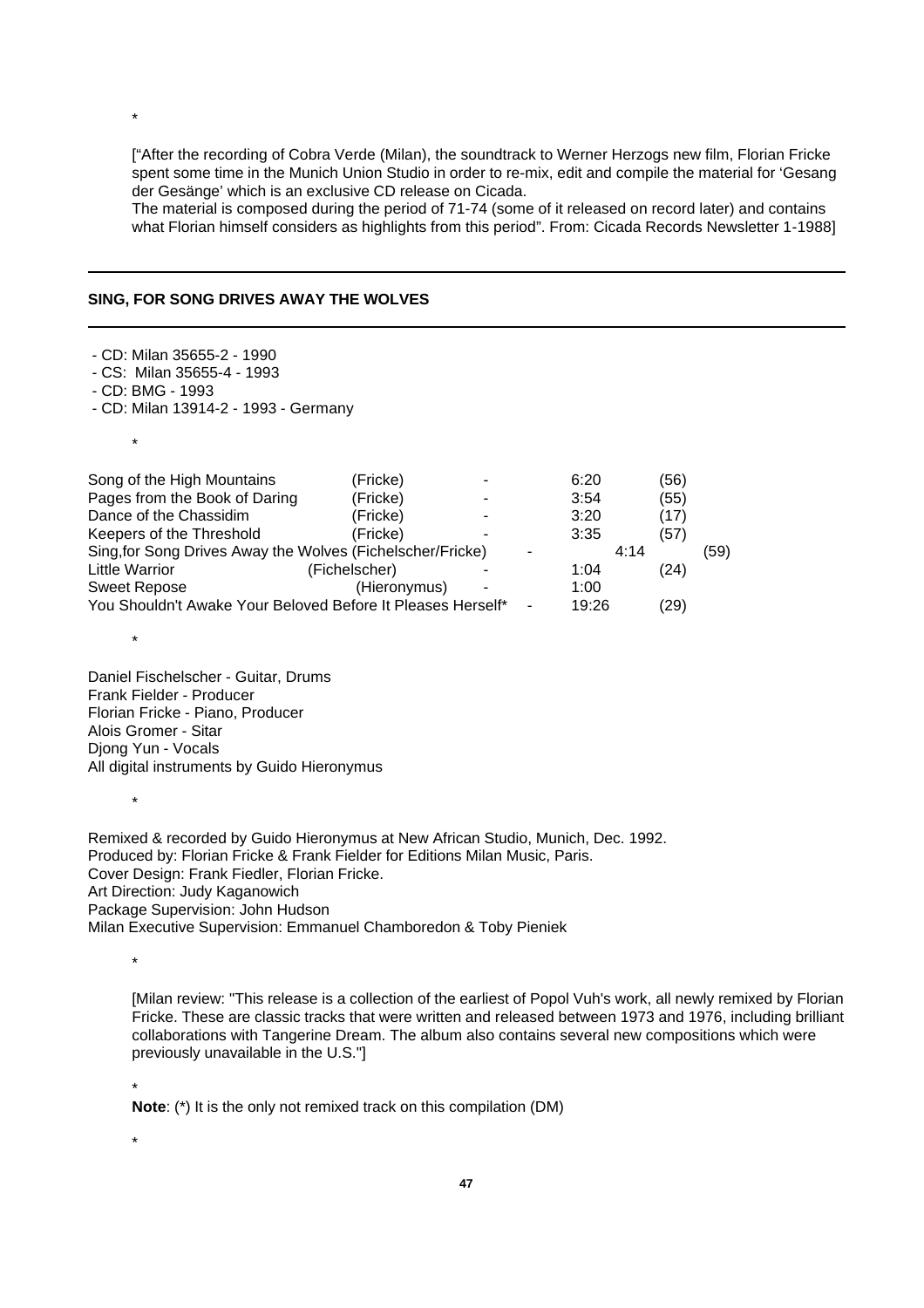"New 'disco' versions of old tracks." (18, p.151)

\*

"The disc *Sing, for song drives away the Wolves* is yet another in a series of confusing compilations for the American market assembled by Fricke. The album is a remix of eight tracks from *Coeur de Verre* and *Einsjäger und Siebenjäger*, adding a few new instruments. this worthwile venture is not significantly different from the original mixes, except for the improved sound quality, which is a big plus. (20, p.177)

\*

Issued in 1993, Sing, for Song Drives Away the Wolves is Florian Fricke's remixed and updated version of Popol Vuh's soundtrack album for Werner Herzog's Coeur de Verre (Heart From Glass), 1976. The original material is saturated in the heritage of East Indian classical music as it met the droning evolution of Krautrock. On Sing, the original seven tracks are present with beefed-up bass lines, layered keyboards and guitars, and more punched-up kit drums. Unlike most update projects, this one works because of the obvious reverence Florian Fricke has for the material. It may be rocked up, but it still sounds like nothing else out there. This is music of bliss and mysticism, it resonates with its gradually unfolding themes and variations, and presents the listener a veritable world of sonic warmth to enter into and remain for as long as one wishes. The effect of these modern tracks is riveting; their punch is undeniable, but so is their subtlety. This new version of the album also contains the title track from Einsjäger and Siebenjager "You Shouldn't Awake Your Beloved Before It Pleases Her" from 1974. Almost 19-and-a-half minutes in length, it complements this sound beautifully in that it unfolds acoustically from Fricke's piano, a soprano saxophone, and drums. The same feeling of ecstasy eventually draws itself out of the music as an electric guitar enters the fray and transforms it into a driving, droney dirge. While Coeur de Verre is more desirable for those who like originals, Sing should not be discounted. Fricke was one of the few musicians who understood how to remix his own music. ~ Thom Jurek, All Music Guide

## **BEST OF WERNER HERZOG**

- CD: Milan - 1990

## **POPOL VUH - FLORIAN FRICKE**

- CD: Bell BLR 84 705 - 1991 - Germany \* Wanderer am Himmel - 8:18 - FF/DF(54) Open your Heart Theorem 1990 Friday At 19 - FF/DF(55) Eastern Sunrise **- 4:13 - FF/** (56) Am Tor  $-3.47 - F$  (57) Calling you - 4:43 - DF (58) Wo bist du? 1990 - 1991 - 1991 - 1991 - 1992 - 1993 - 1994 - 1994 - 1999 - 1999 - 1999 - 1999 - 1999 - 1999 - 1 Brüder des Schattens - Söhne des Lichts - 18:48 - FF (61) \* Florian Fricke (piano, vocals), Daniel Fichelscher (guitars,

percussion, drums), , Djon Yun (vocals)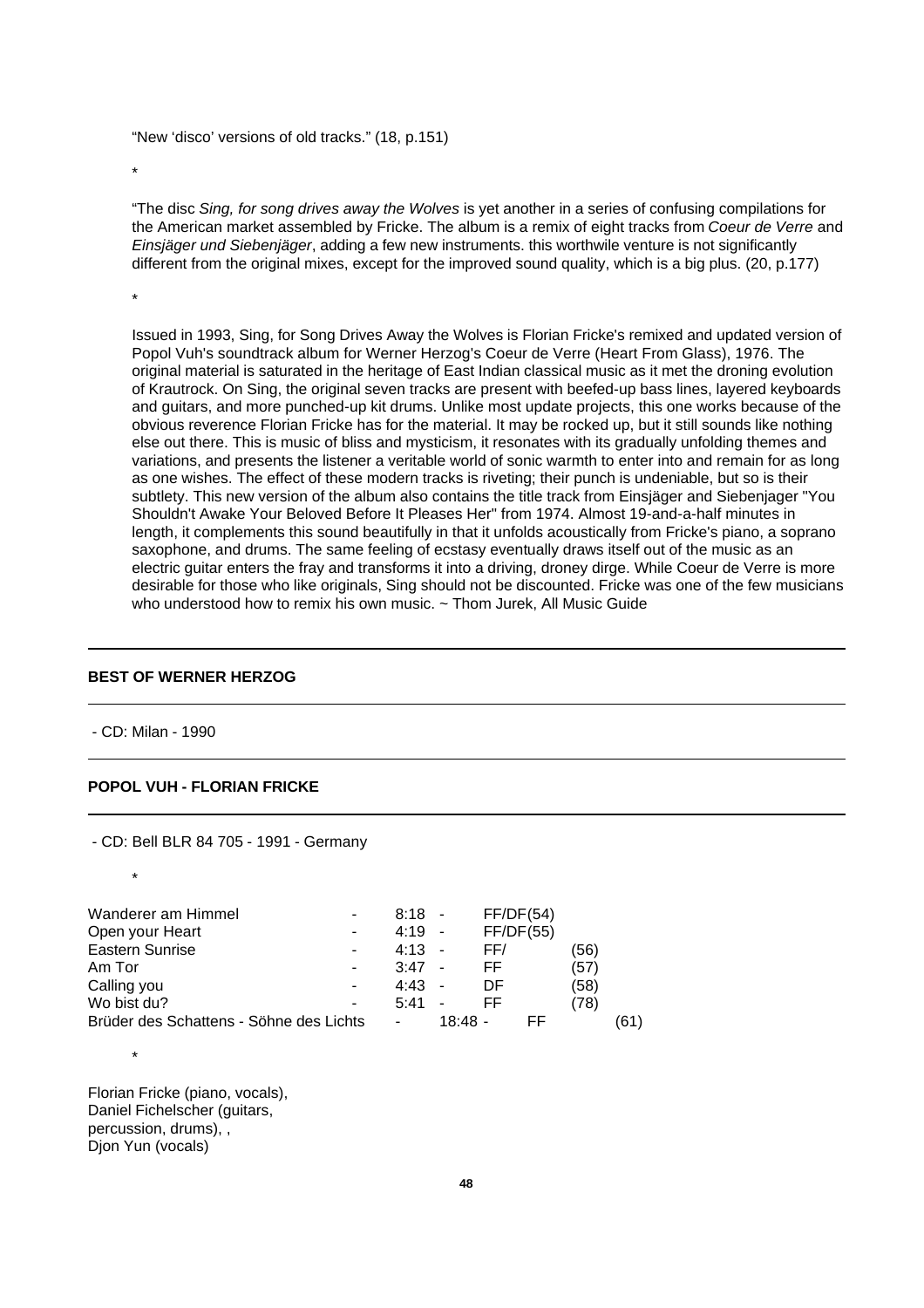Al Gromer Khan (sitar), Bob Eliscu (oboe), Ted de Jong (percussion), Münchner Chor.

\*

\*

Recorded at Bavaria Studio, Munich, 1990 Written, composed and arranged: Florian Fricke Producer: Gerhard Augustin CD Mastering: TACET Musikproduktion Coverdesign: STUDIO 23 Photo: Bettina Fricke Licensed by Gerhard Augustin to BELL RECORDS

**Note**: tracks are said te be recorded in 1990. This is not the case. Also Gerhard Augustin writes mistakenly "...Most of the recordings have not been released before..." (inclosed booklet). Most tracks received different titles: Wanderer am Himmel = Engel der Gegenwart; Open Your Heart = Blätter aus dem Buch der Kühnheit; Eastern Sunrise = Das Lied von den hohen Bergen; Am Tor = Hüter der Schwelle; Calling You = Der Ruf . Alltogether a very misleading release! (DM)

#### **BEST SOUNDTRACKS FROM WERNER HERZOG FILMS**

- CD: High Tide - 1992

\*

\*

| Engel Der Luft                          | (Fitzcarraldo)  | (76)               |
|-----------------------------------------|-----------------|--------------------|
| Wehe Khorazin                           | (Fitzcarraldo)  | (86)               |
| Im Garten Der Gemeinschaft              | (Fitzcarraldo)  | (88)               |
| Als Lebten Die Engel Auf Erden          | (Fitzcarraldo)  | (92)               |
| Lacrime Di Rei                          | (Aguirre)       | (first part of 39) |
| Höre, Der Du Wagst                      | (Nosferatu)     | (62)               |
| Brüder Des Schattens - Söhne Des Lichts | (Nosferatu)     | (61)               |
| Die Umkehr                              | (Herz Aus Glas) | (64)               |
|                                         |                 |                    |

Florian Fricke - Piano, vocals DjongYun & Renate Knaup - Vocals Daniel Fichelscher - Guitars, Percussion Al Gromer - Sitar Robert Eliscu - Oboe Conny Veit - Guitar Susan Goetting - English Horn

# **THE BEST OF POPOL VUH: Fitzcarraldo - Cobra Verde - Nosferatu, Phantom der Nacht, Gasherbrum - Aguirre, der Zorn Gottes**

<sup>-</sup> CD: Milan CD CH 042 (Switzerland) - 1989

<sup>-</sup> CD: BMG ARIS 883 142 - 1991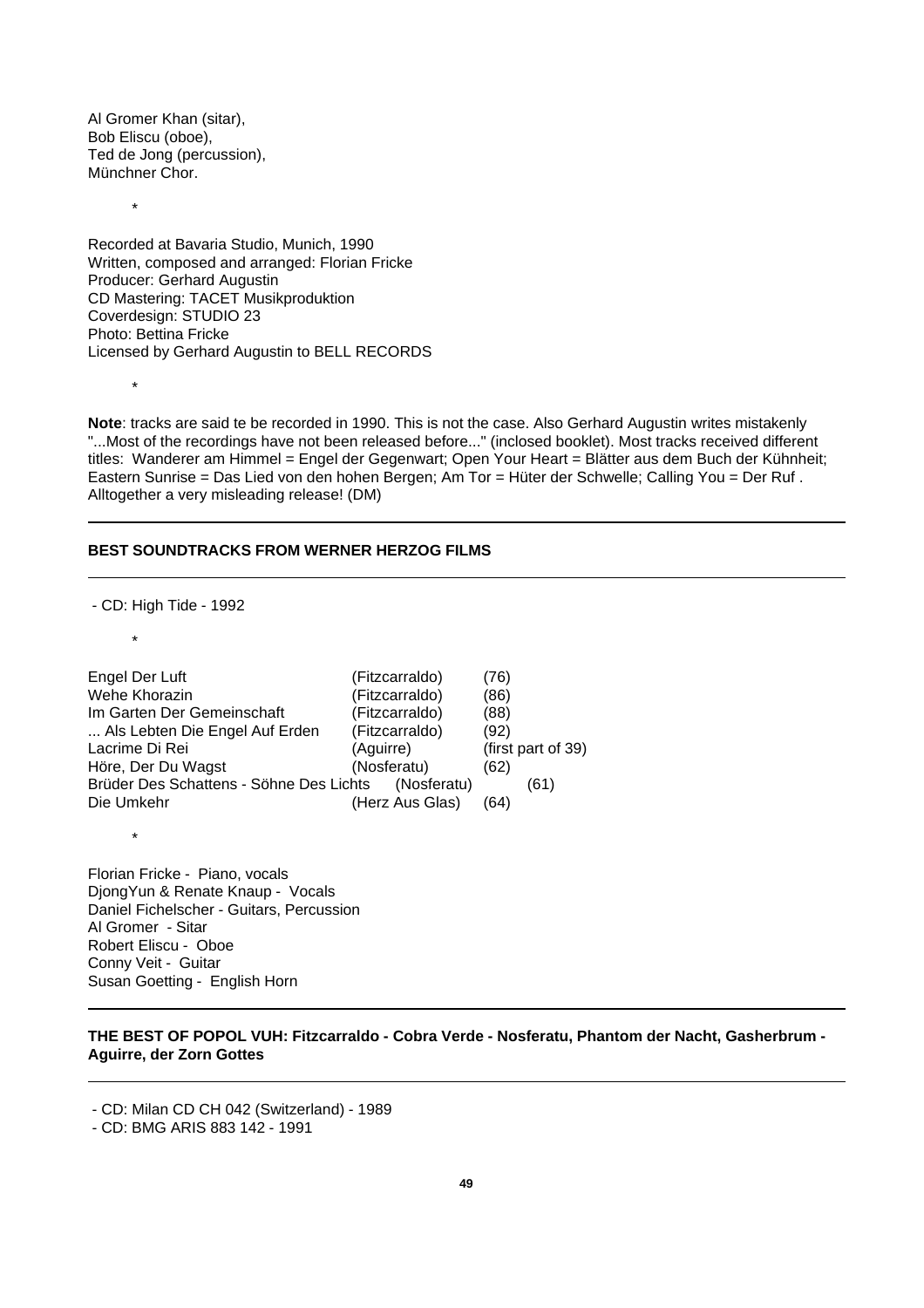| Wehe Khorazin                           | (86)               |
|-----------------------------------------|--------------------|
| Im Garten dem Gemeinschaft              | (88)               |
| Der Tod des Banditen                    | (105)              |
| Agape Agape                             | (99)               |
| Gemeinsam assen sie das Brot            | (89)               |
| Gemeinsam tranken sie den Wein          | (91)               |
| Als Lebten die Engel auf Erden          | (92)               |
| Eine andere Welt                        | (108)              |
| Höre, der du wagst                      | (62)               |
| Brüder des Schattens - Söhne des Lichts | (61)               |
| Engel der Luft                          | (76)               |
| Wir wissen von der Not                  | (101)              |
| Take the Tention High                   | (104)              |
| Lacrime di rei                          | (first part of 39) |

# **THE BEST OF POPOL VUH: From The Films of Werner Herzog**

- CD: Milan 35639-2 - 1993

- CD: RCA 35639

- CS: Milan 35639 - 1993

\*

\*

\*

| Woe Be To Khorazin                   |                          | (from "Fitzcarraldo")                    |    | 6:23 |      | (86)  |                |  |
|--------------------------------------|--------------------------|------------------------------------------|----|------|------|-------|----------------|--|
| In The Garden Of Community           |                          | (from "Fitzcarraldo")                    |    | 4:43 |      | (88)  |                |  |
| Death Of A Bandit                    |                          | (from "Cobra Verde")                     | ۰  | 2:34 |      | (105) |                |  |
| As Though The Angels Walked On Earth |                          | (from "Fitzcarraldo")                    |    |      | 2:14 |       | (92)           |  |
| Different World, A                   |                          | (from "Cobra Verde")                     | ۰. | 5:04 |      | (108) |                |  |
| Oh Hear, Thou Who Darest             |                          | (from "Nosferatu")                       |    |      | 1:04 |       | (62)           |  |
| Brothers Of Darkness, Sons Of Light  | ۰                        | (from "Nosferatu")                       |    | 8:50 |      | (61)  |                |  |
| Angels In The Sky                    |                          | (from "Nosferatu")                       |    | 2:53 |      | (76?) |                |  |
| We Are Aware Of The Misery           | ٠                        | (from "Gasherbrum")                      | ۰. | 3:34 |      | (101) |                |  |
| Lacrime Di Re                        | $\overline{\phantom{a}}$ | (from "Aguirre, der Zorn Gottes") - 5:12 |    |      |      |       | (first part of |  |
|                                      |                          |                                          |    |      |      |       |                |  |

9 )

Florian Fricke (piano, Synclavier, vocals), Renate Knaup-Aschauer (vocals), Daniel Fichelscher (guitar, drums), Al Gromer (sitar).

Additional personnel: Kristen Riter (vocals), Bob Elisco (oboe), Choir Of The Bayerischen Staatsoper. \*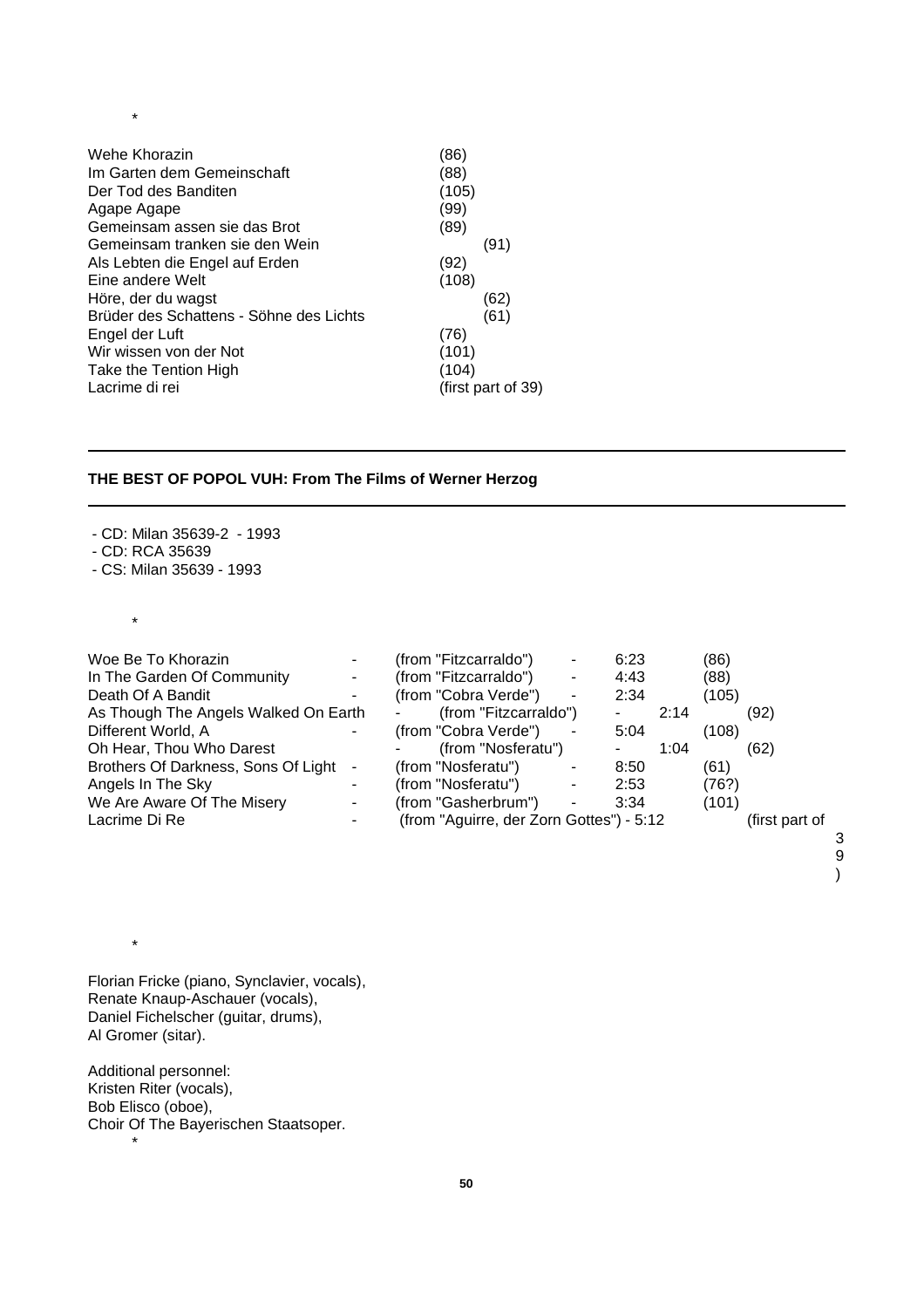Includes liner notes by Hubert Haas and Werner Herzog. All music written or co-written by Florian Fricke. Emmanuel Chamboredon-Executive Supervision John Hudson-Supervisor Toby Pieniek-Executive Supervision Judy Kaganowich-Art Direction

# **THE BEST**

- CD: 1994 - ? \*

| Affenstunde                  | (4)   |
|------------------------------|-------|
| Hosianna - Ah!               | (8)   |
| Am Tor                       | (57)  |
| Kyrie                        | (9)   |
| Hüter Der Schwelle I         | (57)  |
| Wehe Khorazin (Fitzcarraldo) | (86)  |
| When Love Is Calling You     |       |
| Im Garten                    |       |
| For You And Me               | (113) |
| Aquirre                      | (39)  |
| Wo Bist Du                   | (78)  |
| Das Lied Von Den             |       |
| King Minos                   | (25)  |
| Hüter Der Schwelle II        |       |
| Singet                       |       |

## **MOVIE MUSIC**

\*

- CD: Weltbild - 1994

<sup>-</sup> CD: Spalax 1487412 - 1996

| Das Lied Von Den Hohen Bergen               | (Herz Aus Glas) | (56)               |
|---------------------------------------------|-----------------|--------------------|
| Der Ruf                                     | (Herz Aus Glas) | (58)               |
| Singet, Denn Der Gesang Vertreibt Die Wölfe | (Herz Aus Glas) | (59)               |
| Brüder Des Schattens, Söhne Des Lichts      | (Nosferatu)     | (61)               |
| Lacrime Die Re                              | (Aquirre)       | (first part of 39) |
| Im Garten Der Gemeinschaft                  | (Fitzcarraldo)  | (88)               |
| Als Lebten Die Engel Auf Erden              | (Fitzcarraldo)  | (92)               |
| Eine Andere Welt                            | (Cobra Verde)   | (108)              |
| Wehe Khorazin                               | (Fitzcarraldo)  | (86)               |
| Der Tod Des Banditen                        | (Cobra Verde)   | (105)              |
| For You And Me                              |                 | (113)              |
| Junge Mädchen Hozhiavie                     | (Cobra Verde)   | (110)              |
| Affenstunde                                 |                 | (4)                |
| Letzte Tage, Letzte Nächte                  |                 | (51)               |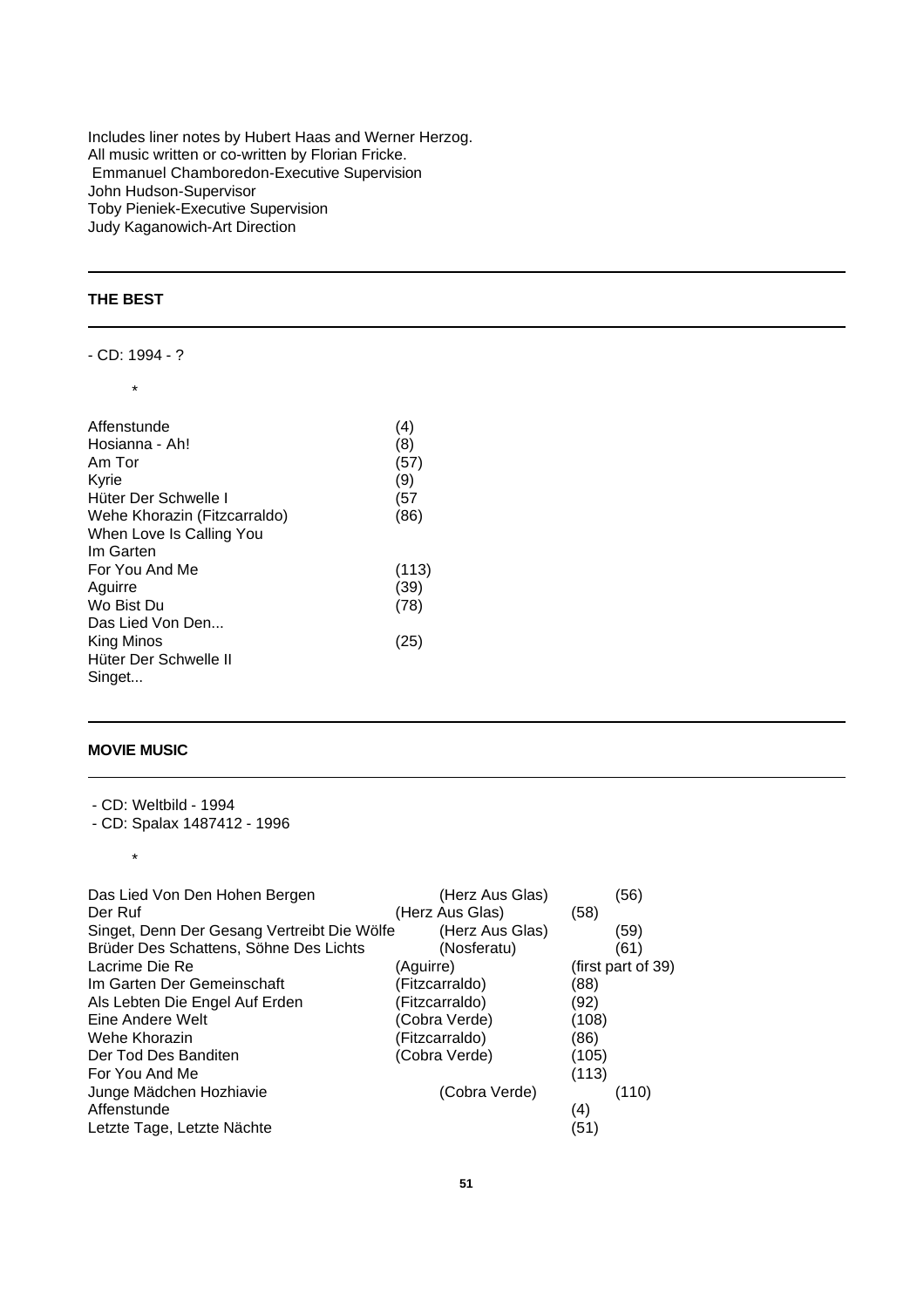# **SOUNDTRACKS FOR WERNER HERZOG**

- 3CD: Spalax SPA 542703 - France - BOX - 1996

[A limited metal box edition of the Herzog soundtrack albums: *Aguirre*, *Herz Aus Glass*, & *Nosferatu*. The CDs are identical to the individual shrinkwrapped Spalax single CD releases; plus it comes with an 8-page booklet of photos & a brief bio outlining the Hertzog/Fricke axis. Nothing essential if you already have the regular CDs, but it's no accident that this has arrived just in time for Christmas. ]

# **NICHT HOCH IM HIMMEL**

- CD: Mystic Records MYS CD 121 - 1998

- CD: Blueprint -

- CD: Zomba Records

\*

 $\overline{a}$ 

| Im Garten der Gemeinschaft   | 4:10 | (88)  |
|------------------------------|------|-------|
| <b>Engel Der Gegenwart</b>   | 8:13 | (54)  |
| Mantra of the Touching Heart | 2:12 | (82)  |
| Wehe Khorazin                | 5:43 | (86)  |
| Engel der Luft               | 2:37 | (76)  |
| Nicht Hoch Im Himmel         | 6:19 | (14)  |
| Wo Bist Du?                  | 5:40 | (78)  |
| Aguirre                      | 2:25 |       |
| <b>Bruder des Schattens</b>  | 9:22 | (61)  |
| Kyrie Djon Yun               | 5:21 |       |
| Open Your Heart              | 4:21 |       |
| Du Schonste der Weiber       | 4:27 | (31)  |
| King Minos                   | 4:26 | (25)  |
| Calling You                  | 2:10 | (58)  |
| For You and Me               | 5:32 | (113) |
|                              |      |       |

[Popol Vuh existiert als Band mal ja, mal nein, dazu mit stetiger Personalfluktuation. ähnlich abwechslungsreich sind die diversen Label, auf denen Popol-Tonträger veröffentlicht werden. Heute ist mal Efa dran: Nicht hoch im Himmel ist eine Auswahl aus dem eigentümlichen, sphärischen Schaffen der Band. Die Aufnahmezeiten liegen zwischen 1971 und 1988. Im eigenen Studio arbeiteten Florian Fricke und seine Gesellen überwiegend im gedämpft elektronischen Bereich, dazu kamen hie und da Conny Feit und Danny Fiechelscher an den Gitarren. Als Sänger hört man auf einigen Tracks Djong Yun, der ganz eigene Farbe ins Spiel bringt. Die Kopplung der Titel ist gelungen, zeigt die Entwicklung der Formation recht präzise auf. **Nochmal: Dies ist keine Best Of-Zusammenstellung, es ist wirklich bislang unerhörtes Material**. [From:German Rock News 7, Ausgabe 7 (1999)]

A greatest hits-esque compilation of material, covering the years 1971-86, with an obvious emphasis on the early 70s mystical epics. Many newcomers approach the Popol Vuh discography with trepidation due to its sheer size and this should serve as an ideal entry point for an overload of PV quality. A fabulous sounding selection of material illustrating their psychedelic higher mind. It's not the first PV compilation (as mentioned below) and I really can't comment on the implication of "new versions" (my research hat fell of the truck this week, sorry), but this is a very functional record for those in line. "Popol Vuh are a German progressive band that were formed in 1970 by founding member Florian Fricke and who are still

 $\mathbf{r}$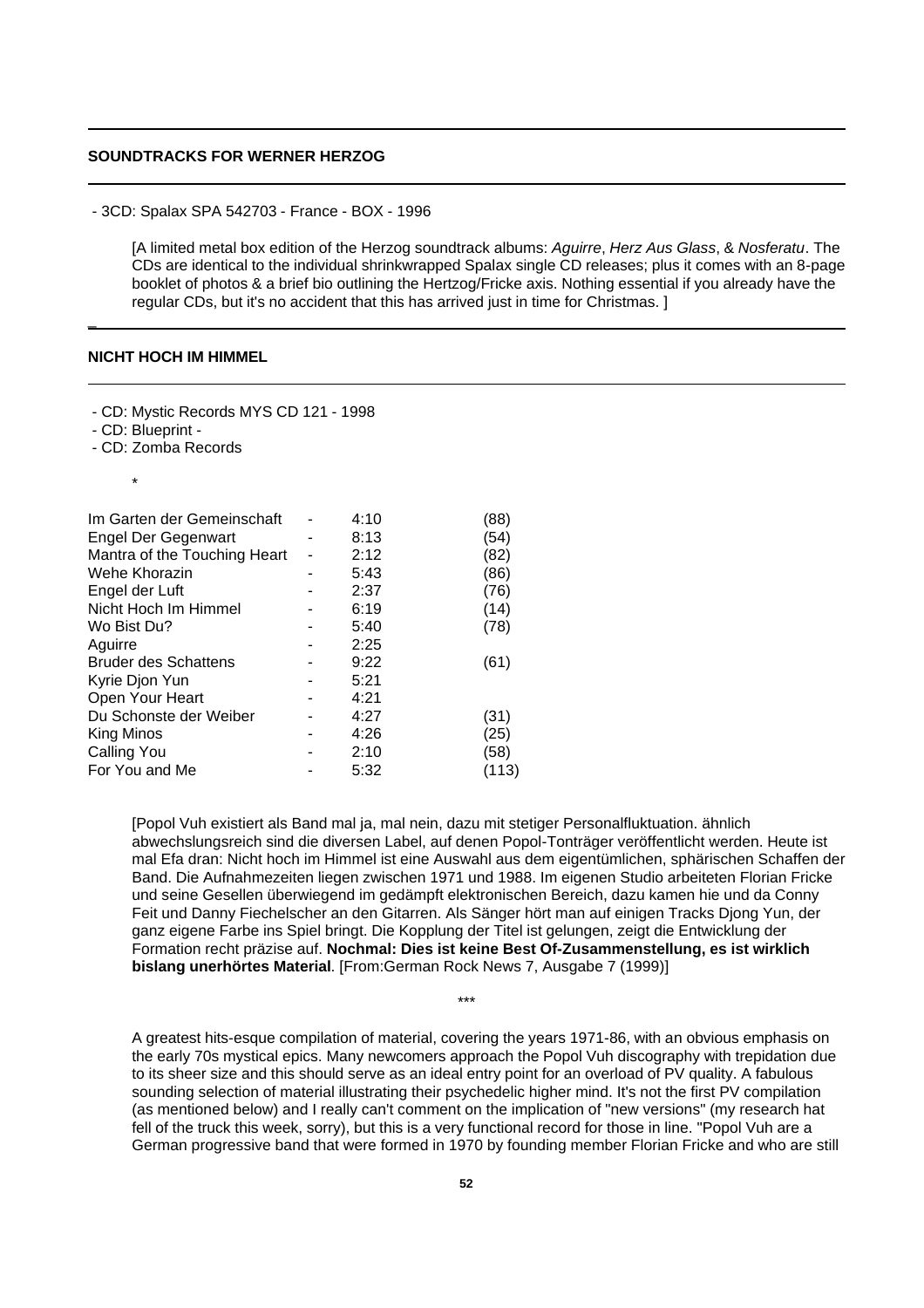active today. This album is a collection of the most popular recorded tracks dating back to 1970 and covering a 15 year period and runs for around 75 minutes. Included are some versions of songs which have not previously appeared. This is the first ever compilation album from Popol Vuh." Limited stock.

# **ON THE WAY TO THE HIMALAYA**

- 3CD: Spalax SPA 542704 - France - BOX - Spalax XPA 14704 - \* CD1 1. Brüder des Schattens - Söhne des Lichts (61) 2. Höre, der du wagst (62) 3. Das Schloss der Irrtums (63) 4. Die Umkehr (64) [\*] C<sub>D2</sub> 5. We know about the need (101) 6. Spirit of peace (102) 7. Song of earth (103) 8. Take the tension high (104) CD3 9. Mantram der Erdberührung I (75) 10. Engel der Luft (76) 11. Mit Händen mit Füßen (77) 12. Wo bist du, der du überwunden hast (78) 13. Mantram der Erdberührung II (79) 14. Im Reich der Schatten (80) 15. Wanderer durch die Nacht (81) 16. Mantram der Herzberührung I (82) 17. Auf dem Weg (83) 18. Mantram der Herzberührung II (84) 19. In der Halle des Lernens (85)

> [Limited box set compiling these 3 Popol Vuh albums: *Bruder Des Schattens* (1972), *Spirit Of Peace* (1976) & *Die Nacht Der Seele* (1978). Packaged in a beautiful full color box, which includes a small color booklet of Florian Fricke photographs. Theoretically, packing these middle/late period albums together will give a new peek into the ethereal trip 'n vibe of Florian's long-term adventure, and if you never got this far into their discography, this might be the way to go.]

[\*] I saw this 3cd also listed without 'Die Umkehr' (DM).

## **BEST OF POPOL VUH**

# - CD: RIGU - USA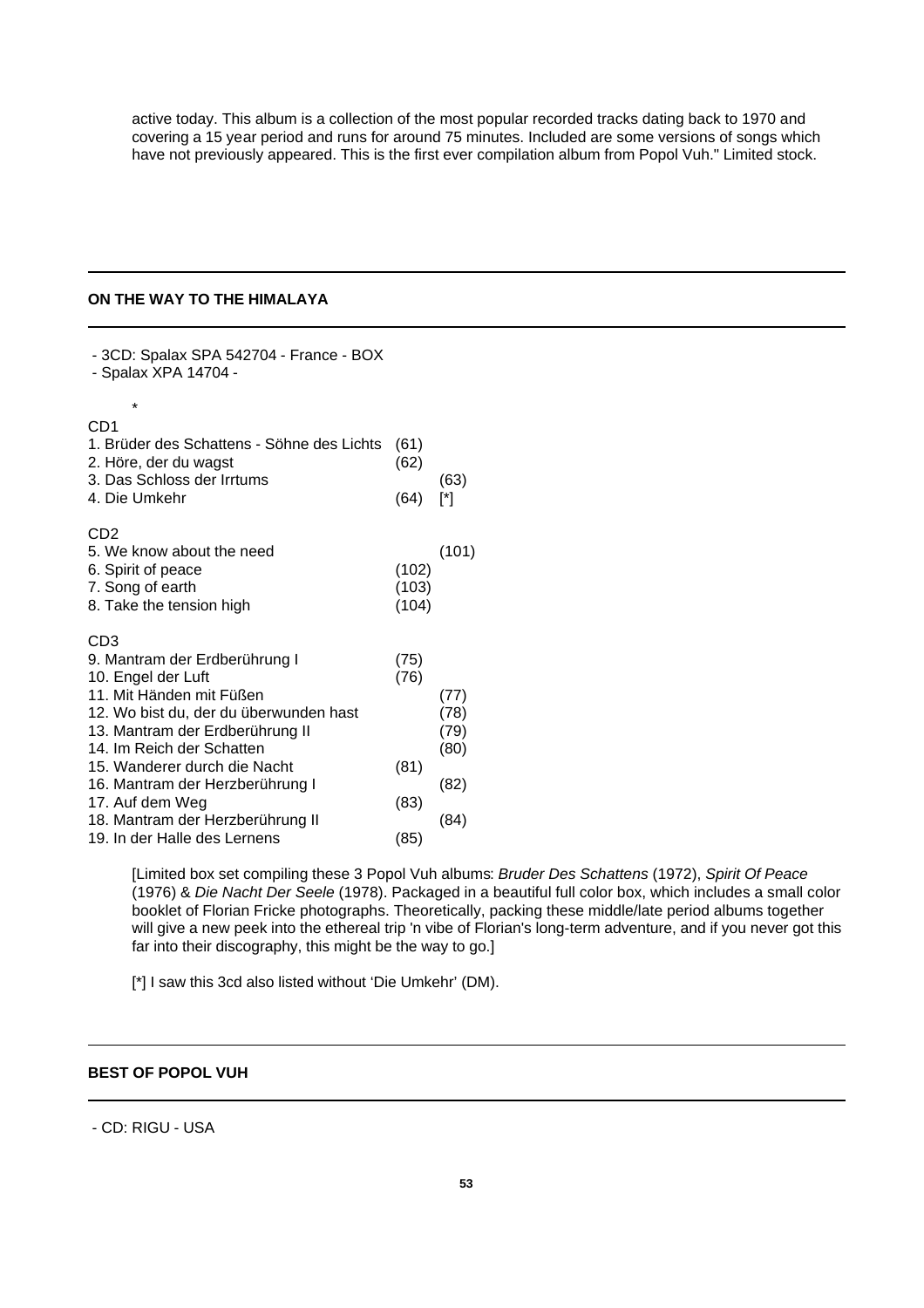# **THE BEST FROM WERNER HERZOG FILMS** (SOUNDTRACKS)

- LP: Barclay BA-253(200.413) - 1982 - France - CD: Bell BLR 84 710 - 1991 \* Engel der Luft (Fitzcaraldo)- 2:41 - FF (76) Wehe Khorazin (Fitzcaraldo) - 5:38 - FF (86)<br>Im Garten der Gemeinschaft (Fitzcaraldo) - 4:45 - FF (88) Im Garten der Gemeinschaft (Fitzcaraldo) - 4:45 - FF (88)<br>
...als lebten die Engel auf Erden (Fitzcaraldo) - 2:12 - FF (92) ...als lebten die Engel auf Erden (Fitzcaraldo) - 2:12 - FF (92)<br>Lacrimé di rei (92) (Aguirre) - 6:15 - FF (first Lacrimé di rei (Aguirre) - 6:15 - FF (first part of 39)<br>Höre, der du wagst (Nosferatu) - 1:42 - FF (62) Höre, der du wagst (Nosferatu) - 1:42 - FF (62)<br>Brüder des Schattens. Söhne des Lichts (Nosferatu) - 6:41 - FF Brüder des Schattens, Söhne des Lichts (Nosferatu) - 6:41 - FF (61) Die Umkehr (Herz aus Glas)- 1:19 - FF/DF(64) \* Florian Fricke (piano, vocals), Daniel Fichelscher (guitar, percussions), Conny Veit (guitar), Renate Knaup (vocals), Djong Yun (vocals), Susan Goetting (oboe), Bob Eliscu (oboe),

Arrangements and production: Florian Fricke / POPOL VUH for Autobahn Musik / Edition Modern.

# **MOVIE MAGIC**

Al Gromer (sitar).

\*

- CD: Spalax - 1999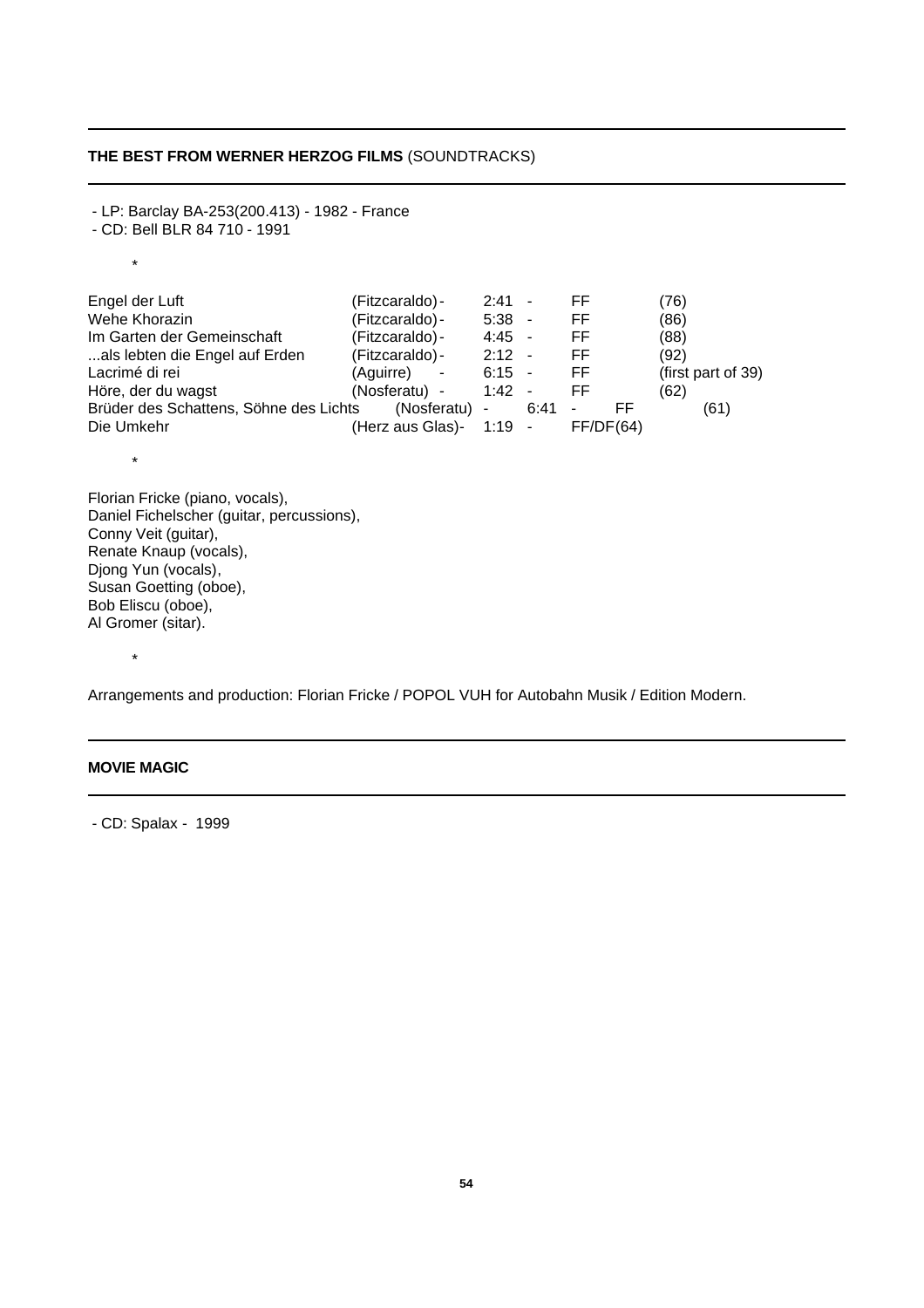# **D. Popol Vuh on compilations:**

# **D.1. Popol Vuh on lp- and cd- compilations with other artists**:

**KOSMISCHE MUSIK**

- 2LP: Ohr OMM 2/56.027 - 1972 - Germany \* **Popol Vuh - In Den Garten Pharaos** (excerpt) - 9:39 (6) Klaus Schulze - Ebene from "Irrlicht" Ash Ra Tempel - Traummaschine from "Ash Ra Tempel" Ash Ra Tempel - from "Schwingungen" Tangerine Dream - Geburt from "Electronic Meditation", Tangerine Dream - Origin of Supernatural Probabilities from "Zeit", Ash Ra Tempel - Gedanken, Klaus Schulze - Land

#### **RAPUNZEL**

\*

- LP: Pilz 20 29116-2 - 1972 - Germany

Tracks by: Witthüser & Westrupp, Hölderlin, Bröselmachine, Flute and Voice, Emtidi, **Popol Vuh**

#### **TAKE YOUR HEADPHONES**

- LP: Cosmic News CC2010 A/B, 1974 (limited, aprox. 500 copies)

unknown Popol Vuh title

# **COSMIC KRAUT HITS volume 1**

- LP: Sunset SLS 50391 - 1976 (france)

\*

\*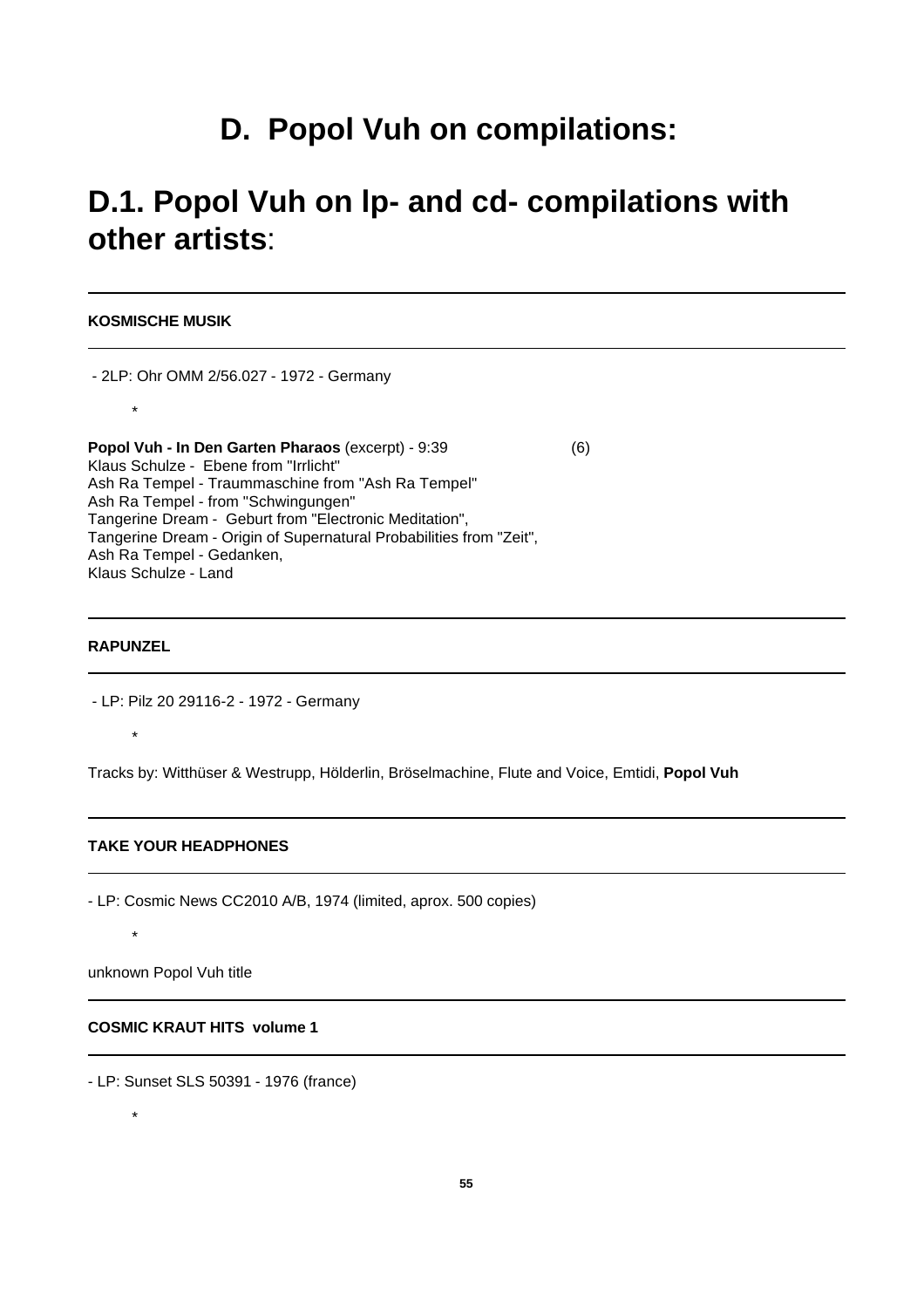1 18 Karat Gold - Goldrush - 2:56 Can - Sing Swang Song - 4:18 **Popol Vuh - Ich mache einen Spiegel** - 8:40 (1) Embryo - Verwandlung - 6:32

2 Cherubin - Sunrise - 3:05 Amon Duul II - 3:05 Niagara - S.U.B. - 9:30

\*

**Note**: there is also another cosmic kraut hits vol.2 with one Popol Vuh song.(DM)

#### **EGG SAMPLER**

\*

\*

| - LP: Egg H.S. 71 Various | First Promotional album  |
|---------------------------|--------------------------|
| - LP: Egg H.S. 74 Various | Second Promotional album |

Tim Blake - Last Ride of the Boogie Child Patrick Vian - Grosse Nacht Musik Alain Markusfield - Bulgaro Field Francopis Bréant - Sorvol de Rio Larry Coryell - Octoves Vangelis - Entends tu les chiens aboyer? **Popol Vuh - Engel der Gegenwart** (54)

**Note**:Popol Vuh had two albums out on the french Egg label: Vuh 'Coeur de Verre' (900.536) and 'Nosferatu-fantome de la nuit' (900.573). From their limited catalogue the label also compiled compilations albums. From a label list I look the above mentioned promo albums. Popol Vuh may be present on both. But detailed information is missed here. From another source I took the tracklist above mentioned ('Egg sampler' 1978) (DM).

#### **EARTH'S ANSWER**

\*

- CD: Celestial Harmonies CEL 016 1988
- CD: Celestial Harmonies 13016
- CS: Celestial Harmonies 13016 1992
- 1. Istanbul'dan Goruntuler (Keane, Brian/Tekbilek, Omar Farouk) 4:01
- 2. Silver Air II (Deuter) 1:41
- 3. Chloe's Day (Mark, Jon) 5:30
- 4. Wind of Dawn (Deuter) 2:40
- 5. Land of Enchantment (Newton, James) 5:43
- 6. Ritual I (Nakai, R. Carlos) 5:48
- 7. Moon Dance (Horn, Paul/Liang, David Mingyue) 2:41
- 8. Ki (Double Image) 5:58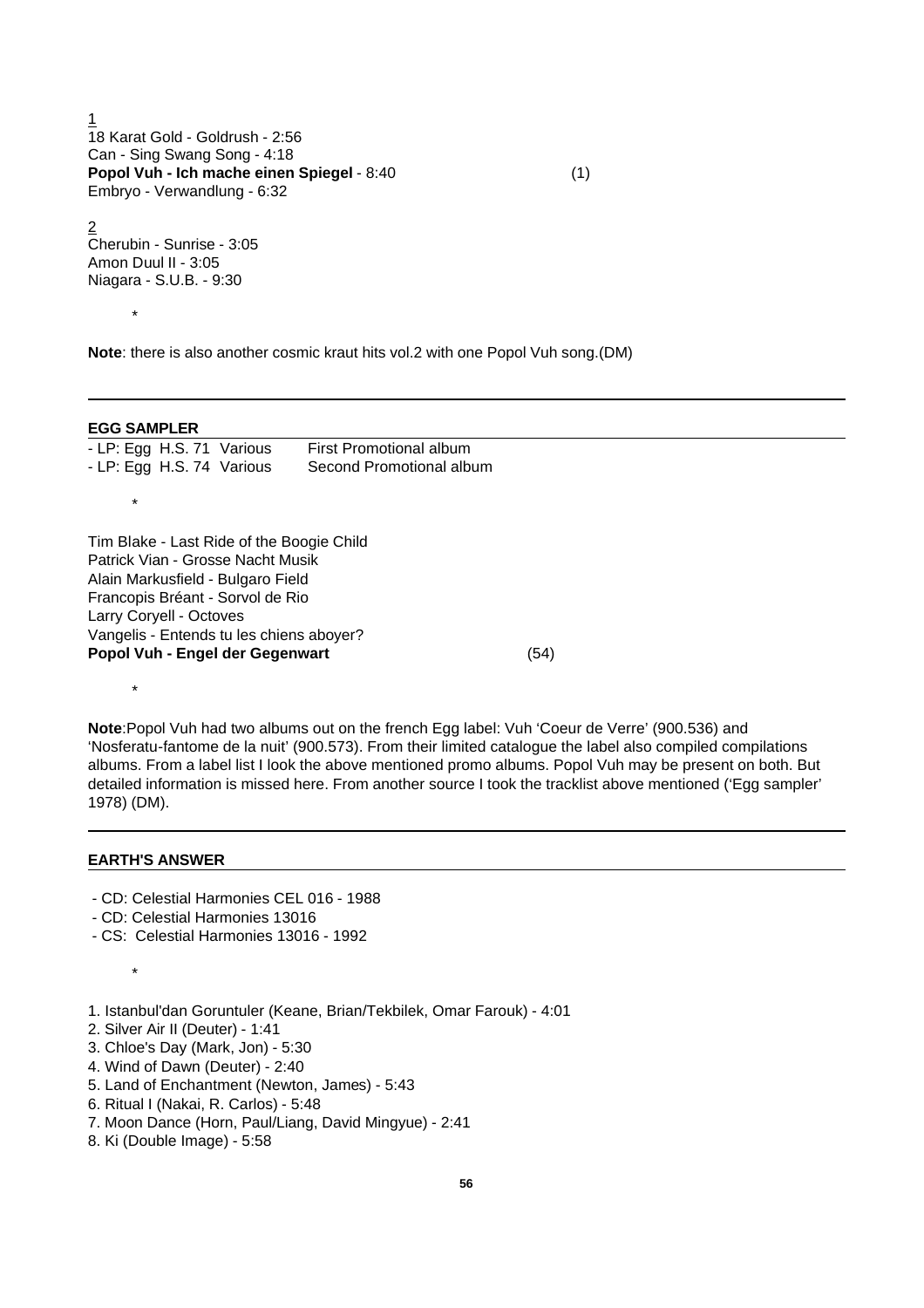9. Mandala (Hamel, Peter Michael) - 7:30 10. Enneagram (Lytle, Cecil) - 4:32 11. Part 12 (Otte, Hans) - 5:30 12. Astral Plane (Wolff, Henry/Hennings, Nancy) - 5:20 13. Bell - :15 14. Kyrie Fragments (Hykes, David & The Harmonic Choir) - 5:07 15. Aguirre (**Popol Vuh**) (from In the Gardens of Pharao/Aguirre - 13008-2) - 6:15 (39)

#### **BURNING THE MIDNIGHT SUN**

- LP: Uniton U 020 - 1984

\*

1 Fra Lippo Lippi - A Small Mercy Svart Klovn - Knust Knekt Holy Toy - Wojtek Blue Mathue - In our Dream De Press - Total Corruption 2 Tim Story - The Seventh Chance Eyeless in Gaza - To Ellen Paha Sapa - Dawn Bearburger - With two Mouths Biting **Popol Vuh - Agape Agape** (99)

# **OPEN YOUR EARS AGAIN: BEST OF GERMAN KRAUTROCK**

- CD: GALAXIS - 1986 - Germany

[with Guru Guru, Popol Vuh, Birth Control,...]

#### **FROM ACROSS THIS GRAY LAND**

- CD/CS: Project PRO 29 - 1990

\*

Lycia: From Foam Lycia: Down **Popol Vuh**: **Deine Liebe ist susser als Wein** (36) **Popol Vuh**: **In der Halle Salomos** (85) Attrition - I am Attrition - Fusillade 1 Skinner Box - Always Dear Iris Skinner Box - Isola Area - Robin Song (1990) Area - Our Corner Drowning Vicki Richards - Prayer of the Heart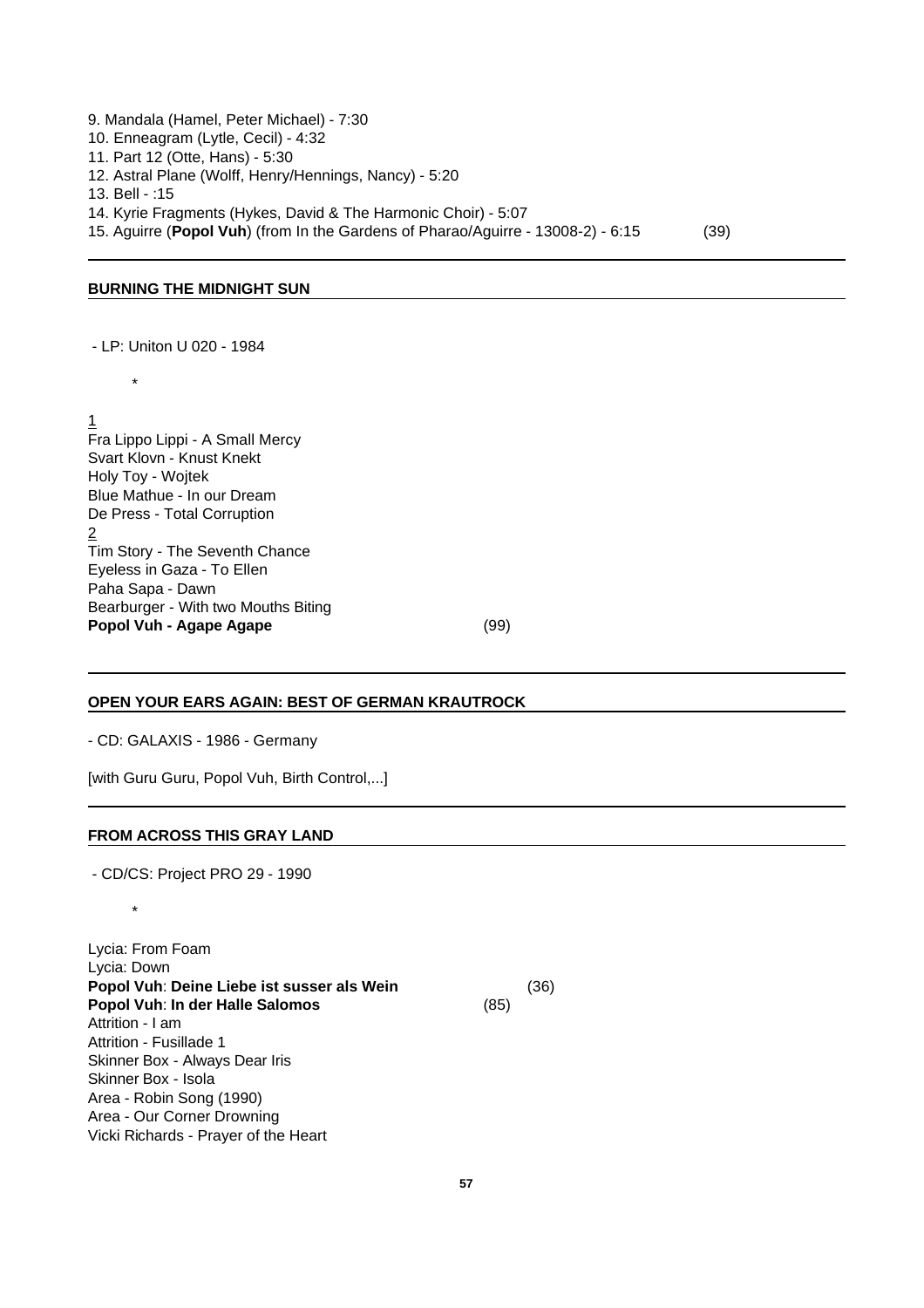Slap - Eden Now Black Tape for a Blue Girl: The Turbulence and the Torment Steve Roach: Melting at the Inbetween

#### **TONWELLE 1970-1990**

- 2CD: Ausfahrt - Germany - 1990

\*

Birthcontrol - Gamma ray Richard Wahnfried - Time actor La Dusseldorf - Dusseldorf Holger Czukay - Traum mal wieder Amon Duul - Deutsch Nepal Nina Hagen - African Reggae **Popol Vuh - Im Garten der Gemeinschaft** (88) Kraan - Andy Nogger Guru Guru - Electric junk Holderlin - Requiem fur einen Wicht (and 11 other songs)

"Strange but interesting compilation. Only noted are the bands that should be of interest to proggers. Quite a lot I think for a double-album. Also these bands have the longest songs on the record. There's a short description given of the development of hard-to-get-into German music from 1970 to 1990. A song not mentioned in the list that's very good is the song by Philip Boa".(Gibraltar)]

## **MUSIQUE MECHANIQUE**

- 2CD: Celestial Harmonies - USA - 1995

\*

**Aguirre - 6:17 - Popol Vuh** (from In the Gardens of Pharao/Aguirrre (13008)) (39) Mountain Music - 23:02 - Eberhard Schoener Departure From The Northern Wasteland - 20:46 - Michael Hoenig Apotheosis - 17:00 - Peter Michael Hamel Labyrinth - 6:56 - Michael Stearns/Miguel Rivera Western Spaces - 6:08 - Steve Roach/Kevin Braheny/Richard Burmer Desert Walkabout - 7:03 -Kevin Braheny A Circular Ceremony - 10:55 - Steve Roach Artifacts - 11:43 - Steve Roach Dakpa - 15:08 - David Parsons Drilbu Ling - 11:47 -David Parsons

[With well over two decades of history releasing music on the cutting edge, Celestial Harmonies founder, Eckart Rahn, had to sort through hours of historically significant material for MUSIQUE MECHANIQUE, a new, double CD retrospective of influential electronic compositions. His latest music selection and sequence does not begin to cover the wealth of consequential material his labels have presented over the years. However, this collection does offer a worthy overview of the genre while also giving listeners a chance to experience some classic long-form pieces that travel deeply into the fabric of sound, time and space manipulation that is the hallmark of great electronic music.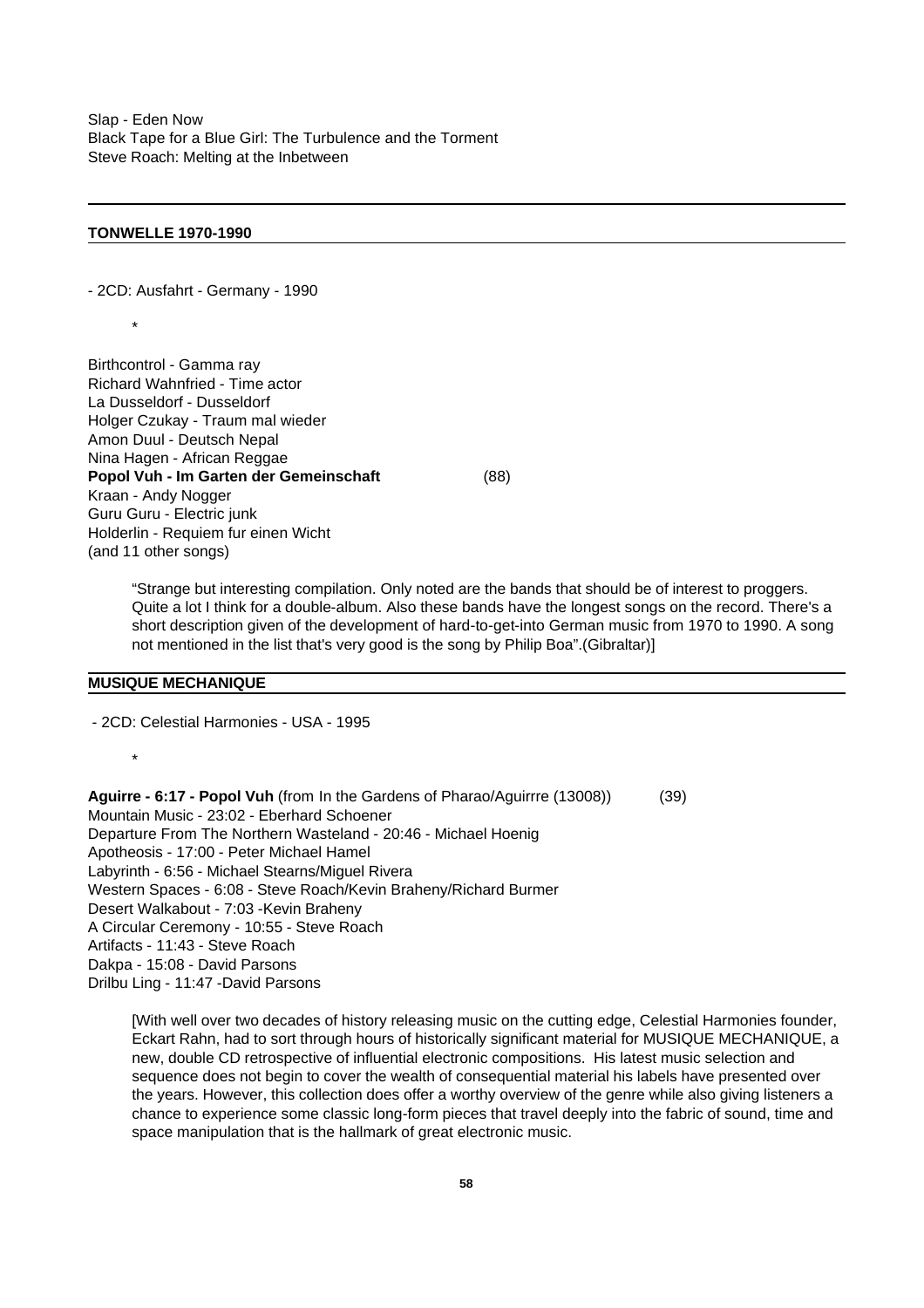Titled European Trance, disk one of MUSIQUE MECHANIQUE explores the early years of electronic music making when the first moog synthesizer arrived in Europe, ca. 1970. Florian Fricke was the man who owned it, and his initial experiments with the instrument gave birth to a highly individualistic musical expression. As the founder, keyboardist and spirit of Popol Vuh, this son of an opera singer changed the face of modern music with his powerful and evocative scores to Werner Herzog films. **The title track to Herzog's Aguirre is a fitting opening to the first disk of MUSIQUE MECHANIQUE**.

Fricke's Moog eventually became the property of another Munich musician, Eberhard Schoener, leading to the release of one of the first ever, all-electronic albums MEDITATION. His influential style is represented on this collection by the 23-minute electronic journey Mountain Music, which was recorded in 1973 on one of the first Fairlight synthesizers in Europe. Michael Hoenig, one of the first members of Tangerine Dream to strike out on his own, is best known for his classic 1976 trance record DEPARTURE FROM THE NORTHERN WASTELAND. from this substantial electronic work. Disk one ends with a 17-minute composition by the German writer lecturer, composer and improvisor extraordinaire Peter Michael Hamel, whose book Through Music to the Self (and early recordings with his group Between) consciously predicted and advocated a multi-cultural style of composition predating the current world music phenomenon by 20 years. Hamel's 'Apotheosis' involves the most unusual combination of pipe organ with a highly sophisticated German synthesizer from the early '80s, the PPG Wave computer. Though electronic artists in the United States initially followed the example set down by European trailblazers, they soon headed into new directions. Musicians who set the controls for the outer limits wound up seeking something more primordial. Through the innovations of Steve Roach, Kevin Braheny and Michael Stearns, the spirit of American pioneerism transformed into cyberspace as electronics brought them closer to the root sound and opened up a world of music that embraced the ancient past as well as the possible future. Disk two, Intercontinental Space, opens with Stearns' Labyrinth, taken from DESERT SOLITAIRE (Fortuna 17070), the highly-regarded Roach-Stearns-Braheny album evoking the spirit of the American Southwest. Braheny's Desert Walkabout, also from that album, involves a similar excursion into the stark, foreboding side of the desert that seems to fascinate and attract these musicians. The same can be said of the title cut from WESTERN SPACES (Fortuna 17051), an earlier sojourn into this world undertaken by Roach, Braheny and Richard Burmer.

Roach's experiences in the Southwest prepared him for his formidable odysseys into the Australian outback, resulting in an even more organic style of electronic-based music making. In the gutteral timbre of the didgeridoo, he found an analog to his own synthesizer drones and a more direct physical connection with the process of sound creation. This influential stylistic development is representedby two selections: "A Circular Ceremony" from his 1988 tour-de-force DREAMTIME RETURN (Fortuna 18055), and the shamanistic sound ritual performed on "Artifacts" from 1993's ORIGINS (Fortuna 17081). The music of David Parsons is clearly linked spiritually and sonically to the United States continent, yet this New Zealand-based artist has brought in a whole other world of sound into the equation by virtue of his travels throughout India, Tibet and other destinations in Asia. His style is marked by an Eastern sense of time, the idea that music is always becoming, rather than arriving. His richly-hued internal landscapes are brought into focus by mixing Tibetan horns and chanting with his electronic sound designs. Two previously unissued tracks conclude disk two of MUSIQUE MECHANIQUE, although both Dakpa and Drilbu Ling could have stepped off the edge of his critically-acclaimed release DORJE LING (Fortuna 17076).]

## **KEYS OF LIFE**

\*

- CD: Celestial Harmonies 3017-2

- CS: Celestial Harmonies1 3017-4

**Florian Fricke**: **Spirit of Peace (Part 1)** (124) **Florian Fricke: Spirit of Peace (Part 2)** (102) Hans Otte: The Book of Sounds (Part 7) Peter Michael Hamel: Transpersonal Herbert Henck: Hymns from a Great Temple (Hymn 1) Herbert Henck: Hymns from a Great Temple (Hymn 2)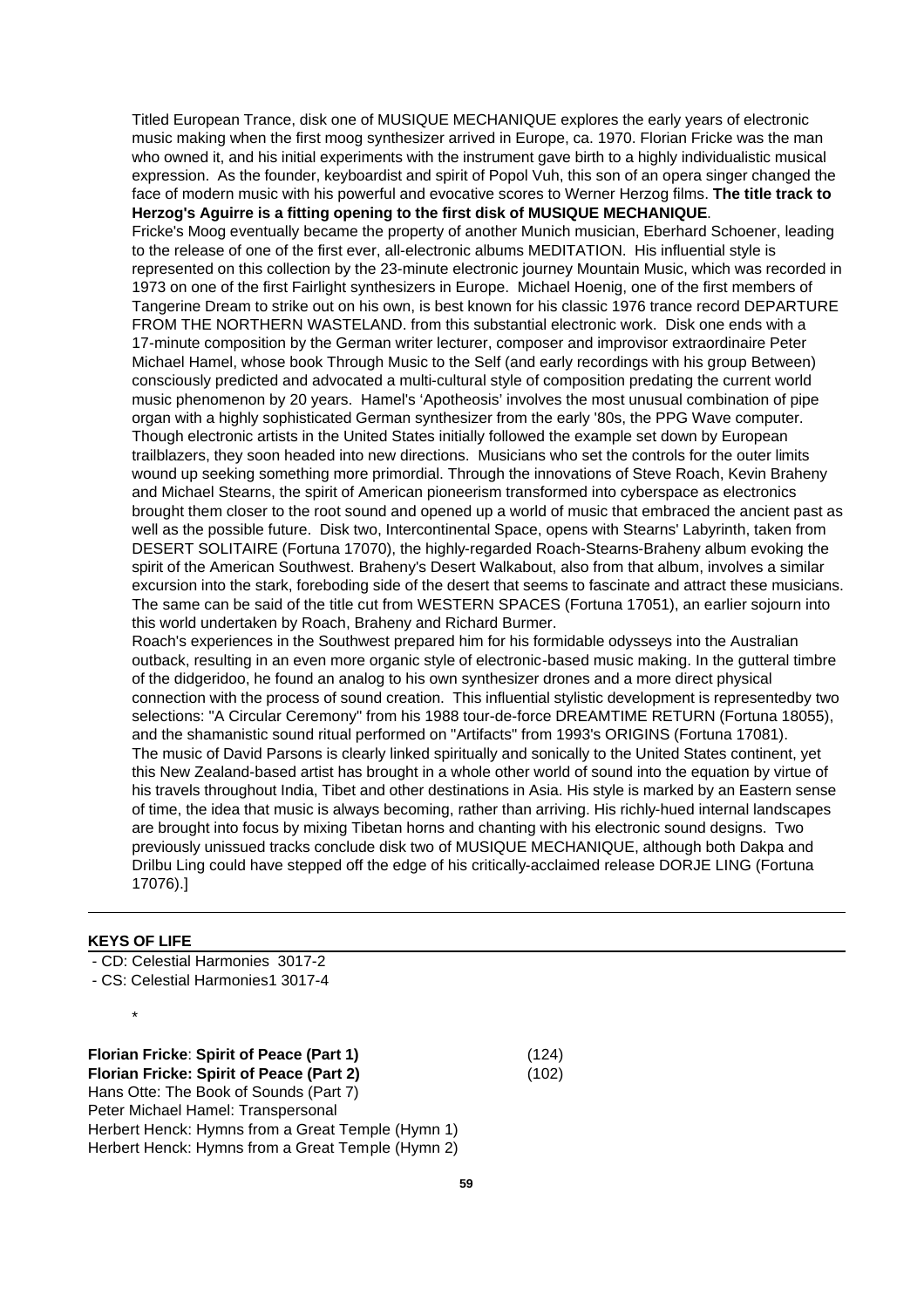Herbert Henck: Hymns from a Great Temple (Hymn 3) Cecil Lytle: Prelude Op. 74 No. 1 Cecil Lytle: Prelude Op. 74 No. 2 Cecil Lytle: Prelude Op. 74 No. 4 Cecil Lytle: Prelude Op. 17 No. 6 Cecil Lytle: Poeme Op. 32 No. 1 Cecil Lytle: Etude Op. 65 No. 2 Terry Riley: The New Albion Chorale

\*

Peter Michael Hamel-Piano Terry Riley-Piano Cecil Lytle-Piano Hans Otte-Piano Florian Fricke-Piano

Ulrich Kraus-Engineer Josef Kucera-Engineer Silvia Otte-Photography Irmgard Voigt-Design Bettina Fricke-Photography Herbert Henck-Piano

\*

\*

\*

[KEYS OF LIFE presents the finest of contemporary piano music This release offers an excellent sampler of the music of Celestial Harmonies' most celebrated artists. According to Stephen Hill and Anna Turner from Music From the Hearts of Space KEYS OF LIFE is an elegant collection of solo piano music selected with great care and understanding from the last five years of Celestial Harmonies releases.

Without any intellectual pretensions toward doing so, KEYS OF LIFE documents the twentieth century European post-Romantic attempt at the direct stimulation of consciousness (rather than emotion) through music. From Cecil Lytle's sensitive performance of six miniatures by Russian mystic composer Alexander Skryabin, through the enormously dignified pan-Eurasian temple music of G.I. Gurdjieff and his pupil Thomas de Hartmann, to the latest just intonation piano experiments of Terry Riley, we hear a living artistic tradition unfolding through time. Florian Fricke's spacious and beautiful Spirit of Peace, Hans Otte's hypnotic, delicate music from The Book of Sounds, and the rippling, minimalistic patterns of Peter Michael Hamel's Transpersonal complete the collection.

For those who appreciate clarity, intelligence, and the unique aesthetic world of refined subtlety, KEYS OF LIFE will completely satisfy. Listeners will enjoy this beautiful combination of styles and artists that celebrates music as the key to life.]

# **SPACE, KRAUTROCK & ACID TRIPS / SPACE BOX - 1970 & BEYOND**

- 3CD: Cleopatra Records CLP 9772-2 - 1996

Disc: 1 Hawkwind : Valium 10 [12" Version] Pressurehed : Slo Blo Amon Duul II : Wolf City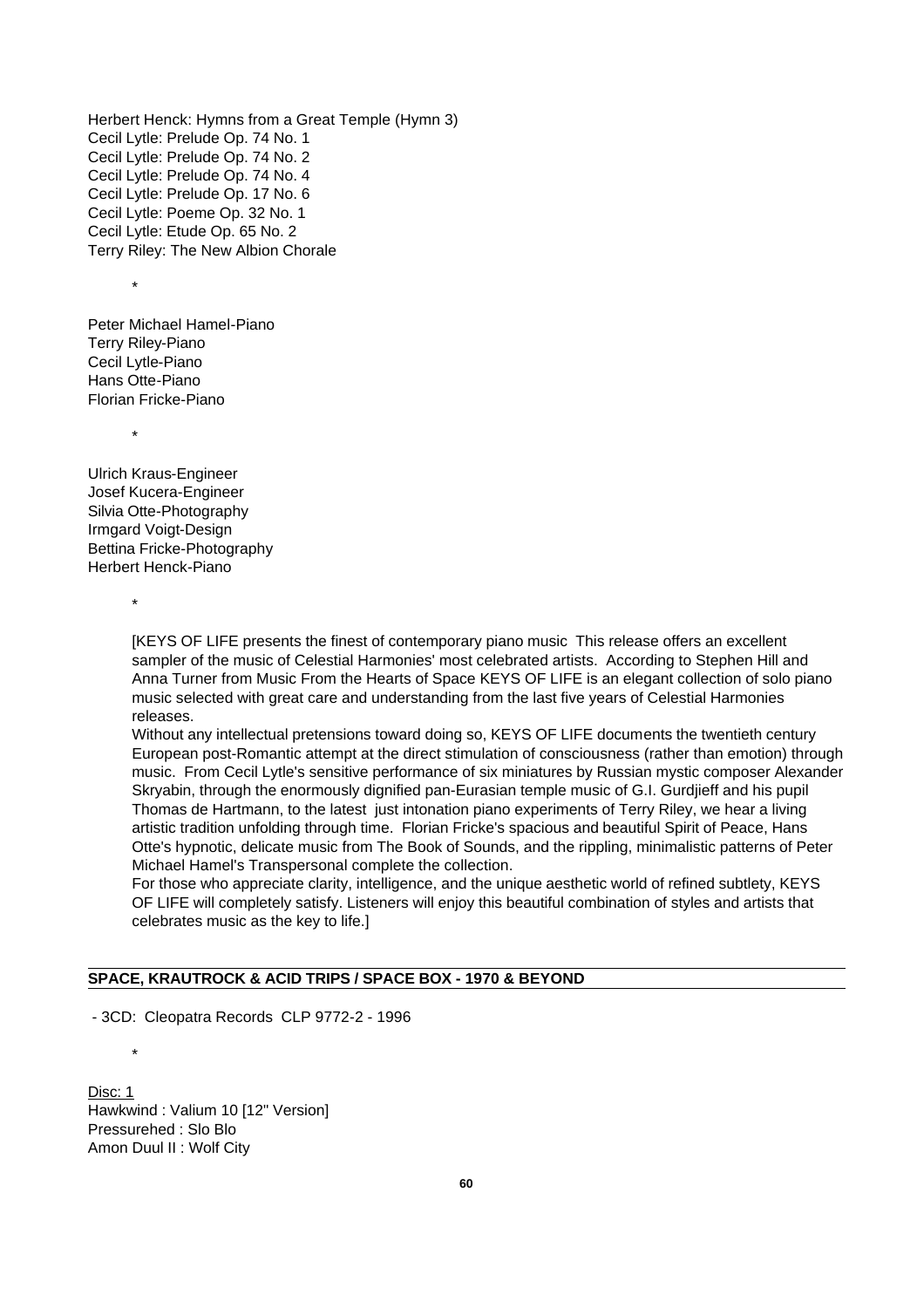Ron Geesin : Moninous F/II Boots of Ascension Cluster : Apropos Cluster Architectural Metaphor : Braintichet Gong : Gonwash Indelible Porcupine Tree : Burning Shy Chrome : Third from the Sun Nik Turner : 10 Seconds of Forever Alien Planetscapes : International Spange

# Disc: 2

Guru Guru : UFO Melting Euphoria : In Aquarian Pream Kraftwelt : Electric Dimension [Zero Gravity Remix] Dark Matter : Pazt Zero Time Harmonia : Sehr Kosmisch Darktar : This Alien Nation [Space Mix] Micheal Modrcock's Deep Fix : Time Center Farflung : Vizion of Infinity [7" Version] Grainstorm : \*6 Conrad Schnitzler : Contrapuntal Interstellar Radars Hawkldros : Time of...

#### Disc: 3

Faust : Devoted Bone Dance Helios Creed : Leaving The Body **Popol Vuh** : **Ich Mache Einen Spiegel - Dream Part 4** (1) Anubian Lights : 12-24-2011 Nick Riff : Tribal Elders Harvey Bainbridge : The Changing Zero Gravity : Interferon Dilate : Tangerine Sky Kluster : 21:51 (Edit Version) Steve Peregrine Took : Scorpius (Deep Space Version) The Brain : Vortex In My Cortex Spiral Realms : Cysyrgy Surface 10 : Gamma Days

Original Release Date: August 20, 1996

#### **EXOTIC SOUNDS FROM MANY WORLDS**

- CD: Milan - 1996

\*

\*

Go! - 2:18 - Tomandandy (from "Killing Zoe") **City Raga - 8:09 - Popol Vuh (from "City Raga"**) (130) Tooth And Claw - 5:10 -The Residents (from "Hunters") Host Of Seraphim, The - 6:18 - Dead Can Dance (from "Baraka") Tahi - 4:53 - Moana & The Moa Hunters (roots mix) (from "Once Were Warriors") Ay Manu Wata Hai - 4:03 -Stewart Copeland (from "Rapa Nui")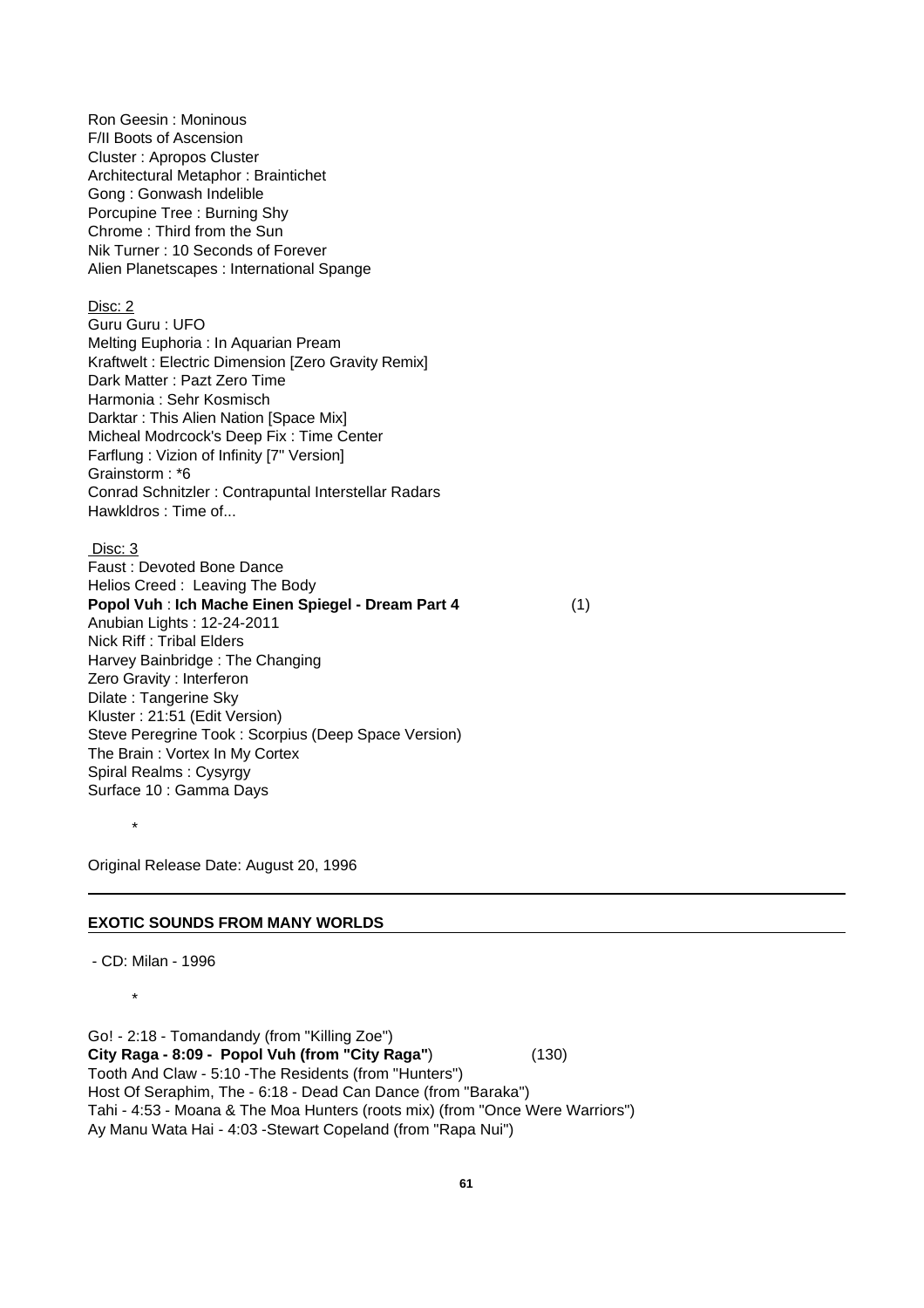Chenresie, Flame Of Peace And Compassion - 6:26 - Oliver Serano Alve featuring Dechen Shak Dagsay (from "Little Buddha") Merry Christmas, Mr. Lawrence - 4:36 - Ryuichi Sakamoto (from "Merry Christmas, Mr. Lawrence") Title - 4:00 - Ravi Shankar (from "Genesis") El Emigrante - 7:19 -Cachao/Andy Garcia (from "Steal Big, Steal Little") Tuesday Night In Memphis - 7:30 - John Lurie (from "Mystery Train") Cognovi, Domine - 3:17 - Choir Of The Benedictine Nuns Of Sainte Marie De Maumont (from "Cantate Domino") Salve Regina - 2:03 - The Benedictine Monks Of Santo Domingo De Silos (from "Ave Maria")

#### **MUSIC FOR RELAXATION - MEDITATION AND CONCENTRATION vol.I**

- CD: Milan 35620-2 1992
- CS: Milan 35620-4 1992
- Milan 35620
- CD: RCA 35620
	- \*

\*

\*

Dans La Nuit, La Neige (Nachts, Schnee) ( **Popol Vuh** ) (5:29) (106) Un Autre Monde (Eine andere Welt; Cobra Verde) ( **Popol Vuh** ) (10:10) (108) Tuesday Night In Memphis (Joh Lurie) (7:28) Carpe Diem (Maurice Jarre) (4:47) Neal (Maurice Jarre) (3:16) To The Cave (Maurice Jarre) (2:36) Au Moulin (Jurgen Knieper) (11:38) Gorodish (Vladimir Cosma) (9:12)

Maurice Jarre-Composer, Conductor Popol Vuh-Composer, Conductor Vladimir Cosma-Composer, Conductor Jurgen Knieper-Composer, Conductor John Lurie-Composer, Conductor

> [ In an effort to combat the problem of stress, the record label Milan is offering Music for Relaxation, Meditationand Concentration. This all-instrumental album is a compilation of original music from both domestic and foreign films, including Mystery Train, Diva and Dead Poets Society. Composers include John Lurie, Maurice Jarre and world music band Popol Vuh. All of the cuts were chosen for their meditative and reflective qualities. The liner notes include a guide for listeners outlining the use of this music to reach a state of deep relaxation. -- MusD

#### **MUSIC FOR RELAXATION, MEDITIATION & CONCENTRATION vol.II**

- CD: MILAN 2000099 - 1993

\*

Franklin, Serge -Bonne esperance - 2:37 Kamen, Michael - Shining through - 2:06 Jarre, Maurice - Thércse - 1:48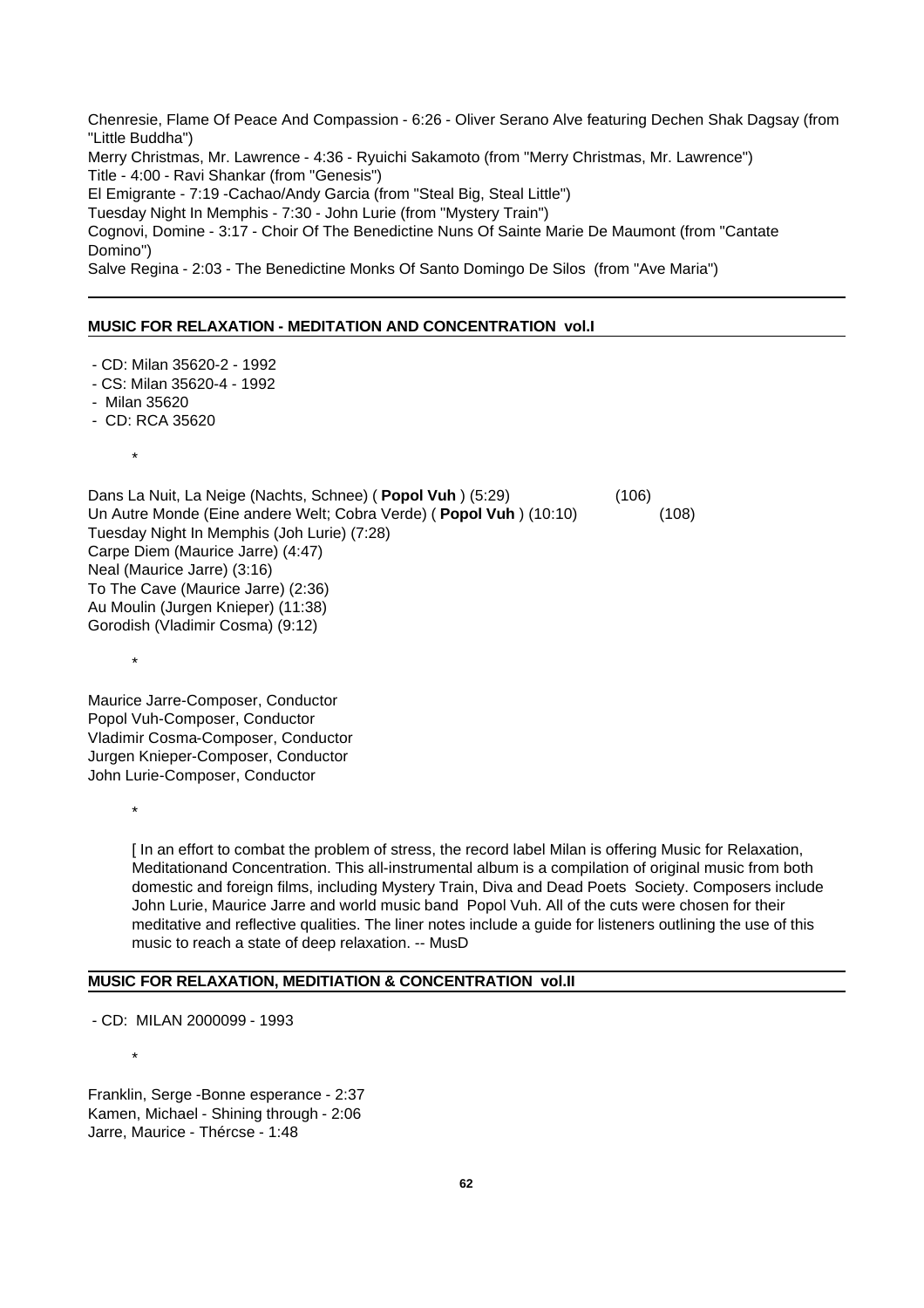Artemyev, Eduard - The inner circle - 2:03 Isfaelt, Bjoern - My life as a dog - 2:50 Delerue, George - Love on the run - 2:06 Granier, George - Le grand chemin - 1:31 Delerue, George - Mona l'etoile sans nome - 2:56 Gismonti, Egberto - El viaje - 1:52 Conti, Bill - Year of the gun - 5:59 **Popol Vuh - For you and me** - 3:50 (113) Newton Howard, James - Grand Canyon - 2:18 Donaggio, Pino - Raising cain- 2:46 Jarre, Maurice - Witness Therese prancer offering shadow of the wolf - 13:17 Shadow of the wolf - 2:34

# **MUSIC FOR RELAXATION, MEDITIATION & CONCENTRATION vol.III**

- CD: MILAN 35657-2&4

\*

Jenny's Theme -various artists -2:09 Welsh Mountains -various artists -1:08 The Island - various artists -3:18 Dream in a blue Night -various artists - 3:02 Lucrezia -various artists - 3:00 Genesis - various artists - 2:43 The River -various artists - 1:12 The Death - various artists - 4:46 As though the Angels walked on Earth - various artists - 2:11 Popol Vuh (92)? **A different World - various artists - 5:04** Popol Vuh (108)? Finale - various artists - 4:34 End Credtis - various artists - 3:26

#### **PURE RELAXATION**

\*

- CD: Milan 35973-2 - 2002

Two Of Us (Mark Isham) Rest In Peace (Mychael Danna) Island God (Extended) (Nacho Sotomayor) Future Strings (Arlen Figgis featuring Emine Pirhasan) The Assembler (tomandandy) Songe (Pimpi Arroyo) Dreaming II (Nacho Satomayor) **Last Village (Popol Vuh)** (126) No Remembering (Mark Isham) Confined To Ice (Nick Wood) Es Vedra (Nacho Sotomayor) **A Different World (Popol Vuh)** (108)

\*

[Milan Records: "Following the success of Music for Relaxation(Volumes 1, 2 and 3), Milan is proud to present Pure Relaxation, a collage of music to calm the mind, body and soul."]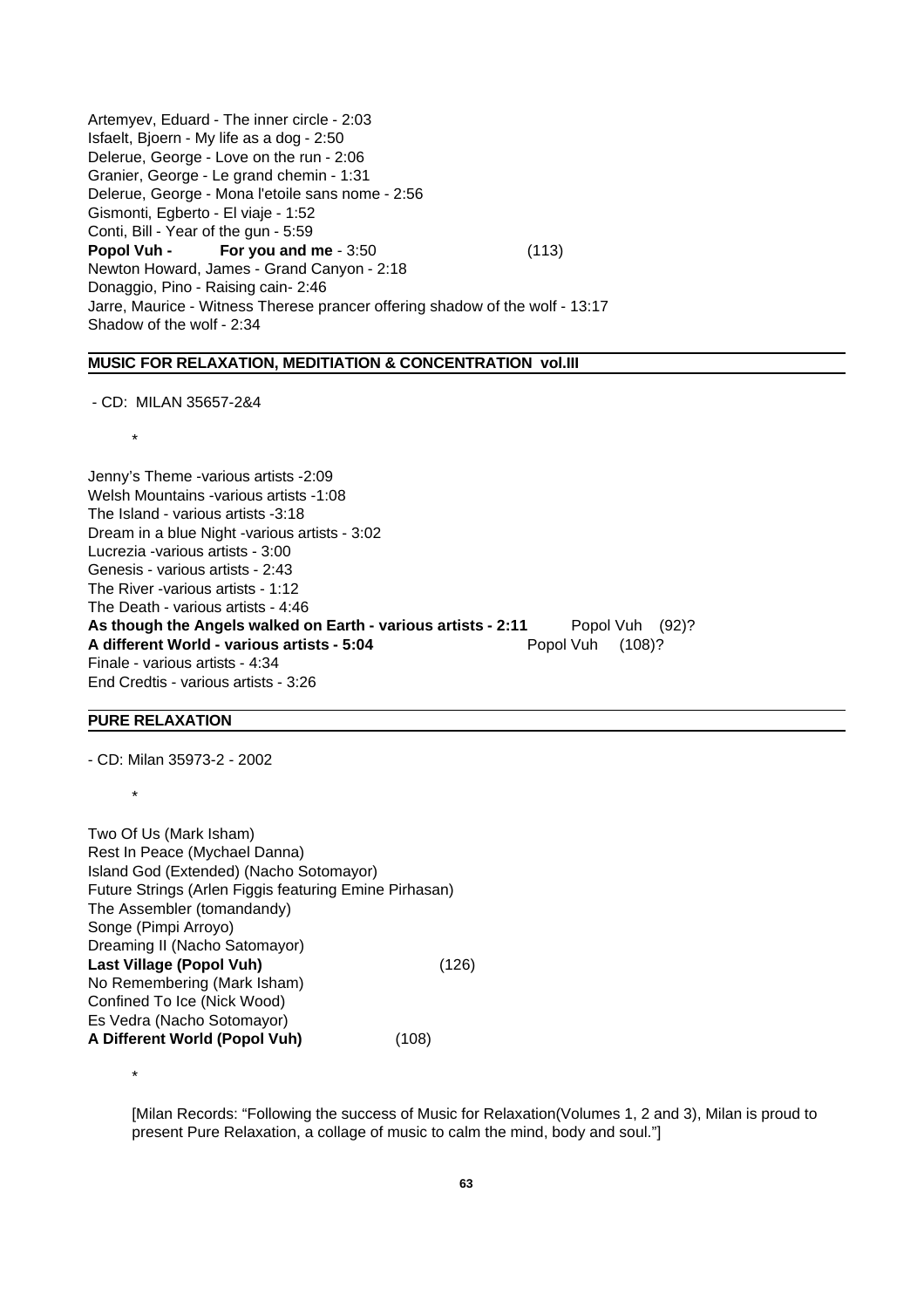# **LA FABULEUSE HISTOIRE DU ROCK PROGRESSIF**

- ?

Popol Vuh - Kyrie (9)

\*

[LA FABULEUSE HISTOIRE DU ROCK PROGRESSIF SAME 2x CD18 This is a superb compilation--a two-CD set in a three-fold Digipack with a booklet of history (in French). The best examples of progressive music were gathered here by the compilers, and the choices are very appropriate: KEVIN AYERS, CARAVAN, GENESIS, Rick WAKEMAN, FOCUS, YES, CATHARSIS, GONG, Dashiell HEDAYAT, Catherine RIBEIRO, ANGE, ASH RA TEMPEL, CAN, WALLENSTEIN, AMON DUUL, POPOL VUH, TANGERINE DREAM, NICE, ATOLL, MAGMA, KHAN and SOFT MACHINE. ]

# **CANNES FILM FESTIVAL: 50 YEARS OF MUSIC AND SONGCREDITS**

- CD: Milan - 1997

Popol Vuh- Als Lebten die Engel auf Erden (92)

# **GREAT TV & MOVIE THEMES**

- ?

Popol Vuh: Engel der Luft (Fitzcaraldo) (76)

# **THE WORLD OF KRAUTROCK**

- 2CD: ZYX Music 11050-2 - 1997

# CD 1

- 1. Birth Control The Work Is Done (6:02)
- 2. Wallenstein Lunetic (11:58)
- 3. Bröselmachine Schmetterling (9:33)
- 4. Witthüser & Westrupp Der Rat der Motten (8:16)
- 5 Hölderlin Requim für einen Wicht (6:39)
- 6. Walpurgis Queen Of Saba (5:14)
- 7. Guru Guru Electric Junk (11:03)
- **8. Popol Vuh Im Garten der Gemeinschaft (3:10)** (88)

# CD 2

- 1. Wallenstein The Priestess (4:18)
- 2. Birth Control Stop Little Lady (7:19)
- 3. Guru Guru Der LSD-Marsch (8:31)
- 4. Wallenstein The Marvellous Child (6:12)
- 5. Bernd Witthüser Dracula (4:34)
- 6. Guru Guru Bo Diddley (10:01)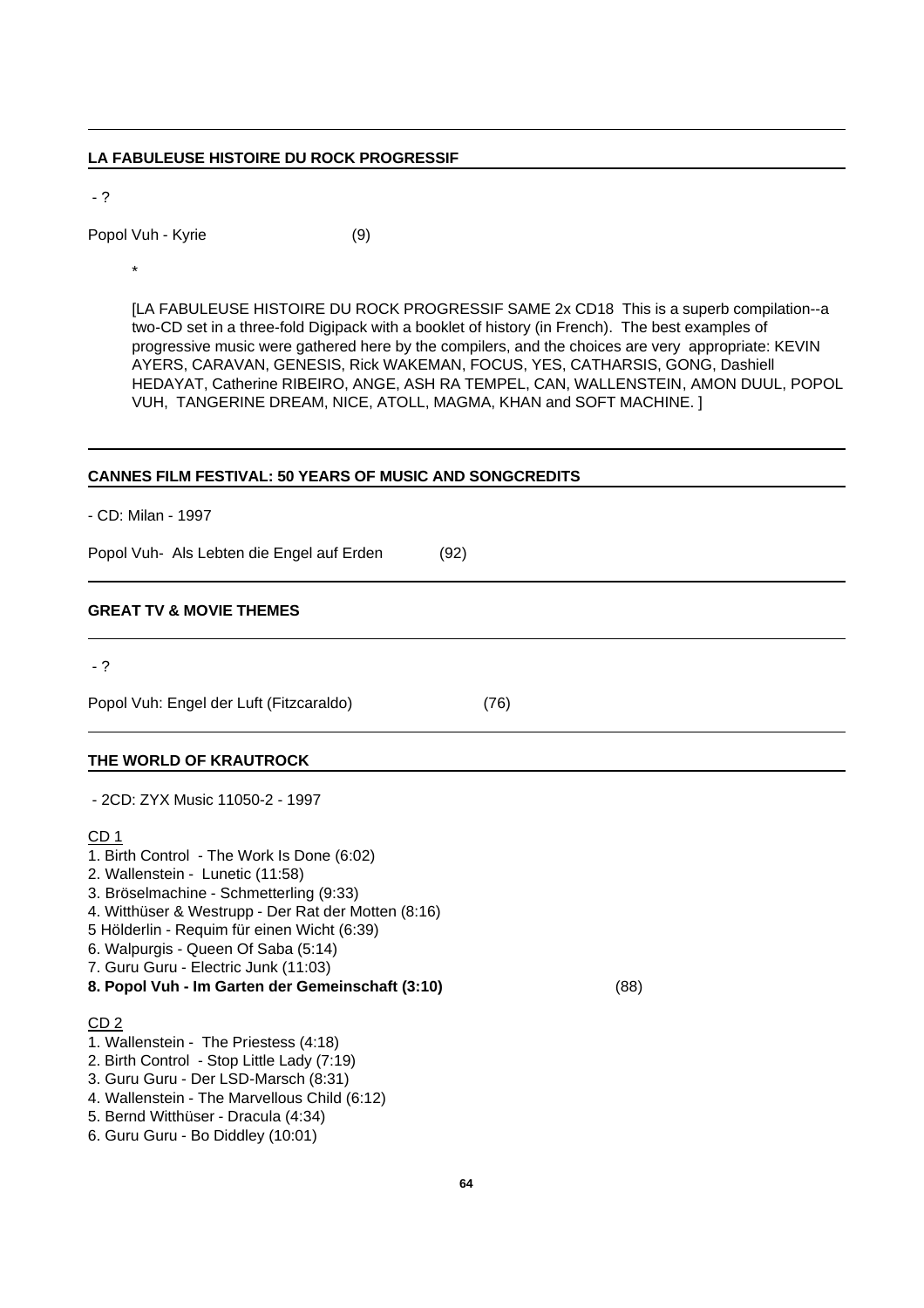7. Wallenstein - Mother Universe (8:41) 8. Birth Control - Just Before The Sun Will Rise (7:40)

#### **TONEART: KRAUTROCK**

- CD: Nuzz Com 553 367-2 - 1997

\*

Popol Vuh - Nicht Hoch Im Himmel (14)

\*

[Plus: Amon Düül 2, Can, Tangerine Dream, Guru Guru, Ash Ra Tempel, Cluster, Faust, Embryo, Cosmic Jokers, Popol Vuh , Harmonia}

#### **ELECTRIC PSYCHEDELIC SITAR HEADSWIRLERS VOL 2**

- CD:

\*

[" A fantastic new series of compilations atarted in late 1998 and is due to span 10 volumes. All the tracks on this series only includes psychedelic music that features sitar and/or eastern sounds and tones. As this was the basis of the psychedelic movement in the sixties a series like this is well overture." " Bands/Artists: US 69; Merrell Fankhauser & HMS Bounty; Paper Garden; Meic Stevens; State Of Mickey & Tommy; Ghost; Mandrake Memorial; 1st Century; People; Sagram; Bobby Callender; Mushroom's God; Orient Express; Elmer Gantry's Velvet Opera; Erkin Koray; **Popol Vuh**; Brainticket; Chocolate Watchband; Big Jim Sullivan; Dr Timothy Leary." (CRANIUM MUSIC NEWSLETTER #19 JANUARY 1999)]

#### **THE GOLDEN AGE**

- CD/CDROM - Eurock - 2000 - USA

\*

["New Release! The Golden Age. A History of Progressive Music from Germany, France, Spain, Italy, Eastern Europe, Japan, South America and points beyond! In March 1973 EUROCK Magazine published its first issue pioneering the field of space rock journalism. To date 47 issues have published. In 1980 EUROCK Records released its initial production becoming one of the first independent labels Internationally specializing in electronic and progressive music. Over the next 20 years 40 albums were released. In 2000 EUROCK is releasing a totally unique new production. THE GOLDEN AGE is a Multimedia CD featuring 40 minutes of music, enhanced with CD-ROM technology - a complete Audio / Visual experience. 'EUROCK, one of the original alternative music magazines' - Stephen Hill (Hearts of Space)

'EUROCK is a rare example of, I'd call it culture. The work of a man who not only had a definite idea and followed it, but also had the true spirit for the matter (that's rare).' -Uli Trepte (Guru Guru / Spacebox) 'Our music began shortly before Archie started to write about it. I have to point out that he was the very first to take EM seriously and who did a fanzine about it. This was some 4,000 miles away from where the music was happening -- in a pre-FAX era!' -Klaus D. Müller (manager Klaus Schulze)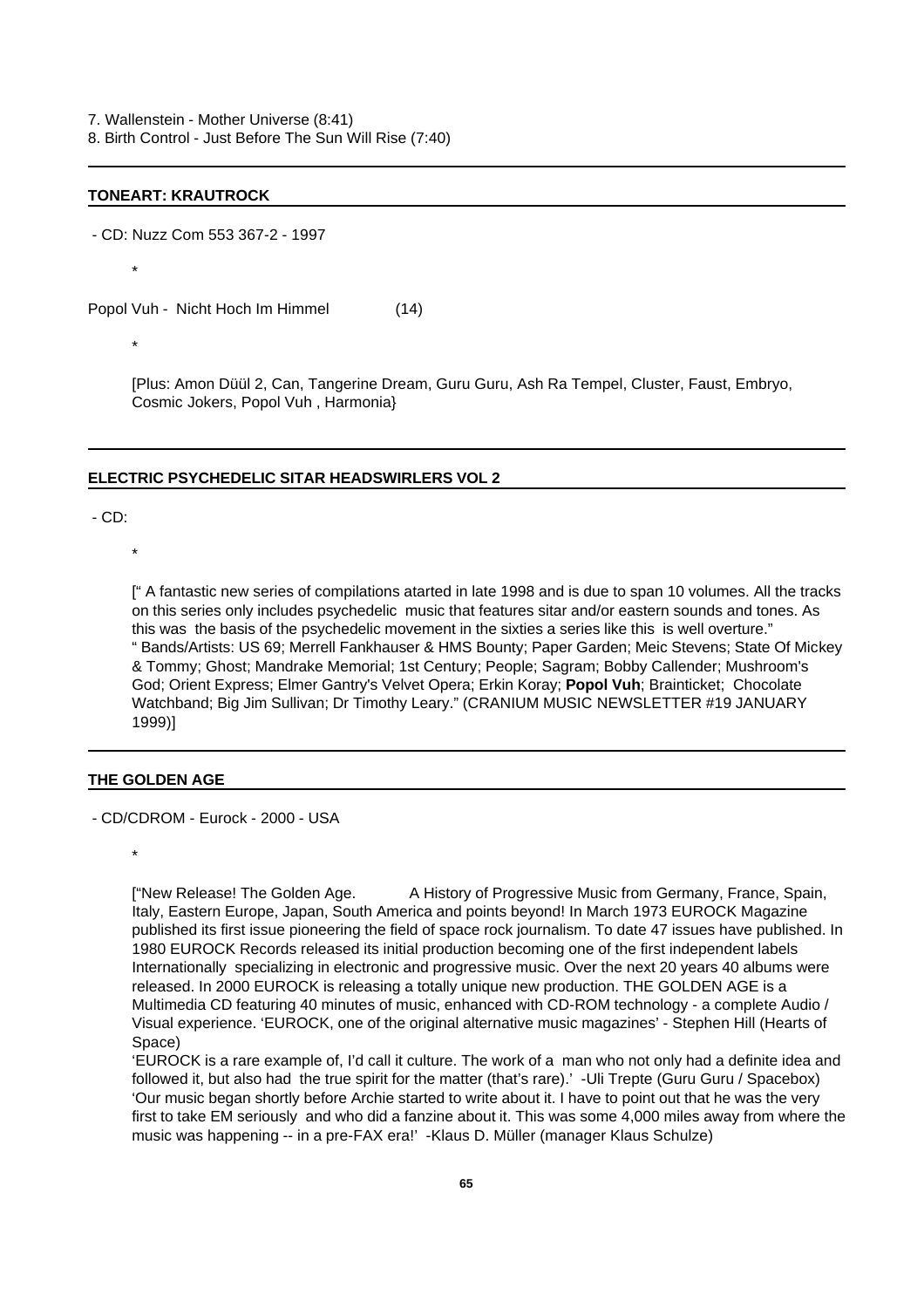The Music: Since 1980 Japanese master musician Hiro Kawahara has been exploring the realms of electronic and progressive music releasing albums as leader of the groups Osiris, Dr. Jekyll & Mr. Hyde, and more recently Heretic. His new album, featured on THE GOLDEN AGE, contains 40 minutes of music recorded between 1980 & 1999. A dense Zen electronic tone poem, it echoes the works of such luminaries as Kitaro, Steve Roach and Robert Fripp, yet has a distinct quality that puts it in a category all its own.

The Magazine: A Multimedia CD-ROM extravaganza, THE GOLDEN AGE contains 1,100 Articles, 300 rare Photos, 1,200 Reviews, 350 Discographies, a complete Index + 25 minutes of 16-bit, digitized audio / video by Amon Duul II, **Popol Vuh** and Urban Sax. In addition, there is a brand new issue of EUROCK Magazine 2000. It contains recent articles and interviews featuring some of Europe's original journalists and musicians who created the scene. " (Eurock)]

#### **MITTEN INS OHR**

- CD: - ZYX/Ohr 69003-2 - 1999

\*

\*

1. Witthüser/Westrupp:Orienta2. Jerry Berkers:Es wird morgen vorbei sein3. Hölderlin:Requiem für einen Wicht4. Limbus 4:Dhyana5. Gila:Aggression6. Wallenstein:Relics of past7. Floh De Cologne:Hey hallo Stift8. Guru Guru:Electric junk9. Limbus 4:Heiku**10. Popol Vuh: Aguirre I** (39)11. Mythos:Oriental journey12. Bröselmaschine:Lassie13. Emtidi:Träume14. Witthüser/Westrupp:Die Schlüsselblume15. Floh De Cologne:Wir werden immer mehr16. Annexus Quam:Osmose17. Anima:How to dream18. Guru Guru: Der LSD-Marsch

**Note:** not to be confused with the Ohr 2lp sampler (2/556018)(DM)

#### **KRAUTROCKZEIT - Die Kult Klassiker!**

- 2CD - ZYX 2455709 - 2000

1. Witthüser & Westrupp: Erleuchtung und Berufung**2. Popol Vuh: Aguirre I**

(39)3. Jerry Berkes: Es wird Morgen vorbei sein4. Höölderlin: Waren wir5. Eloy: Poseidons creation6. Walpurgis: Daily7. Novalis: Herbstwind8. Bernd Noske: Joanna9. Michael Rother: Flammende Herzen10. Bernd Witthüser: Liebeslied11. Broadway: When I wake up in the morning12. Klaus Schulze: Blue hour13. Straight Shooter: My timeyour time14. Mythos: Encyclopedia terra part 215. City: Am Fenster16. Wallenstein: Rory Blanchford17. Jane: Silence18. Mythos: Mythalgia19. Emitidi: Saat**20. Popol Vuh: Vergegenwärtigung**21. Klaus Schulze: Grodek22. Ihre Kinder: Leere Häände23. Bröselmaschine: Lassie24. Wolfgang Riechmann: Wunderbar25. Guru Guru: Electric junk26. Birth Control: When the night falls27. Eroc: Wolkenreise28. Witthüser & Westrupp: Das Märchen vom Königssohn

## **MADE IN GERMANY: DIE 100 BESTEN DEUTSCHEN PLATTEN (book & 2cd)**

- CD: Hannibal - 2001

\*

["Ein Musikexpress-Buch. Paperback, 239 Seiten, 15x23cm, 100 Coverabbildungen, zahlreiche Fotos. In der Musikbranche gilt "Made in Germany" eher selten als Gütesiegel. Und doch ragen gelegentlich deutsche Platten aus dem musikalischen Einheitsbrei heraus. Um solche Platten geht es hier. Die Musikzeitschrift "Musikexpress" ermittelte die absolute Bestenliste der in Deutschland produzierten Alben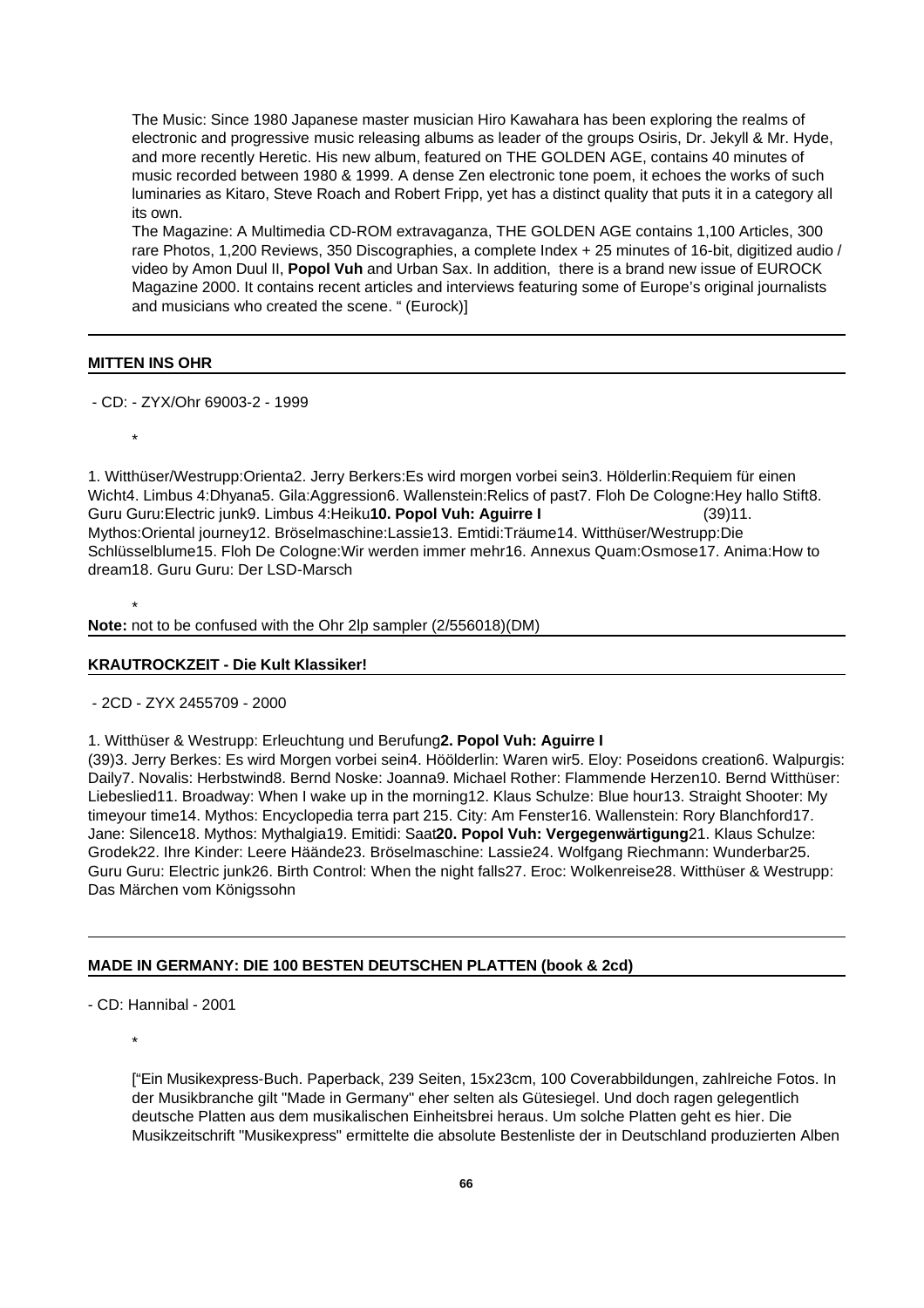aus dem Bereich Pop & Rock. Dazu fragte die Redaktion Kritiker und andere Leute aus der Musikbranche nach ihren persönlichen Favoriten. Als Ergebnis dieser Umfrage werden hier die 100 besten Platten in Wort und Bild vorgestellt. Die CDs enthalten Titel von: Rammstein, Guano Apes, Philip Boa, Rainbirds, Propaganda, Trio, Ideal, Tangerine Dream, City, Karat, Puhdys, **Popol Vuh** u.a. mit einer Gesamtspieldauer von 148 Min"].

Made In Germany Vol. 1 (Die CD zum Buch)  $-$  CD $\cdot$  ZYX

1. Rammstein: Engel2. Guano Apes: Lords of the boards3. Phillip Boa and The Voodooclub: Container love 4. Rainbirds: Blueprint5. Propaganda: Dr. Mabuse6. Foyer Des Arts: Wissenswertes über Erlangen7. Trio: Los Paul8. Ideal: Blaue Augen9. Andreas Dorau & Die Marinas: Fred vom Jupiter10. Fehlfarben: Ein Jahr11. Udo Lindenberg: Alles klar auf der Andrea Doria12. Die Toten Hosen: Opel-Gang13. Tocotronic: Digital ist besser14. Scorpions: Another piece of meat15. Element Of Crime: Blaulicht und Zwielicht16. Fünf Sterne Deluxe: Die Leude17. Absolute Beginner: Liebes Lied18. Mouse On Mars: Stereomission19. Huah!: Mein Baby verließ mich20. Tangerine Dream: Phaedra21. Can: Father cannot yell22. Ton, Steine, Scherben: Keine Macht für Niemand23. Einstürzende Neubauten: Haus der Lüge24. Faust: 4er für Deutschland25. Dissidenten: Fata Morgana26. Der Plan: Hans und Gabi27. Interzone: Die Lebendigen + Die Toten28. Die Goldenen Zitronen: Porsche, Genscher, Hallo HSV29. City: Casablanca30. Karat: König der Welt31. Wolf Maahn: Irgendwo in Deutschland32. Puhdys: Wenn ein Mensch lebt33. Birth Control: When the night falls34. Guru Guru: Stone in**35. Popol Vuh Tanz der Chassidim** (17)36. Wallenstein: Golden Antenna

Made In Germany Vol. 2

## - CD: ZYX

1. Spliff: Deja vu2. Rheingold: Dreiklangdimensionen3. Extrabreit: Hurra, hurra die Schule brennt4. Die Fantastischen Vier: Tag am Meer5. Nina Hagen: TVGlotzer6. Palais Schaumburg: Wir bauen eine neue Stadt7. Die Sterne: Ganz normaler Tag8. Selig: Mädchen auf dem Dach9. Blumfeld Jet Set10. Lake: Time bomb11. Die Krupps: Fatherland12. Nico: Secret side13. Deutsch Amerikanische Freundschaft: Der Räuber und der Prinz14. The Notwist: Day 715. Megaherz: Himmelfahrt16. H-Blockx: Risin' high17. Nektar: Remember the future18. Bernd Noske: Come out at night19. Ihre Kinder: Würfelspiel20. Wallenstein: Audiences21. Bröselmaschine: Lassie22. Flo De Cologne: He, hallo stift23. Guru Guru: Electric junk24. Hölderlin: Requiem füür einen Wicht**25. Popol Vuh: In den Gärten Pharaos** (6)26. Witthüser + Westrupp: Orienta27. Klaus Schulze: Conquest of paradise28. Mythos: Dedicated to Werner Braun29. Anima: Trommelkörper

## **MEDITATION**

\*

- 2CD: ZYX - 1994

1. Meditationsmusik mit Tri Atma, London Festival Orchestra, **Popol Vuh**, Stuttgarter Philharmoniker, Eberhard Schoener, Orchester Heinz Kiessling, Peter Seiler, Rupert Parker u.v.a. Titel: Angelic touch2. Adolphe Adam3. Limelight4. Oceania5. Barcarole6. Dolce Maria7. Aditi8. Poeme9. September10. Edelweiss11. Dream concerto u.v.a.

# **MOODS**: **A Collection Of Mellow Masterpieces**

- ?

Wind of the Stars in Their Eyes

# **MUSIK ZUM DEUTSCHEN FILM: Vol. 2: 1946 - 2000**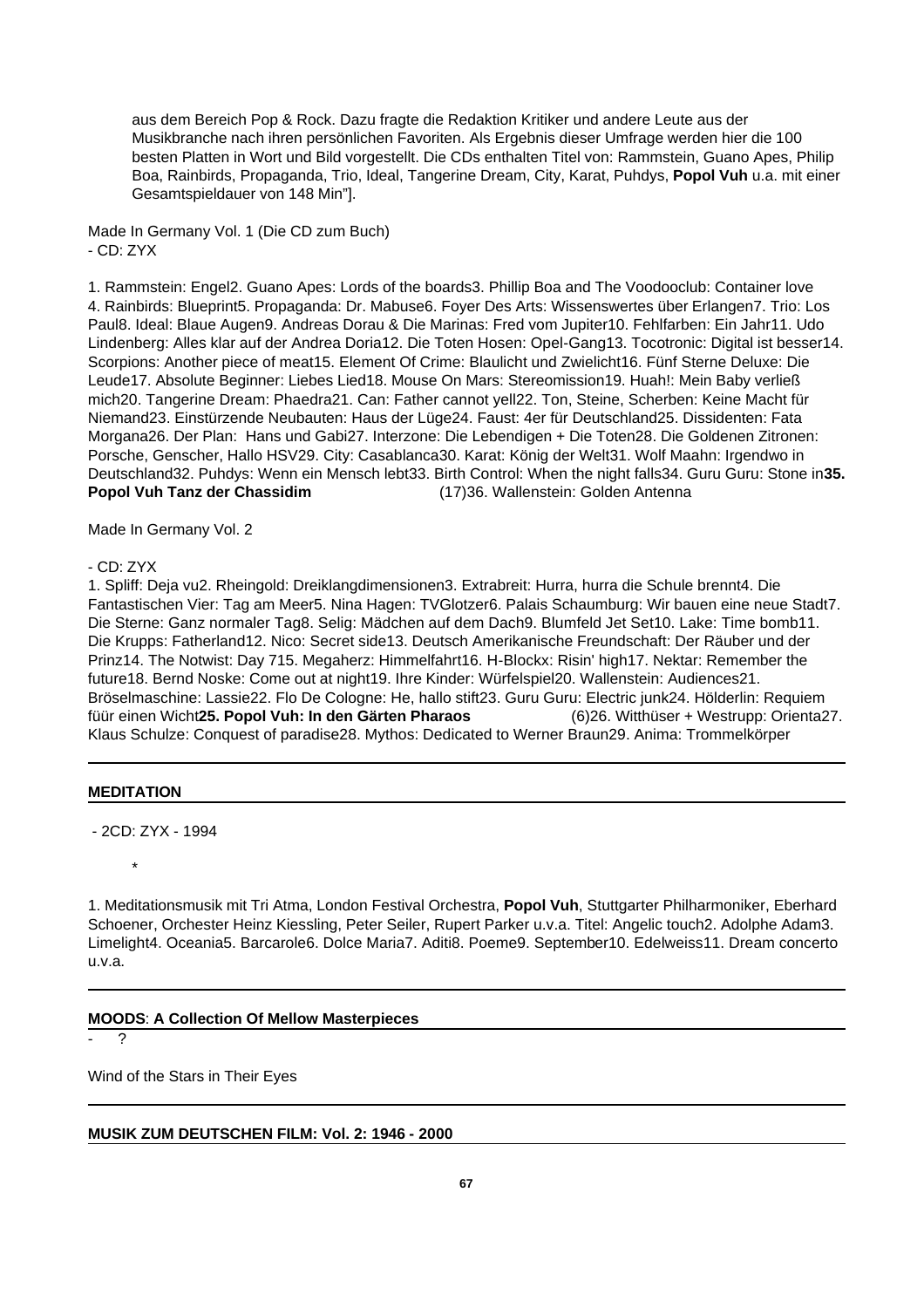- CD: Berlin: Filmmuseum Berlin 2002

\*

1. Anfang (Ernst Roters, aus *Die Mörder sind unter uns*, D 1946), 2:24

2. Ruins of Berlin (Frederick Hollander, aus *A Foreign Affair*, USA 1948), 2:05

3. Prolog (Theo Mackeben, aus *Die Sünderin*, BRD 1950), 1:54

4. Anna-Thema (Hans-Martin Majewski, aus *Weg ohne Umkehr*, BRD 1953), 2:48

5. Karl und Rosa sind tot (Wilhelm Neef, aus *Ernst Thälmann -- Sohn seiner Klasse*, DDR 1954), 1:30

6. Vorspann (Anton Profes, aus *Sissi*, Österreich 1955), 1:46

7. Mr. Martin's Mop (im "Espresso") (Martin Böttcher, aus *Die Halbstarken*, BRD 1956), 1:51

8. Es war am letzten Freitagnachmittag (Franz Grothe, Willy Dehmel, aus *Das Wirtshaus im Spessart*, BRD 1957), 2:16

9. Die Brücke (Szenenmusik) (Hans-Martin Majewski, aus *Die Brücke*, BRD 1959), 2:00

10. Ouvertüre (Theme "Sabre Dance" from "Gajané" by Aram Khatchaturian, arranged by André Previn, aus *One, Two, Three*, USA 1961), 1:30

11. Auf der Sonnenseite (André Asriel, Manfred Krug, aus *Auf der Sonnenseite*, DDR 1962), 2:37

12. Der Hexer (Peter Thomas, aus Der Hexer, BRD 1964), 2:18

13. Heisser Sommer (Gerd Natschinski, Jürgen Degenhardt, aus *Heisser Sommer*, DDR 1968), 3:17

14. **Aguirre I -- Lacrime Di Re** (Florian Fricke, aus *Aguirre, der Zorn Gottes*, BRD 1972), 2:34

(39)

15. Geh zu ihr (Peter Gotthardt, Ulrich Plenzdorf, aus *Die Legende von Paul und Paula*, DDR 1973), 2:41

16. Suite (Hans Werner Henze, aus *Die verlorene Ehre der Katharina Blum*, BRD 1975), 1:55

17. Die Ehe der Maria Braun -- Suite (Peer Raben, aus *Die Ehe der Maria Braun*, BRD 1978), 2:26

18. Die Blechtrommel (Maurice Jarre, aus *Die Blechtrommel*, BRD 1980), 2:35

19. Der Alexanderplatz (Peer Raben, aus *Berlin Alexanderplatz*, BRD 1980), 1:25

20. Come Between Delights (Günther Fischer, Wolfgang Kohlhaase, aus *Solo Sunny*, DDR 1980), 3:01

21. Das Boot (Klaus Doldinger, aus *Das Boot*, BRD 1981), 3:37

22. Prolog (Nikos Mamangakis, aus *Heimat*, BRD 1984), 2:01

23. Faust auf Faust (Ch. Moritz, H.G. Schmitz, D. Hoff, aus *Zahn um Zahn*, BRD 1985), 4:00

24. Der Himmel über Berlin (Jürgen Knieper, aus *Der Himmel über Berlin*, BRD 1987), 3:18

25. Konrad pt. 2 (Laurent Petitgand, aus *In weiter Ferne, so nah*, D 1992), 3:40

26. Jenseits der Stille -- Main Theme (Niki Reiser, aus *Jenseits der Stille*, D 1996), 4:34

27. Supermarket (Tom Tykwer, Johnny Klimek, Reinhold Heil, aus *Lola rennt*, D 1998), 4:39

28. Suite (Martin Todsharow, aus *Die Unberührbare*, D 1999), 5:08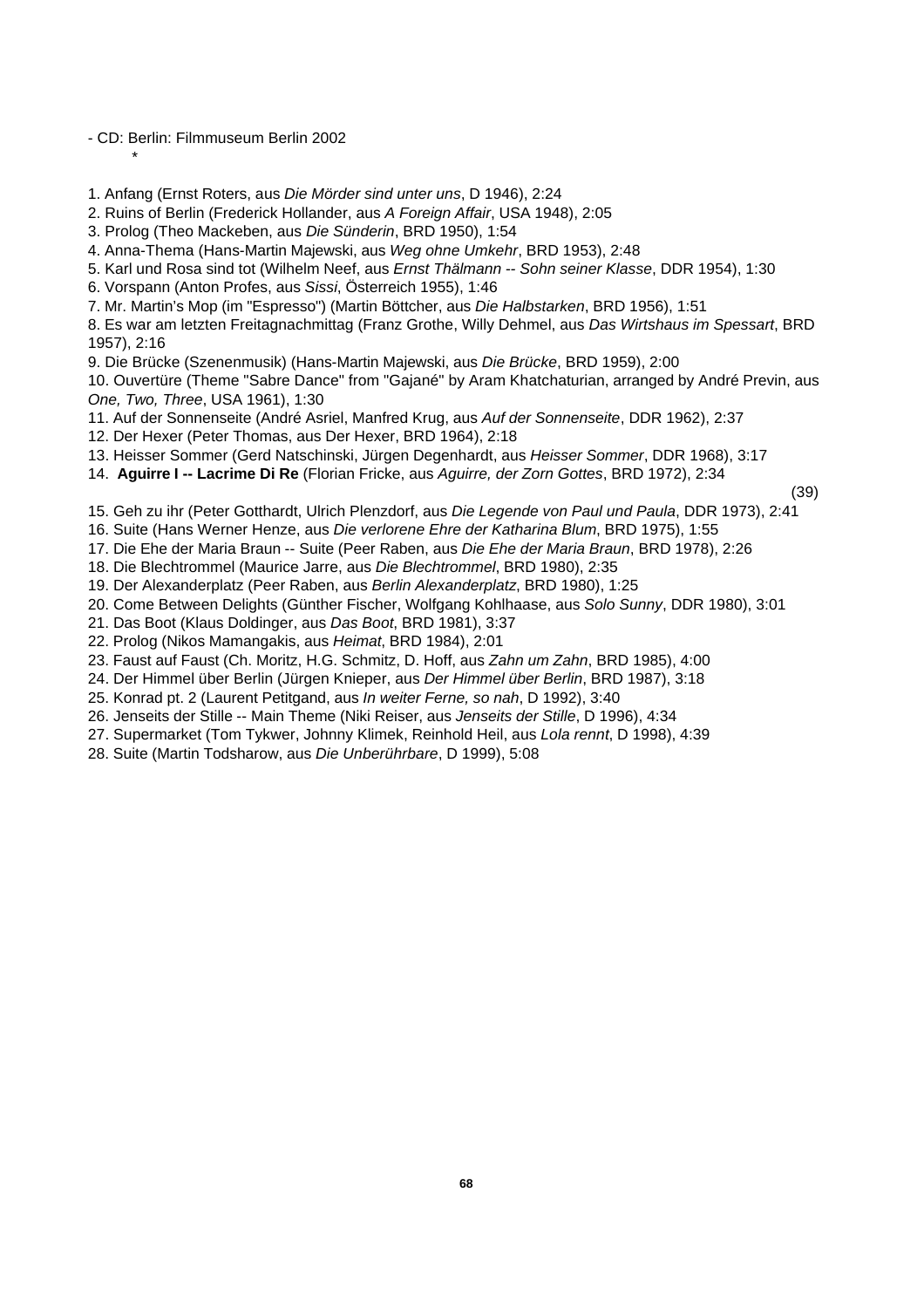# **D.2. Popol Vuh on video compilations with other artists :**

# **Krautrock Vol.1 (Gravedigger Video)**

Full track listing:

- 1. Can: "I Want More," German TV, 1976;
- 2. Kraftwerk: "Autobahn," promo film, 1974;
- 3. Can: "Can Can," German TV, 1976;
- 4. Kraftwerk: "The Robots," promo film, 1978;
- 5. La Dusseldorf: "Viva," German TV, 1976;
- 6. Eberhard Schoener: "Bali Gung," German TV, 1976;
- 7. Michael Rother: "Gluck Im Spiel," promo video, early '80s?;
- 8. Kraftwerk: "Truckstop Gondolero," Beat Club, 1971 (notable for being the only recording of the trio lineup with Rother and Dinger from NEU!);
- 9. Can: "Paperhouse," Beat Club, 1971;
- 10. Passport: [unknown track], Beat Club, 1971;
- **11. Popol Vuh: "Bettina," Beat Club, 1970 or '71;** 5
- 12. Wolfgang Dauner/EtCetera: [unknown track], Beat Club, 1971;
- **13. Popol Vuh: Sei Still, Weiss Ich Bin film, 1980 (aka Sinai Desert);**  $XIV$
- 14. Amon Duul II: "Eye Shaking King," Beat Club, 1971?. (2:00, C)'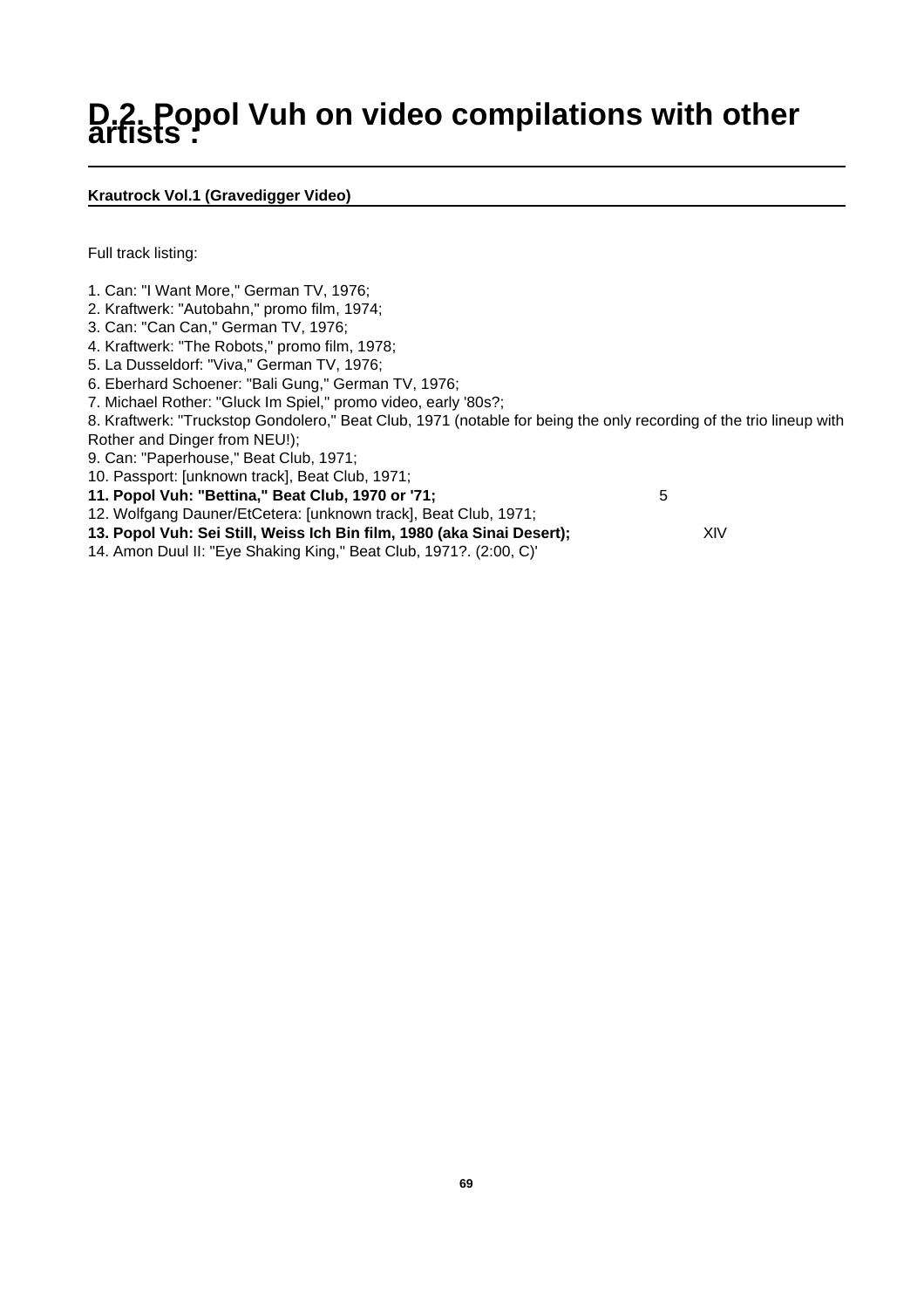# **D.3. Popol Vuh on bootlegs of other artists:**

We find Popol Vuh-tracks added for some reason to the following bootleg recordings of other artists:

#### **TANGERINE DREAM - RAETIKON**

CD: Bootleg - 1994

\*

\*

1.- Tangerine Dream Ratikon 43:27 2.- Tangerine Dream Fohn 10:16 3.- Tangerine Dream Mure 4:32 4.- **Popol Vuh**/ Man **Bettina** /Would The Christians Wait For Five Minutes? 14:06 (5) 5.- Brian Eno Glint / East Of Woodbridge 7:10

A special edition for the members of the T.D.-Fanclub.

Manufactured in Australia

"Raetikon" 58 mins in very good quality from TDs show at Melbourne 1.3.82, taken from the radio transmission. Recording Location info: 1-3 Recorded Live in Melbourne, Australia March 1st, 1982. Catalog info: Avion Music Publishing (air Music International)

#### **DEAD CAN DANCE - BOOTLEGS**

I

- Exit To Eden CD
- U.S.A. 1993 CD
- Mystical Rain CD
- Sinful Garden CD

Live at the Wiltern Theater - San Francisco, California 11/15/93

- 1. Yulunga
- 2. Persian Love Song [Solo]
- 3. Rakim [Sinful Garden]
- 4. The Song of the Sybil
- 5. Desert Song [Desert Sun]
- 6. Tristan/Sanvean [Mystical Rain]
- 7. I Can See Now [Woman]
- 8. American Dreaming [Watch Over Me]
- 9. Piece for Solo Flute [Horn Solo]
- 10. The Wind That Shakes the Barley
- 11. I Am Stretched On Your Grave
- 12. Dreams Made Flesh [Mourning]
- 13. Sailing the Seas
- 14. Oman [Remembrance]
- 15. Cantara
- \*16. **Sea of Tears (by POPOL VUH)**
- \*17. **Nacht der Himmel (by POPOL VUH)** (73)
- \* only on "Mystical Rain"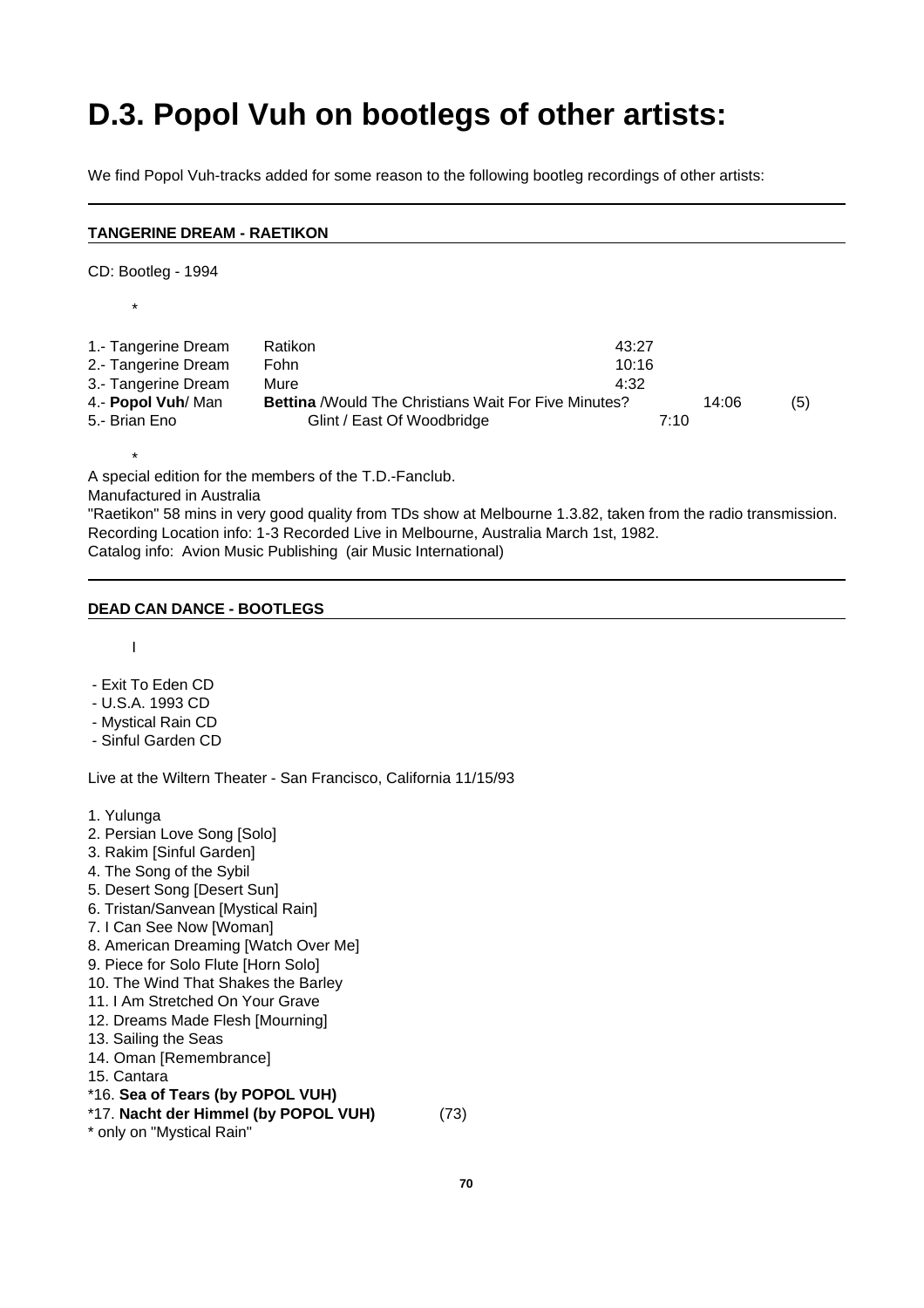II

- Live in the USA CD
- Live in the USA CD (alternate cover)
- Meditabor CD
- Live in Detroit, 1994

Live in the USA:

- 1. The Arcane [The Arcade]
- 2. Ocean
- 3. The Children's Toys
- 4. Advent
- 5. The Cardinal Sin
- 6. Flowers of the Sea
- 7. Cantara [Catara]
- 8. I Am Stretched On Your Grave [Eden]
- 9. Orbis de Ignis
- 10. Redark [Kadath]
- 11. Rakim [Garden of Refuge]
- 12. They Don't Even Cry [Convict of Sin]
- 13. Severance
- 14. Musica Eternal-Carnival of Light-Adnarc
- 15. Noctambulist
- 16. Dreams Made Flesh
- 17. The Host of Seraphim
- 18. Indoctrination (A Design for Living)
- 19. Sea of Tears

Meditabor:

- 1. The Arcane
- 2. The Children's Toys
- 3. Advent
- 4. The Cardinal Sin
- 5. Ocean
- 6. Cantara
- 7. I Am Stretched On Your Grave
- 8. Orbis de Ignis
- 9. Redark [Kadath]
- 10. Rakim
- 11. They Don't Even Cry [Convict of Sin] [Pray for Dawn]
- 12. Severance
- 13. Dreams Made Flesh
- 14. Radharc
- 15. Noctambulist
- 16. At First, and Then
- 17. The Host of Seraphim
- 18. Indoctrination (A Design for Living)
- 19. Sea of Tears [Ocean]
- \*20. **Nacht der Himmel (by POPOL VUH)** (73)
- \* Only on "Meditabor"

III Unreleased Tracks Volume Four - CDR

Bylar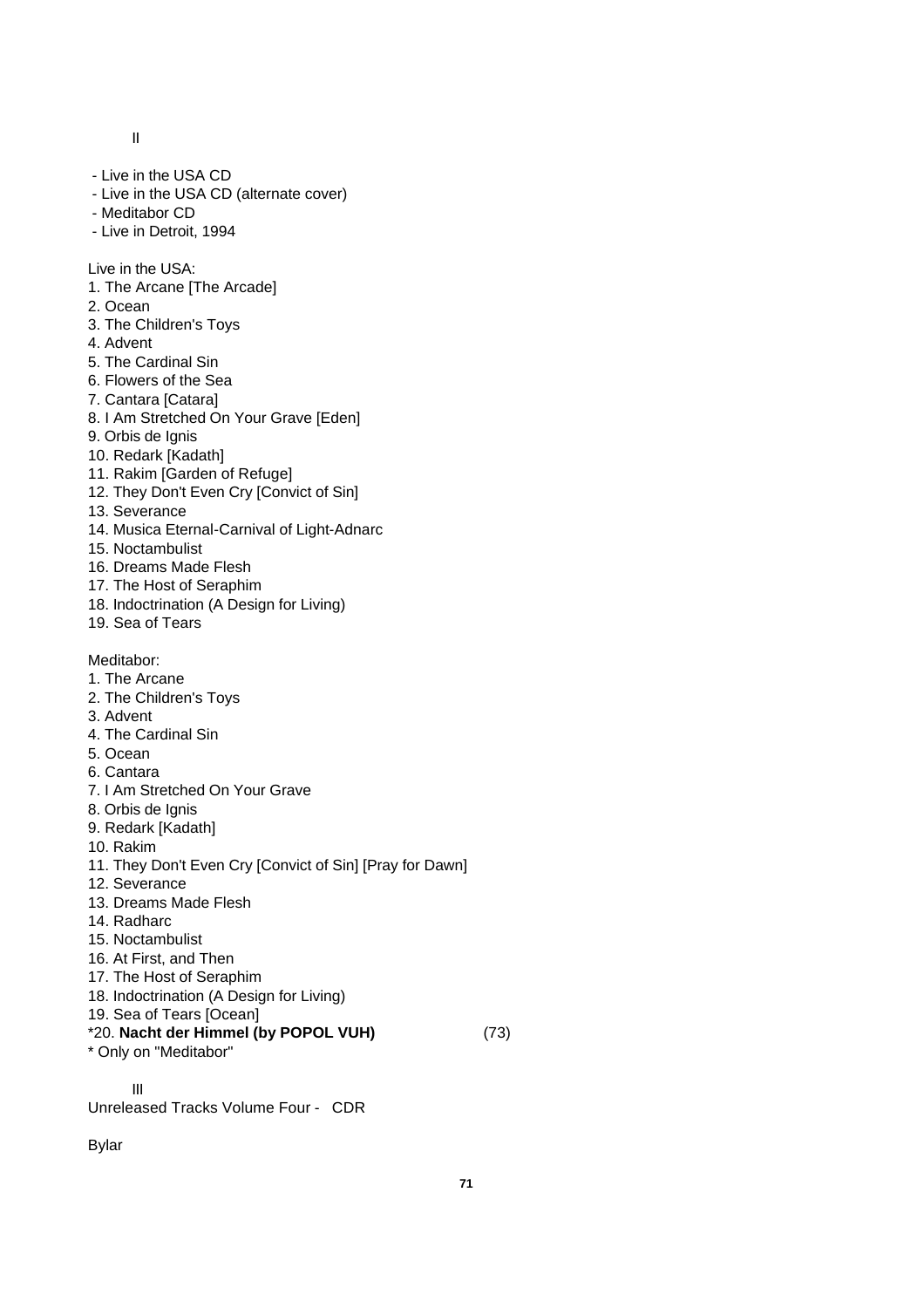Spleens Lament Sailing The Seas Serpent's Army Noctambulist Forest Of Souls Redark They Don't Even Cry Lisa Solo Bolero Du Chant Des Elfes Lisa And Bodran **Nacht Der Himmel (by POPOL VUH)** (73)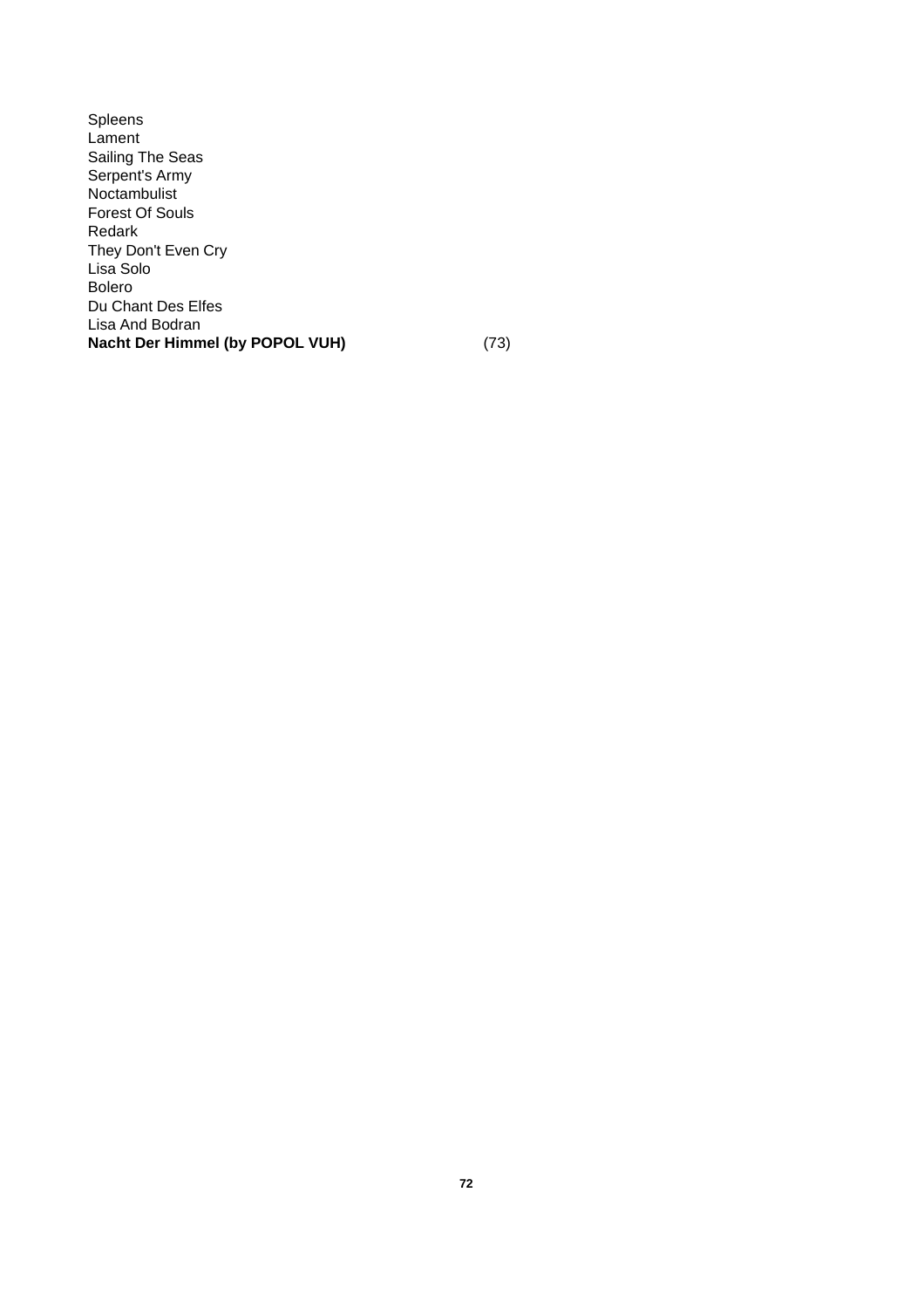# **E. Announced / mentioned, but never released ...?**

Some titles I saw announced, listed or mentioned in diverse publications.

#### **OPERA, FILM**

#### **198?:**

Florian's next project, which will take about a year to complete, is to be what he calls his 'Opera'. He hopes to be able to make the film in Greece, and he may even use Greek singers on the soundtrack. (2)

#### **'SARNE'**

- LP: Polydor PD 6363 - 1982 - USA (promo)

#### **'GESANG DER ENGEL'**

- LP: Cicada C 011 - 1988

["Florian Fricke & Co are now recording a brand new album entitled 'Der Gesang der Engel'. This time with a classical trained vocalist and Fairlight synth to create the magical choir. A part of the album will be used by Werner Herzog in his new movie 'Cobra Verde'. This title and other Popol Vuh titles will be issued by Cicada on cd.

It might also surprise you that Popol Vuh recently played live in Munich and that's it." From: Cicada Records Newsletter sept.1987

"Der Gesang der Engel which was scheduled for release on Cicada has been postponed and quite likely be issued with a new title. What happened was that Popol Vuh became so involved with the Herzog soundtrack music that they recorded a soundtrack album for Milan instead of a new studio album." Cicada Records Newsletter 1-1988]

#### **6TH OF NOVEMBER 1990**

- CD: Bell - 1990 - ?

### **FLORIAN FRICKE & extra FLORIAN OUT OF THE BACKGROUND INTO THE SPOTLIGHT**

- CD: Bell - 1990 - ?

## **Popol Vuh - 'Geist des Friedens'**

- CS

\*

**Note**: Listed in the catalogue of Artha Buchdienst, Haslach, Germany (DM)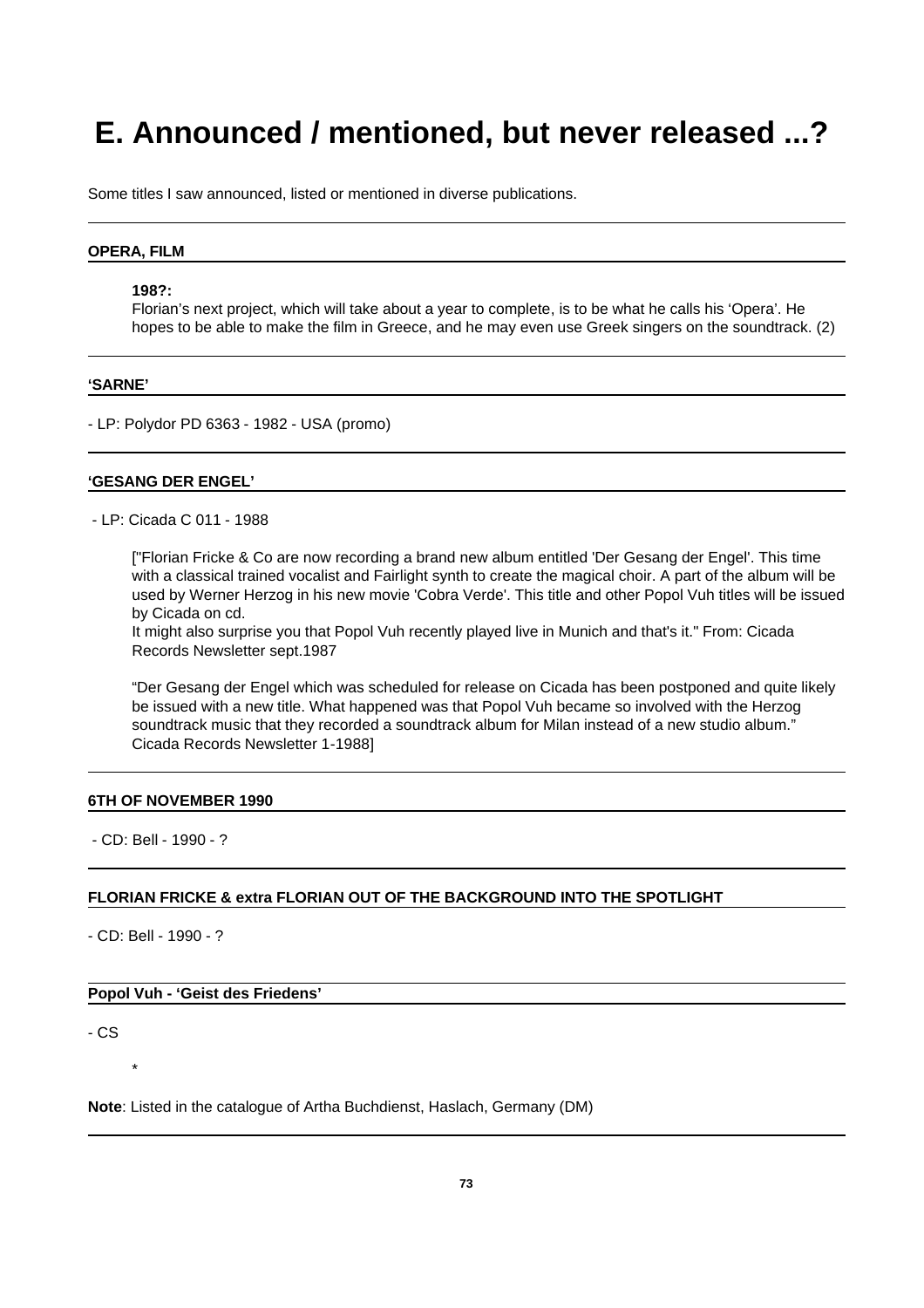## **'Piano Music'**

"Florian completed a new album just before his death. I have a pre-release of it and it is simply called "Piano Music", no track titles but apparently they do exist. It is absolutely beautiful music! His wife tells me that she expect to release it in the summer of this year.

Florian did release another album in the late nineties, this was called Mesa di Ora (i think) and was a recording of a live concert held to open a new cultural center in Italy.

Sadly, Florian was treated less than fairly by most of the record companies he dealt with during his long career and the market for his music was poorly served. I understand that his son will take the bull by the horns as soon as he has sorted out the legalalities surrounding Florian's work.

To my knowledge there is a Video shot in Tibet with Florian's music as the back drop that has not been released and there is also some interpretations of Bach that have also never seen the light of day". Brian -- Brian Williams (brian.williams@gmx.net), March 07, 2002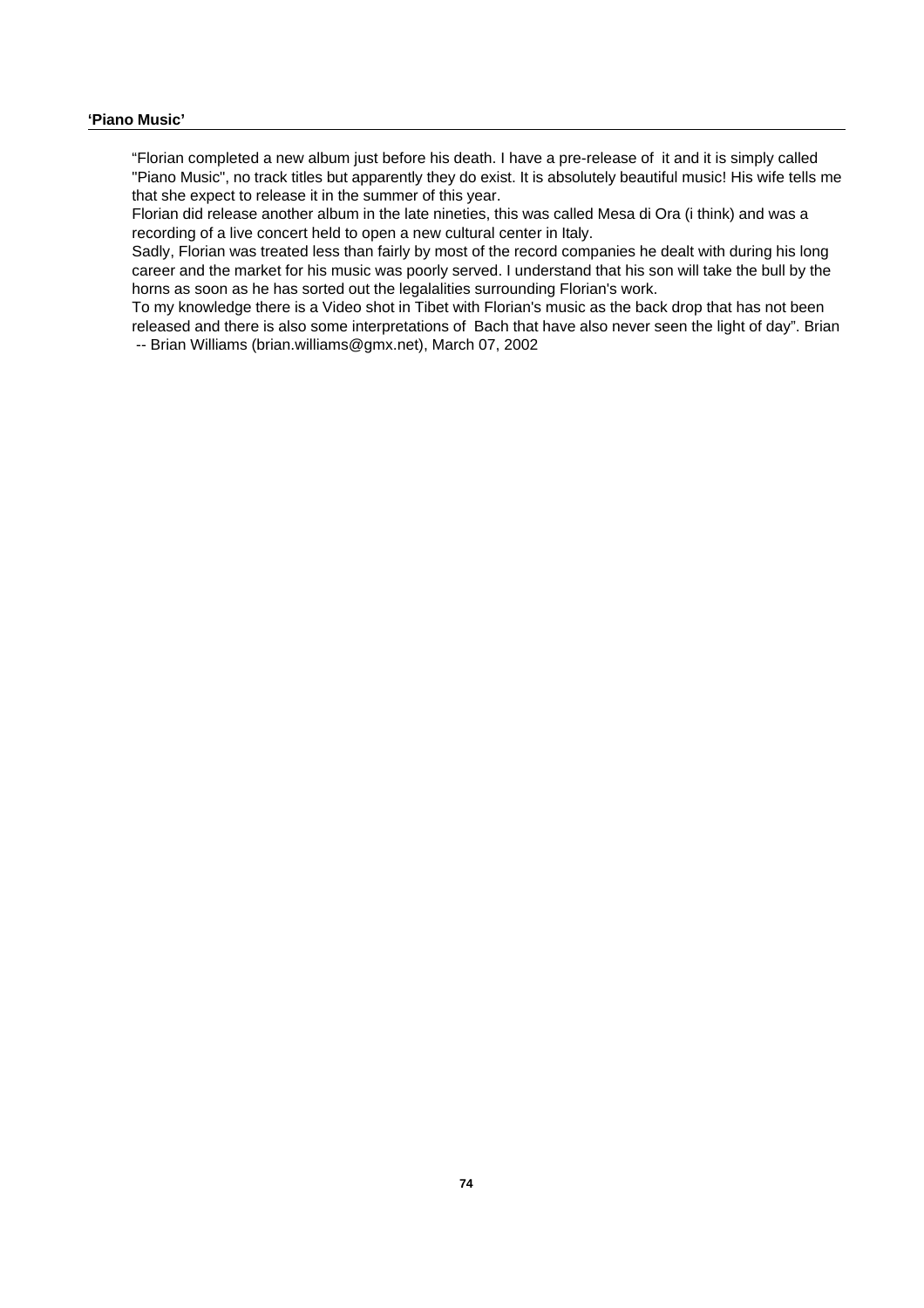## **F. Popol Vuh covered by ....**

## **F.1. Popol Vuh covered by**

- CD: Warner Fonit 857381021 2 - 1999

## **Alice -God is my DJ**

\* 1) Jesus blood never failed me yet - 1:20 - (Gavin Bryars-1974) 2) Calling all angels - 4:57 - (Jane Siberry-1991) 3) Madre notte - 1:32 - (Alice-Messina-Fresu-1992) 4) **Kyrie - 5:26 - (Florian Fricke/Popol Vuh**-1972) (9) 5) L'ombra della luce - 3:56 - (Franco Battiato-1989) 6) Victimae paschali laudes - 1:54 - (Anonimo-XI secolo) 7) Where will I be? - 3:27 - (David Crosby-1972) 8) L'oceano di silenzio - 4:15 - (Franco Battiato-Fleur Jaeggy-1988) 9) Unerhiireke - 2:52 - (Livonian Heritage, Veljo Tormis-1970) 10) Für Alina - 1:46 - (Arvo Pärt-1976) 11) Istenem istenem - 1:42 - (Tradizionale Ungherese) 12) Orléans - 1:05 - (Tradizionale - Arr. vocale David Crosby) 13) Aghios o theos - 1:41 - (Anonimi civiladesi-XIV secolo) 14) Refugee's theme - 2:18 - (Eleni Karaindrou-1991) 15) Pie Jesu - 5:00 - (Messe de requiem op.48, Gabriel Fauré-1888) \* Alice: Vocals, backing vocals Michele Fedrigotti: Keyboards 1, 4, 5, 8, 11, 13, 14, 15, backing vocals 13 Marco Guarnerio: Electric + acoustic guitars 1, 2, 4, 7, 11, backing vocals 2, keyboard 6 Simone D'Eusanio: Electric violin 1, 2, 4, 5, 8, 11 Ines Hrelja: Violoncello 1, 2, 4, 5, 8, 14

Alberto Tafuri: Electric piano + sound programming 2, 11

Francesco Messina: Add. keyboards & loops 1, 2, 3, 7, 11, 12, 13, 14

Computer programming + processing: Pino Pinaxa Pischetola e Marco Guarnerio Sounds programming: Francesco Messina Preproduzione al Didde Studio, novembre 1998 Trascrizioni a cura di Michele Fedrigotti, Marco Guarnerio e Alberto Tufuri Cover design: Poly studio Immagini: archivio Polystudio Portrait: Sheila Rock Prodotto da Francesco Messina

\*

\*

Registrato e mixato da Pino Pinaxa Pischetola allo Stonehenge Studio - Milano luglio/ottobre 1999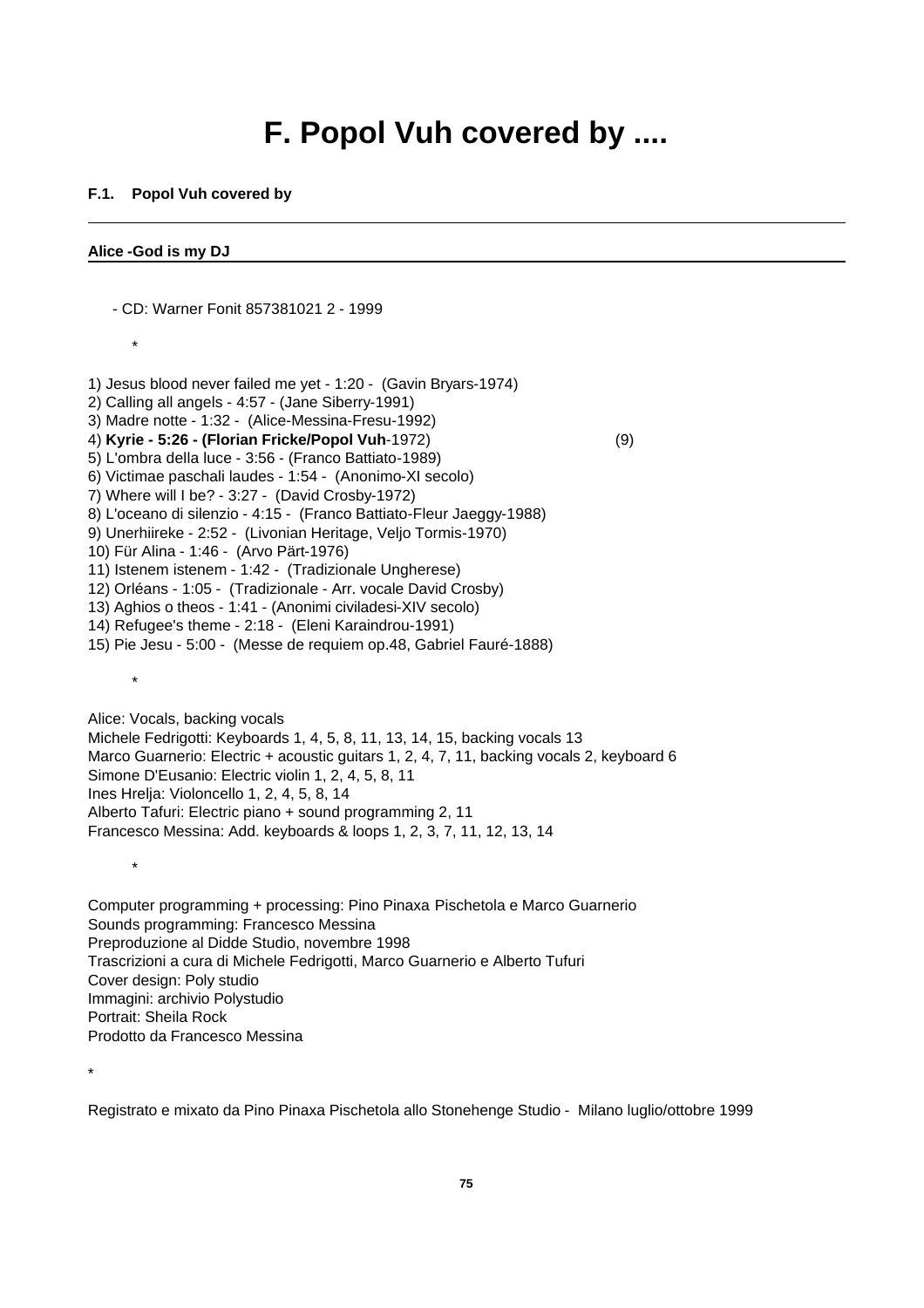#### **Gary Lucas - Skeleton At The Feast**

- CD: Enemy Records EMY 126-2, 1991

1. Strong Seed

\*

- 2. Guerillas in the Midst
- 3. Robert's Johnson
- 4. Hard Werken Fucked Over Man/The Reckoning
- 5. Hugh's Graveyard Stomp
- 6. Hitchcocked (including "Vertigo" and "Psycho") (Herrmann)
- 7. Tompkins Square Dance
- 8. Christmas in Space Medley: Bells/Little Drummer Boyee/Are You Experienced? (trad., arr. Lucas/Hendrix)
- 9. **Aguirre (Lacrime Di Re)/The Sheep Look Up (Fricke/Lucas)** (39)
- 10. Scud Patrol/Flux et Veritas
- 11. Syd's Dream
- 12. Music for "The Golem" (Lucas/Horn), with Walter Horn Keyboards:
	- a. Main Title--Rabbi Loew Consults the Stars/The Decree
	- b. The Junker and the Jewess
	- c. Creation of the Clay Man/Astaroth
	- d. The Golem walks with Famulus, Der Bose Juden-Jungling
	- e. The Festival of the Roses
	- f. In the Synagogue/The Vision of the Patriarchs
	- g. Go Go Golem
	- \*

All songs written and performed (Solo Guitars) by Gary Lucas except where noted.Absolutely no overdubs, all tracks recorded live (track 9: recorded live at home, NYC, fall 1990)Produced and arranged by Gary Lucas.Cover photo by Marion Rosendahl.

## **Gary Lucas - Improve the Shining Hour: Rare Lumiere 1980-2000**

- CD: Knitting Factory KF-265-CD

- Listen You Who Dare/Improve The Shining Hour (62)

\*

\*

Gary Lucas: solo electric guitar, electronics Recorded live in his living room, NYC 1/91. Produced and engineerd by Gary Lucas.

> [Liner notes: "A solo fantasia recorded in one go without overdubs, based on Florian Fricke's theme from Werner Herzog's "Nosferatu, Phanto mder Nacht". That the sun coming up at the end...] [The Wire, June 2000 By Edwin Pouncey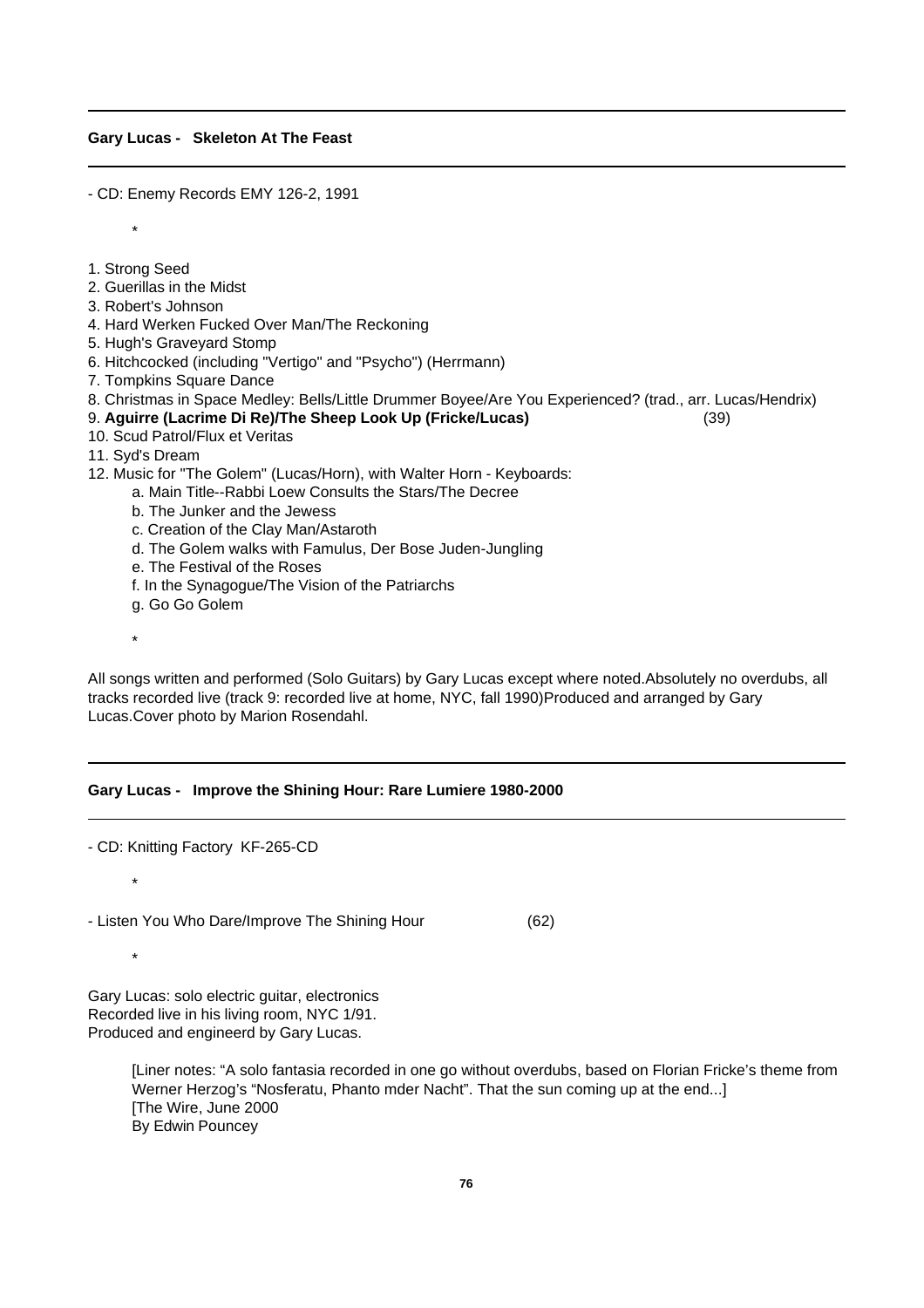The glittering career of US guitarist Gary Lucas has inevitably become overshadowed by the work he produced for Captain Beefheart during the early 8Os on Doc At The Radar Station and ice Cream For Crow. Although it would be foolish to claim that his involvement and creative relationship with Beefheart was merely transitory after listening to this stack of tracks - featuring him playing alongside a broad spectrum of various musical colleagues and true believers - it becomes apparent but Lucas is anything but a one trick pony. That said, the main attraction for many on Improve The Shining Hour will be "Oat Hate" (an unreleased Van Vliet instrumental) and the Beefheart songs ('Flavor Bud Living" and Her Eyes Are A Blue Million Miles", both of which were recorded one winter's night in NewHaven, Connecticut at the butt end of 1980). Neither are classic examples of what Beefheart or Lucas do best (Gary sounds nervous and finger sore, while Don's improvised bellow suggests that he is both bored and tired of the love ballad he is singing), but their inclusion will no doubt be received gratefully by those Beefheart fans who have to hear everything . Here's hoping, then, that they will (as I almost did) confuse Nick Cave's reading from his And The Ass Saw The Angel for another Beefheartian rant. Cave comes on strong in a kind of Sam With the Showing Scalp Flat Top groove, barking out his bible black prose with thinly disguised relish, while Lucas supplies the perfect swamp guitar Soundtrack, serenading the bad sickle shaped moon hanging over Cave's tale of hillbilly dread as it slowly begins to rise. This is (even for non Nick Cave fans) an unexpected treat.

The basic frame into which Lucas has decided to hammer his diverse selection of music and musicians bears a strong resemblance to Cave's Harry Smith Project, the climax to his curatorship of London's Meltdown 99 Festival to which Lucas contributed. Some of those present there also make their presences felt here, and both Eric (son of Charles) Mingus' booming gospel whoop and Mary Margaret O'Hara's unsettlingly strange vocal on 'She Was Showing Me' are again given an additional Razor's edge by Lucas's guitar virtuosity. He Also throws an exuberant duet about Japanese Animation hero Astro Boy with Ho1y Modal Rounders founder Peter Stampfel into the mix.

The best bits here, however, are when Lucas is alone with his guitar, when the man and his instrument wrap themselves around each other and sing as one voice. This collection concludes with Lucas's spectral space fantasy, **"Listen You Who Dare/Improve The Shining Hour". Based on Popul Vuh frontman Florian Fricke's theme for Herzog's Nosferatu remake, it is a sterling example of how and why his distinctive playing style caught the ear and imagination of Beefheart.** 

\*

Gary Lucas: "With its spacious, glowing music, played on a bastardised chruch organ and retrofitted with tape loops of voices and other instruments, including a hometmade Mellotron-like instrument, *Aguirre's* transcendental main title theme, 'Lacrime di Re' ('The Tears of the King'), remains for many the eternal Florian Fricke calling card. But for me his greatest, most numinous composition is his opening-title music to Herzog's 1978 recreation of Murnau's silent vampire classic, *Nosferatu* - a piece known as 'Höre, der du wagst' ('Listen, you who dare'), which plays as the camera lingers on opened sepulchres, their mummified contents beckoning and grimacing in a rictus of death.

These two Fricke themes - among the finest film music ever composed - so burned themselves into my brain that I felt compelled, commanded, even, by some unknown spirit to cover them on solo guitar, in my own style, on two of my own albums. I recorded both pieces at home, live in my living room, on a extremely gloomy, snowbound whiteout of a late afternoon winter's day, in an absolute trance. Fricke's music has, and continues to exert, a profound effect on me."(13)

## **Drona Parva / Ultrasound - Songs from the Entopic Garden Volume 1 (in tribute to Popol Vuh)**

- LP: Time-Lag Records TLR 001- USA

(180-gram vinyl. Limited, hand-numbered editions of 800 in stunning letterpressed sleeves.)

1 Drona Parva: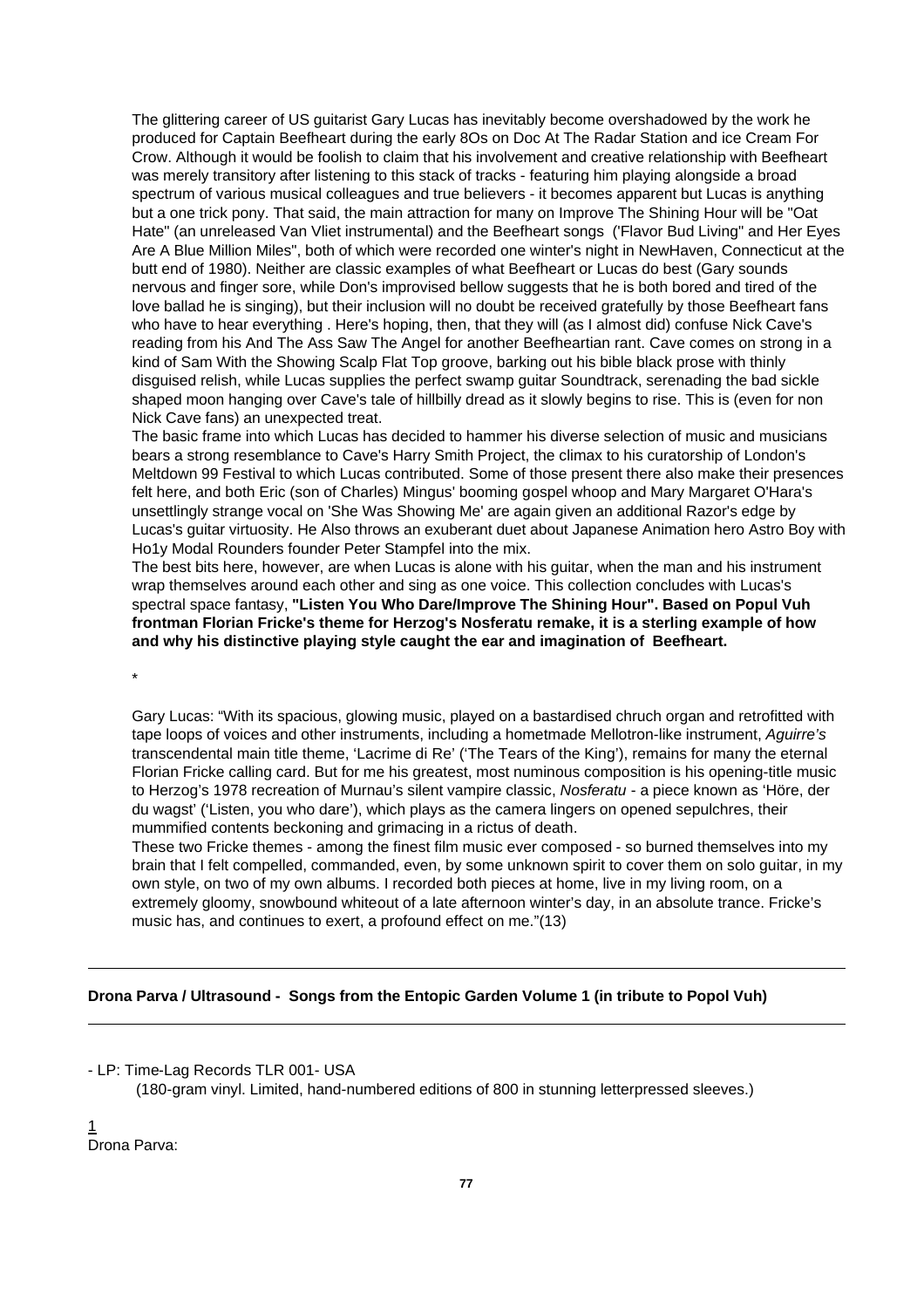Form-Constants

2 Ultrasound: Spirit of Peace Agape Agape Love Love Null Null

\*

'Form Constants" recorded tot magnetic tape at home on september 10th 1999. Hammond organ, oscillators, analog synthesizer. All sound by Nemo Bidstrup, 74 lincoln st. Portland, Maine 04103 USA. 'Spirit of Peace': Kirk Laktas, Rfovetz, James Alexander, Carl Smith. Arranged by Klaktas based on a composition by Popol Vuh. Recorded winter 1999.

'Agape Agape Love Love Null Null' Rfovetz, Karen Palazzini, Kirk Laktas, Tiana Hux. Soundtrack to the film by Rfovetz from the in\*situ '50 feet of Love'film festival. VHS compilation 1996. Recorded one blistering hot Austin Texas day 1995.

\*

 "Volume 1 features Drona Parva and Ultrasound: The first in a series of split lps loosely in tribute to Popol Vuh, as well as the first release on Time-Lag Records. Drona Parva's 'Form-Constants' is a minimalist hammond organ meditation inspired by Popol Vuh's 'In Den Garten Pharaohs' and early Terry Riley. A slow building, trance inducing, improvisation. Ultrasound (Texas by way of Den Haag) opens side two with a beautiful reworking of Popol Vuh's 'Spirit of Peace', using piano, bass, gong, and viola, then closes the side with a track of shimmering guitar drone. Plenty to float away on... (www.timelagrecords.com)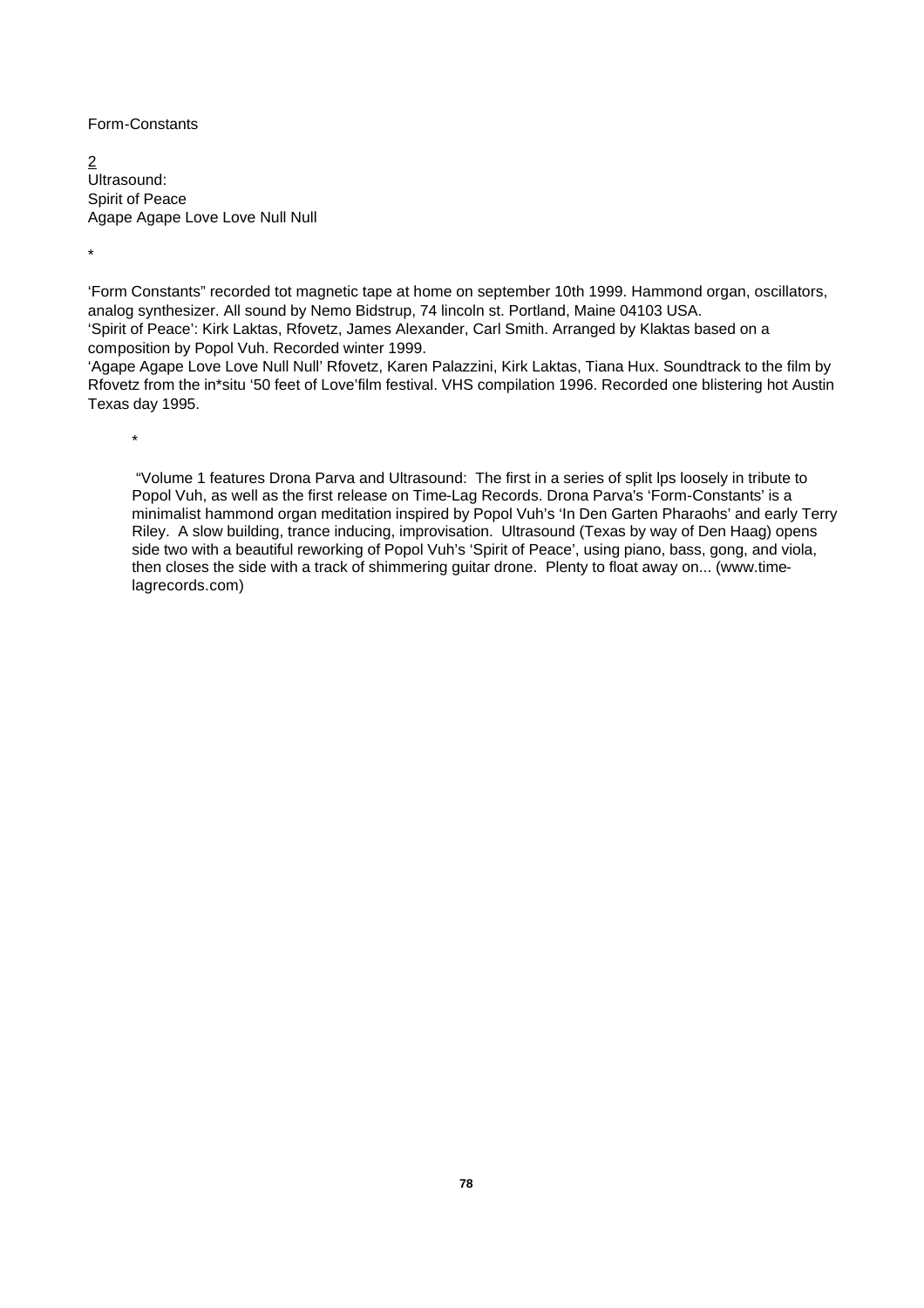## **F.2. Popol Vuh sampled, etc. by**

#### **COCTEAU TWINS - GARLANDS**

LP: 1982

"Their first album, *Garlands* (1982), was hermetic, romantically pretensions and heavy on drum machine. It became a favorite among fanciers of the Gothic, particularly as it sampled excerpts from the German group Popol Vuh's 1978 soundtrack for the ghoulish horror film *Nosferatu*." (21, p.323)

#### **MB (MAURIZIO BIANCHI) - The Plain Truth**

LP: Broken Flag - 1983 - Great Brittain 1 The Plain Truth - 24:43 2. M.B. 55 T.D. 56 - 24:09

All tracks de-composed by M.B. Produced & directed by M.B. 1983 in Milano, Italy

\*

\*

**Note**: Maybe I'm wrong, but I'm for 99% sure that Bianchi used 'On the way' (69) and/or 'Through Pains to Heaven II'(70) from 'Nosferatu' (XII) for 'M.B. 55 T.D. 56' (DM).

#### **KATE BUSH - Hounds of Love**

LP: EMI 1C 062 24 0384 1 - 1985 - Germany

## **1989:**

I.L.: Do you know Kate Bush?

F.F.: Yes, well she rang me up and wanted to adapt and record a song from Nosferatu. At that time I didn't know who Kate Bush was, so I said no! Today I know, of course, and would have helped in some way. She's good!

I.L.: There is a dedication to you on het 'The Hounds of Love' album

F.F.: Really! I have to say that I've been a purist for many years and it's only now when my son is old enough to be up-to-date with all the latest things that I know who Kate Bush isor Tracy Chapman. Before I was uninformed about any of those areas. I wouldn't listen to anything for the reason that a composer is very easily influenced, without noticing it. Without noticing he copies, and I didn't want to do that.(9)

\*

**Note**: Bush thanks Florian Fricke and Werner Herzog. For the track 'Hello Earth' she made use of a piece of vocal music as used in Herzog's 'Nosferatu', performed by the vocal ensemble Gordela (DM).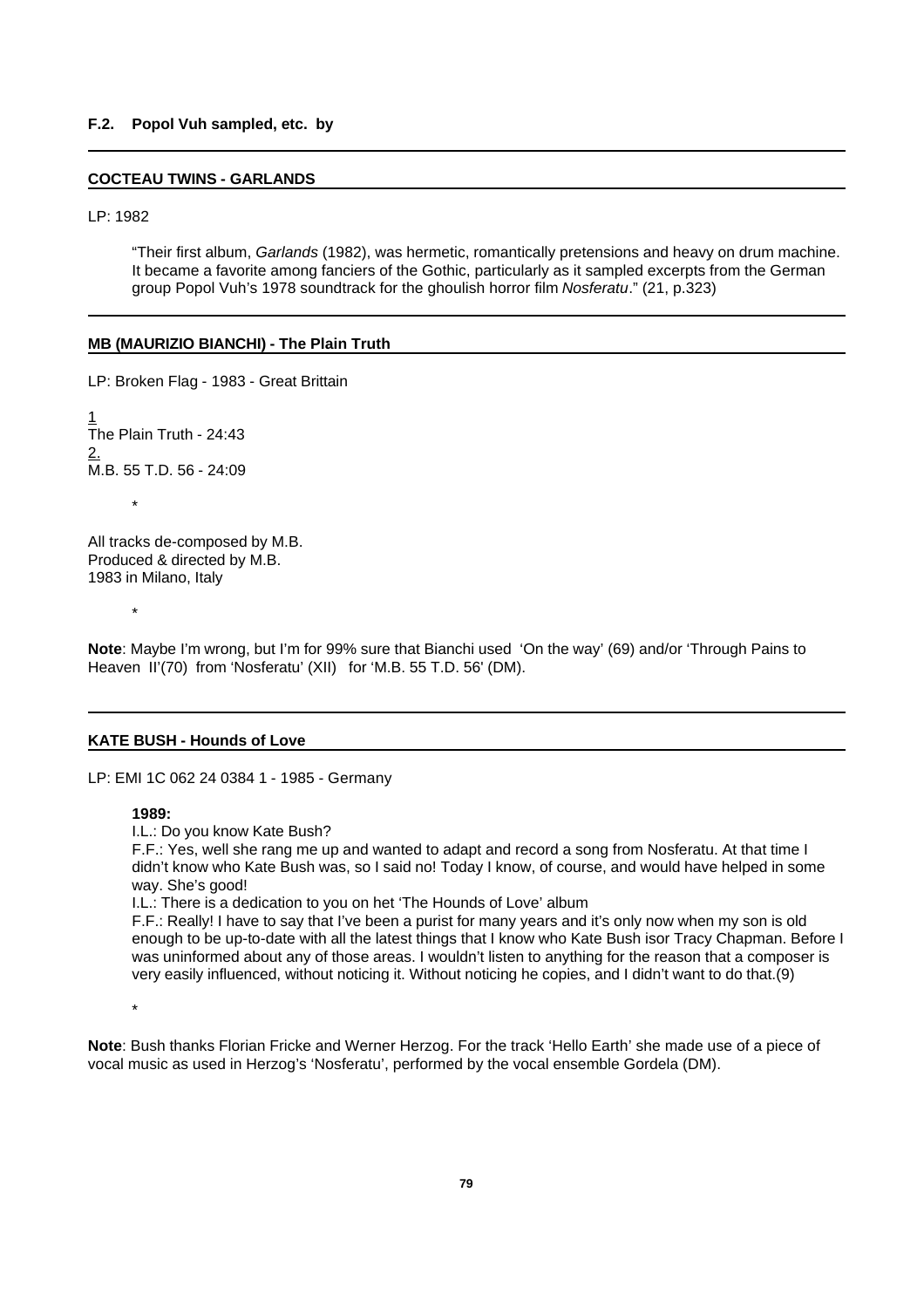## **EARLY YEARS FLORIAN FRICKE**

### **1981:**

FF: 'I began to make music when I was 11' , says Florian, assisted in translation by a friend. 'Classical piano, yes. I went to a special High School for music when I was 15, though epole usually go there when they're 20 or so. But my father convinced the authorities of the school that I was ready.' [...]

Seven years elapsed till the formation of Popol Vuh, however Florian indulged his improvisational leanings by teaming up with a young bassist name Manfred Eicher, who later went on to become the dominant force behind respected modern jazz cool perfectionist label ECM. The music was a stylistic cousin to pre-funk Chick Corea, which is at least better than post-funk Chick Corea but hardly likely to breach any new barriers.(1)

Florian Fricke, Kopf, Initiator un Sprachohr der Gruppe, studierte an der Freiburger Musichochschule Klavier und Komposition, arbeitete danach als Musikkritiker und Kurzfilmer und geriet durch Eberhard Schoener, den Leiter der Münchner Kammeroper, in den Bannkreis des Synthesizers. (5)

## **1993:**

FF: Ich war auf diversen Musikhochschulen in Freiburg und München, wo ich Komposition und Klavier studiert habe. In gewisser Weise hat es mich immer schon immer zum Komponieren hingezogen, und als ich dann bei Eberhard Schoener die Gelegenheit hatte, einen der ersten Moog-synthesizer in Deutschland kennenzulernen, hatte ich gleich das Gefühl, dass dies genau mein Ding ist. (7)

## **BOB DEGEN TRIO - CELEBRATIONS**

- LP: Calig-Verlag CAL 30 602

 1 For a better tomorrow (Bob Degen) Little garden (Mark Levenson)

2 Celebrations (Bob Degen) Petal (Bob Degen) Gem (Bob Degen)

Bob Degen : piano Manfred Eicher : bass Fred Braceful : drums

\*

\*

\*

\*

Recorded on May 25th, 1968 Tonstudio Villingen / Schwarzwald Cover : Manfred Ottow

**Note**: Florian Fricke wrote the liner notes for this album. Manfred Eicher founded ECM-Records in 1969 (DM)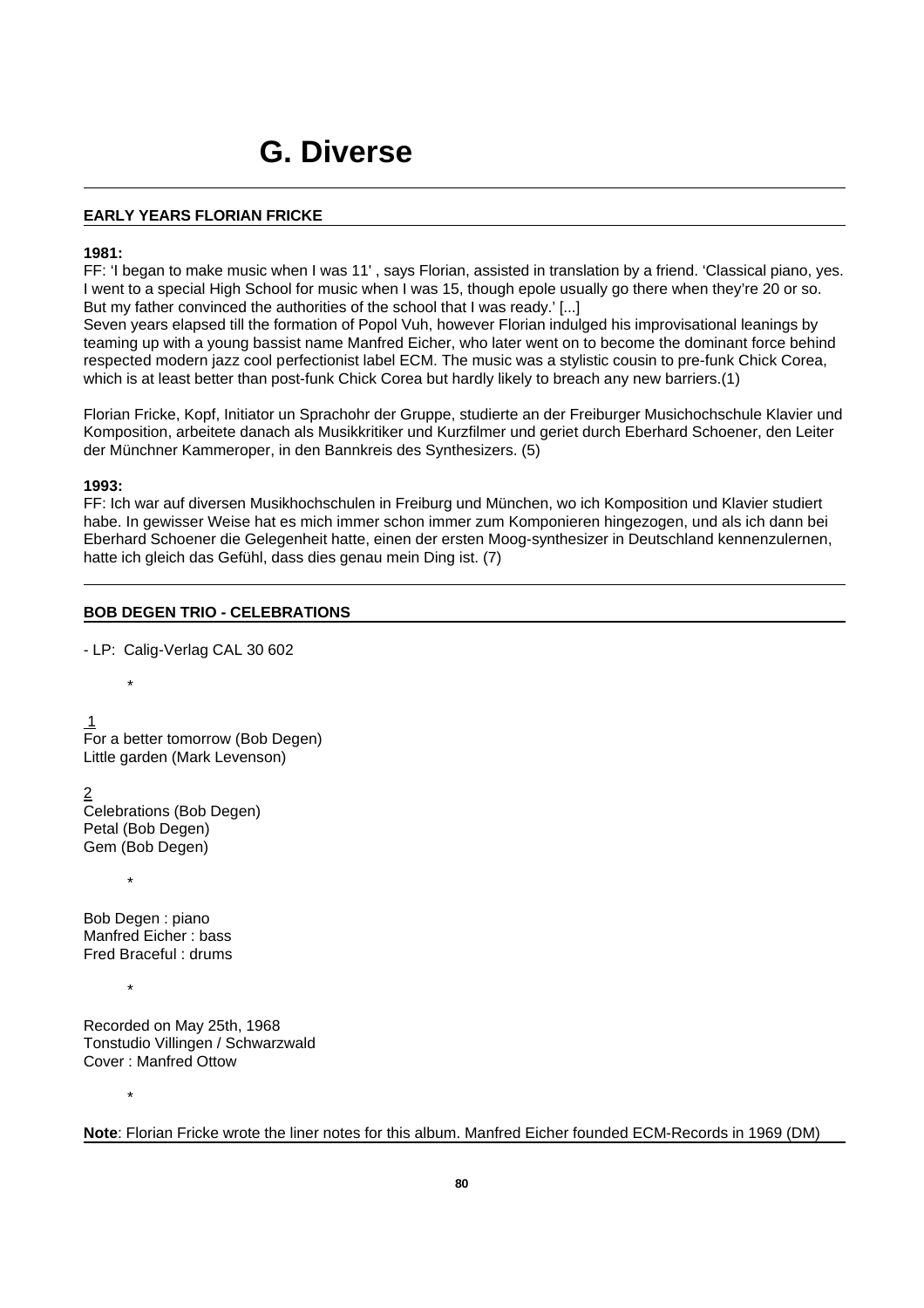#### **SOUNDTRACK FOR A TV FILM**

#### **1981:**

Fascinated by the then fresh electronic possibilities the moog offered, Fricke determined to acquire one himself. "it was the second one in Germany", he assures me as he attacks a massive plate of sausages and onion. "And I went to do the soundtrack to a TV film. I had not in mind to do an LP, I wanted to do an oratorio, but I got an offer for an album. I don't want to do pop music, but I was very happy that the man from United Artists asked me to make an LP"(1).

#### **'BETTINA' - POPOL VUH** 5

- TV-programm: *Beatclub* (1971)

Florian Fricke: synthesizer Holger Trülzsch: percussion Norman Zie: percussion

\*

\*

\*

\*

**Note**: rare recording from Beatclub 1971 (24 april), previously appeared only on Evatone soundsheets, Artforum international Magazine.

#### **POPOL VUH in TV-programm**

- TV-programm: POP 2000 (WDR 1999)

'POP 2000' is a documentary in 12 parts on 50 years of german pop and rock history. Part 5 'Keine Macht für Niemand (1970-1976)' has a short glimpse of Popol Vuh. We see Florian Fricke behind his moog and Holger Trülzsch Fiedler playing percussion on a farm.

#### **Tangerine Dream - Zeit**

- 2LP: Brain 2/1086 - 1972

\* 1 Birth Of Liquid Plejades - 20:00 2 Nebulous Dawn - 18:00 3 Origin Of Supernatural Probabilities - 20:12 4 Zeit - 17:43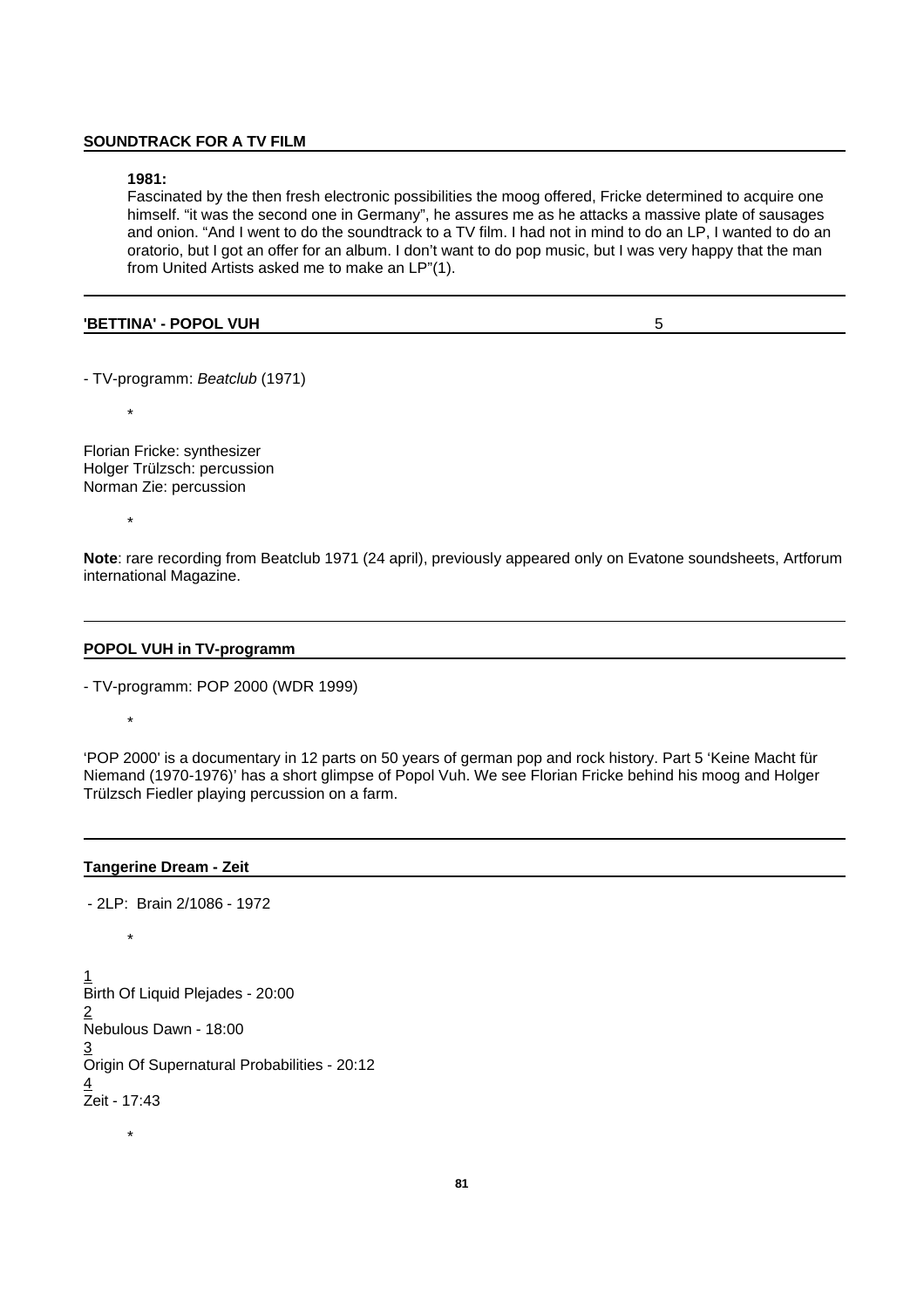Edgar Froese (Gliss Guitar, Several Noise Generators) Christoph Franke (VCS 3 Synth, Cymbals, Keyboards) Peter Baumann (VCS 3 Synth, Organ, Vibraphon) Steve Schroeder (Organ) **Florian Fricke (Moog Synth)** Christian Vallbracht (Cello) Jochen Von Grumbcow (Cello) Hans Joachim Brune (Cello) Johannes Lucke (Cello)

Dieter Dierks (Engineer) Recorded May 1972 at Dierks Studios in Stommelen/Cologne.

#### **LIVE RECORDING POPOL VUH**

\*

\*

\*

\*

Radiosession of 'Seligpreisung' + interview, 1973 (Baumburg Kirche Sessions)

## **GILA - BURY MY HEART AT WOUNDED KNEE**

- LP: WEA WB 46 234 - 1973 - Germany

- CD: Germanofon 941031 - 1995 (bootleg)

- CD: Gardens of delight CD 046 - 2000 (contains bonustrack 'Mindwings and Heartfrost' & with extensive Gila-reflective liner notes by Conny Veit)

1 This Morning - C.Veit - 5:40 In A Sacred Manner - C.Veit - 4:42 Sundance Chant - C.Veit - 4:09 Young Coyote - C.Veit - 3:18

2 Black Kettle's Ballad - C.Veit - 4:24 Little Smoke - C.Veit - 5:06 The Buffalo are Coming - C.Veit - 7:20

Sabine Merbach - vocals Conny Veit - vocals, rhythm-guitar, lead guitar, 12-string guitar, electric guitar, flute, moog Daniel Secundus Fichelscher - drums, percussion, bass Florian Fricke - mellotron, grand piano, moog

Recorded at Stommeln at Studio Diekrs 1973 Music & lyrics by Conny Veit, except lyrics for "In a sacred manner", "Sundance Chant", "The Buffalo are coming" by Dee Brown, adapted by Conny Veit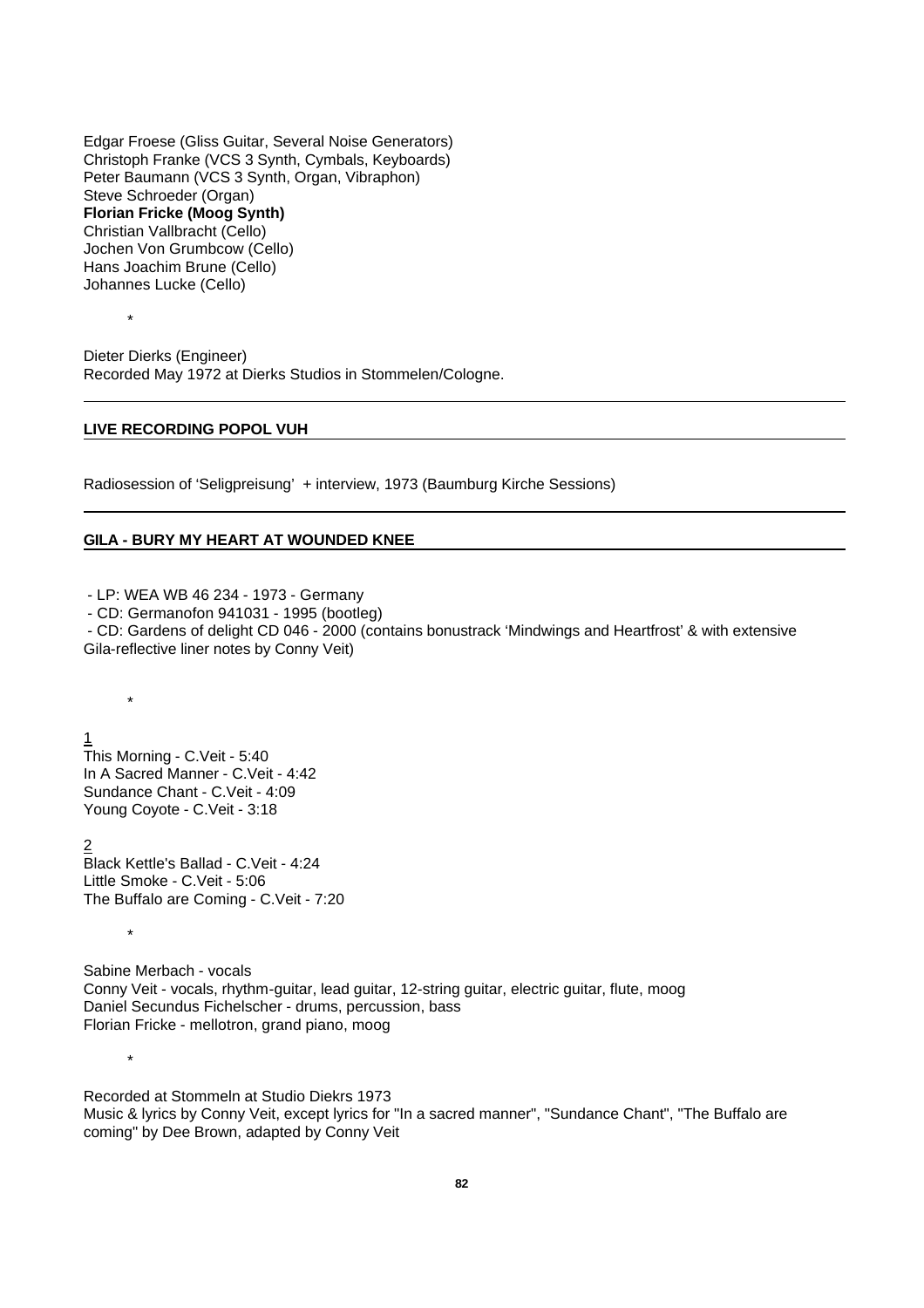#### **POPOL VUH - Christmas-single**

#### **1989:**

FF: There was also a Christmas-single with an orchestra, which is now forgotten, after 'Hosianna Mantra'(9)

\*

\*

\*

**Note**: Identical with the single by Djong Yun (Du sollst lieben/Ave Maria)? (DM)

#### **FLORIAN FRICKE - DIE ERDE UND ICH SIND EINS**

- LP: Lorck Pubication München - 1983 - Germany

1 Gruppenseufzen zur Versöhnung der Erde mit dem Menschen - 17:20 2 Die Erde und ich sinds Eins - 12:10 Song of the Earth - 8:07 (103) (different recording)

Chanted by: Florian Fricke, Friedemann Wieland, Anni Morris- Wieland, Jana Faust, Gisela von Doering, Bettina Fricke-Waldthausen, Dieter Prym, Friedeman Berger, Ingeborg Jahnke, Jan Lorck-Schierning, Karl F.Weber, Claudia Wieland, u.a. guitar: Daniel Fichelscher

\*

Recorded at Gravedona, Santa Maria del Tiglio, 10 sept. 1983 München, 15 okt. 1983 Recorded by Frank Fiedler

All Compositions by Florian Fricke Produced by Lorck-Verlag

\*

## **1989:**

FF: I wanted to say earlier I don't just make records, film music and the occasional concert, I travel once a month somewhere in Germany and sing with people. I've been doing that for eight years now, in a choir. You could label it as 'Body-space music' (Körperraummusik) where you sing inside the body and take it in such a way that every cell in the body, from the sole of the foot to the crown of the head, starts to vibrate. In order to be able to realise this I have experimented to find where speech resonates in the body. The consonants vibrate at the body walls, the bones and flesh and the vowells fill the body spaces. And that sounds like a gong-concert: it also has a great therapeutic effect. This singing with other people is for me just as improtant as making records which might be heard in San Francisco. So each month I do that, in Cologne of Aachen of Stuttgart or wherever.

I.L.: Always with the same people or does it change from town to town?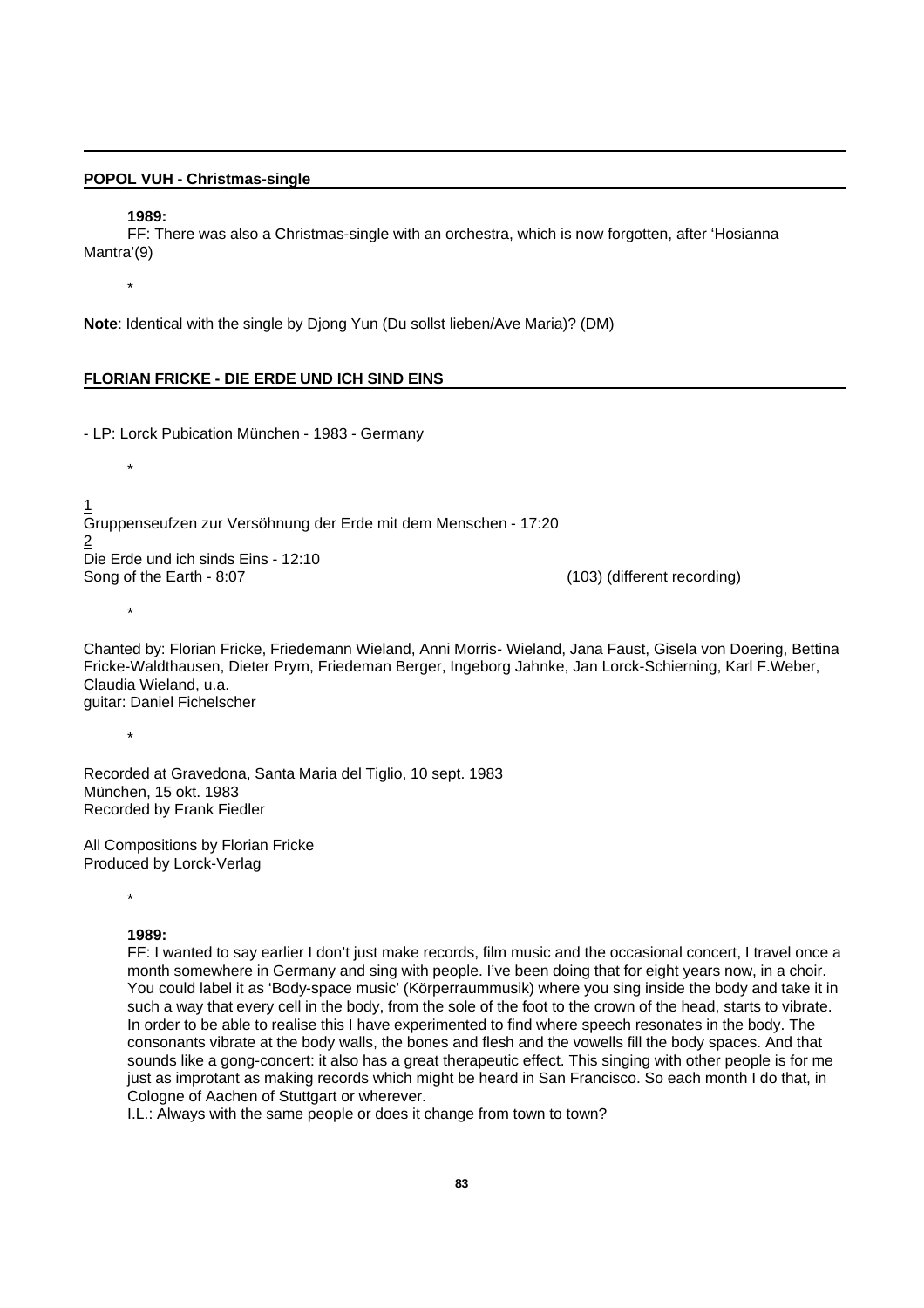FF: It varies. Most recently I sang with over fifty people in Frankfurt at a Gestalt Therapy Congress. There is also a recording of this type of performance. it's called 'Die Erde und Ich sind Eins' (The Earth and I are one).

I.L.: Is it available?

FF: Yes, but it's quite difficult to get hold of. It wasn't put out for the music business, but for therapeutics. The background to it is that I experienced early on that the original sense of music is not for going crazy, but that it has an enormous effect on the psyche and the physical aspect of Humanity. And originally it was only used in these way thousands of years ago. And in the bourgeois development of the Romantics suddenly we are shown that the melancholy of Brahms is important or the morbid side of Chopin. And I'm absolutely not interested in any of that. Egotism through music doens't interest me, but rather the unbelievable active changing power of music. To go from speech to responsibility.(9)

## **SPACE EXPLOSION**

- CD: Captain Trip CT 067 - Japan

- CD: Cleopatra/Purple Pyramid CLP 0175-2 - USA

\* Dino Dream - 16:50 Im Hall - 6:38 Taub - 9:43 Space Explosion - 4:44 Krakatau - 16:50 Alpha Express - 2:40 (Captain Trip CD only)

Dieter Moebius (Cluster) - synth Mani Neumeier (Guru Guru) - drums Jürgen Engler (Die Krupps) - synth, Talkbox, guitar Chris Karrer - violin, sax Zappi Diermaier (Faust) - percussion Jean-Hervé Peron (Faust) - bass, vocals, trumpet, acoustic guitar

\*

\*

[Artist: Space Explosion Title: Label: CAPTAIN TRIP (JAPAN) Format: CD Catalog Number: CT 067 A new German supergroup, recorded live at Atom H's studio in Düsseldorf, theoretically sometime in '96/97. Somewhat of an extension of the sound developed by the Cosmic Courier's 'Other Places' album. Features Cluster's Dieter Moebius (synth), Guru Guru's Mani Neumeier (drums), Die Krupps' Jürgen Engler (synth, Talkbox, guitar), Amon Düül's Chris Karrer (violin, sax) and Faust's Zappi Diermaier (perc.) & Jean-Hervé (bass, vocals, trumpet, acoustic guitar). Five long improvisational-based tracks, plus a short, 3-minute bonus track exclusive to this Japanese edition [not found on the US edition released via the ever laughable Cleopatra/Purple Pyramid organization.

\*

**Note**: in an interview with Megalomaniac Productions Jürgen Engler from the Krupps speaks of cd and mentions Florian Fricke as one one the musicians that were involved (DM):

'Krupps - The Taste of Taboo'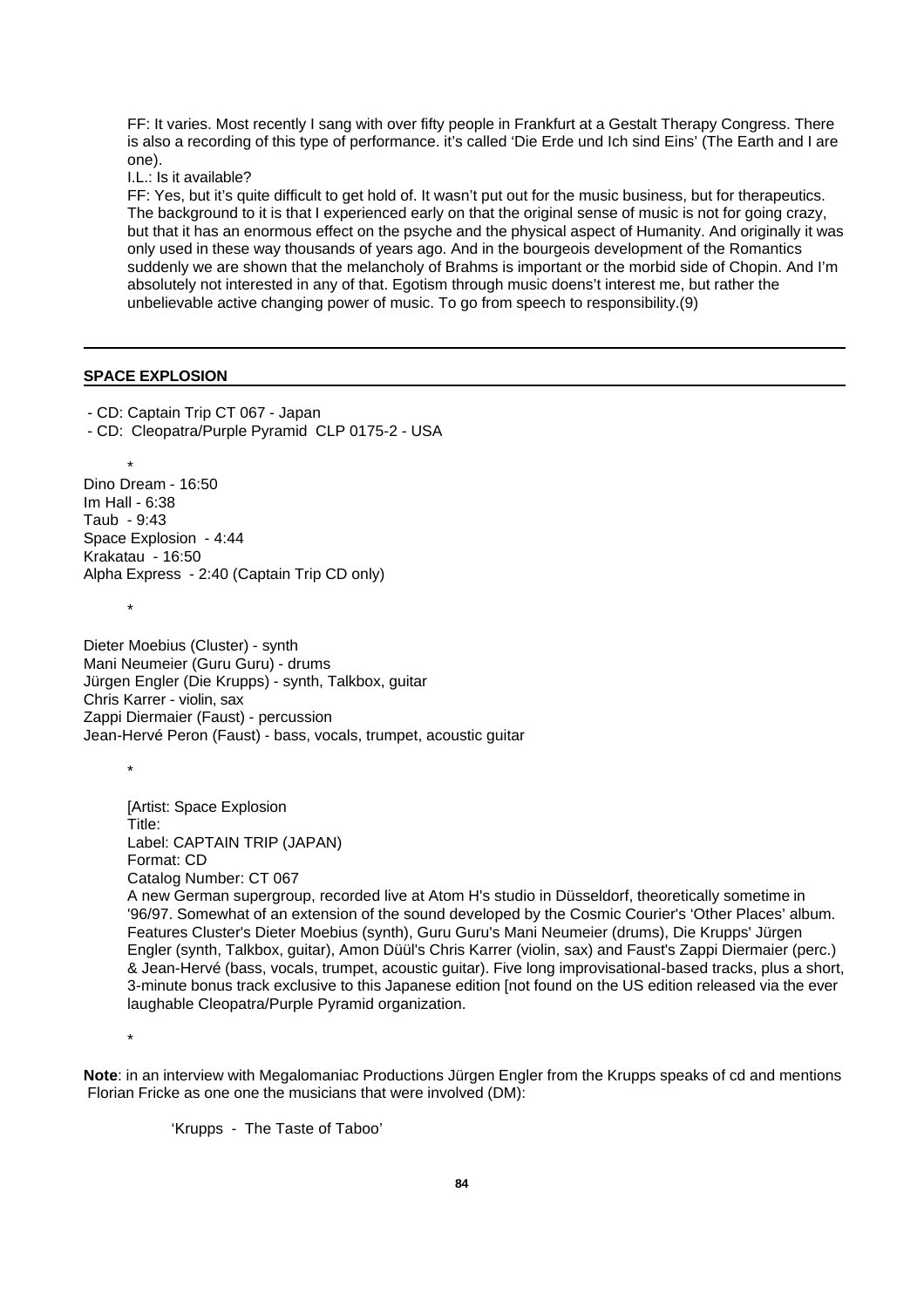Anlässlich des Tourstarts Ende Mai in Wien, sprach Jürgen Engler mit uns über Arthur Brown, Rammstein, Politik und seine neuen Heimat. Outete sich als Gesundheits- und Krautrockfreak und prophezeihte mirob meines Zigarettenkonsums ein frühes Ende.

................

MP: Kiss haben gerade ihre Reunion-Tour hinter sich gebracht. Findes du so was peinlich, gibt es für dich eine Altersgrenze?

Jürgen: Asolut nicht. Es gibt keine Altersgrenze. Arthur Brown ist 55, der sollte auf keinen Fall aufhören. Er ist ein phantastischer Typ, hat unglaubliche Bühnenpräsenz, also ganz toll. Ich mache auch ganz viel Musik mit alten Freunden von mir, die aus der deutschen Krautrockszene stammen. Ich habe z.b. in Düsseldorf im Atom H-Studio mit Dieter Moebius von Cluster, Mani Neumeier von GuruGuru, mit Jean Herve Péron und Zappi von Faust, mit Chris Karrer von Amon Düül, mit **Florian Fricke von Popol Vuh** und auch mit ein paar Can-Leuten eine Scheibe aufgenommen. Warum sollten die aufhören? Die sind phantastisch. Nur sind die deutschen Konsumenten die dümmsten der Welt, die lassen sich alles nur vorkauen. Die sind nicht im Stande etwas zu erkennen. In Amerika, in Japan, in England, überall ist Krautrock schon seit über einem Jahr am Brodeln. Manni Neumaier steht in Tokio im Wachsfigurenkabinett, neben Jimmy Hendrix und Ian Anderson von Jethro Tull. In Deutschland ist er ein absolutes Nichts. Da denk' ich mir dann oft es ist doch unglaublich, warum seid ihr bloss so ignorant? Die Auslonder sind v÷llig offen, die Deutschen nicht. Ich versteh' das nicht. Solche Bands wie Faust oder Can waren ihrer Zeit doch um Lichtjahre voraus. Dass das damals schon nicht erkannt wurde, ist peinlich genug, aber das die jetzt nicht, wo sie wieder prosent sind, mit Pomp empfangen werden, ist ein absolutes Armutszeugnis. Und das sind tolle Leute, bei denen es keine Altersgrenze gibt. Die sind so um die 45 bis 50 und haben eine Energie und einen frischen, jungen Geist, den du erst mal suchen musst.

................

® MEGALOMANIAC PRODUCTIONS 1997]

Note: Information on this cd does not make any mentioning of Florian Fricke. Maybe he was involved in rercordings that are put on cd (DM)?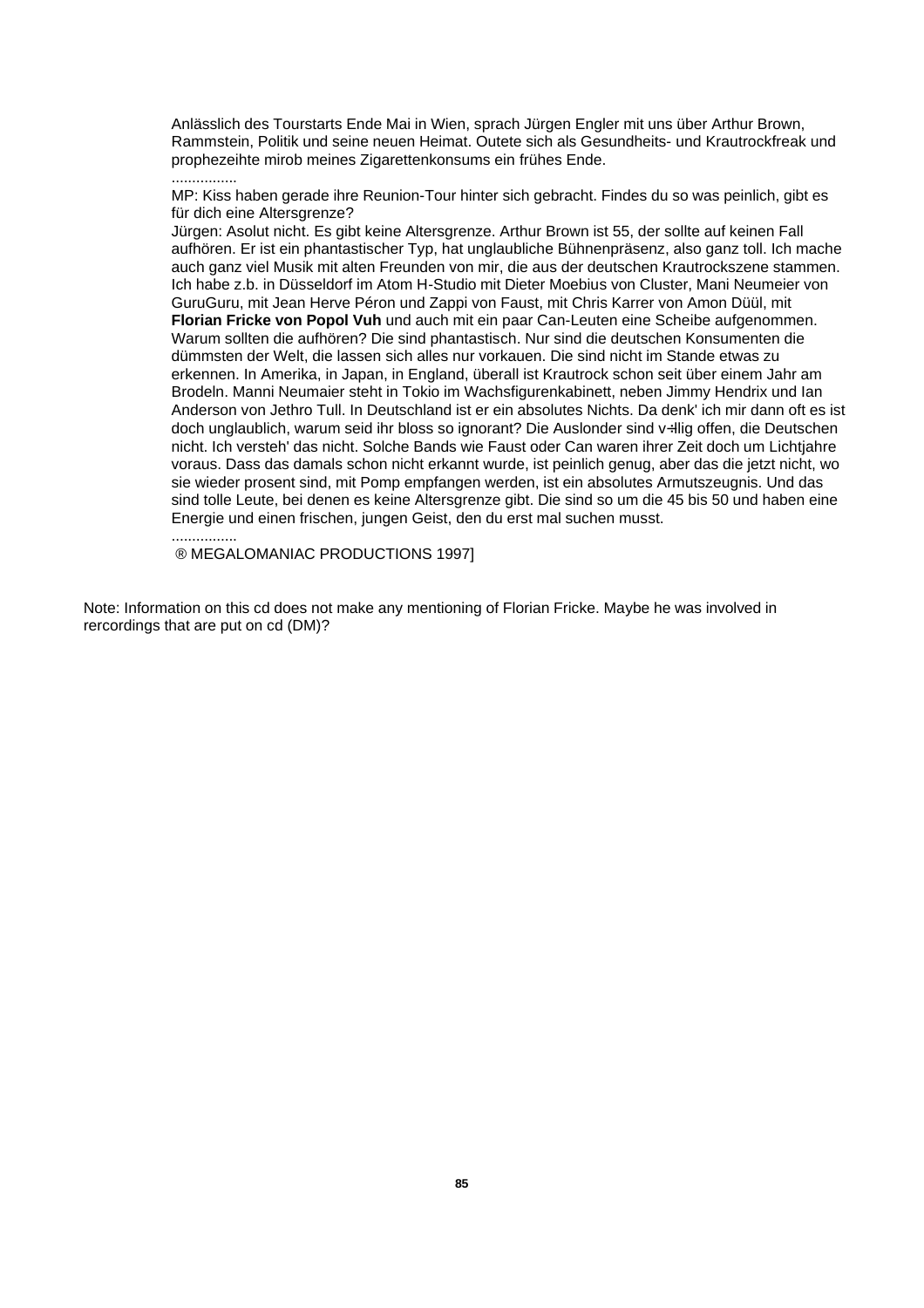# **H. VIDEO / FILM**

## **H.1. FILMS BY FLORIAN FRICKE:**

## **SINAI DESERT XIV**

- Bauer Video -

- Spalax 14301 - 1996 - VIDEO (30 minutes)

[This video is set to the music of the CD titled Sei Still, Wisse Ich Bin. Has 'Sei still, wisse ich bin' as title in the opening sequence.]

Der junge Prophet : Veruschka von Lehndorff. Der Chor : Volk aus Jericho. Kamera : Thomas Lindner, Jörg Schmitt-Reitwein, Jachin Hirsch. Schnitt : Beate Köster. Aufnahmeleitung : Dieter Nyc. Produktionsleitung : Jacques Schönbeck. Produktion : Florian Fricke Film Produktion. Musik : Popol Vuh, Chorensemble der Bayerischen Staatsoper. Texte : aus den Schriftrollen vom Toten Meer, Henoch, Mose, Jessaya. Buch und Regie : Florian Fricke.

## **Kailash-Pilgerfahrt zum Thron der Götter**

- Video

Directed by Florian Fricke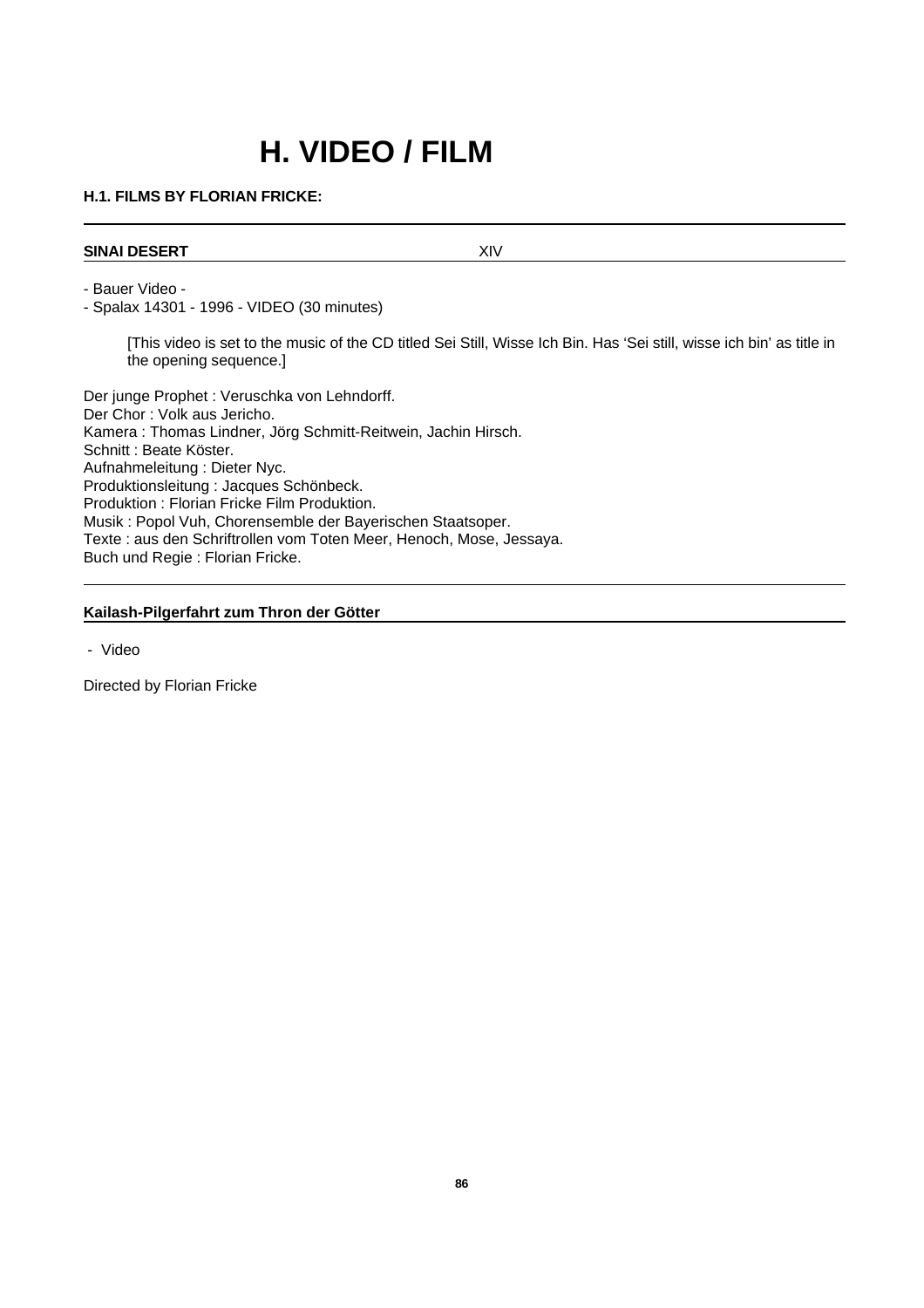## **H.2. FILMS BY WERNER HERZOG:**

#### **1979:**

Werner Herzog: "The music in my films is also very much neglected, if I may interrupt you, in Germany as well. Since AGUIRRE, my friend Florian Fricke, has done the music for almost all my films - for STEINER, for LA SOUFRIERE, for STROSZEK, and for HEART OF GLASS - and I've tried to push very hard so that he would be given the National Film Award this year. They've *never* given it to him, and there has been complete neglect of his work. Not even a *single* mention! And this year they just by-passed him once again!"(24)

#### **Lebenszeichen** (1968)

Directed by Werner Herzog Writing credits Werner Herzog Cinematographer: Thomas Mauch; Editor: Beate Mainka-Jellinghaus; Credited cast overview: Peter Brogle.... Stroszek Wolfgang Reichmann.... Meinhard Athina Zacharopoulou.... Nora Wolfgang von Ungern-Sternberg.... Becker Wolfgang Stumpf.... Captain Henry van Lyck.... Lieutenant Julio Pinheiro.... Gypsy  **Florian Fricke .... Pianist**  Heinz Usener.... Doctor Achmed Hafiz.... Greek Resident

\*

\*

"Il (Fricke) tient dans *Signes de vie* le rôle d'un pianiste qui joue inlassablement le dernier mouvement, implacable et aérien r la fois, de la 3<sup>e</sup> sonate de Chopin." (from: Emmanuel Carrcre, Werner Herzog)

#### **Fata Morgana** (1968/70)

"*Fata Morgana* (1968-1970), Herzog's second feature film, is divided into three parts: "The Creation", "Paradise", and "The Golden Age" [...] In the first section, the rich voice of the narrator - Lotte Eisner - reads from the Popol Vuh, a Guatemalan creation myth" (K.Philips, New German Filmmakers, 1984, p.173)

**Note**: Does this answer the question how Fricke got knowledge of the book 'Popol Vuh"....... (DM)?

#### **Auch Zwerge haben klein angefangen** (1969/70)

Music: **Florian Fricke**; Musikal. Bearbeitung der spanischen Volksmusik: Werner Herzog. - Gesang: Felisa Arrocha Martin.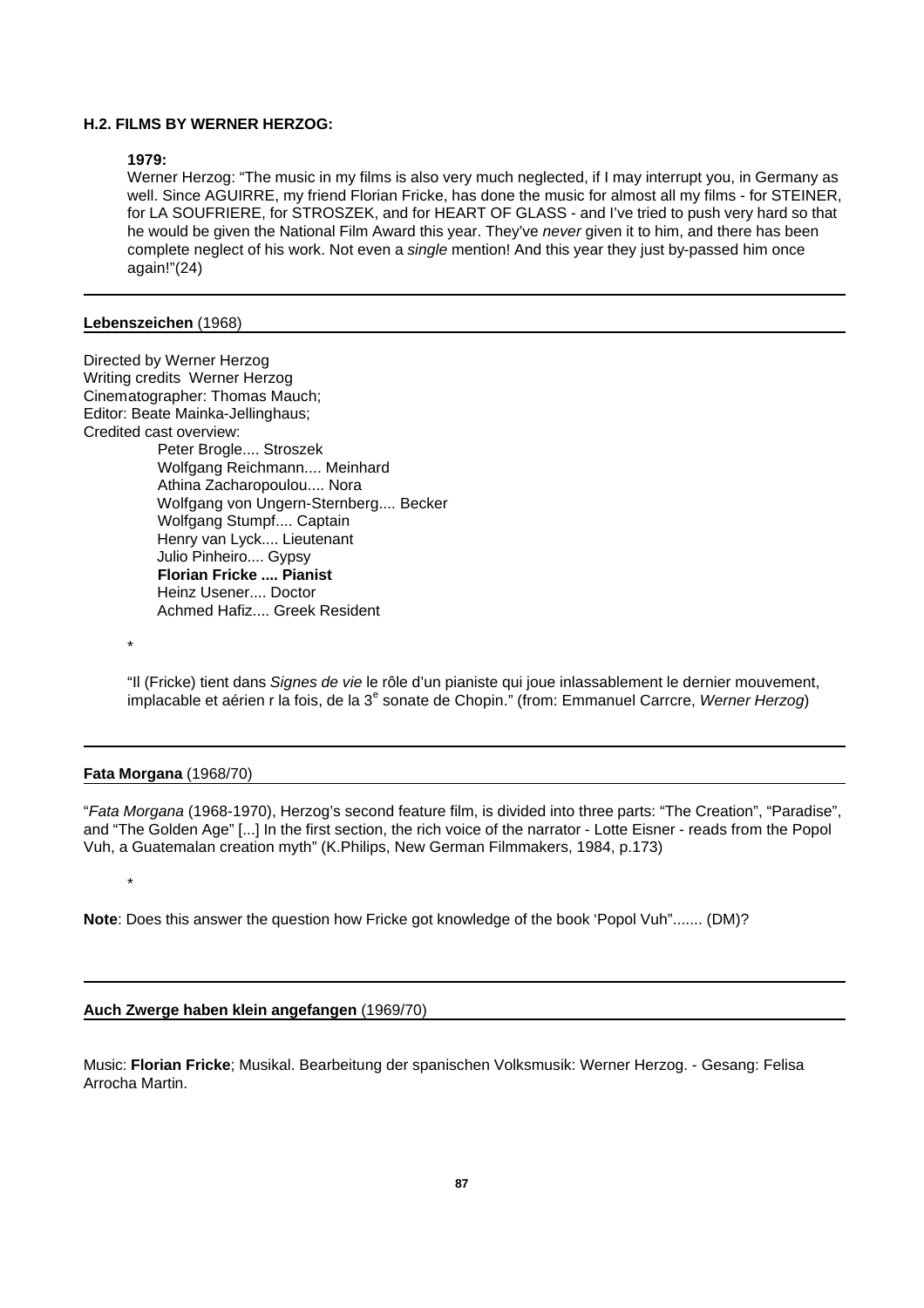## **Aguirre, der Zorn Gottes**

The first soundtrack by Popol Vuh for a Herzog film. Most of the music on the soundtrack-lp is not used for the film: 'Morgengruss' (40), 'Agnus Dei' (42) and 'Vergegenwärtigung' (43).

I cannot decipher whether 'Aguirre I (39) or 'Aguirre II' (41) are used, or maybe both, because both pieces are very similar.

On two moments in the film an actor plays a tune on panflute. In other parts of the film we hear the theme again without seeing it played by the actor. The tune is played in slightly different versions. It's also on the soundtrack as the second part of 'Aguirre I' (39). I think it is safe to say that this tune is not played by a Popol Vuh member, but that it is taken from the film.

On many moments in the film we hear a very peacefull guitarpiece. Alas this is not on the soundtrack, nor on any other Popol Vuh record.

Also we can hear one or two other flashes of Popol Vuh music that I cannot identify and are not on any record as far as I know .

There are two scenes in the film with tribal percussion music. I suppose they are taken from an ethnic recording. In any case, they are non Popol Vuh.

## **Die grosse Ekstase des Bildschnitzers Steiner** (1973/74)

Music: Popol Vuh

#### **1977:**

In his article 'Much Madness: Werner Herzog and contemporary German Cinema' Vernon Young writes, when speaking of 'Aguirre': "Incidentally the Popul Vuh theme was used again, with enthralling effect, in his 40-minute ski-jump film 'Woodcarver Steiner's Strange Ecstasy'(1975), photographed by Jörg Schmidt-Reitwein" (In: Hudson Review 30, 409-414 (autumn 1977))

#### **1989:**

I.L.: What about 'Die grosse Ekstase des Bildschnitzers Steiner', Herzog film from 1974? F.F.: No unfortunately that wasn't ever released. Werner Herzog has got that. There was some good music in that film.(9)

#### **Jeder für sich und Gott gegen alle**

Directed by Werner Herzog

**Florian Fricke** plays the role of the blind pianist. In one scene Florian sits behind the piano and plays 'Aguirre'.

#### **Herz aus Glas** (1976)

Music: **Popol Vuh** & Studio der frühen Musik

\* Remarks by David Goodine:

"The music used is as follows and in the following order:

1. 'Oh wie nah ist der Weg hinab'- appears to be the same version as on the 'Letzte Tage - letzte Nachte'album (track 2)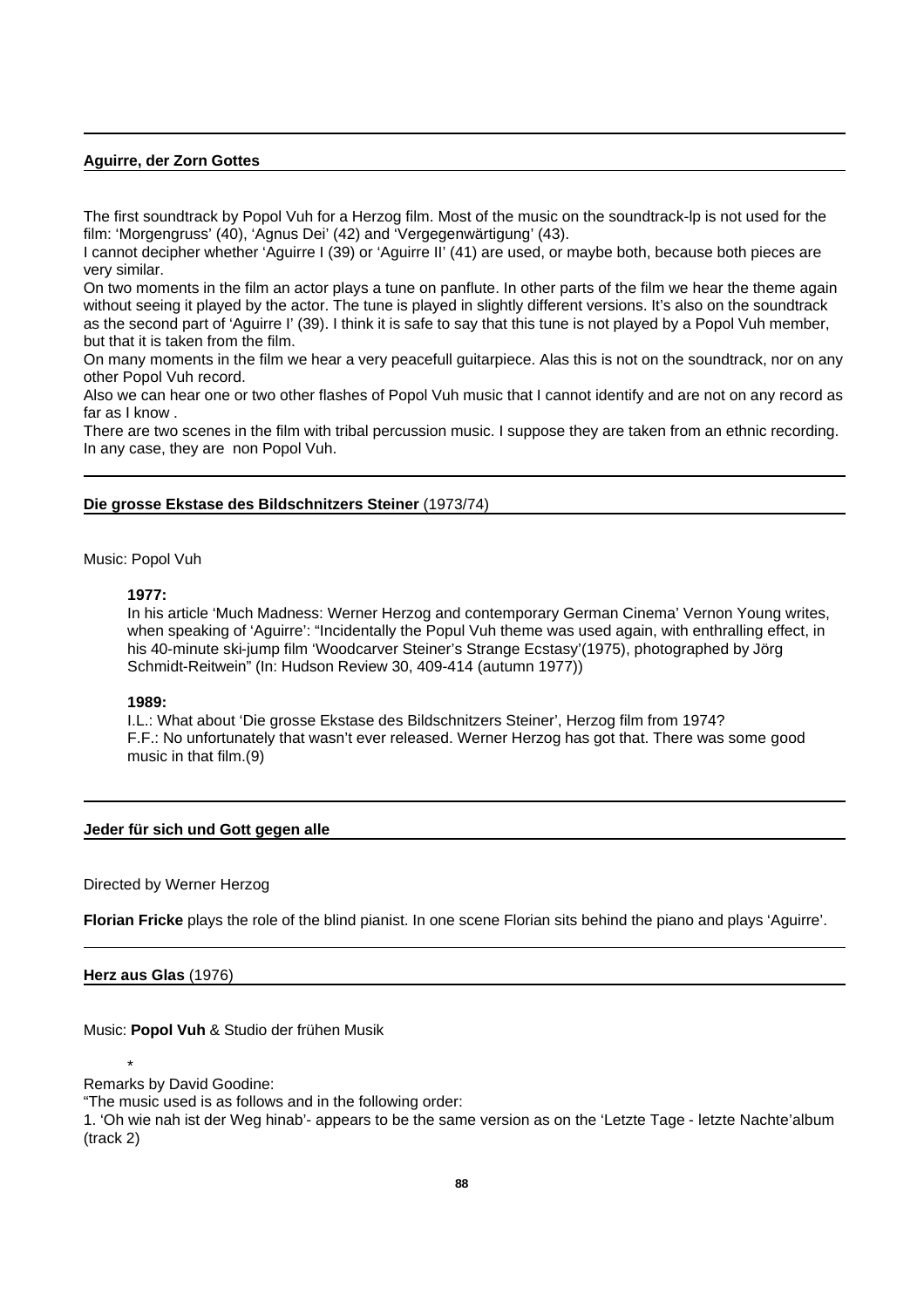2. Unknown piece. Does not appear on any Popol release that I know of. Kind of has the 'Aguirre' sound, with a little guitar added. I call it 'Herz aus Glas'for lack of al better title.

3. 'Engel der Gegenwart'Brief excerpt from the first part of this tune, the only part of the 'Coeur de verre'alb um (track 1) to even remotely appear on the actual film soundtrack. And it sounds like a different version as well! 4. 'In deine Hände'. Same as on the 'The letzte Tage..-album (ttrack 4) as far as I can tell.

5. 'Oh wie nah ist der Weg hinab' reprise. Slower version.

6. 'Oh wie nah'reprised again. Slower version. These versions sound slower than the original, but are in the same key, so I don't think Herzog slowed the tape down, intentionally, as he did for two Popol Vuh songs on the 'Fitzcaraldo'soundtrack.

7. 'Engel der Gegewart' reprise. Same as above, and therefore different from the 'Coeur'-album.

#### **Nosferatu, Phantom der Nacht** (1978)

Music: **Popol Vuh**, Richard Wagner, Charles Gounod, Vok Ansambl Gordela

#### **Note**:

What music of Popol Vuh is actually used for this film? Several times we hear parts of 'Brüder des Schattens - Söhne des Lichts' (61) come by. It's also the opening music of the film, with a heartbeat added.

Also we hear 'Höre, der du wagst' (62) on two occasions. 'Das Schloss des Irrtums' (63) and 'Die Umkehr' (64) are not used for the film. So far what concerns the music that is on 'Nosferatu - Brüder..' (XI and XIa).

Music from 'Nosferatu - Fantome...' (XII) is also present in the film: 'On the way'(69) and/or 'Through the Pains to Heaven II'(70).

It may be that also 'Die Nacht der Himmel' (73) is used. This is more or less identical with the beginning of 'Brüder Schattens - Söhne des Lichts' (61). We hear a 'choir' without instruments added.

From 'Affenstunde' (I) we hear a long outtake of 'Dream Part 49' (3).

I'm not 100% certain on everything I wrote here. David Goodine send me the following remarks:

"I hear excerpts from 'Bruder des Schattens', of course, in the movie, as well as 'Hore der du wagst'. 'On the way'and 'Through Pains to Heaven'are also in the movie, but both these pieces could be considered excerpts (undubbed without percussion) from the 'In den Garten Pharaos'piece. I don't , however, hear anything from 'Dream Part 49'. Perhaps you were referring to the piece 'To a litle Way', from the 'On the Way to a little Way/Nosferatu'album, which definately sounds like an outtake from 'Affenstunde'but is not in the movie that I can tell.

Anyway, here is a complete listing of Popol Vuh's music in 'Nosferatu' in the order it appears in the movie: 1. 'Bruder des Schattens'

2. 'Sohne des Lichts' (3 excerpts. I am taking the liberty of assuming the choral part is 'Bruder...'and the

guitar/piano part is "Sohne..." I have no idea if Florian intended the piece to be divided this way.

3. 'Bruder des Schattens'

4. 'On the way' (undubbed excerpt from 'In den Garten Pharaos')

5. 'Hore, der du wagst'

6. 'On the Way'

7. 'Bruder des Schattens'(excerpt)

8. 'Through the Pains to Heaven (2 excerpts - also an undubbed excerpt from 'In den Garten Pharaos')

9. 'On the Way'

10. 'Hore der du wagst'

11. 'Through the Pains to Heaven'

I am basing this info on the German language verion of de DVD. One more thing: there is a spanish language trailer included on the DVD which utilizes the piece 'Mantra II - choir' from the 'On the way...'-album."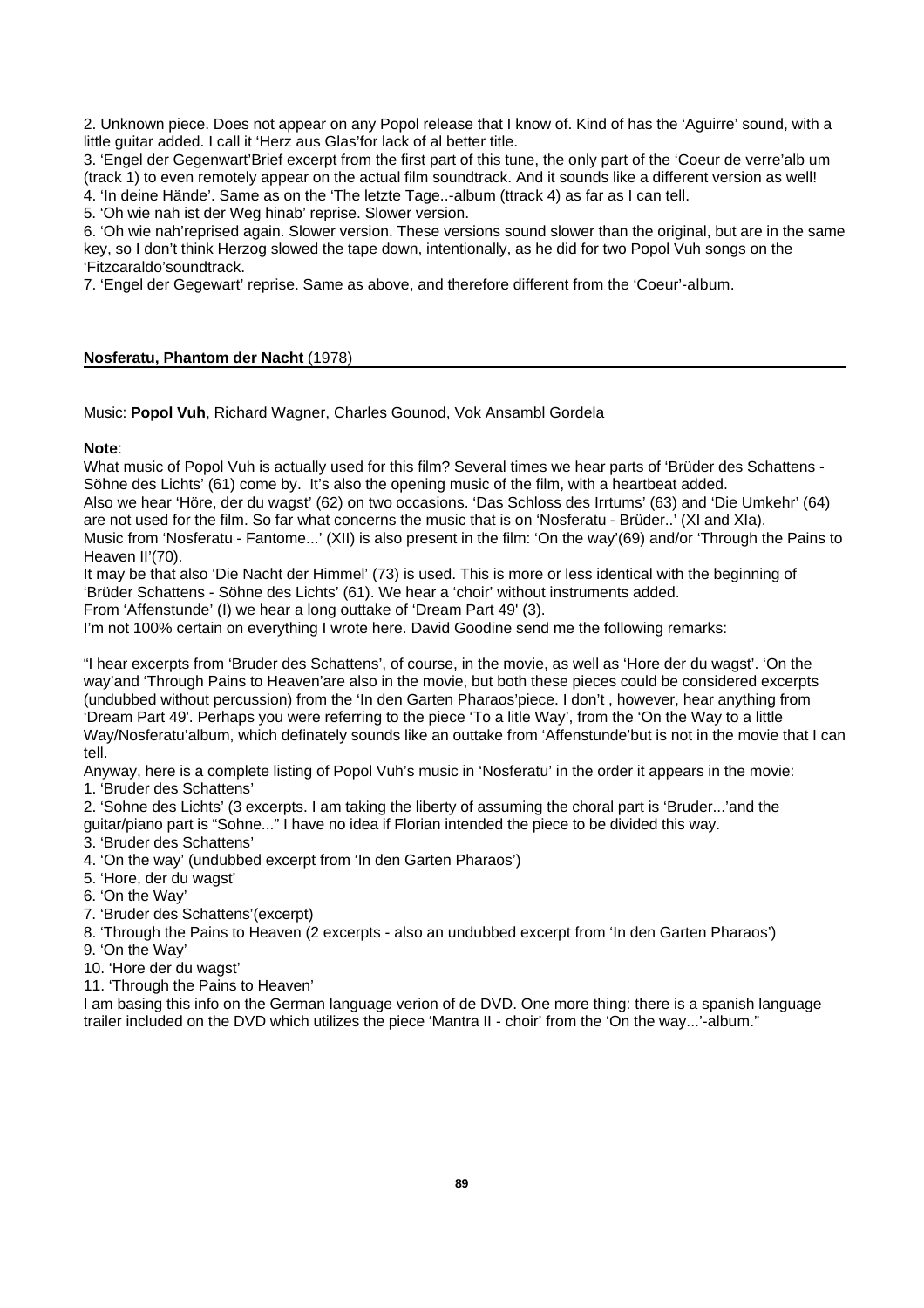#### **Fitzcaraldo**

\*

Music; Popol Vuh, G.Verdi, Leoncavallo, Meyerbeer, trad., R.Strauss, J.Massenet, Puccini, Bellini

David Goodine writes:

"Here is the rundown on Popol Vih's music for Werner Herzog's "Fitzcaraldo". The time listed in brackets are when the pieces appear in the film.

1. Excerpt from 'Wehe Khorazin'(near the start of the film) (from 'Sei still...')

2. 'Als lebten die Engel auf Erden'(0:12:30) (from 'Sei still...')

3. 'Engel der Luft' (0:16:00) (from 'Die Nacht der Seele-Tantric Songs' - track 2. I've noticed that track 3 on 'Die Nacht'...', 'Mit Handen, mit Fussen'is referred to in other places as 'Engel der Luft, part 2' - it was even downloadable under this title of the 'popolvuh.de'-site. Any idea waht this is all about?)

4. 'Engel auf Erden' Reprise (0:40:30)

5. 'Engel auf Erden' Reprise (0:43:30)

6. Brief excerpt from 'Lass los', from the second half of the piece. (1:36:00) (from 'Sei still...'). As well, in the trailer contained in the DVD of this movie, a longer excerpt from 'Lass los'is used.

7. 'Im Reich des Schatten'(1:57:00) (from 'Die Nacht der Seele') On this track, Herzog slowed down the speed down, which gives it an eerie quality in the film.

8. Excerpt from 'Wehe Khorazin'(1:59:30)

9. 'Garten der Gemeinschaft' (2:06:30) (from 'Sei still...)

10. 'Garten der Gemeinschaft'Reprise (2:13:30)

11. 'Wehe Khorazin' Reprise (2:25:30) Once again, Herzog slowed the speed down for this piece to give it a strange effect."

## **Cobra Verde**

Music: Popol Vuh, ...

#### **Gasherbrun**

Original Screenplay - Werner Herzog Year of production - 1984 Duration - 45 min. Length - 506 m Format - 16 mm Original language version - German Colour - b/wcolour Location - Karakorum Duration of shooting - Summer 1984 Music - Popol Vuh, Florian Fricke, Renate Knaup, Daniel Fichelscher Production Company - Werner Herzog Filmproduktion Co-Producers - SDR, Stuttgart Laboratory - Arri, Munich Sound - StudioArri, Munich Budget - 170.000 DM World-opening place and date - 23.06.1985 TV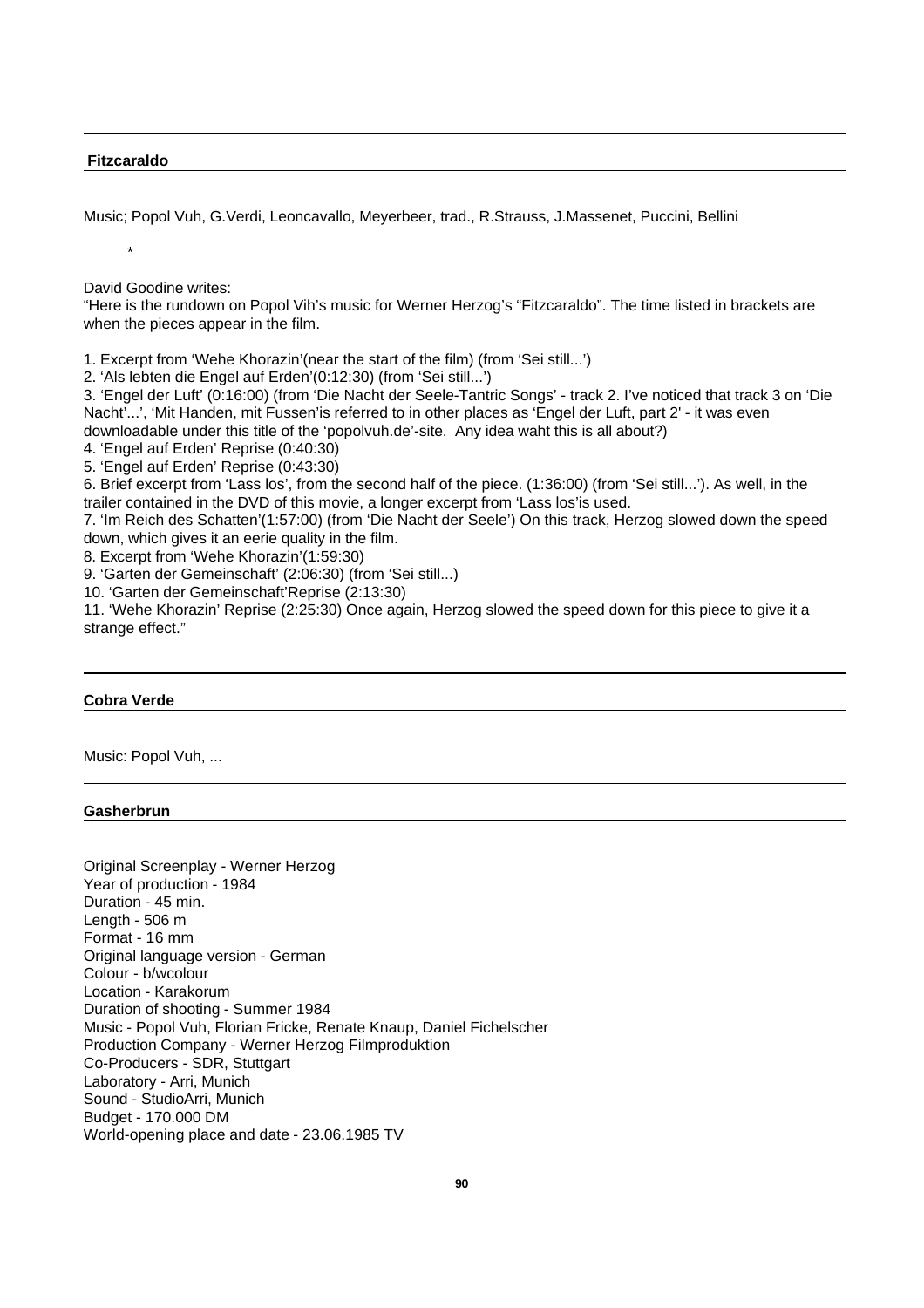**Mein liebster Feind**

Music: Popol Vuh, ...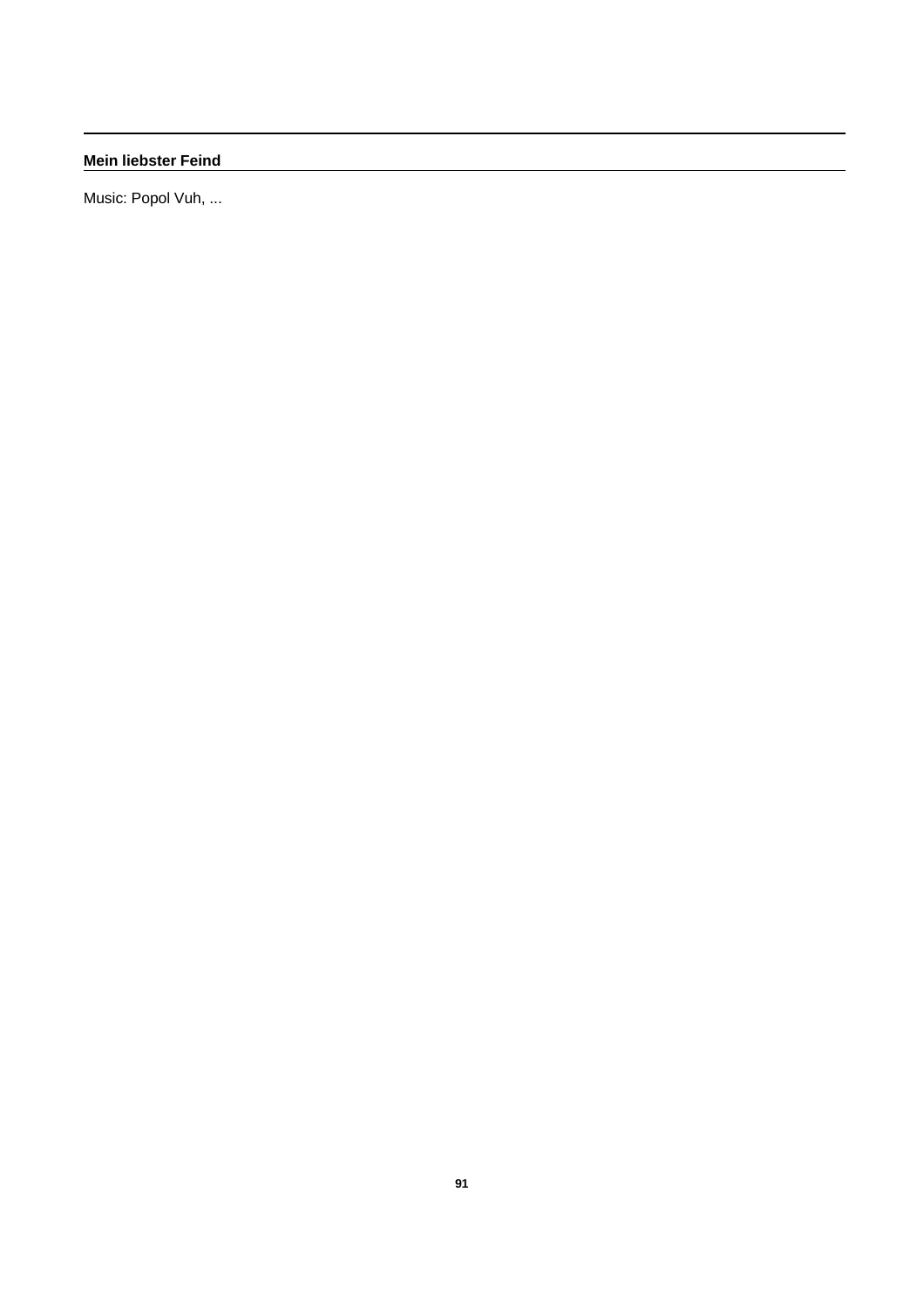## **Wheel of Time** (2003)

Documentary by Werner Herzog.

#### Music by

- 1. 'Himal', Prem Rana Autari
- 2. 'Raja Mati', written by Sur Sudha Autari, Prem Rana / Vaidya, Bikahya / Shrestra, Surenda
- **3. 'Silence of the Night' Florian Fricke/Popol Vuh** (156)
- 4. 'Tibetan Song' by Llamo Dolma

#### **2003:**

BBC Four: The music complements the images perfectly. How much of it is new?

WH: Some of it is from Nepal. There is one piece of music by Popol Vuh and Florian Fricke, who has done music for many of my films. Unfortunately Florian died a year ago. When I visited his widow I asked if she had some music I had not heard yet and I came across this piece and I knew immediately that this was the music I needed for my film. So not only does the music fit wonderfully in the film and transports the images somehow, it is also a bow in the direction of my friend who died.(Thursday 13 February 2003) (from: BBC - BBC Four Storyville - Werner Herzog Interview, Saturday 10th May 2003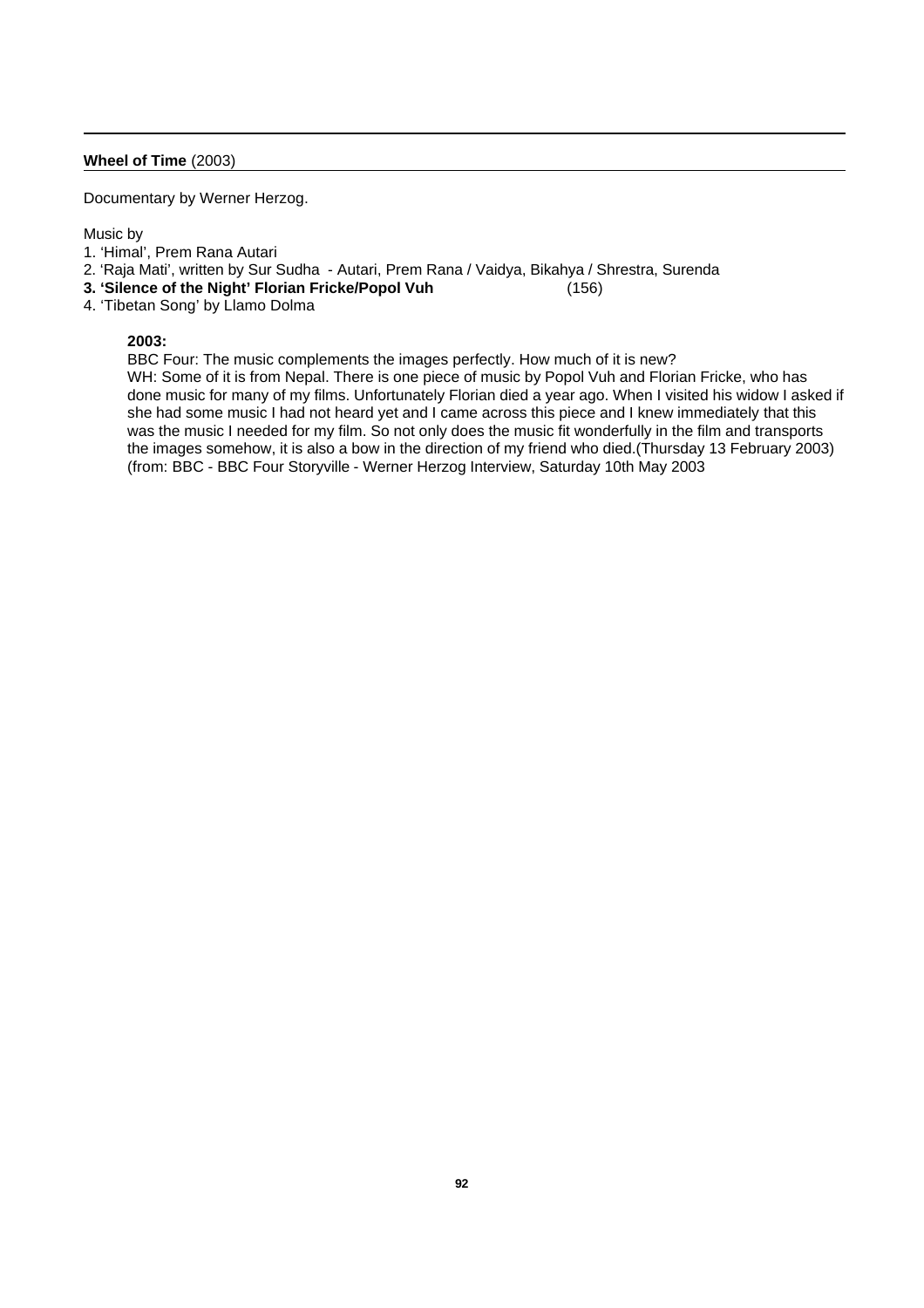## **H.3. Films by others:**

#### **WINTERMAERCHEN (1971)**

Ulf von Mechow - Director / Screenwriter Laurens Straub - Screenwriter Petrus Schloemp - Cinematographer Popol Vuh - Composer (Music Score) (also music by Siegfried Schwab, Schlippenbach Family) Elfie Tillack - Editor

Also known as: David and the ice age Time: 90 minutes

#### **SL-1 (1983)**

Directed by C.Larry Roberts

Music: Brain Eno, Popol Vuh

#### **AL GATUN (1990)**

Directed by Kali Writing credits Kali Cast (in alphabetical order): Clelia Fasciati Rodolfo Fasciati Anna Giacometti Silvia Kippe-Gianotti Original music by Popol Vuh Cinematography by Rainer Klausmann Beat Presser Film Editing by Kali Country: Switzerland

### **IL GIOCO DELLE OMBRE (1991)**

Directed by Stefano Gabrini

Music: Popol Vuh

#### **Before Night Falls (2000)**

In a interview by Eurock, Gerhard Augustin tells:

Q: What about Florian Fricke, do you still have any contact or work with him? GA:Florian Fricke was also from Munich. On the first Popol Vuh album, AFFENSTUNDE, he used the first Moog synthesizer in Germany. Along with Eberhard Schoener they pioneered the use of synthesizer in Germany. Later Florian sold his Moog to Klaus Schulze who became one of the leading electronic musicians in Germany even up to today. Florian had perhaps more success than AD 2 because I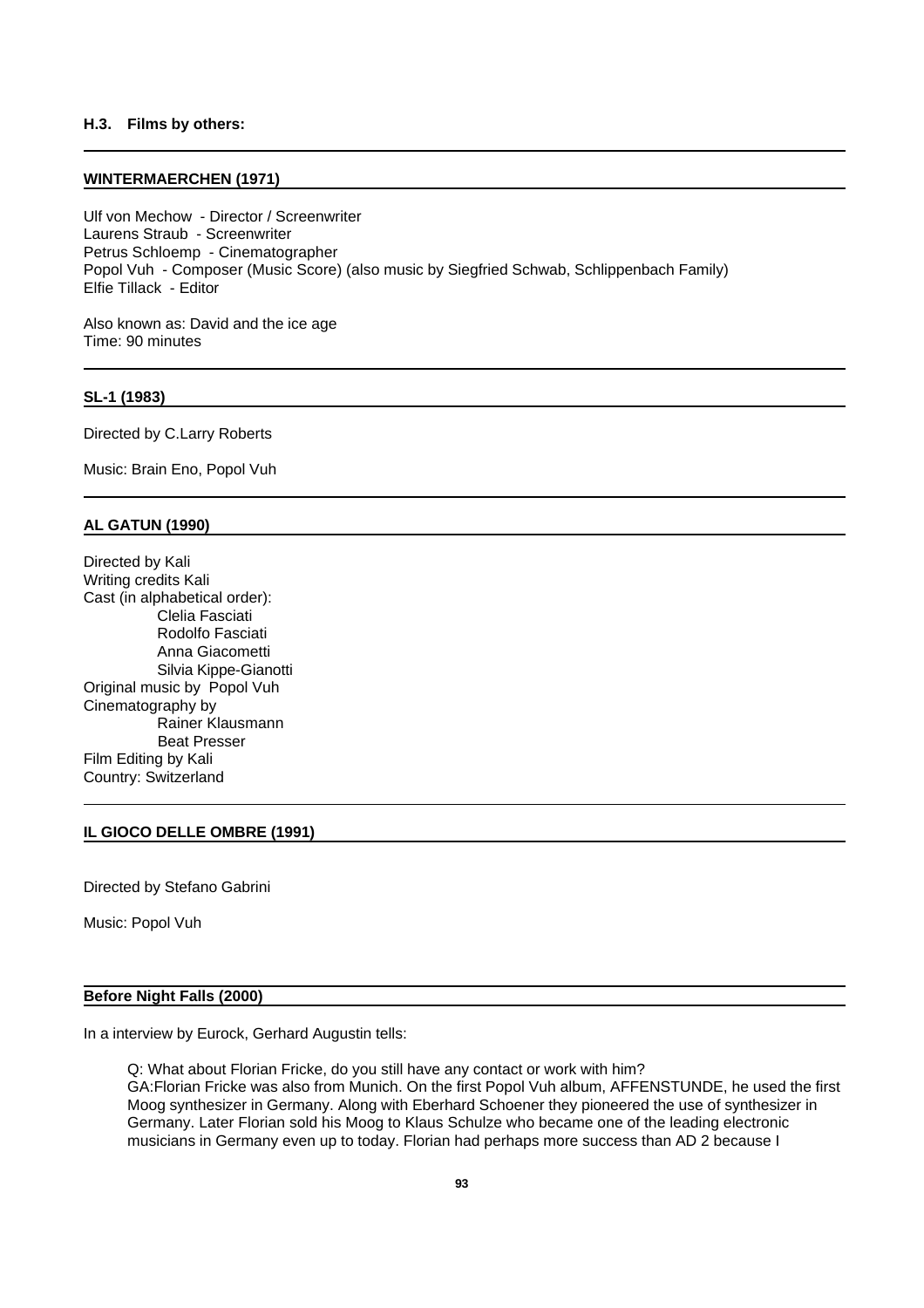arranged to have his music used in 5 of Werner Herzog's films, that helped them get more International exposure and better sales. In fact, right now one of his songs, originally in AGUIRRE, is being used in a successful American film that won a prize at the Cannes Film Festival; it's called BEFORE NIGHT FALLS. I produced most of the albums by Popol Vuh and I'm also the godfather of Florian's son, Johannes, who's now living in NYC. Florian himself is a little spaced out right now.(11)

**Note:** 'Before Night Falls' is a film directed by Julian Schnabel. IMDB gives the following information on the soundtrack: (Please note that songs listed here (and in the movie credits) cannot always be found on CD soundtracks.)

"El Que Siembra Su Maiz"Written by Miguel MatamorosPerformed by Trio Matamoros

"Tu Veras"Written by Miguel MatamorosPerformed by Trio Matamoros

"El Tumbaito"Written by Faustino Miro and Jose DelgadoPerformed by Guayabero

"Ay Mariposa"Written by Pedro Luis FerrerPerformed by Pedro Luis Ferrer

"El Trio Y El Ciclon"Written by Miguel MaramorosPerformed by Trio Matamoros

**"Aguirre, Der Zorn Gottes (Lacrime Di Re)"**Written by Florian FrickePerformed by Popol Vuh "Baton Rouge"Written by Lou ReedPerformed by Lou Reed

"Loop Vamp"Written by Laurie AndersonPerformed by Laurie Anderson"Los Tamalitos De Olga"Written by Jose A. FajardoPerformed by Orquesta Aragon

"Descarga Sonora"Written by Javier VasquezPerformed by Sonora Matancera"Crisantemo"Written by Ernesto LecuonaPerformed by Ernesto Lecuona

"Por Que Me La Dejaste Querer?"Written by Ignacio Jacinto Villa (Bola De Nieve)Performed by Bola De Nieve

"Duerme"Written by Miguel Prado, Gabriel Luna De La FuentePerformed by Bebo Valdes

"Surrounding The Casbah"Performed by Ennio MorriconeWritten by Ennio Morricone, Gillo Pontecorvo "Conoci La Paz"Written by Beny MorePerformed by Beny More

"Kamata Mariyam"TraditionalPerformed by Fairuz

"El Canonero"Written by E. BenitezPerformed by Beny More"En El Olvido"Written by Juan Jose Espinosa (II)

"Adagietto, Sehr Langsam"from Mahler's Symphony No. 5Performed by Berliner Philaharmoniker "Fefita"Written by Jose Urfe

"Mujer Perjura"Written by Antonio Escobar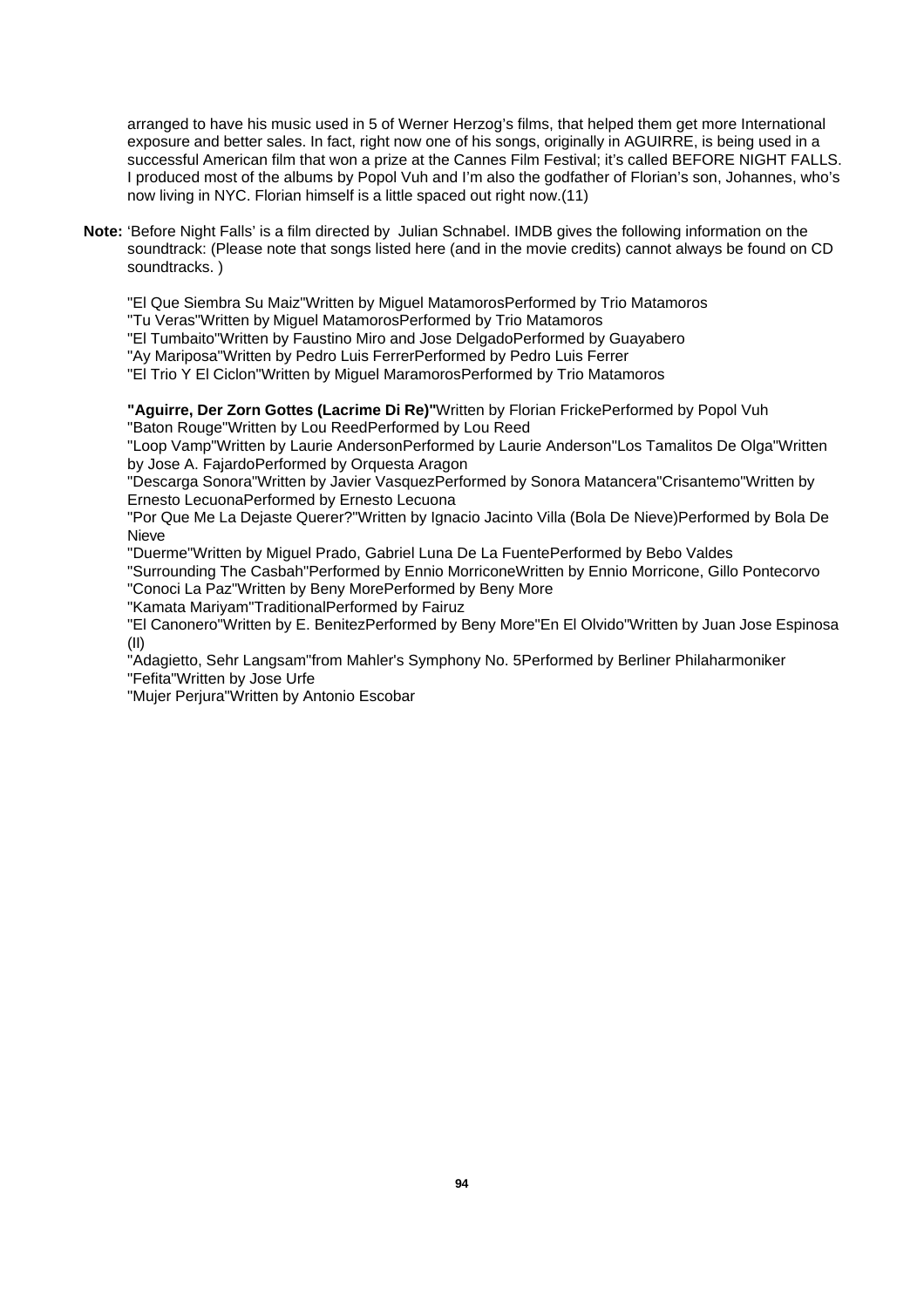# **I. INTERVIEWS / ARTICLES**

- Article/interview, in: *Sounds* (german), 1970 (mentioned in 7)
- Rainer Langhans, interview, in: .... (mentioned in 7)
- \* Article, in: *Musik Markt*, Heft 11, 1982, p.26
- \* Popol Vuh: Muziek als geneesmiddel, muziek als gebed, in: *Muziekkrant OOR,* nr.17, 29-8-1973
- \* De Ondergang van het Duitse Rijk, in: *Muziekkrant OOR,* nr.23, 16-11-1977
- 1. S.Robertson, *Popol Music: A clearer Vuh-point*, in: Sounds, 26 sept. 1981, p.16-17 & 20
- 2. . G.Scott, *Florian Fricke*, in: Neumusik, nr.4, 198?
- 3. S.Freeman, *Popol Vuh: the Enigma of Florian Fricke*, in: Audion, nr.8, 5-1988
- 4. F.Vion, *Popol Vuh*, in: Notes, 2-1986
- 5. *Popol Vuh*, in: G.Ehnert, Rock in Deutschland, Taurus Press, Hamburg, 1979
- 6. D.Mulder, *Popol Vuh, deel 1*, in: Klem, nr.19, 8-1984 & *Popol Vuh, deel 2*, in: Klem, nr.20, 11-1984
- 7. Keyboards online magazine 03/02 Aus Anlass des Todes von Florian Fricke (Mitgründer von Popol Vuh) das KEYBOARDS-Interview aus Ausgabe 02/1993 als PDF-Datei zum Nachlesen: ' *Vom Moog zu Mozart: Florian Fricke'* [ fricke1.pdf (1.5 MB) fricke.pdf (6.7 MB, besser lesbar)]
- 8. Florian Fricke Interview Interview conducted by Gerhard Augustin FEB 1996 See: www.eurock.com / eurock copyright ® 1973 by Archie Patterson. All rights reserved.
- 9 Popol Vuh, An Interview with Florian Fricke by Ian Laycock in 1989, in: Audion, nr.35, Spring 1996, (UK)
- 10. THE SOUND PROJECTOR issue 2, June 1997 Contents: Florian Fricke interviewed by Edwin Pouncey (Florian talks to Edwin Pouncey at his Munich home 1 December 1995.)
- 11. Gerhard Augustin INTERVIEW ["His story is fascinating and it's past time for it to be told. I think you'll find the following interview, taken from a long video segment he did for EUROCK, offers a fascinating glimpse into the past and gives long overdue credit to one of Europe's literally unsung musical pioneers."] Source: www.eurock.com
- 12. Fachblatt Musikmagazin, August 1997 [Ausserdem im neuen FACHBLATT: [...] sowie ein Gespräch mit Jürgen Engler (Die Krupps) und **Florian Fricke (Popol Vuh) über das aktuelle Krautrock-Revival.**
- 13. Gary Lucas, Florian Fricke (Epiphanies), in: Wire, 216, february 2002, p.98
- 14. Deutscher pop-pionier Florian Fricke tot, in: Die Welt, 5-1-2002
- 15. I.Schober, Kraut-Guru: zum Tod des Musikers und kritikers Florian Fricke, in: Süddeutsche Zeitung, 3-1- 2002
- 16. In memorian, in: Frankfurter Allgemeine Zeitung, Nr. 2, 3.1.2002
- 17. Article on Amon Duul, in: The Wire, 144 (February 1996)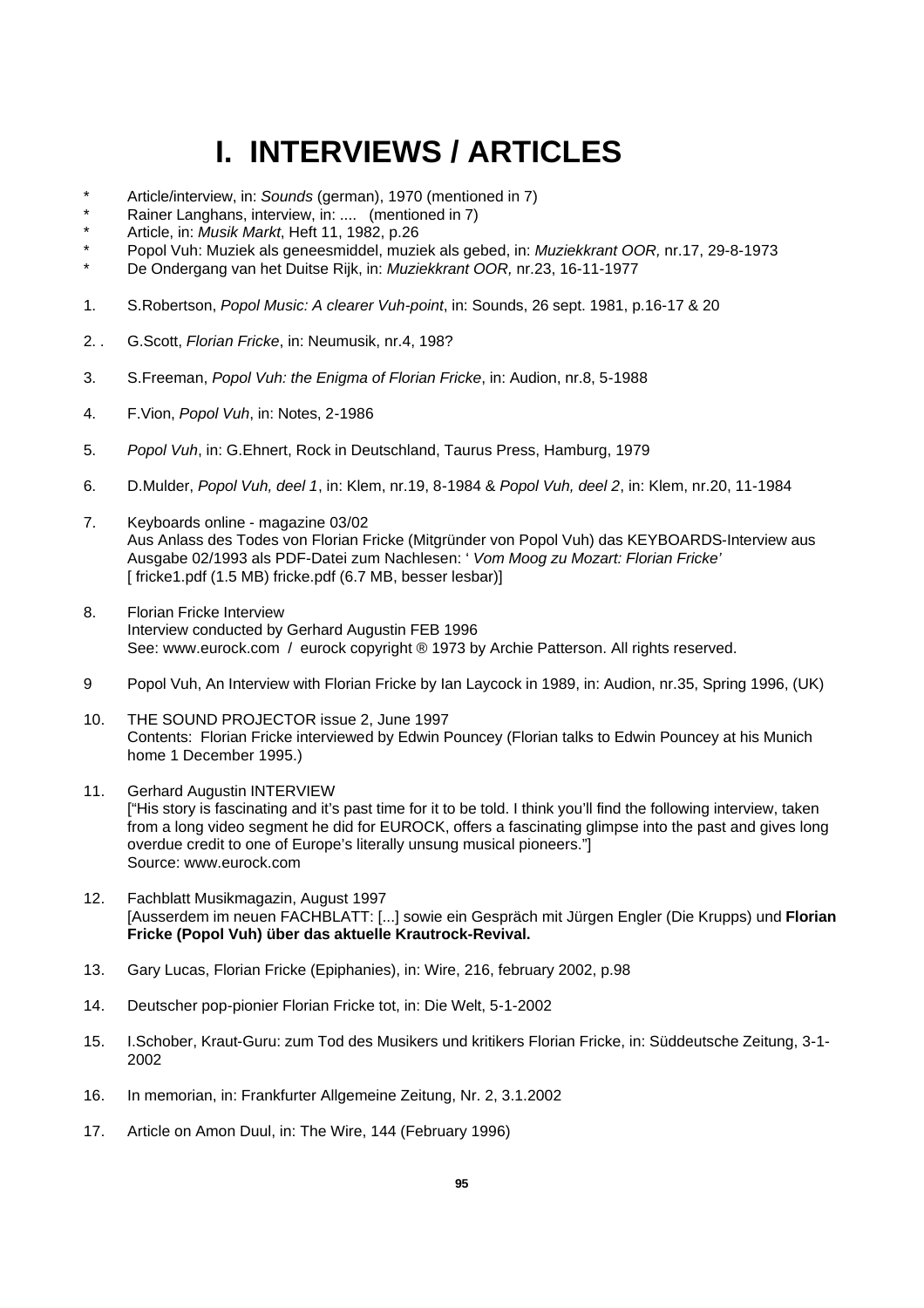- 18. Steven & Alan Freeman, Crack the Cosmis Egg (Encyclopedia of Krautrock, Komische Musik), Audion Publications, 1996
- 19. Dag Erik Asbjornsen, Cosmic Dreams at Play, Borderline Prodections, 1996
- 20. Bradley Smith, The Billboard Guide to Progressive Music, New York, 1997
- 21. Mark Prendergast, The Ambient Century, Bloomsbury, London, 2000
- 22. Article on Popol Vuh in the magazine Mirage, nr.2
- 23. Willem de Ridder, De showroom, in: Aloha, nr.12, 6 oktober 1972, p.16-17
- 24. 'Images at the Horizon' A Workshop with Werner Herzog conducted by Roger Ebert at the Facets Mutlimedia Center, Chicago, Illinois, april 17, 1979, New York, Zoetrope Inc.
- ? [interview for GIBRALTAR (internet)]
- US radio producer interviewd Florian Fricke in 1983. Alas, it was no succes: "In the 1990s, Fricke experimented with his sound, employing Celtic themes and electronica rhythms, with mixed results. In 1983, I interviewed Florian in Munich. It was late at night and the interviewees were drunk, leading to a very chaotic exchange. Guitarist Daniel Fichelscher was riotously drunk, shouting comments like "Van Morrison is the tops," "I love Jimi Hendrix" and "Don't listen to me. I'm only the guitar player." Even though he was off-mike, he was the loudest thing in the room. Florian, on the other hand was reserved and a bit embarrassed by his compatriot's outbursts as he tried, in halting English, to explain his music. We couldn't use the interview in 1982 for our documentary series Totally Wired, and 20 years later, I still can't find much of coherence on it, except Florian Fricke saying "My entire life is in my music. All of it." (www.echoes.org/popolvuh.html)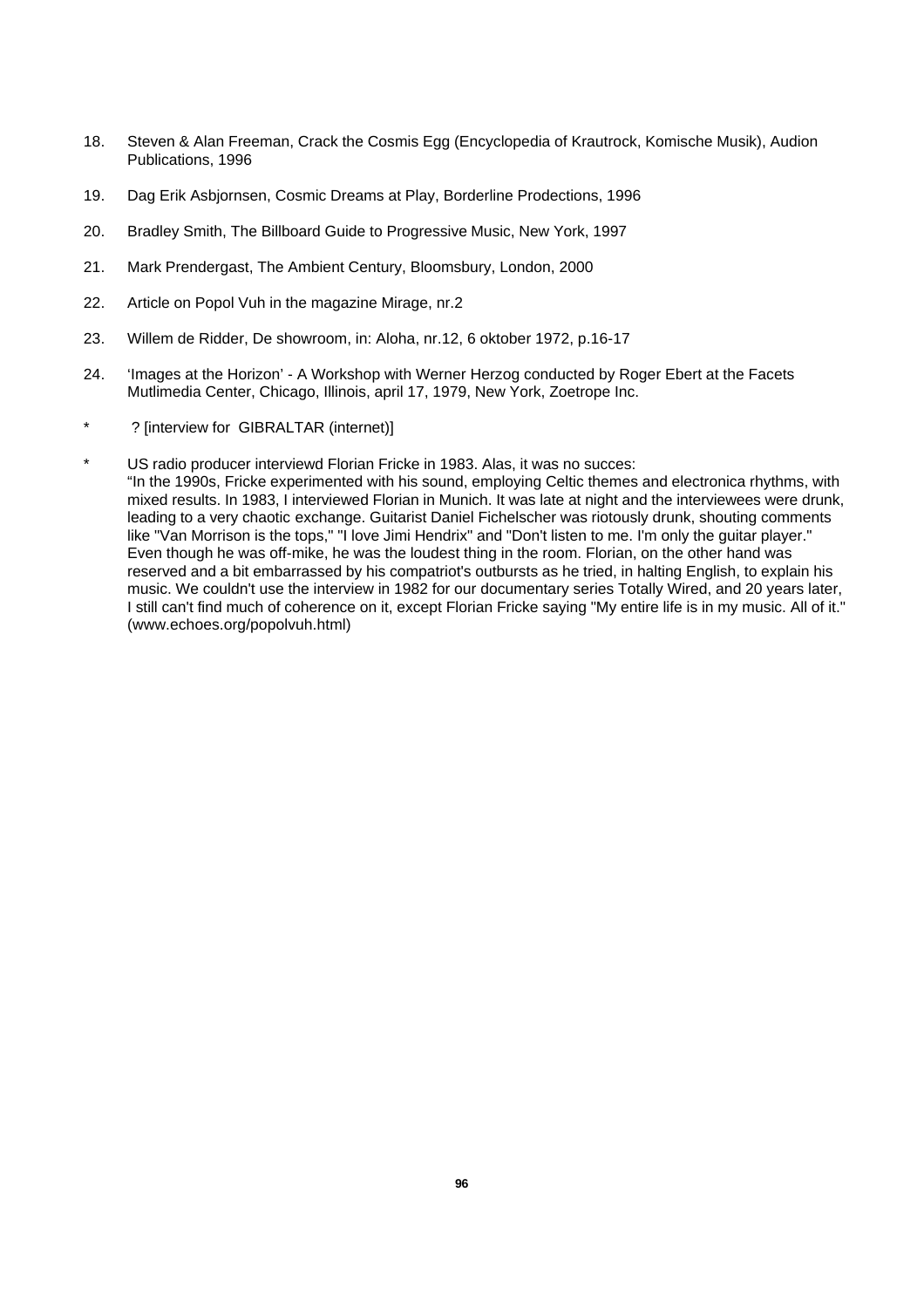## **J. Other Releases featuring Popol Vuh members**

## **Florian Fricke**

Gila - FREE ELECTRIC SOUND - BASF 20 21109-6, 6/71 - BURY MY HEART AT WOUNDED KNEE - Warner Bros 46234, 7/73 Tangerine Dream - ZEIT - Ohr OMM 2/56.021, 5/72

## **Frank Fiedler**

#### **Holger Trültzsch**

Embryo - OPAL - Ohr OMM 56.003, 10/70) Amon Duul II - PHALLUS DEI - Liberty LBS 83279, 4/69

## **Djong Yun**

Djong Yun - DU SOLLST LIEBEN / AVE MARIA - United Artists 35445, 1974

## **Robert Eliscu**

Sameti - SAMETI - Brain 1020, 4/72 (RE)

- Between EINSTEIG Wergo WER 1001, 10/71)
	- AND THE WATERS OPENED Vertigo 6360 612, 9/73
	- DHARANA Vertigo 6360 619, 11/74
	- CONTEMPLATION Wergo SM 1012, 1977)
	- STILLE UBER DIE ZEIT Wergo SM 1023, 1979

Gert Westphall/Between - HESSE BETWEEN MUSIC - HMV 1c 062-29546, 1/75

#### **Daniel Fichelscher**

Niagara - NIAGARA - United Artist UAS 29232, 1971 - S.U.B. - United Artists UAS 29343, 1972 Gila - FREE ELECTRIC SOUND - BASF 20 21109-6, 6/71 - BURY MY HEART AT WOUNDED KNEE - Warner Bros 46234, 7/73 Utopia - UTOPIA - United Artists UAS 29438, 1972 Amon Duul II- CARNIVAL IN BABYLON - United Artists UAS 29327, 1/72 - WOLF CITY - United Artists UAS 29406, 9/72 - LIVE IN LONDON - United Artists UAS 29466, 8/734 - LEMMINGMANIA - United Artists UAS 29723, 2/75 - VORTEX - Telefunken 6.24874, 1981 Amon Duul - Phallus Dei Amon Duul - Yeti Amon Duul - Tanz der Lemminge Amon Duul - BBC in Concert - 1992 Amon Duul - Best of Amon Düül II 1969-1974 - 1997

Amon Duul - UA Years: 1969-1974 - 1999

#### **Alois Gromer**

Almond Blossom Day Kamasutra Experience God Perfume II - Aquamarin - 1991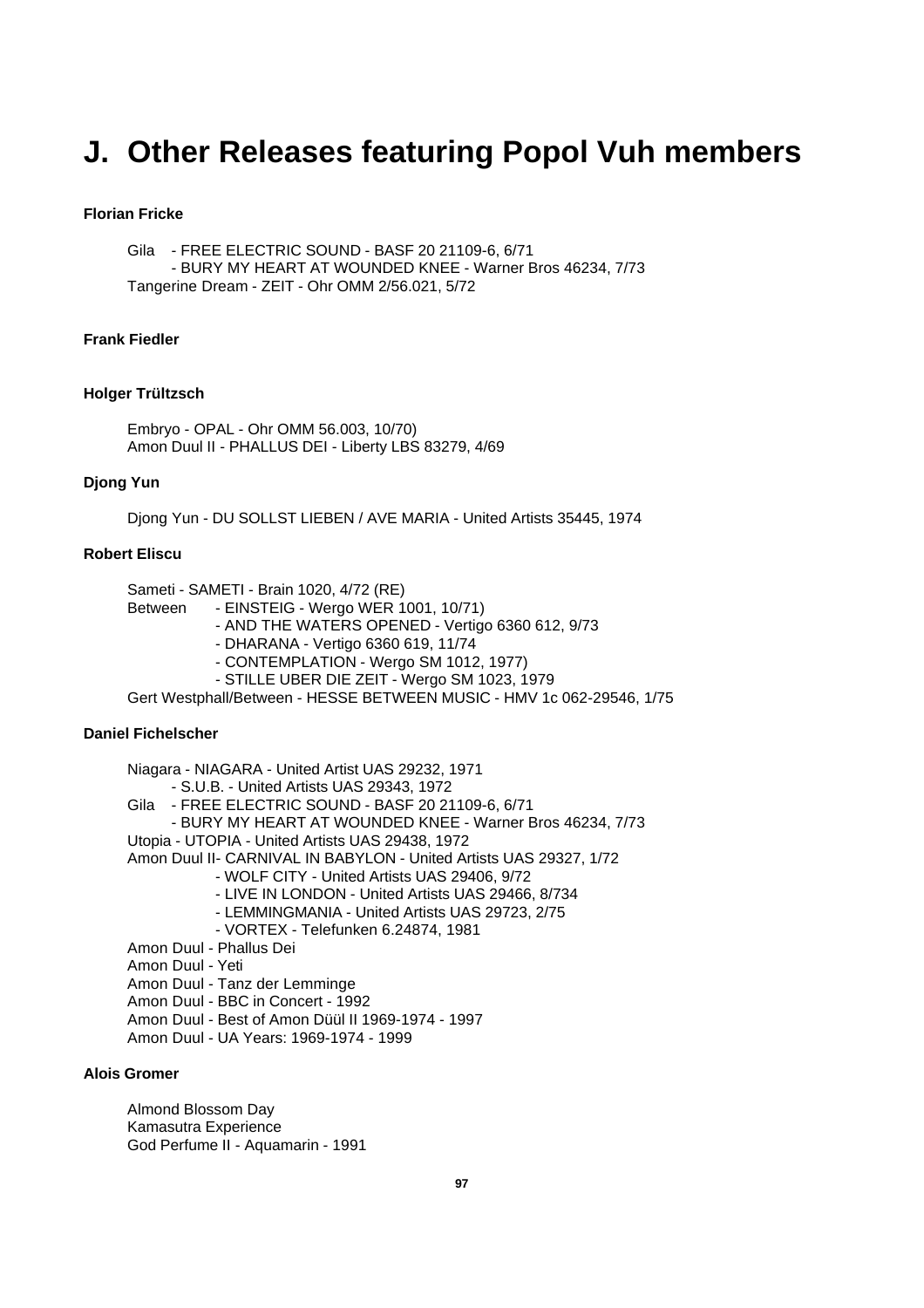Music from an Eastern Rosegarden Tantra Drums Konya - Aquamarin - 1995 Space Hotel - New Earth Records - 1996 Black Marble & Sweet Fire - Hearts of Space - 1995 Kamasutra Monsoon Point - New Earth Records - 1995 Utopia - Aquamarin - 1995 Attar - Wergo - 1994 Mahogany Nights - Hearts of Space - 1990 Divan I Khas - Beyond - 1987 (& mario Strack, Julianne Klems, Ted de Jong)

also on:

Ralf Nowy Group - LUCIFER'S DREAM - Global 26.015-8U, 1973 Klaus Wiese - SAMARKHAND: A MEMORY - Aquamarin, 198? Gert Westphall/Between - HESSE BETWEEN MUSIC - HMV 1c 062-29546, 1/75 Amon Duul II - TANZ DER LEMMINGE - Liberty LBS 83473/74, 2/71 - WOLF CITY - United Artists UAS 29406, 9/72

## **Chris Karrer**

Amon Duul II - PHALLUS DEI - Liberty LBS 83279, 4/69

- YETI Liberty LBS 833359/60, 3/70
- TANZ DER LEMMINGE Liberty LBS 83473/74, 2/71
- CARNIVAL IN BABYLON United Artists UAS 29327, 1/72
- WOLF CITY United Artists UAS 29406, 9/72
- LIVE IN LONDON United Artists UAS 29466, 8/734
- VIVE LA TRANCE United Artists UAS 29504, 9/73
- HIJACK Nova 6.22056, 10/74
- LEMMINGMANIA United Artists UAS 29723, 2/75
- MADE IN GERMANY Nova 6.28350, 1975
- PYRAGONY X Nova 6.22890, 1976
- ALMOST LIVE Nova 6.23305, 1977
- ONLY HUMAN Strand 6.23561, 1978
- VORTEX Telefunken 6.24874, 1981

Chris Karrer - CHRIS KARRER - Vinyl 6.24328, 1980 Peter Frohmader - HOMUNCULUS, 2 - Multimood, 1988 Utopia - UTOPIA - United Artists UAS 29438, 1972

## **Ted de Jong**

Klaus Wiese - Koan - Aquarius International Music - cd - ( & SAM SCHLAMMINGER)

- Qalandar New Earth (& SAM SCHLAMMINGER)
- Mystic Landscapes Akasha -
- Tariqa Akasha -
- El Hadra Akasha cd/cs & MATHIAS GRASSOW)

#### **Renate Knaup**

Amon Duul II - PHALLUS DEI - Liberty LBS 83279, 4/69

- YETI Liberty LBS 833359/60, 3/70
- TANZ DER LEMMINGE Liberty LBS 83473/74, 2/71
- CARNIVAL IN BABYLON United Artists UAS 29327, 1/72
- WOLF CITY United Artists UAS 29406, 9/72
- LIVE IN LONDON United Artists UAS 29466, 8/734
- VIVE LA TRANCE United Artists UAS 29504, 9/73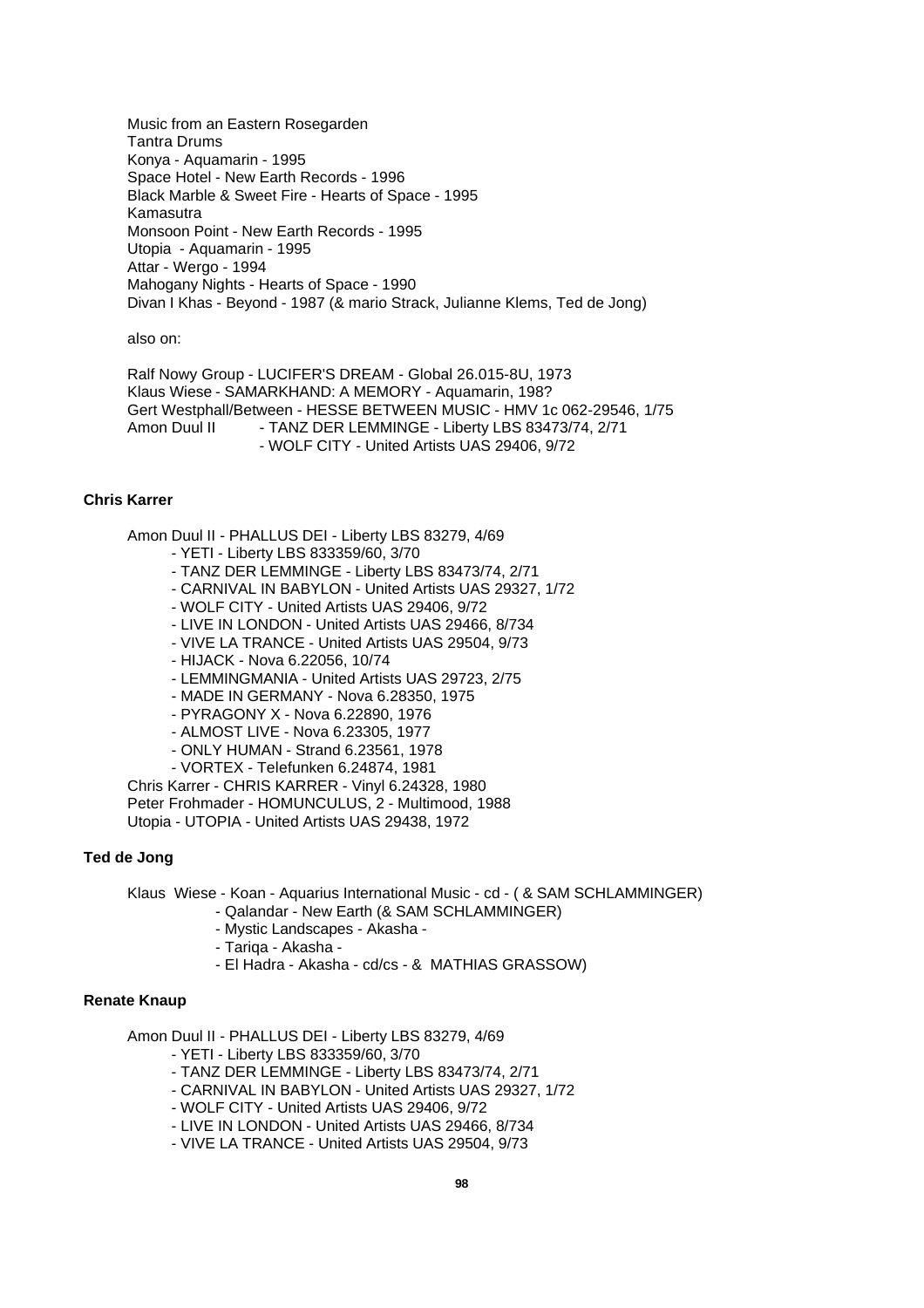- HIJACK Nova 6.22056, 10/74
- LEMMINGMANIA United Artists UAS 29723, 2/75
- MADE IN GERMANY Nova 6.28350, 1975
- VORTEX Telefunken 6.24874, 1981

Utopia - UTOPIA - United Artists UAS 29438, 1972

#### **1996:**

"Worse was to come, however, with Pyragony X, Almost Alive and Only Human, on which the group was reduced to a five-piece rock outfit that bore little relationship to the massive, brain-pulsating beast heard on Phallus Dei and Yeti. Amon Duul II was now reduced to a name, and for many of the key members, it was time to do other things. Renate was one of the first to make a decisive move: she sent in search of a vocal teacher who could show her how to breathe properly so that she could develop as a singer. 'I did that for a year, and then through Danny Fichelscher I met Florian Fricke and got more and more into his music. i experienced a lot through Florian's music. What I did with Amon Duul was spontaneous and, apart from by myself, I didn't rehearse. Florian's music makes you feel stoned when you sing it; the repetition makes you high. He always sat next to me and we sang it through together until I had it right. I found a closer sense of what it manes to sing.'

As the 70s collapsed into the 80s, Renate began to record with Fricke's group Popol Vuh, while Chris Karrer was trying to salvage what was left of Amon Duul II for one final recording."(17)

## F**ritz Sonnleitner**

Lothar Meid - Sonstiges - lp - 1980

## **Conny Veid**

- Gila FREE ELECTRIC SOUND BASF 20 21109-6, 6/71
	- BURY MY HEART AT WOUNDED KNEE Warner Bros 46234, 7/73 (DF, FF, CV)
		- CD: SECOND BATTLE SB 021 Germany

[Reissue of the first (of two) LPs by this Krautrock group, featuring Conny Veit (pre-Popol Vuh). New digipak edition, with small fold-out poster inside of what is sometimes referred to as the 'Free Electric Sound' album. Drifty, blasted psychedelic rock with electronic effects, tabla, and Eastern exotica piled on. Recorded in Cologne in 1971 (released by BASF), and certainly superior to their follow up from '73, 'Bury My Heart At Wounded Knee', which was more of Popol Vuh-offshoot. This is one of 'the' classic Krautrock albums, a flowing, conceptual masterpiece.]

#### **Klaus Wiese**

- Baraka Aquamarin, 198? cs
- Samarkand: A Memory Aquamarin, 198? cd
- Kalengra Aquamarin cs
- Maraccaba Aquamarin, 198? cs
- Tushita Editon Akasha 1986 cs
- Qumra Aquamarin, 1986 cs Aquam
- Sabiha Sabiya Aquamarin cs
- Klangschalen Meditation Edition Akasha cs 1987
- Qumra II Aquamarin 1987 cs
- Secret Doctrine Aquamarin cs (with Ted de Jong)
- Geisha Edition Akasha cs
- Mahakala Puja Edition Akasha cs 1985
- Trance Edition Akasha cs 1989
- Uranus Aquamarin -cd
- Alhambra Aquamarin cs
- Tibetische Klangschalen I Akasha -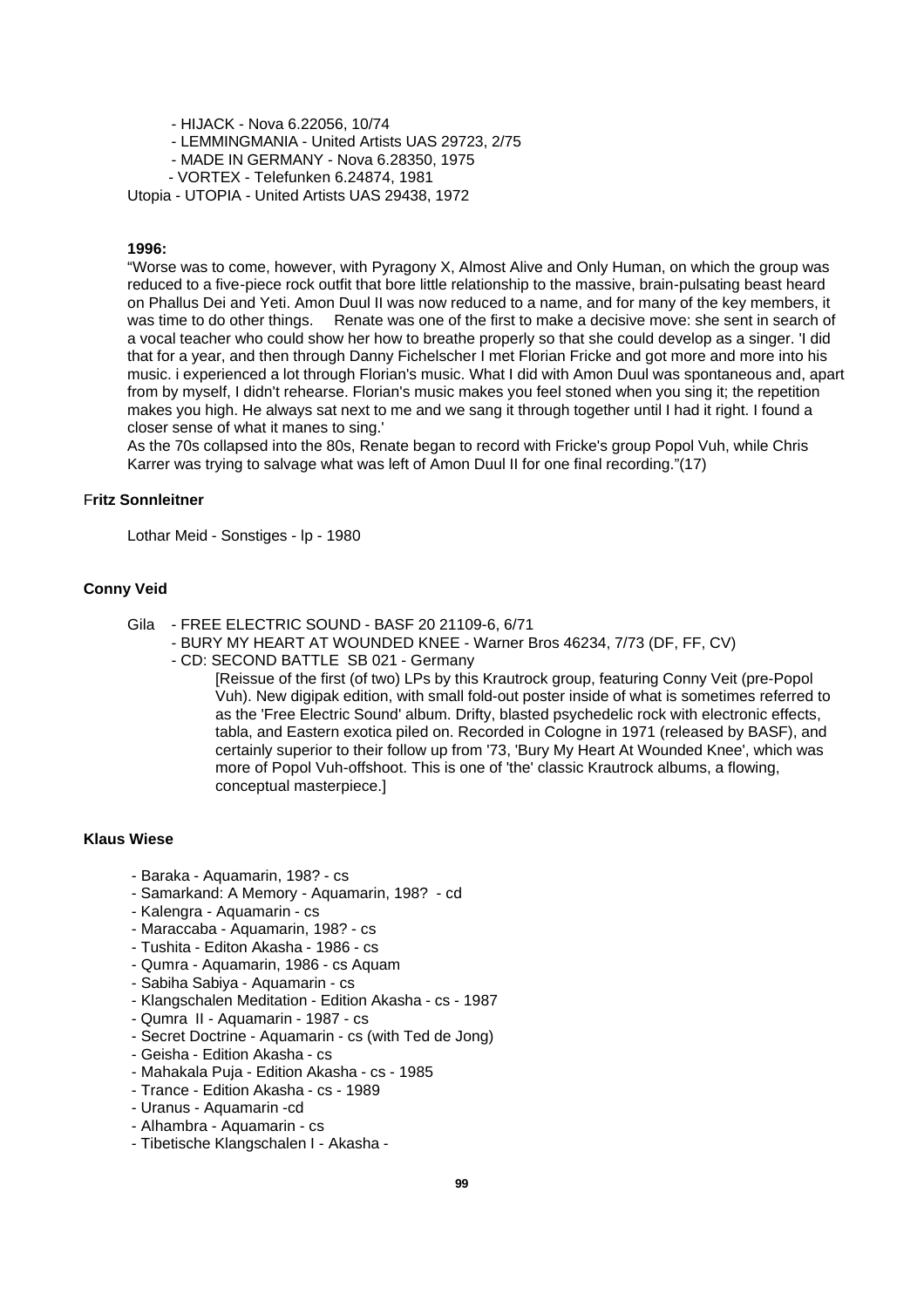- Tibetische Klangschalen II Akasha -
- Moksha Edition Akasha cs -1990
- El Hadra Edition Akasha cd 1991 (with Ted de Jong, Mattias Grassow)
- Mystic Landscapes Edition Akasha cd 1991 (with Ted de Jong)
- Tambura Aquamarin cd
- Space Aquamarin cd
- Vision Aquamrin cd
- Neptun Aquamarin cd
- Cosmic Glue Edition Akasha -cs 1991
- Thanatos Edition Aksha cs 1993
- Creation Edition Akasha cs 1994
- Tariqa Edition Akasha cd 1994 (with Ted de Jong)
- A Kaori Hic sunt leones cd 1994 (as Nono-Orchestra = Rick Rummler, Mani Reisser and Klaus Wiese.With Ted de Jong)
- Ceremony Aquamarin cd
- Monsoon Totem ltd.ed.
- Turandot
- Koan Aquarius International Music cd (with Ted de Jong)
- Dunya Aquamarin cd
- Wouivre Amplexus/Aurora cd 1999
- Angels breakin' Amplexus/Aurora cd 1999
- Qalandar, The Black Rose New Earth cd 1999 (with Ted de Jong)
- Soma Aquamarin cd
- Ming Noir Amplexus cd 2001
- Mudra Aquamarin cd 2001
- Genesis Amplexus cd 2002 (as Nebula = Oophoi, Klaus Wiese and Tau Ceti.)
- Zen Tibetanische Klangschalen III Edition Akasha cd 2002
- Holy Domain Amplexus cd 2003
- Creation Gong cs (& Joger, B.)
- Vision der Freude 2- geleitet. Medit. cd (& Ziegler, Gerd B.)
- Tabla Trail (Ranga mit Ted de Jong & Wiese, K.)
- Mystische Reise (Winter, Gayan Silvie & K. Wiese)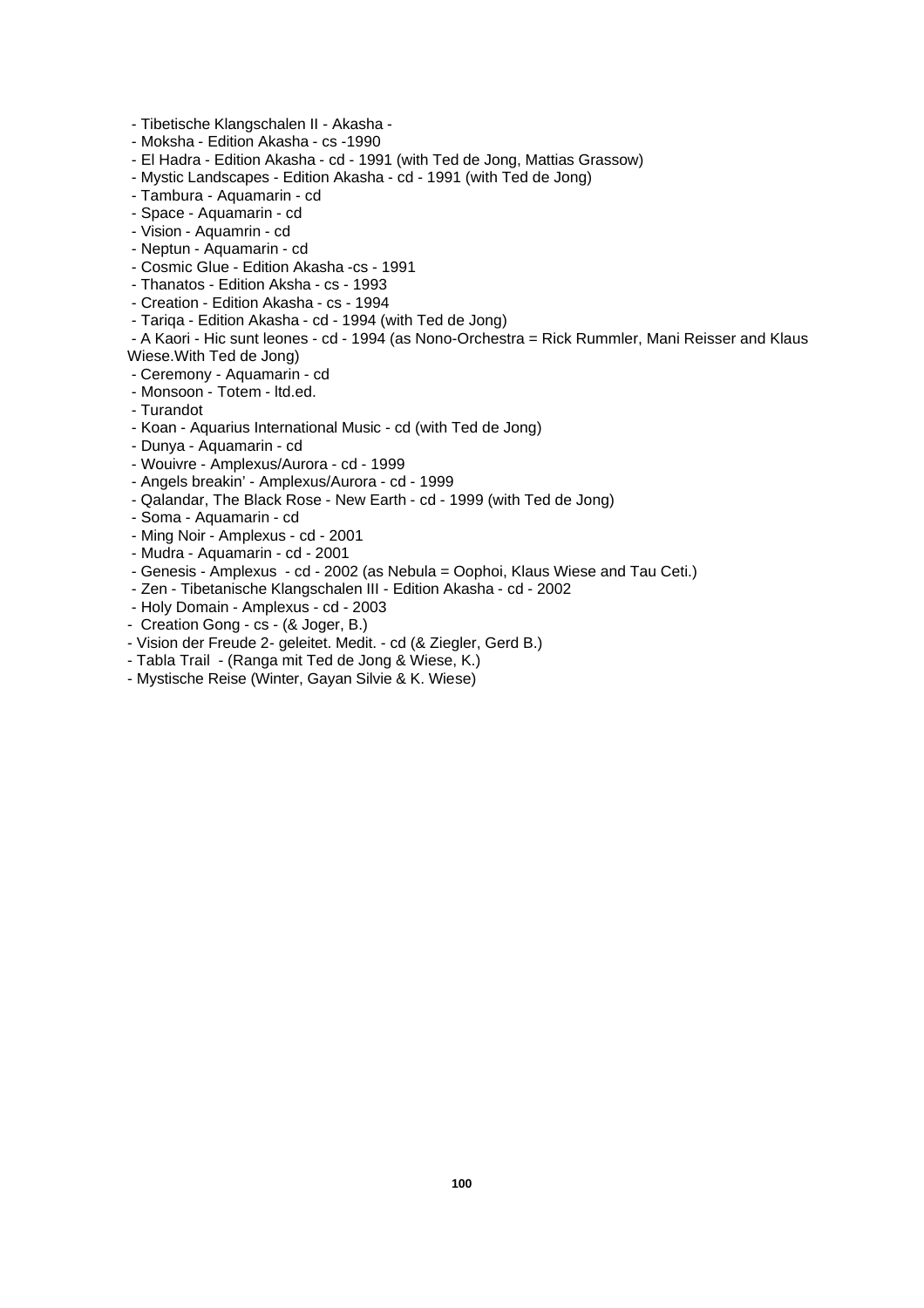## **K. REMARKS**

Some titles (or names) appear only on several compilations and rereleases:

## 1. NAAM

2. Christe Eleison

Both on: **NOSFERATU: THE VAMPIRE** (compilation) - LP: King-Nexus K22P 471 - 1984 - Japan - CD: King-Nexus KICP 2843 - 1999 - Japan

## 3. Schilfmeer (end of 6)

## on: **GESANG DER GESÄNGE (POPOL VUH 1971-1974)**

- CD: Cicada CACD 01 - 1988

- CD: High Tide 9130 - Italy

## 4. Lacrime di re (first part of 39)

## on: **VIId AGUIRRE**<br>VIId.1 - IP

- **VIId.1** LP: Nexus K22p-425 1984 lp Japan
- **VIId.2** CD: King K 32 Y 2114 1987 Japan
- **VIId.3** CD: King-Nexus KICP 2842 1999 Japan

## **MUSIC FROM WERNER HERZOG FILMS**

- LP: ZYX 20.017 1982 Germany
- LP: PDU Pld A 7028 1982 Italy
- LP: Barclay BA-253 200.413 1982 France
- LP: Polydor L28B 1076 1983 Japan

## **GESANG DER GESÄNGE (POPOL VUH 1971-1974)**

- CD: Cicada CACD 01 1988
- CD: High Tide 9130 Italy

**BEST SOUNDTRACKS FROM WERNER HERZOG FILMS**

- CD: High Tide - 1992

## **THE BEST OF POPOL VUH: Fitzcarraldo - Cobra Verde - Nosferatu, Phantom der Nacht,**

**Gasherbrum - Aguirre, der Zorn Gottes**

- CD: Milan CD CH 042 (Switzerland) - 1989

## **THE BEST OF POPOL VUH: From The Films of Werner Herzog**

- CD: Milan 35639 1993
- CD: RCA 35639
- CS: Milan 35639 1993

#### **MOVIE MUSIC**

- CD: Weltbild 1994
- CD: Spalax 1487412 1996

## **THE BEST FROM WERNER HERZOG FILMS** (SOUNDTRACKS)

- LP: Barclay BA-253(200.413) 1982 France
	- CD: Bell BLR 84 710 1991